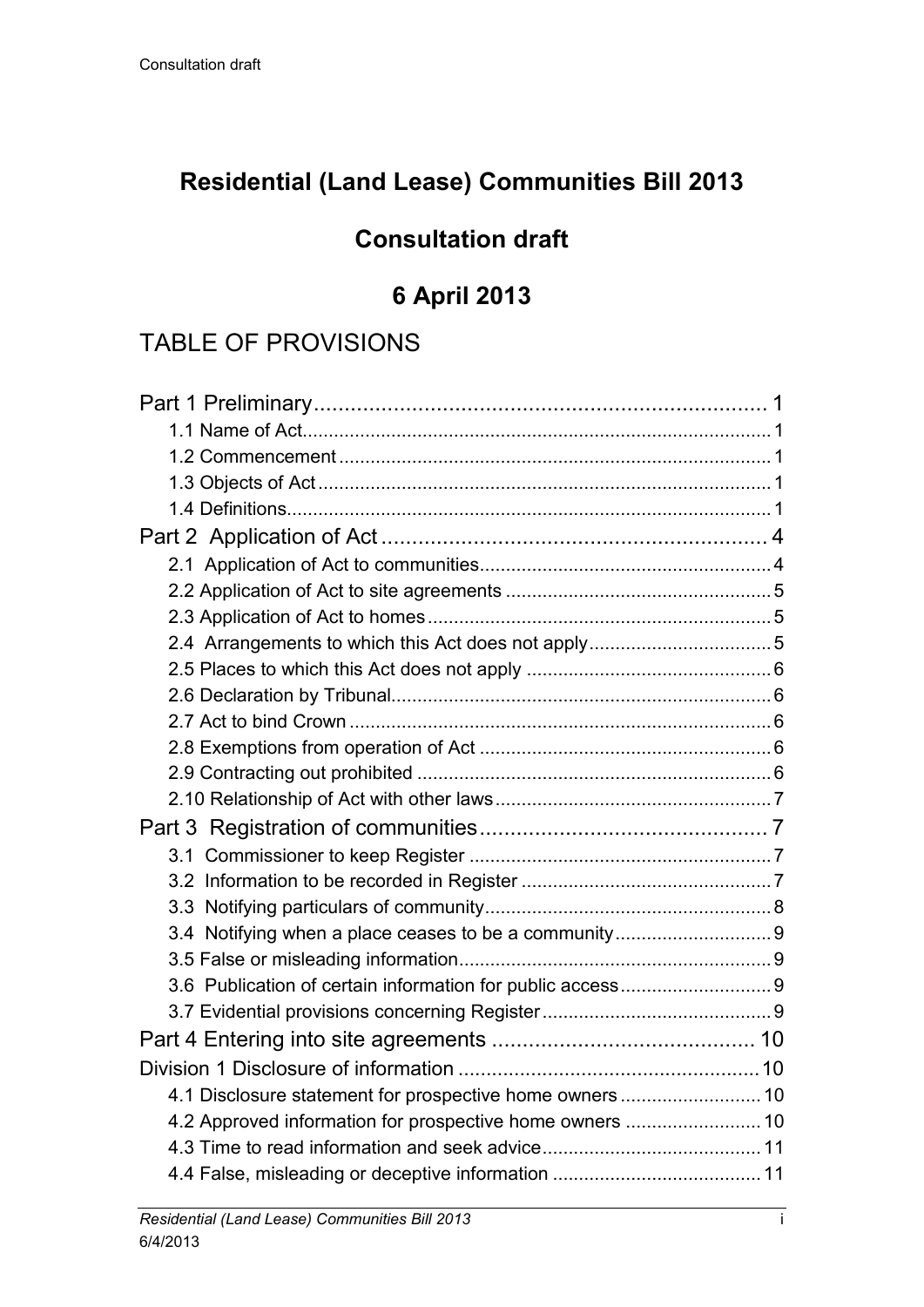| 4.11 Home owner to be given copy of site agreement  14                |  |
|-----------------------------------------------------------------------|--|
| 4.12 Certain unexecuted site agreements enforceable  14               |  |
| 4.13 Non-compliance not to affect validity or enforceability 14       |  |
|                                                                       |  |
|                                                                       |  |
|                                                                       |  |
|                                                                       |  |
|                                                                       |  |
|                                                                       |  |
|                                                                       |  |
| 5.6 Access to community by tradespersons and service providers  17    |  |
| 5.7 Access to community by emergency and home care service            |  |
| 5.8 Alterations and additions to, and replacement of, homes 18        |  |
|                                                                       |  |
|                                                                       |  |
| 5.11 Sub-letting residential site or assignment of site agreement  19 |  |
|                                                                       |  |
|                                                                       |  |
|                                                                       |  |
|                                                                       |  |
|                                                                       |  |
|                                                                       |  |
|                                                                       |  |
|                                                                       |  |
| 5.19 Mandatory education briefing for new operators  22               |  |
|                                                                       |  |
| Part 6 Site fees 23                                                   |  |
|                                                                       |  |
|                                                                       |  |
|                                                                       |  |
|                                                                       |  |
|                                                                       |  |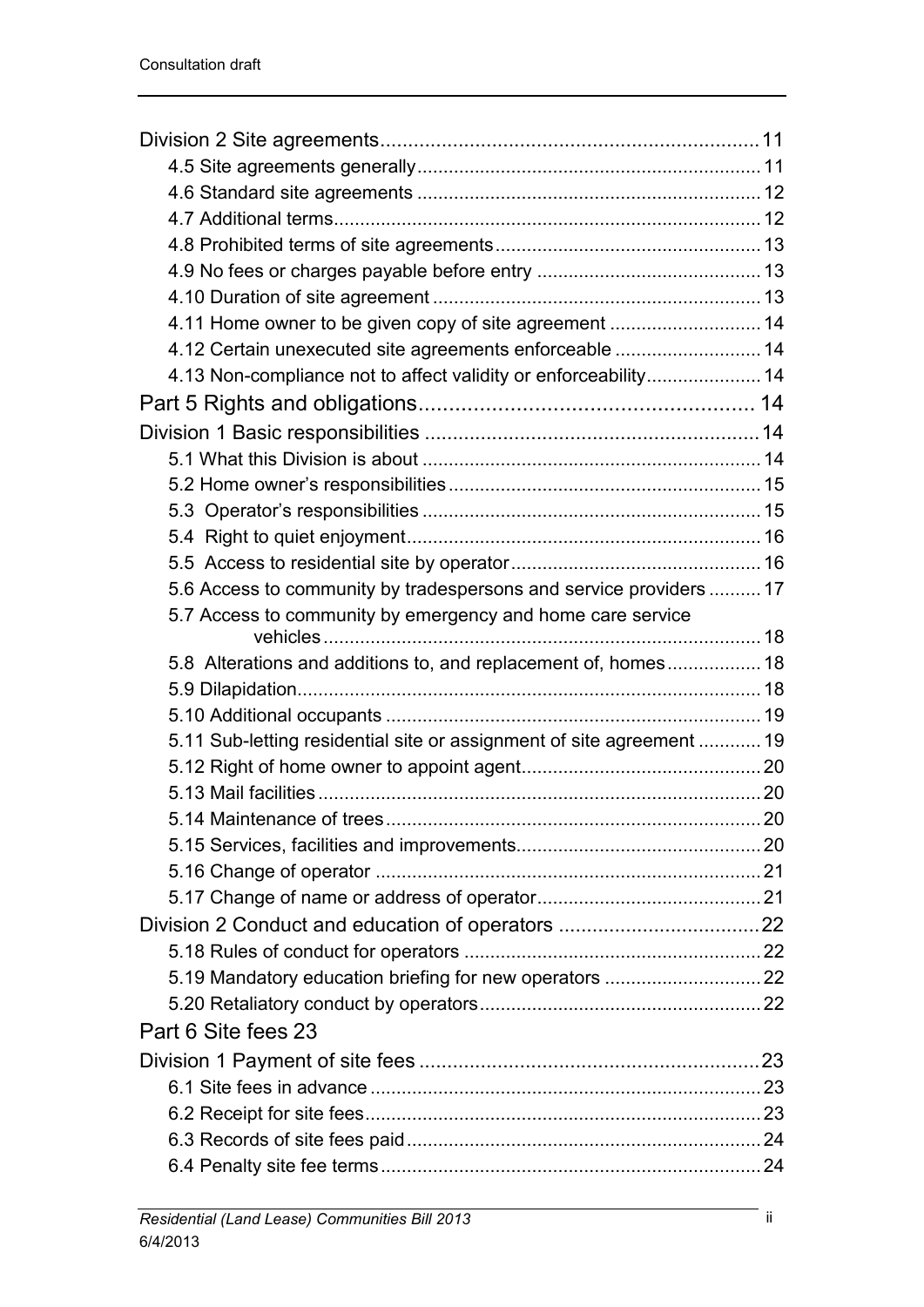| 6.14 Refund of overpaid site fees if increase not compliant  27     |  |
|---------------------------------------------------------------------|--|
| Division 4 Compulsory mediation about increases of site fees by     |  |
|                                                                     |  |
|                                                                     |  |
| Division 5 Applications to Tribunal about increases of site fees by |  |
|                                                                     |  |
|                                                                     |  |
|                                                                     |  |
|                                                                     |  |
|                                                                     |  |
|                                                                     |  |
|                                                                     |  |
|                                                                     |  |
|                                                                     |  |
|                                                                     |  |
| 7.3 Utility charges payable to operator by home owner 31            |  |
|                                                                     |  |
|                                                                     |  |
|                                                                     |  |
| 7.7 Separate measurement or metering of supply of utility 31        |  |
|                                                                     |  |
| 7.9 Tribunal review of utility cost and reduction in site fees32    |  |
|                                                                     |  |
|                                                                     |  |
| 7.12 Recovery of amounts paid under a mistake of law or fact33      |  |
|                                                                     |  |
|                                                                     |  |
| 8.2 Community rules to be consistent with other laws 34             |  |
|                                                                     |  |
|                                                                     |  |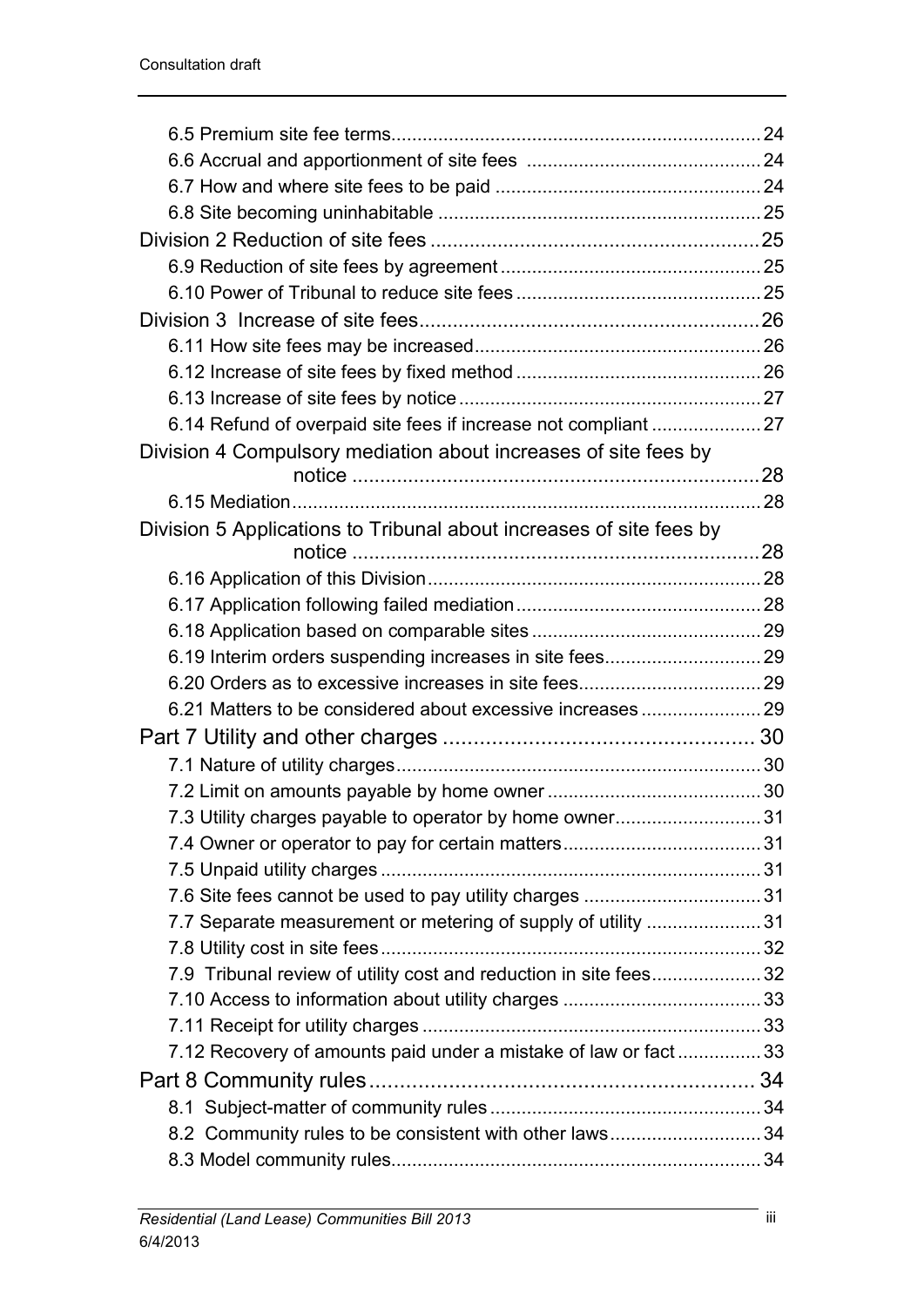| 8.9 Applications to Tribunal about community rules  36       |  |
|--------------------------------------------------------------|--|
|                                                              |  |
|                                                              |  |
|                                                              |  |
|                                                              |  |
|                                                              |  |
|                                                              |  |
| 9.6 No more than one residents committee for a community  38 |  |
| 9.7 Residents' rights to membership of organisations 38      |  |
| 9.8 Relationship of operator with residents committee 39     |  |
|                                                              |  |
|                                                              |  |
|                                                              |  |
| Division 2 Rights and obligations regarding sale of homes39  |  |
|                                                              |  |
|                                                              |  |
|                                                              |  |
|                                                              |  |
|                                                              |  |
| 10.7 Obligation of operator to enter new site agreement 41   |  |
|                                                              |  |
|                                                              |  |
|                                                              |  |
|                                                              |  |
|                                                              |  |
|                                                              |  |
|                                                              |  |
|                                                              |  |
|                                                              |  |
|                                                              |  |
|                                                              |  |
|                                                              |  |
|                                                              |  |
|                                                              |  |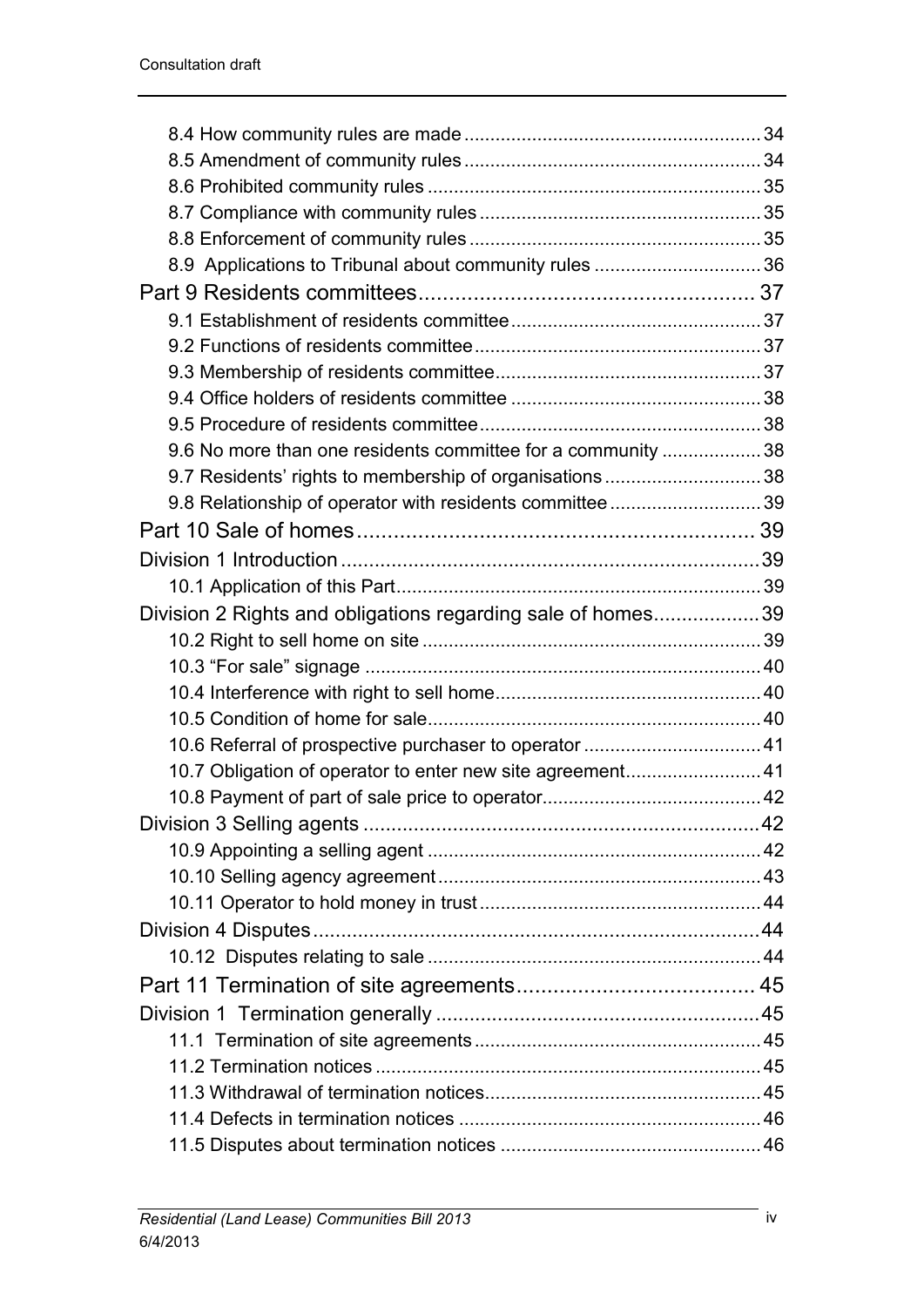| 11.6 Termination notice given by operator for breach of agreement  46    |  |
|--------------------------------------------------------------------------|--|
| 11.7 Termination notice by operator for repairs and upgrading 47         |  |
| 11.8 Termination notice by operator for closure or change of use 47      |  |
| 11.9 Termination notice by operator for compulsory acquisition 48        |  |
| 11.10 Termination notice by operator for lack of authority for use of    |  |
|                                                                          |  |
| 11.11 Termination notice by operator for non-use of site  48             |  |
| 11.12 Application by operator for termination for serious misconduct  49 |  |
|                                                                          |  |
| Division 3 Termination orders and possession orders 49                   |  |
|                                                                          |  |
|                                                                          |  |
| 11.16 Prohibition on certain recovery proceedings in courts 50           |  |
| 11.17 Recovery of possession of site prohibited except by order50        |  |
|                                                                          |  |
|                                                                          |  |
|                                                                          |  |
| 11.20 Relocation of home owner by operator's request 51                  |  |
| Division 5 Purchase of home by owner or operator of community52          |  |
|                                                                          |  |
|                                                                          |  |
|                                                                          |  |
|                                                                          |  |
|                                                                          |  |
|                                                                          |  |
| Division 7 Abandoned residential site and goods 54                       |  |
|                                                                          |  |
| 11.27 Home or goods abandoned after site agreement is terminated 54      |  |
|                                                                          |  |
| Division 1 Resolving disputes by internal arrangements55                 |  |
| 12.1 Internal arrangements for voluntary dispute resolution55            |  |
|                                                                          |  |
|                                                                          |  |
|                                                                          |  |
|                                                                          |  |
|                                                                          |  |
|                                                                          |  |
|                                                                          |  |
|                                                                          |  |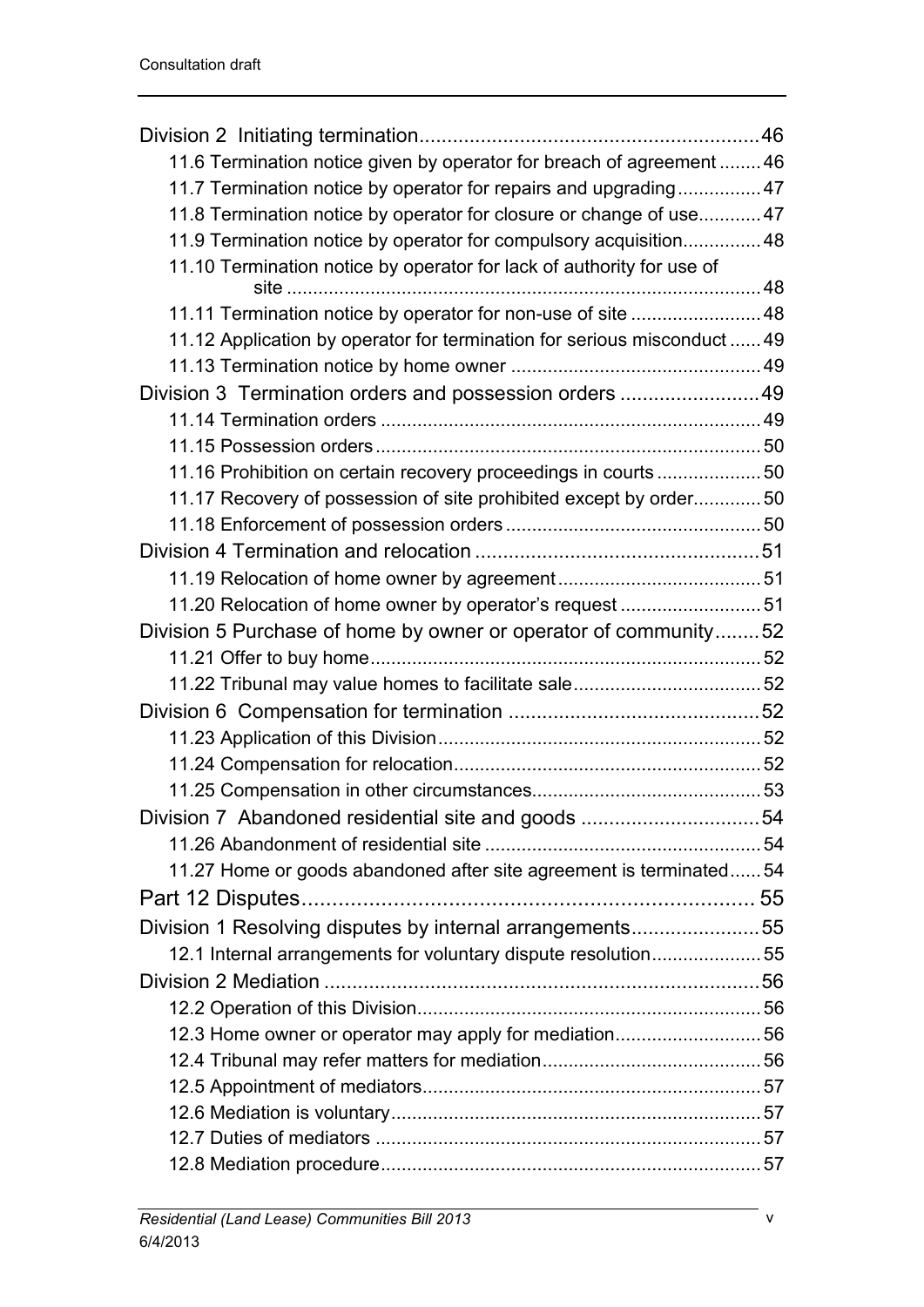| 12.10 Restriction on evidence of things said or done during mediation 58 |  |
|--------------------------------------------------------------------------|--|
|                                                                          |  |
|                                                                          |  |
|                                                                          |  |
|                                                                          |  |
|                                                                          |  |
| 12.15 Tribunal may make orders following mediation  59                   |  |
| Division 4 Powers of Commissioner in proceedings 60                      |  |
|                                                                          |  |
| 12.17 Commissioner may take or defend proceedings  60                    |  |
|                                                                          |  |
|                                                                          |  |
|                                                                          |  |
|                                                                          |  |
|                                                                          |  |
|                                                                          |  |
|                                                                          |  |
|                                                                          |  |
|                                                                          |  |
|                                                                          |  |
|                                                                          |  |
|                                                                          |  |
| 13.8 No personal liability of administrators, receivers or managers  62  |  |
|                                                                          |  |
|                                                                          |  |
|                                                                          |  |
|                                                                          |  |
|                                                                          |  |
|                                                                          |  |
|                                                                          |  |
|                                                                          |  |
|                                                                          |  |
|                                                                          |  |
|                                                                          |  |
|                                                                          |  |
|                                                                          |  |
|                                                                          |  |
| 13.20 Taking possession of documents to be used as evidence 67           |  |
|                                                                          |  |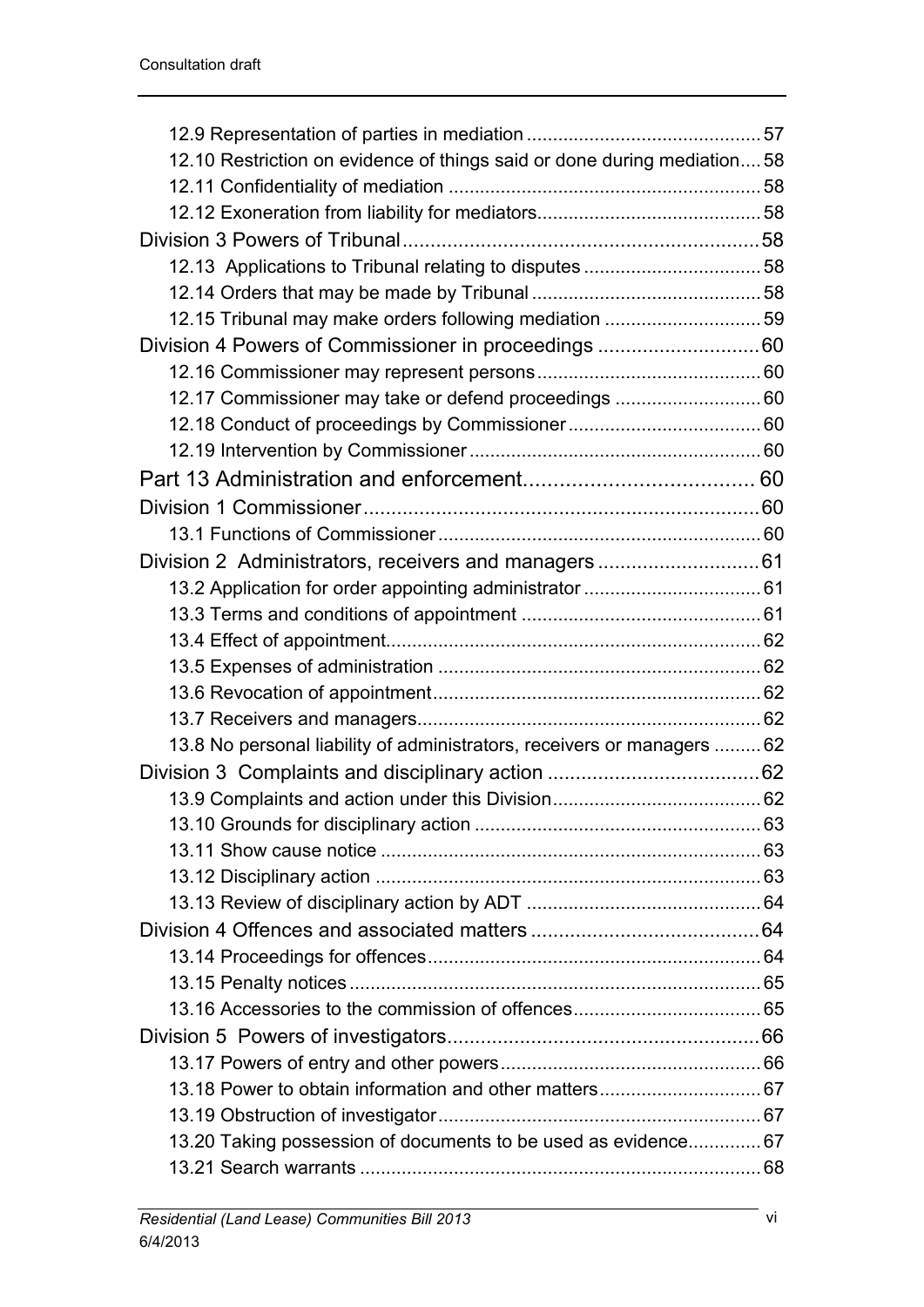| 2                                                                |  |
|------------------------------------------------------------------|--|
| 3                                                                |  |
| 4 High pressure tactics, harassment or unconscionable conduct 70 |  |
| 5                                                                |  |
|                                                                  |  |
| 7                                                                |  |
| 8 Soliciting through false or misleading advertisements or       |  |
|                                                                  |  |
| 10                                                               |  |
|                                                                  |  |
| Part 1 General 72                                                |  |
|                                                                  |  |
|                                                                  |  |
|                                                                  |  |
|                                                                  |  |
|                                                                  |  |
|                                                                  |  |
|                                                                  |  |
|                                                                  |  |
|                                                                  |  |
|                                                                  |  |
|                                                                  |  |
|                                                                  |  |
|                                                                  |  |
|                                                                  |  |
|                                                                  |  |
|                                                                  |  |
|                                                                  |  |
|                                                                  |  |
|                                                                  |  |
|                                                                  |  |
|                                                                  |  |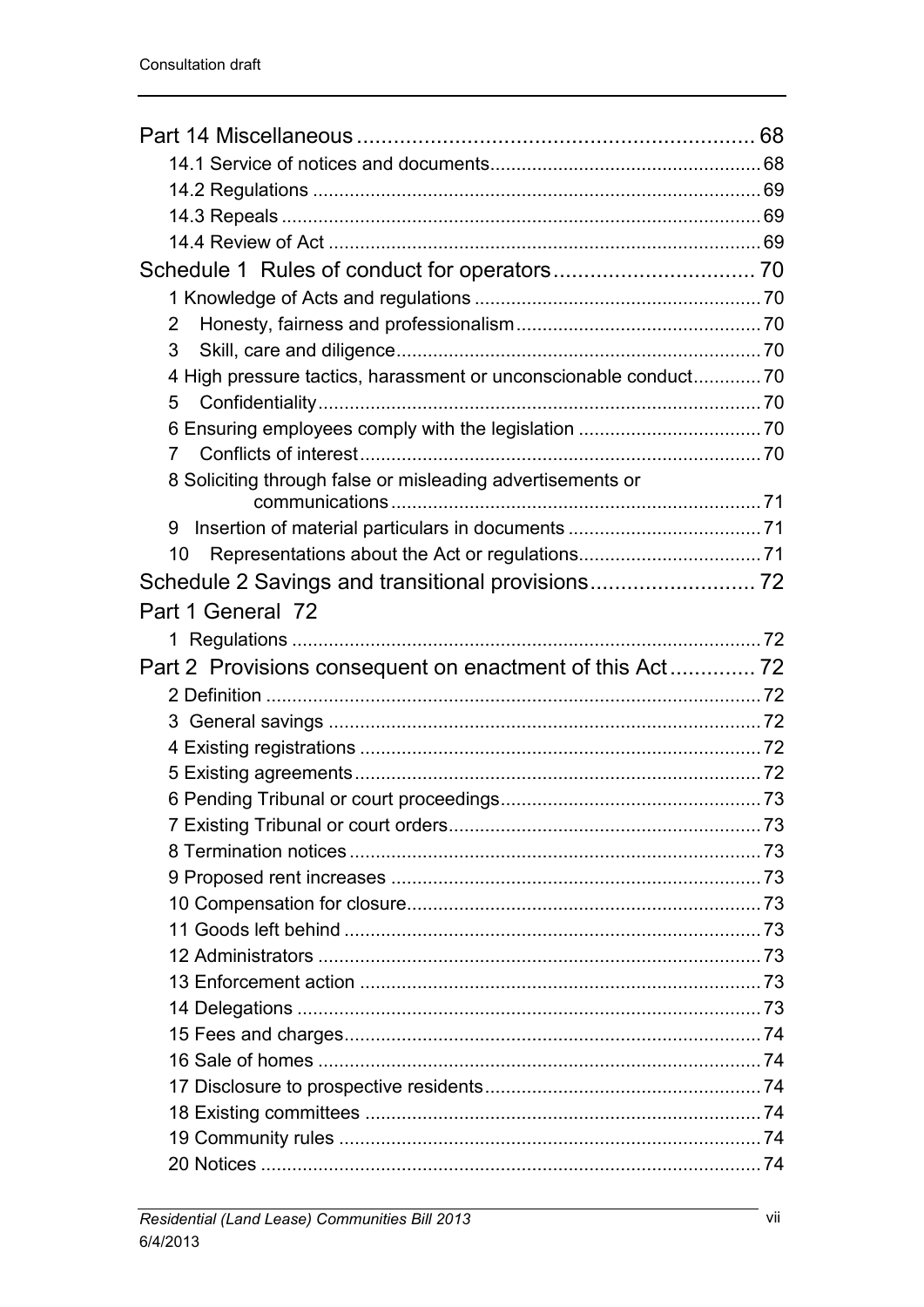| 3.2 Consumer, Trader and Tenancy Tribunal Act 2001 No 82  75      |  |
|-------------------------------------------------------------------|--|
| 3.3 Consumer, Trader and Tenancy Tribunal Regulation 2009         |  |
|                                                                   |  |
|                                                                   |  |
|                                                                   |  |
| 3.7 Holiday Parks (Long-term Casual Occupation) Act 2002 No 88 76 |  |
|                                                                   |  |
| 3.9 Personal Property Securities (Commonwealth Powers) Act 2009   |  |
| 3.10 Property Stock and Business Agents Act 2002 No 6677          |  |
|                                                                   |  |
|                                                                   |  |
|                                                                   |  |
|                                                                   |  |
|                                                                   |  |
| 3.16 Water Industry Competition (General) Regulation 2008 78      |  |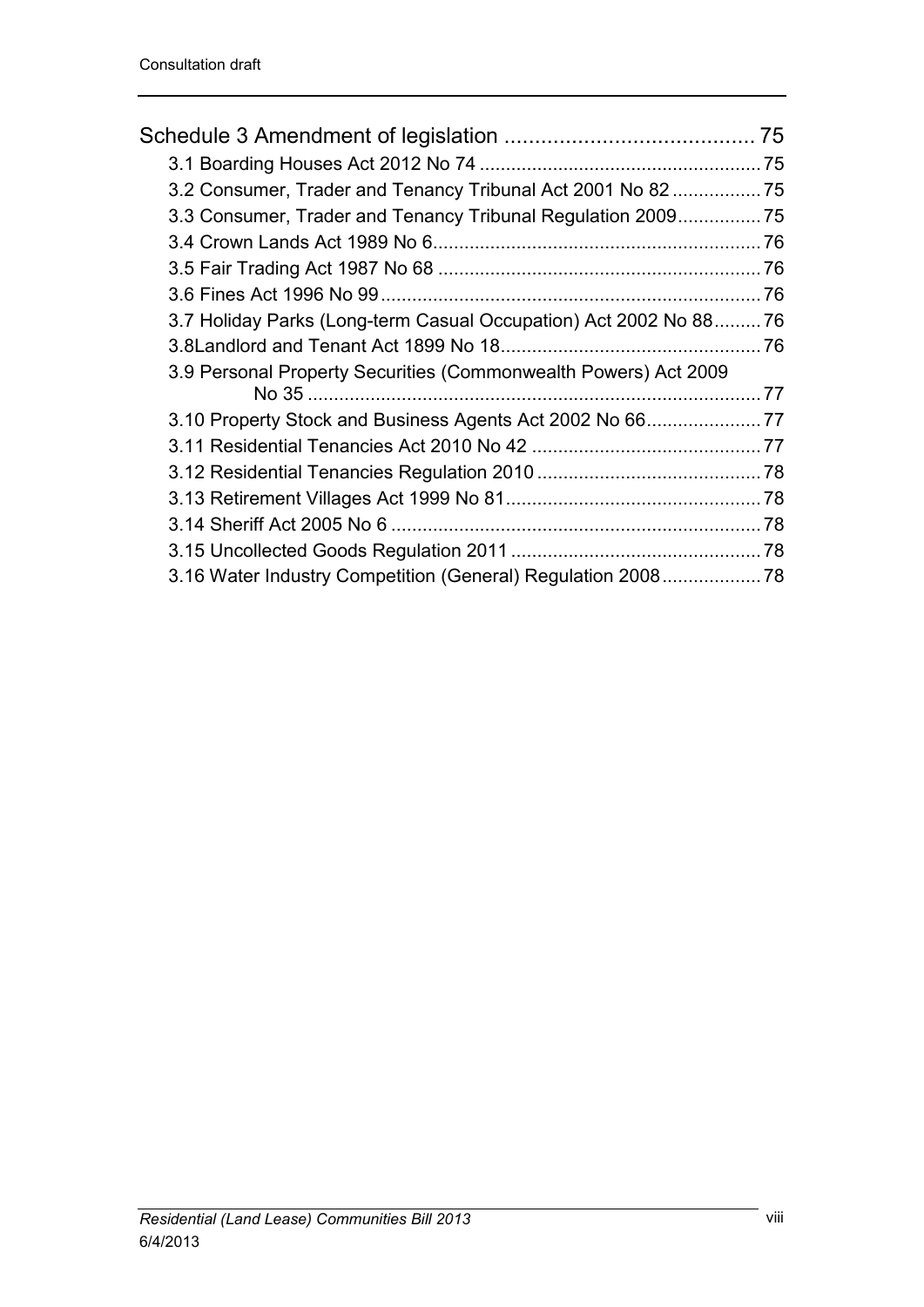# **Residential (Land Lease) Communities Bill 2013**

# <span id="page-8-0"></span>**Part 1 Preliminary**

# <span id="page-8-1"></span>**1.1 Name of Act**

This Act is the *Residential (Land Lease) Communities Act 2013*.

# <span id="page-8-2"></span>**1.2 Commencement**

This Act commences on a day or days to be appointed by proclamation.

# <span id="page-8-3"></span>**1.3 Objects of Act**

The objects of this Act are as follows:

- (a) to promote the ongoing improvement of the governance of residential communities,
- (b) to set out particular rights and obligations of operators of residential communities and home owners in residential communities,
- (c) to enable prospective home owners to make informed choices,
- (d) to establish procedures for resolving disputes between operators and home owners,
- (e) to protect home owners from unfair business practices,
- (f) to encourage the continued growth and viability of residential communities in the State.

# <span id="page-8-4"></span>**1.4 Definitions**

(1) In this Act:

*approved form* means a form approved by the Commissioner.

*close associate* of an operator includes:

- (a) the spouse or an employee of the operator, or
- (b) a person who has a relationship with the operator that is of a kind prescribed by the regulations.

# *Commissioner* means:

- (a) the Commissioner for Fair Trading, Department of Finance and Services, or
- (b) if no such position exists—the Director-General of the Department of Finance and Services.

*common area* in a community means any amenities, building, road or other area in the community provided for common use by residents of the community.

*community* or *residential community* means an area of land that includes:

- (a) residential sites, and
- (b) common areas, and
- (c) facilities for the personal comfort, convenience or enjoyment of persons residing in homes located on residential sites.

**Note.** A community may be:

• a caravan park (that is, land, including a camping ground, on which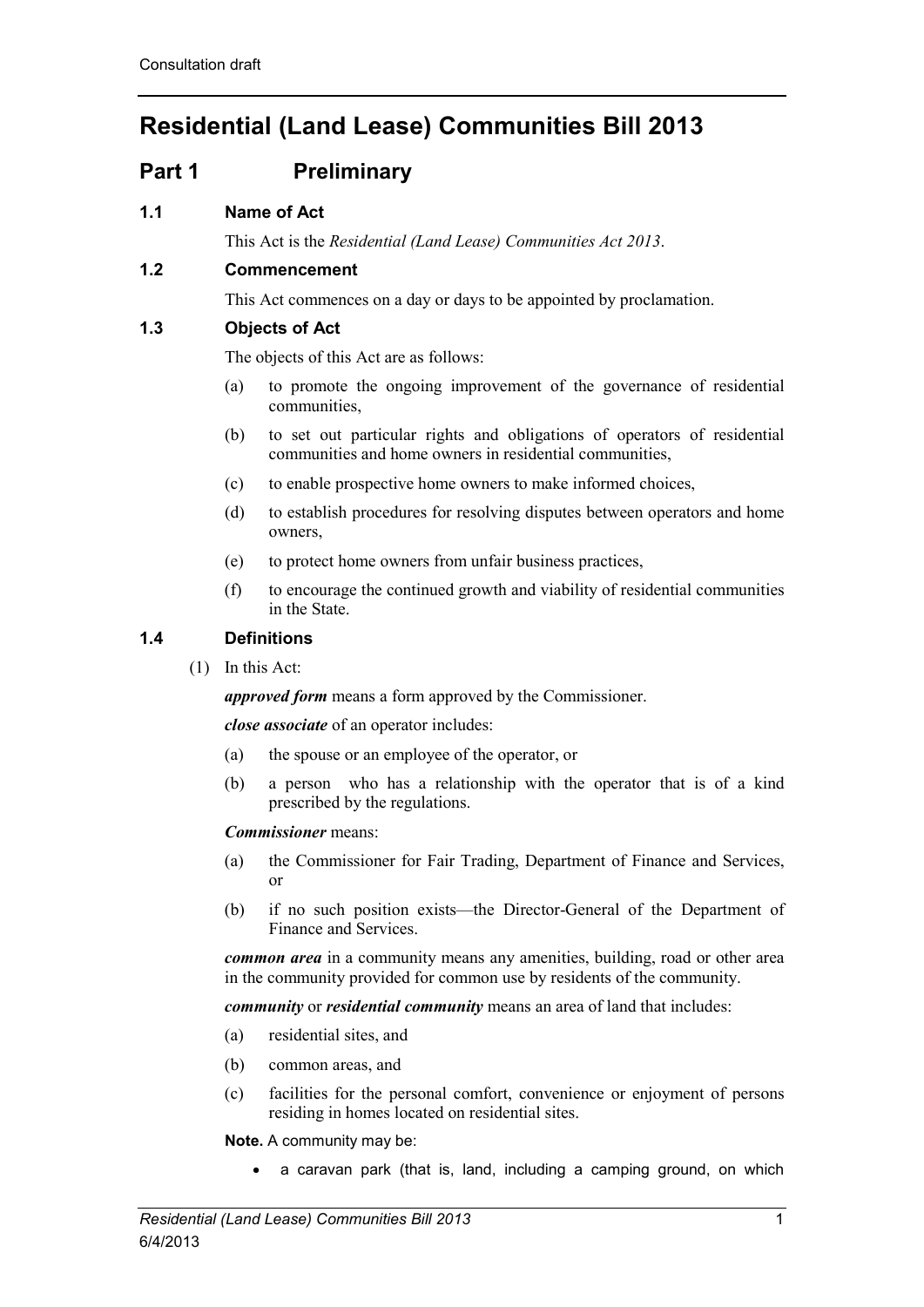caravans, or caravans and other moveable dwellings, have been, are or are to be placed, installed or erected),

• a manufactured home estate as defined in the *Local Government Act 1993* (that is, land on which manufactured homes have been, are or are to be placed),

whether or not the caravan park or manufactured home estate is the subject of an approval under the *Local Government Act 1993*.

*community rules* for a community means the rules made under Part 8 for the community.

*function* includes a power, authority or duty, and *exercise* a function includes perform a duty.

*home* means:

- (a) any caravan or other van or other portable device (whether on wheels or not) other than a tent, used for human habitation, or
- (b) a manufactured home as defined in the *Local Government Act 1993*, or
- (c) any conveyance, structure or thing of a class or description prescribed by the regulations for the purposes of this definition.

#### *home owner* means:

- (a) a person who owns a home on a residential site in a community under a site agreement (whether or not the person resides at the site), or
- (b) a person who obtains an interest in a site agreement as the personal representative, or a beneficiary of the estate, of a deceased individual who immediately before the individual's death was a person mentioned in paragraph (a), or
- (c) another successor in title of a person mentioned in paragraph (a),

but does not include any person or class of persons excluded from this definition by the regulations.

*investigator* means an investigator appointed under section 18 of the *Fair Trading Act 1987*.

*office holder* means the chairperson or secretary of a residents committee (who is elected under Part 9).

*operator* of a community means:

- (a) except to the extent paragraph (b) applies, a person who is:
	- (i) the person who manages, controls or otherwise operates the community, including by granting rights of occupancy under site agreements, whether or not the person is an owner of the community, or
	- (ii) the personal representative, or a beneficiary of the estate, of a deceased individual who immediately before the individual's death was a person mentioned in subparagraph (i), or
	- (iii) a mortgagee in possession of a community for which site agreements are in force, or
	- (iv) another successor in title of a person mentioned in subparagraph (i),

other than a person, or a person of a class, excluded from this paragraph by the regulations, or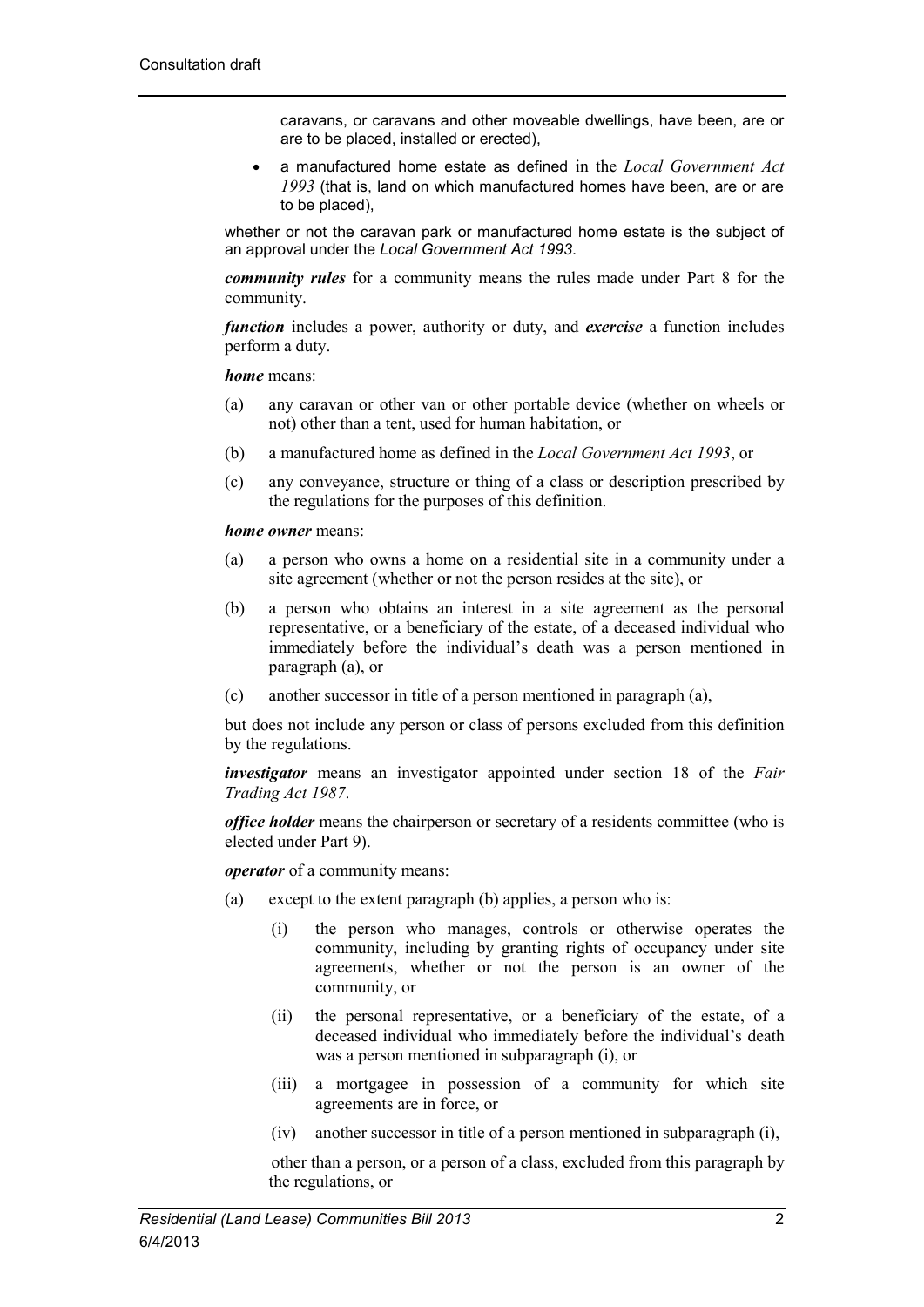(b) a person specified or described in the regulations in relation to the community or a class of communities to which the community belongs.

*owner* of a community means:

- (a) except to the extent paragraph (b) applies, a person who is:
	- (i) the owner of land on which the community is located, or
	- (ii) the personal representative, or a beneficiary of the estate, of a deceased individual who immediately before the individual's death was a person mentioned in subparagraph (i), or
	- (iii) a mortgagee in possession of a community for which site agreements are in force, or
	- (iv) another successor in title of a person mentioned in subparagraph (i),

other than a person, or a person of a class, excluded from this paragraph by the regulations, or

(b) a person specified or described in the regulations in relation to the community or a class of communities to which the community belongs.

*prospective home owner* means a person who indicates (or on whose behalf it is indicated) to the operator of a community that he or she is (or might be) interested in becoming a home owner in the community.

*Register* means the Register of Communities kept by the Commissioner under Part 3.

*resident* means a person who is a home owner or tenant in a community.

*residential community*—see the definition of *community.*

*residential site* or *site* means a site in a community for a home that is used, or is intended to be used, as a residence by an individual.

*residents committee*, in relation to a community, means the residents committee for that community under Part 9.

*site agreement* means an agreement under which an operator grants to another person for value a right of occupation of a site in a community for the purpose of allowing the other person to use a home owned by the other person or a third party and located on the site for use as a residence by an individual.

**Note.** A site agreement gives rise to a tenancy.

*site fees* means money paid or payable by a home owner to an operator on a periodic basis for occupation of a residential site under a site agreement.

*tenancy agreement* means a residential tenancy agreement within the meaning of the *Residential Tenancies Act 2010*.

*tenant* has the same meaning as in the *Residential Tenancies Act 2010*.

*termination notice* means a termination notice under Part 11 given by a party to a site agreement.

*termination order* means a termination order under Part 11 made by the Tribunal.

*Tribunal* means the Consumer, Trader and Tenancy Tribunal established by the *Consumer, Trader and Tenancy Tribunal Act 2001*.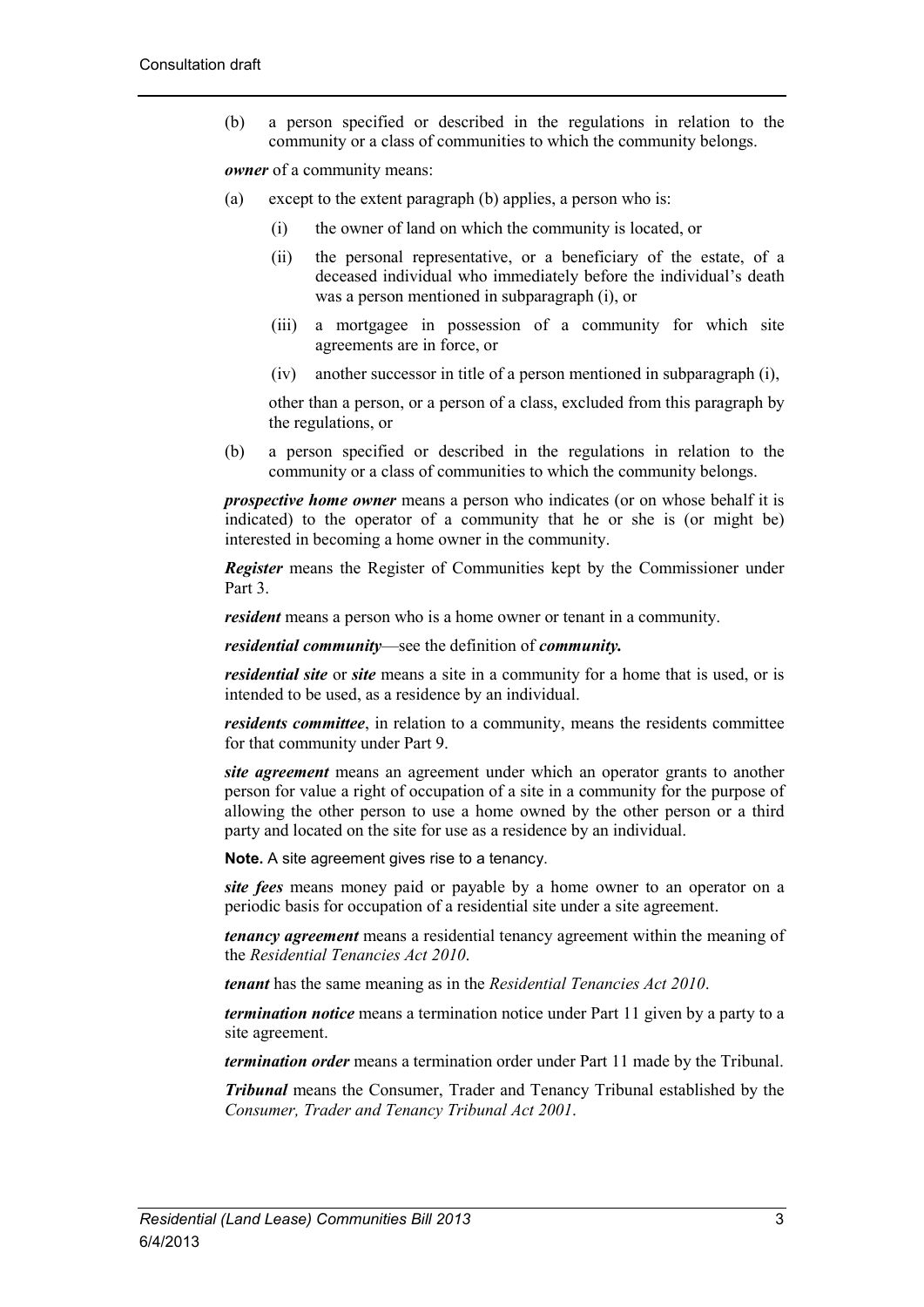*utility* means any of the following services:

- (a) electricity,
- (b) gas,
- (c) sewerage,
- (d) water,
- (e) another service prescribed by the regulations.

*utility charge* means a fee or charge payable by a home owner under Part 7.

- (2) If there are two or more operators of a community:
	- (a) a reference (however expressed) in this Act to the operator is a reference to any one or more of them, and
	- (b) without limiting paragraph (a), it is sufficient compliance with the requirements of this Act and the regulations if:
		- (i) any of them exercises the functions of the operator under this Act or the regulations, and
		- (ii) any notice or other document required to be given to the operator under this Act or the regulations is given to any of them.
- (3) If there are two or more owners of a community:
	- (a) a reference (however expressed) in this Act to the owner is a reference to any one or more of them, and
	- (b) without limiting paragraph (a), it is sufficient compliance with the requirements of this Act and the regulations if:
		- (i) any of them exercises the functions of the owner under this Act or the regulations, and
		- (ii) any notice or other document required to be given to the owner under this Act or the regulations is given to any of them.
- (4) Notes included in this Act do not form part of this Act.

# <span id="page-11-0"></span>**Part 2 Application of Act**

# <span id="page-11-1"></span>**2.1 Application of Act to communities**

This Act applies to all communities:

- (a) whether existing immediately before or coming into existence after the commencement of this section, and
- (b) whether described as residential parks, communities or otherwise, and
- (c) whether or not any relevant approval for them has been obtained under the *Local Government Act 1993*, and
- (d) whether or not they are included in the Register,

unless a provision of this Act provides otherwise.

**Note**. See section 2.8 for exemptions under the regulations.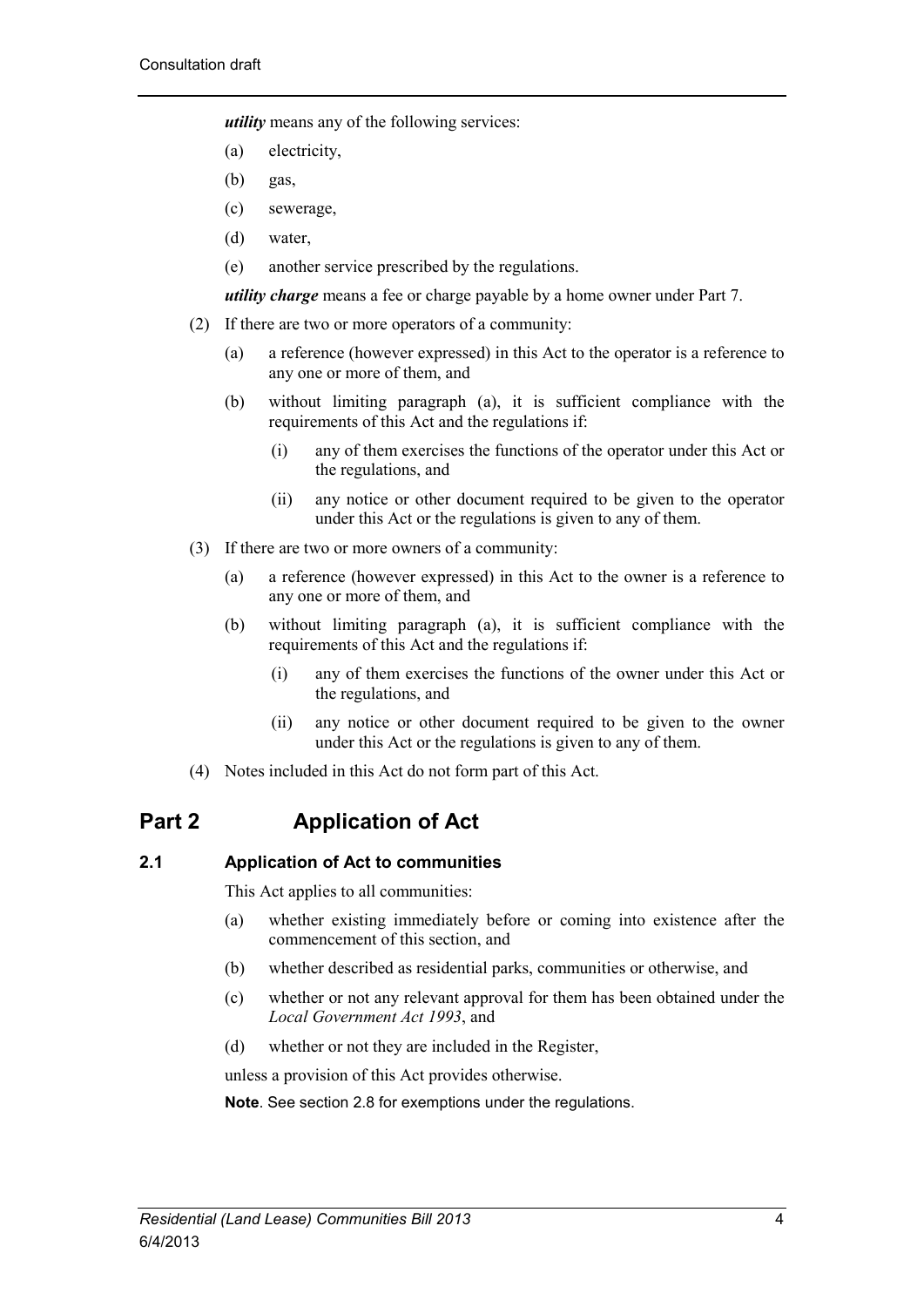# <span id="page-12-0"></span>**2.2 Application of Act to site agreements**

- (1) This Act applies to all site agreements, whether existing immediately before or coming into existence after the commencement of this section, unless a provision of this Act provides otherwise.
- (2) Where this Act applies to a site agreement, it so applies despite the terms of the agreement or any other contract, agreement or arrangement, whether made before or after the commencement of this section.
- (3) This Act applies to a site agreement until it is terminated in accordance with this Act.

# <span id="page-12-1"></span>**2.3 Application of Act to homes**

- (1) This Act applies to a home owned by its occupant (the *home owner*) and located or proposed to be located in a community owned by someone else.
- (2) This Act applies to a home owned by a third party and located or proposed to be located in a community owned by someone else, and so applies in the same way as it applies to a home owned by its occupant. A *third party* is a person who is neither the owner nor the operator of the community.
- (3) Subsection (2) does not have effect in relation to a home if:
	- (a) the *Residential Tenancies Act 2010* applies to the home, or
	- (b) the home is of a class or description prescribed for the purposes of this paragraph (whether by reference to the ownership or occupation of the home or otherwise).

# <span id="page-12-2"></span>**2.4 Arrangements to which this Act does not apply**

- (1) This Act does not apply to the following arrangements made in good faith:
	- (a) an occupation agreement to which the *Holiday Parks (Long-term Casual Occupation) Act 2002* applies, or
	- (b) an arrangement for occupation of a residential site for holiday purposes, or
	- (c) an arrangement for occupation of a residential site by an itinerant worker, unless the parties to the arrangement agree to enter into a site agreement, or
	- (d) an arrangement for accommodation in a community for an employee of the operator, or
	- (e) any other arrangements prescribed by the regulations.
- (2) The operator of a community who enters into an arrangement of the kind referred to in subsection (1) and who knows at the time or ought reasonably to know at the time that it is not made in good faith commits an offence.

Maximum penalty: 100 penalty units.

(3) In this section:

*arrangement* includes a contract or agreement.

*itinerant worker* means a person who lives elsewhere but stays in a community due to seasonal work in the area (for example, fruit picking).

**Note.** If an arrangement of the kind referred to in this section is not entered into in good faith, orders could be sought from the Tribunal under section 2.6.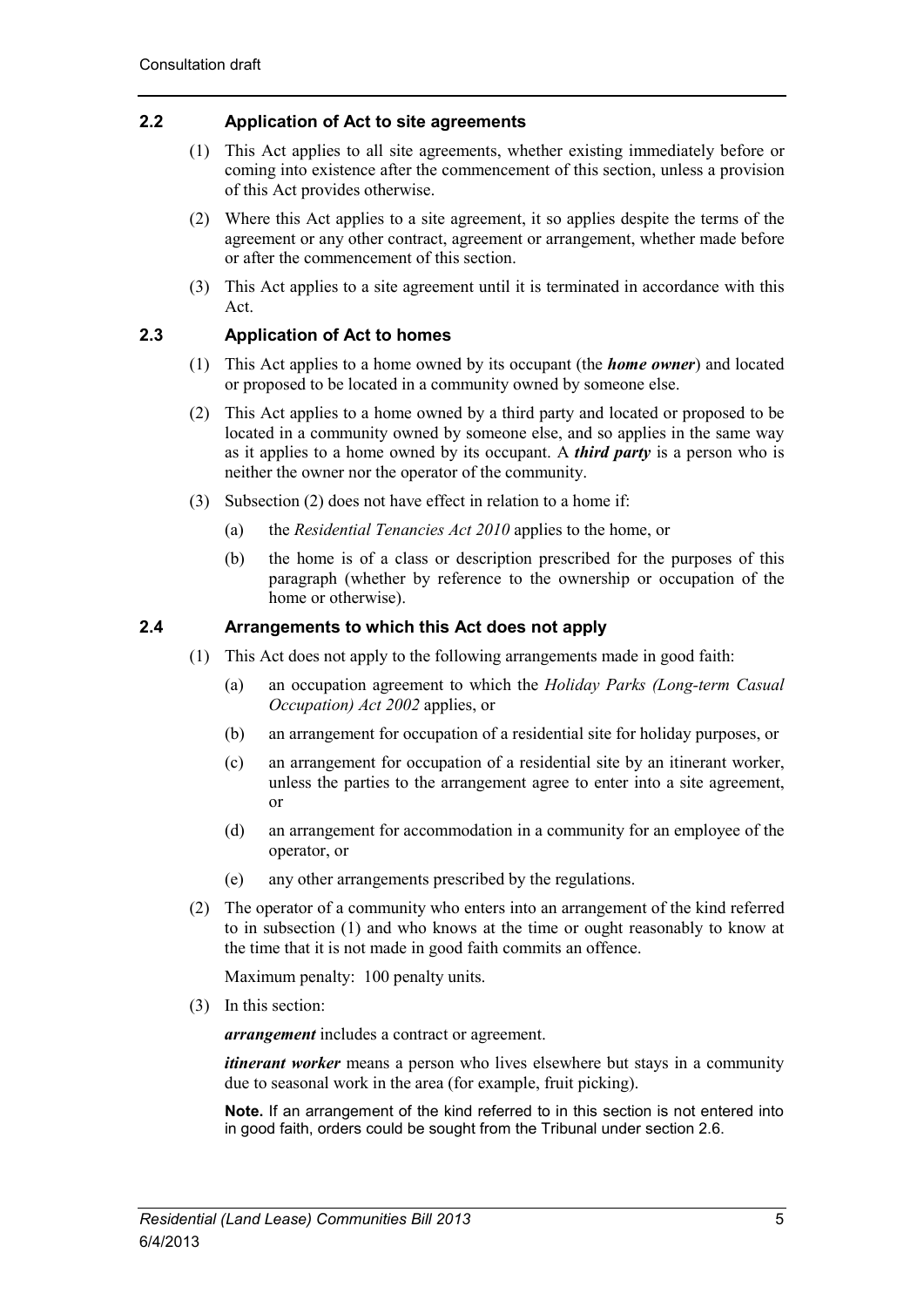# <span id="page-13-0"></span>**2.5 Places to which this Act does not apply**

- (1) This Act does not apply to the following places:
	- (a) a place owned or managed by a co-operative,
	- (b) a place that is subject to a strata scheme or community land scheme,
	- (c) a place owned by a company title corporation occupied by a shareholder of the corporation,
	- (d) any other places prescribed by the regulations.
- (2) In this section:

*community land scheme* means a scheme (other than a strata scheme) within the meaning of the *Community Land Management Act 1989*.

*company title corporation* means a company registered under the *Corporations Act 2001* of the Commonwealth that is the owner of land if ownership of a share or shares in that company entitles the owner of the share or shares to the exclusive use and occupation of residential premises on that land.

*co-operative* has the same meaning as it has in the *Co-operatives Act 1992*.

*strata scheme* has the same meaning as it has in the *Strata Schemes Management Act 1996*.

# <span id="page-13-1"></span>**2.6 Declaration by Tribunal**

The Tribunal may, on application by any person, make an order declaring that:

- (a) a specified place is or is not a community to which this Act or a specified provision of this Act or the regulations applies, or
- (b) a specified agreement is or is not a site agreement to which this Act or a specified provision of this Act or the regulations applies, or
- (c) specified premises are or are not a home to which this Act or a specified provision of this Act or the regulations applies, or
- (d) a specified contract, agreement or arrangement of a kind referred in section 2.4 was or was not made in good faith.

# <span id="page-13-2"></span>**2.7 Act to bind Crown**

This Act binds the Crown in right of New South Wales and, in so far as the legislative power of the Parliament of New South Wales permits, the Crown in all its other capacities.

# <span id="page-13-3"></span>**2.8 Exemptions from operation of Act**

- (1) The regulations may exempt from the operation of this Act or the regulations or any specified provision of this Act or the regulations any specified community or other place, agreement or home or any specified class of communities or other places, agreements or homes.
- (2) An exemption may be unconditional or subject to conditions.

# <span id="page-13-4"></span>**2.9 Contracting out prohibited**

(1) The provisions of this Act and the regulations have effect despite any stipulation to the contrary in any agreement, contract or arrangement, and no agreement contract or arrangement operates to annul, vary or exclude any of the provisions of this Act or the regulations.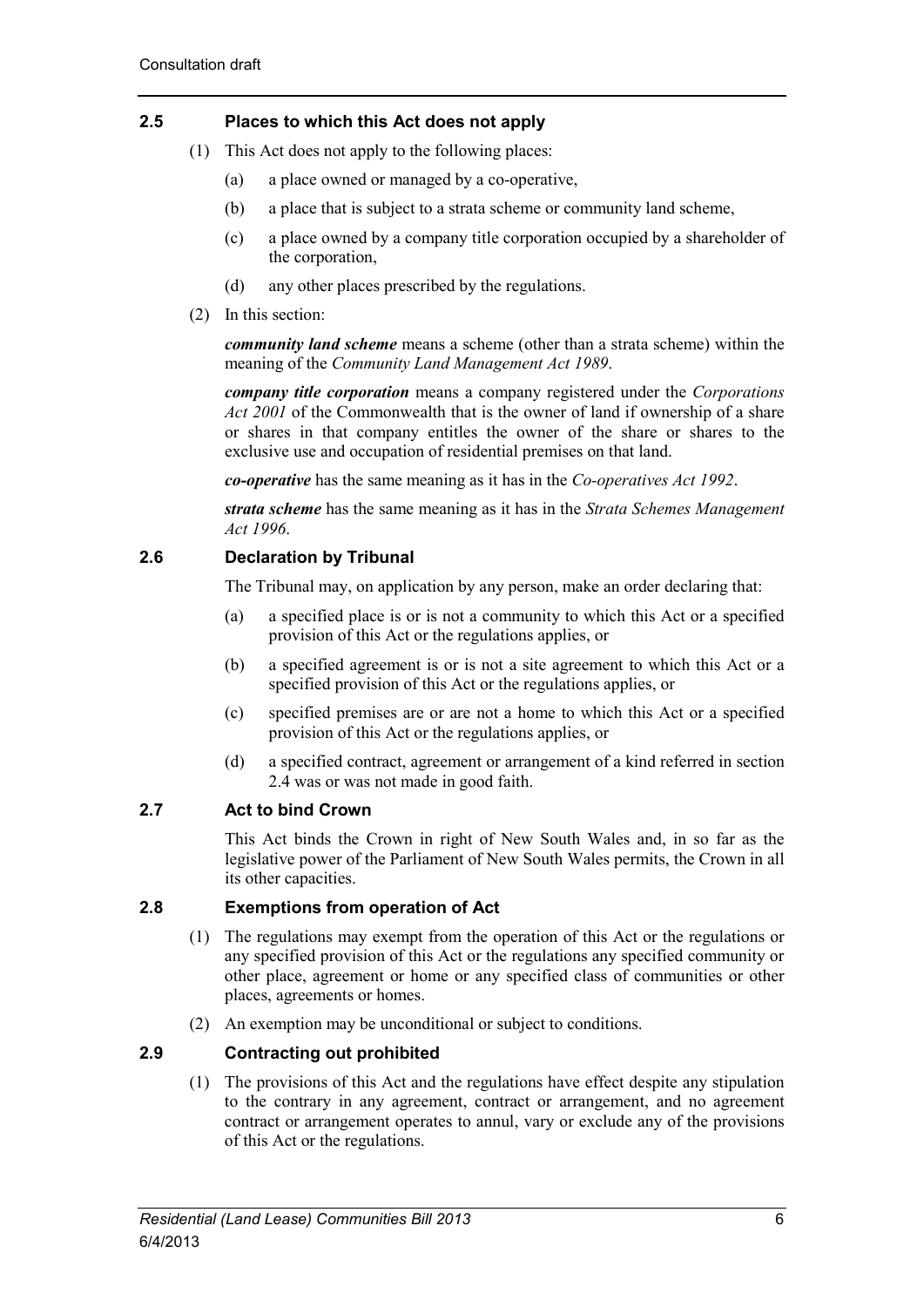- (2) Subsection (1) applies in relation to an agreement, contract or arrangement (including a collateral agreement between the parties to a site agreement), and so applies in relation to the agreement, contract or arrangement:
	- (a) whether or not it is a site agreement, and
	- (b) whether or not it is a tenancy agreement, and
	- (c) whether it is oral or wholly or partly in writing, and
	- (d) whether it is or was made or entered into before or after the commencement of this section.
- (3) Without limiting subsection (1), a term of an agreement, contract or arrangement referred to in that subsection, including but not limited to a purported waiver (however expressed) of a right under this Act or the regulations, is void to the extent it is inconsistent with this Act or the regulations.
- (4) A person must not enter into any agreement, contract or arrangement after the commencement of this section with the intention, either directly or indirectly, of defeating, evading or preventing the operation of this Act or the regulations.

Maximum penalty: 100 penalty units.

# <span id="page-14-0"></span>**2.10 Relationship of Act with other laws**

- (1) This Act does not apply to tenancy agreements, except to the extent this Act provides otherwise.
- (2) The *Retirement Villages Act 1999* does not apply to communities occupied by retired persons or predominantly by retired persons (that is, persons who have reached the age of 55 years or have retired from full-time employment).
- (3) Nothing in this Act limits any requirement imposed by or under the *Local Government Act 1993* or the *Environmental Planning and Assessment Act 1979*.

# <span id="page-14-1"></span>**Part 3 Registration of communities**

# <span id="page-14-2"></span>**3.1 Commissioner to keep Register**

- (1) The Commissioner is to keep a Register of Communities.
- (2) The Register may be kept in such form as the Commissioner considers appropriate.
- (3) The Commissioner is to ensure that information on the Register is kept up to date, and in particular the Commissioner may remove any information from the Register that appears to the Commissioner to be out of date.
- (4) The Commissioner may correct any error in or omission from the Register.
- (5) A community is registered if the particulars of the community are currently included in the Register.

# <span id="page-14-3"></span>**3.2 Information to be recorded in Register**

- (1) The Commissioner is to record in the Register in relation to each community:
	- (a) particulars about the community notified under Part 13A of the *Residential Parks Act 1998* that appear to the Commissioner to be up to date, and
	- (b) particulars about the community notified to the Commissioner under this Part.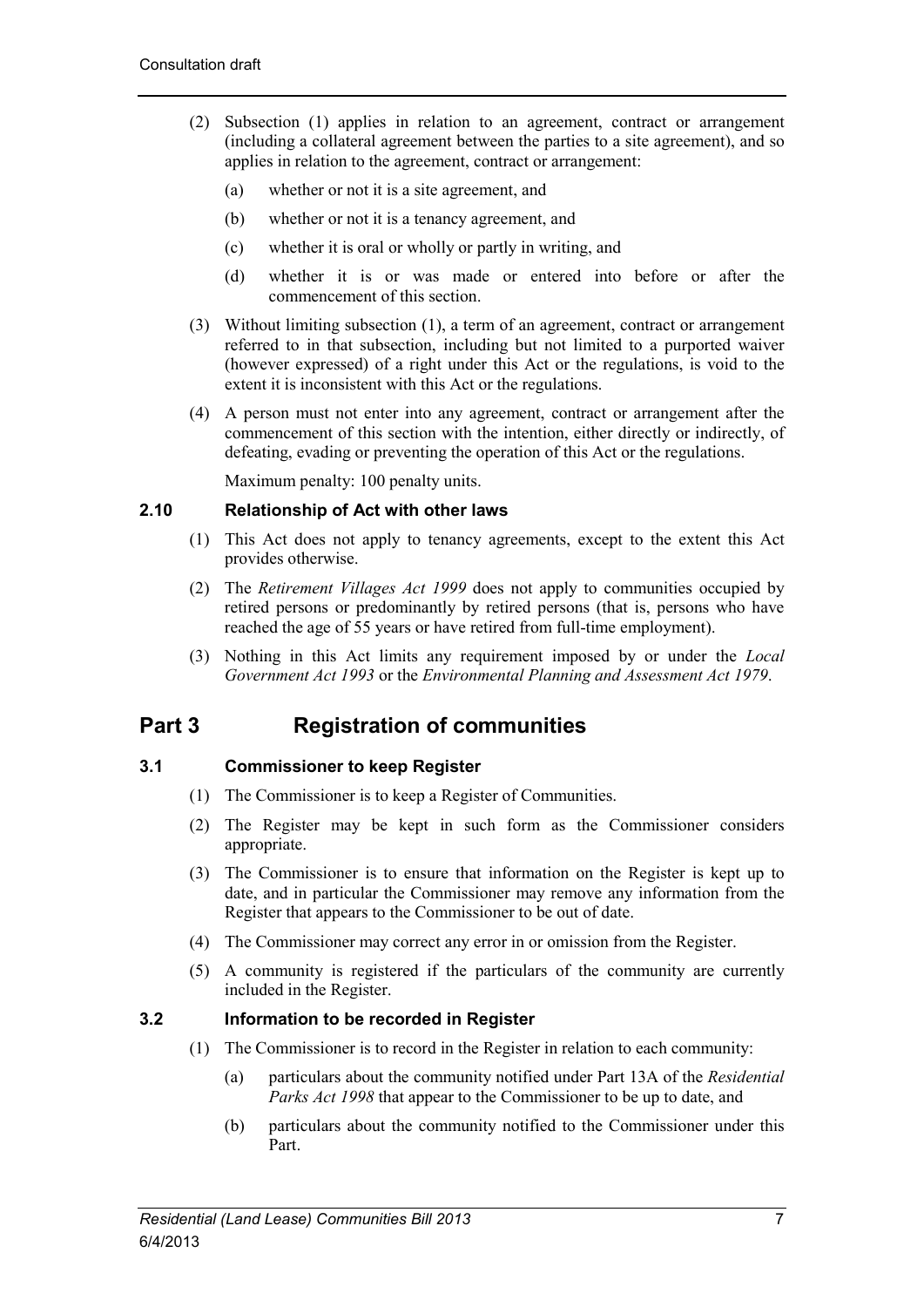- (2) The Commissioner may also record in the Register in relation to a community:
	- (a) particulars of any enforcement action taken in respect of the community, its operator or any of its staff, and
	- (b) any other particulars or information that the Commissioner considers appropriate or that may be prescribed by the regulations.

# <span id="page-15-0"></span>**3.3 Notifying particulars of community**

- (1) The operator of a community must notify the Commissioner, in accordance with this section, of the following particulars so as to enable the Commissioner to include information about the community in the Register:
	- (a) the trading name, address and contact details of the community,
	- (b) the name and contact details of the operator and the owner of the community (if different from the operator),
	- (c) information relating to any relevant training, qualifications or experience of the operator or other persons involved in the management of the community,
	- (d) whether the community has a residents committee and, if so, the name and site number of an office holder of the committee or (if there is no office holder) at least one member of the residents committee (if nominated by the committee),
	- (e) information relating to the occupation and use of sites located in the community,
	- (f) information relating to the commencement of operation of the community,
	- (g) information relating to the community's membership of any industry association,
	- (h) such other particulars as may be approved by the Commissioner or prescribed by the regulations.
- (2) Particulars do not need to be notified again if the community was operating as a residential park immediately before the commencement of this section and the particulars were notified before that commencement under Part 13A of the *Residential Parks Act 1998.*
- (3) The operator of a community must notify the Commissioner of the particulars referred to in subsection (1):
	- (a) if the community was operating as a community on the commencement of this section and the particulars had not been previously notified under Part 13A of the *Residential Parks Act 1998*—within 30 days after that commencement, or
	- (b) if the community begins operating as a community after the commencement of this section—within 30 days after it begins operating as a community.
- (4) The operator of a community must notify the Commissioner within 30 days of any change to the particulars previously notified.
- (5) The operator of a community who contravenes this section is guilty of an offence. Maximum penalty:
	- (a) in the case of a corporation—100 penalty units, and
	- (b) in any other case—50 penalty units.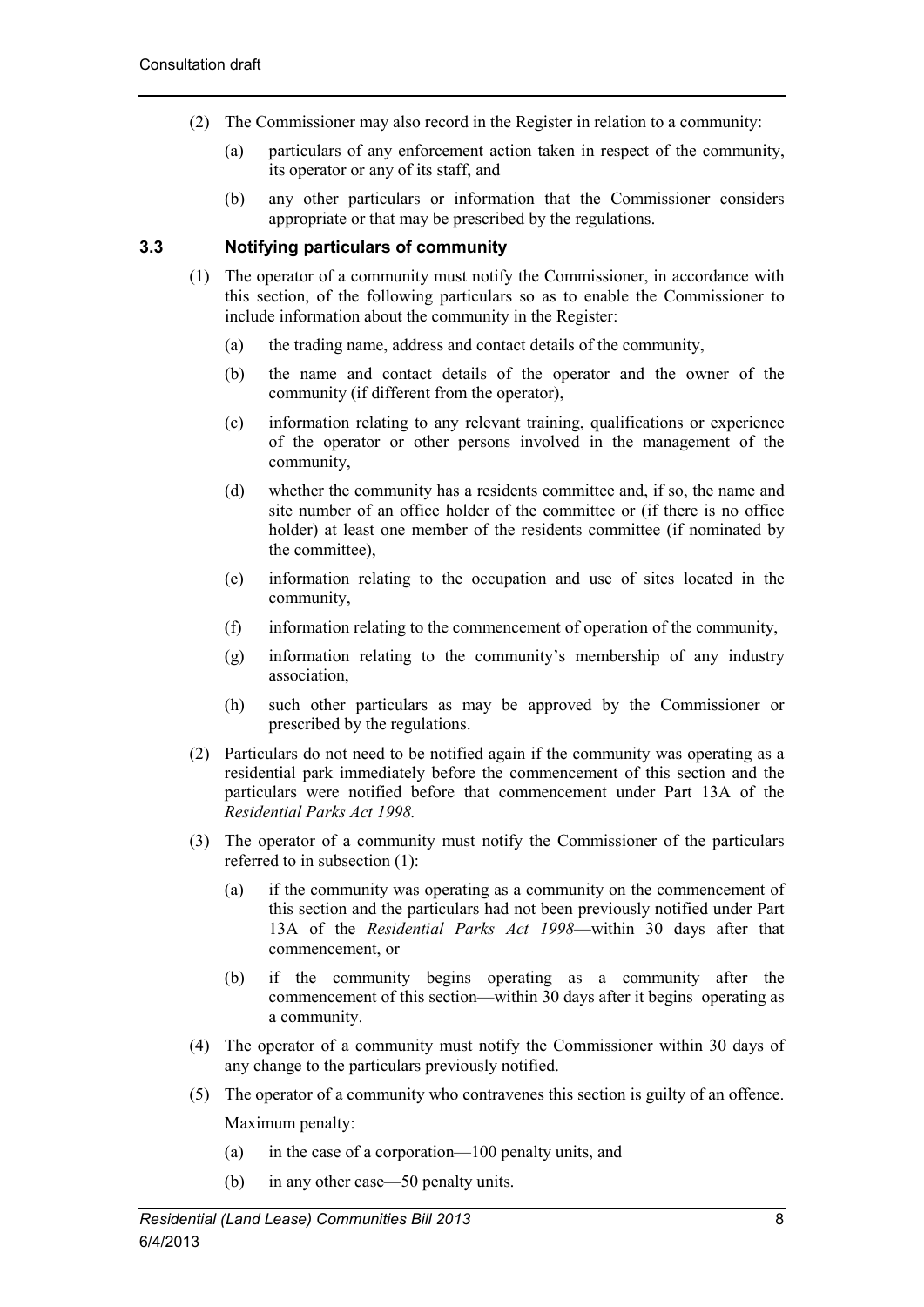- (6) An operator is not excused from a requirement under this section to notify particulars concerning a community on the ground that the notification of those particulars may incriminate the operator or make the operator liable to a penalty.
- (7) Any notification given to the Commissioner under this section is to be in the approved form. Information is not duly provided unless all particulars required by the form are provided.

# <span id="page-16-0"></span>**3.4 Notifying when a place ceases to be a community**

If a place ceases to be a community, the person who was the operator immediately before the cessation must notify the Commissioner of that cessation, and of the date when it occurred, within 30 days of the cessation.

Maximum penalty:

- (a) in the case of a corporation—20 penalty units, and
- (b) in any other case—10 penalty units.

# <span id="page-16-1"></span>**3.5 False or misleading information**

A person must not, in purported compliance with any requirement under this Part, provide to the Commissioner any information that the person ought reasonably to know is false or misleading in a material particular.

Maximum penalty:

- (a) in the case of a corporation—100 penalty units, and
- (b) in any other case—50 penalty units.

# <span id="page-16-2"></span>**3.6 Publication of certain information for public access**

- (1) The Commissioner is to arrange for the following information contained in the Register about a community to be published on the internet for public access:
	- (a) the trading name, address and contact details of the community,
	- (b) the name of the operator,
	- (c) particulars of enforcement action taken in respect of the community, its operator or any of its staff that are currently authorised or required by the regulations to be included for publication,
	- (d) such other information as may be prescribed by the regulations.
- (2) No other information contained in the Register may be made available to the public.
- (3) The operator of a community may advise the Commissioner that the community has ceased accepting new residents. The Commissioner may (if he or she considers it appropriate to do so) include in the published information a note to that effect.
- (4) The information referred to in subsection (1), and any note referred to in subsection (3), may also be provided to members of the public in any other manner approved by the Commissioner.

# <span id="page-16-3"></span>**3.7 Evidential provisions concerning Register**

- (1) The Register is evidence of any particulars or information recorded in it.
- (2) A certificate signed or purporting to be signed by the Commissioner, or an officer or employee of the Department of Finance and Services authorised in writing by the Commissioner, and stating: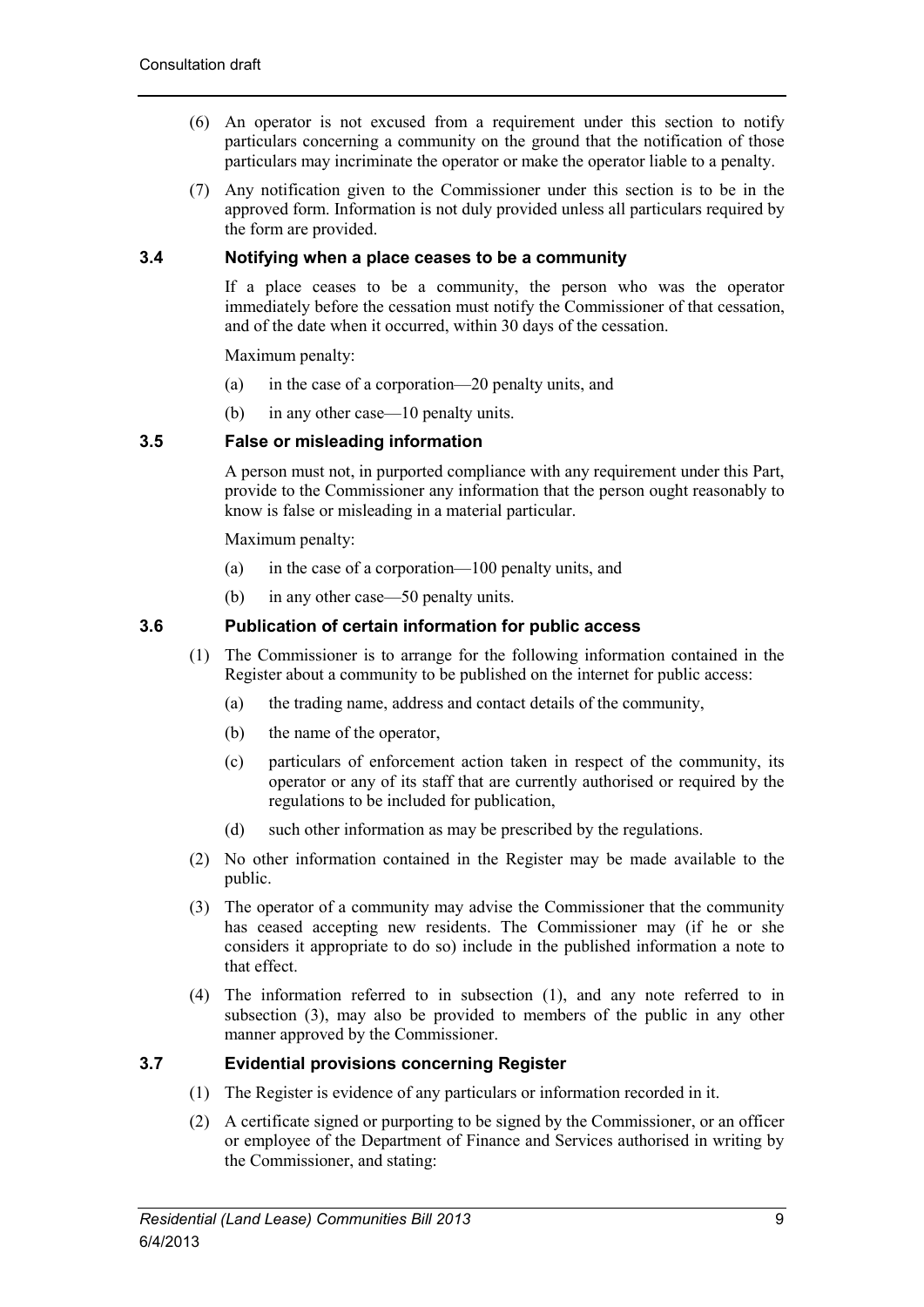- (a) that a place named in the certificate was or was not registered at a specified time, or
- (b) any other particulars or information recorded in the Register at a specified time,

is admissible in any legal proceedings and is evidence of the matters stated in the certificate.

# <span id="page-17-0"></span>**Part 4 Entering into site agreements**

# <span id="page-17-1"></span>**Division 1 Disclosure of information**

# <span id="page-17-2"></span>**4.1 Disclosure statement for prospective home owners**

- (1) This section applies to communities that are currently available for negotiation of site agreements.
- (2) The operator of a community must provide a disclosure statement relating to a particular residential site to a prospective home owner (or person acting on behalf of a prospective home owner), who:
	- (a) requests a copy, or
	- (b) expresses an interest in the site,

as soon as reasonably practicable but within 14 days after the request is received or the expression of interest is made.

Maximum penalty: 20 penalty units.

- (3) Without limiting subsection (2), the disclosure statement is to be in the approved form and is to include:
	- (a) details of the fees and charges that will be payable under the proposed site agreement for the particular site, and
	- (b) details of the services and facilities available in the community, and
	- (c) key elements of the community rules (if any), and
	- (d) details of compliance with statutory requirements applying to the community, and
	- (e) other matters likely to be of material interest to a prospective home owner.
- (4) The Tribunal may, on application by a prospective home owner, make an order requiring the operator of a community to provide a disclosure statement if the operator fails to provide a disclosure statement in accordance with this section.
- (5) A disclosure statement is to be signed and dated by the operator.

# <span id="page-17-3"></span>**4.2 Approved information for prospective home owners**

- (1) The Commissioner may approve the content and form of information that the operator of a community must provide to a prospective home owner or a person acting on behalf of a prospective home owner.
- (2) The operator of a community must not, without reasonable excuse, fail to provide the information in the approved form at or before the time the disclosure statement is provided in accordance with section 4.1.

Maximum penalty: 10 penalty units.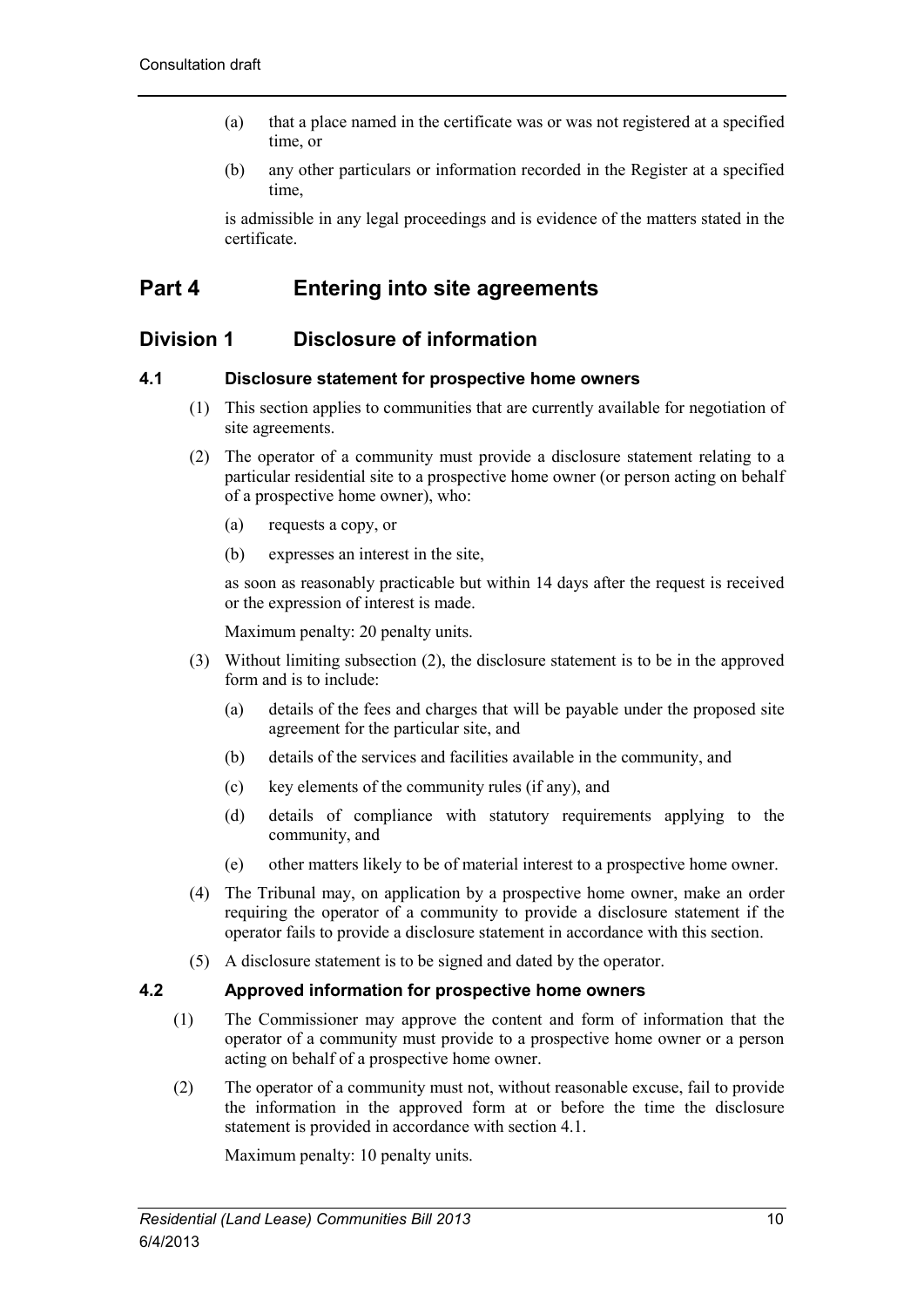- (3) Without limiting subsection (1), the approved information may relate to any of the following:
	- (a) the community industry generally,
	- (b) the rights and responsibilities of home owners in communities,
	- (c) a checklist for prospective home owners to consider before buying a home,
	- (d) contact details to obtain information and advice.

# <span id="page-18-0"></span>**4.3 Time to read information and seek advice**

(1) The operator of a community must not enter into a site agreement with a person earlier than 14 days after the person (or another person acting on behalf of that person) has been provided by the operator with both a disclosure statement and a copy of the proposed agreement.

Maximum penalty: 100 penalty units.

**Note.** If both documents are provided on the same day, the 14-day period is reckoned from that day. If the documents are provided on different days, the 14 day period is reckoned from the day on which the later document is provided.

(2) The operator of a community must not restrict any person's right to seek independent advice before entering into a site agreement.

Maximum penalty: 10 penalty units.

# <span id="page-18-1"></span>**4.4 False, misleading or deceptive information**

The operator of a community or a person acting on behalf of the operator must not induce a person to enter into a site agreement by any statement, representation or promise that the operator or person acting on behalf of the operator knows or ought reasonably to know is false, misleading or deceptive.

Maximum penalty: 20 penalty units.

# <span id="page-18-2"></span>**Division 2 Site agreements**

# <span id="page-18-3"></span>**4.5 Site agreements generally**

(1) The operator of a community must ensure that the site agreement for a site in the community is in writing at the commencement of the agreement.

Maximum penalty: 20 penalty units.

- (2) The agreement must:
	- (a) identify the site, and
	- (b) state:
		- (i) the operator's name and address for service of documents, and
		- (ii) if the operator is a company—the address of the registered office of the company, and
		- (iii) if the operator is not the owner of the community—the name of the owner, and
	- (c) be signed by the parties, and
	- (d) comply with any other requirements prescribed by the regulations (including as to the content or form of the agreement).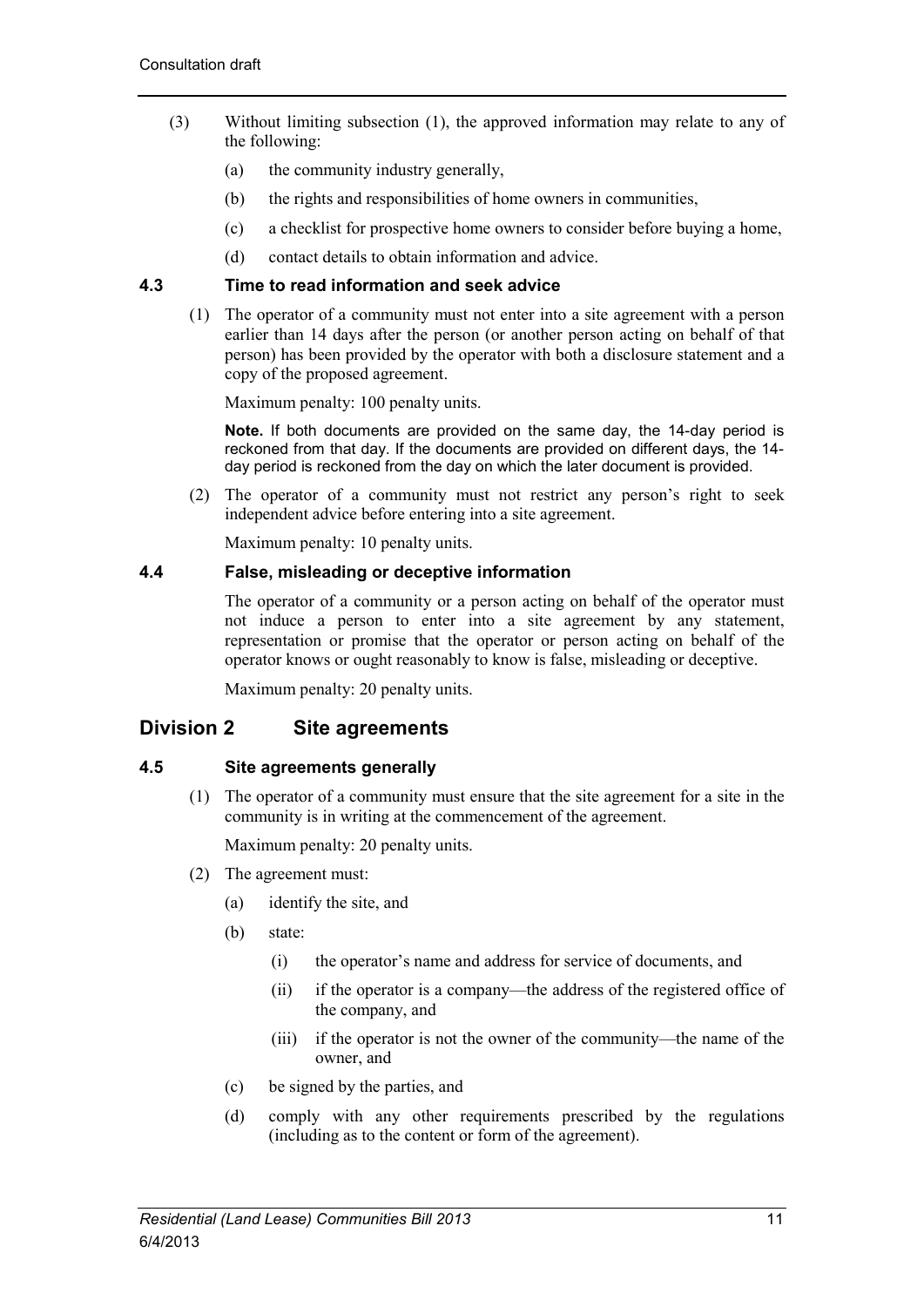(3) If a site agreement does not comply with a requirement of subsection (2), the operator of the community is guilty of an offence.

Maximum penalty: 20 penalty units.

- (4) The Tribunal:
	- (a) may, on application by a home owner who was not given a written site agreement at the time occupation of the residential site commenced, order the operator to prepare and enter into:
		- (i) a written site agreement in the relevant standard form, if prescribed, or
		- (ii) a written site agreement that includes, or contains only, terms specified or of a kind specified by the Tribunal, if there is no relevant prescribed standard form, and
	- (b) may, by the same order, specify a commencement date for the agreement that occurred before the order was made.
- (5) The operator for the time being is taken to be a party to every site agreement for residential sites in the community whenever the agreement was entered into.

# <span id="page-19-0"></span>**4.6 Standard site agreements**

- (1) The regulations may prescribe a standard form of site agreement.
- (2) The regulations may provide for the following:
	- (a) the terms of the site agreement,
	- (b) more than one standard form of site agreement for use for different classes of communities, agreements or parties,
	- (c) the addition of terms to, or the omission or variation of terms contained in, a standard form of site agreement in specified circumstances,
	- (d) a form of site condition report to be completed by the parties and annexed to the site agreement.
- (3) A site agreement that is entered into on or after the day a relevant standard form is prescribed:
	- (a) must be in the standard form (but may contain additional terms—see section 4.7), and
	- (b) is taken to include the terms of the standard form to the extent they are not physically included.
- (4) The terms contained in the standard form must not be varied by the parties and to the extent the terms they are so varied are taken not to have been varied.
- (5) The Tribunal may, on application by a home owner under a site agreement that is entered into after the commencement of this section and is not in the relevant standard form, order the operator to prepare and enter into a site agreement that is in the relevant standard form.

# <span id="page-19-1"></span>**4.7 Additional terms**

- (1) The parties may insert additional terms in a standard form of site agreement, but only if the terms:
	- (a) do not contravene this or any other Act, and
	- (b) are not inconsistent with the terms prescribed in the standard form, and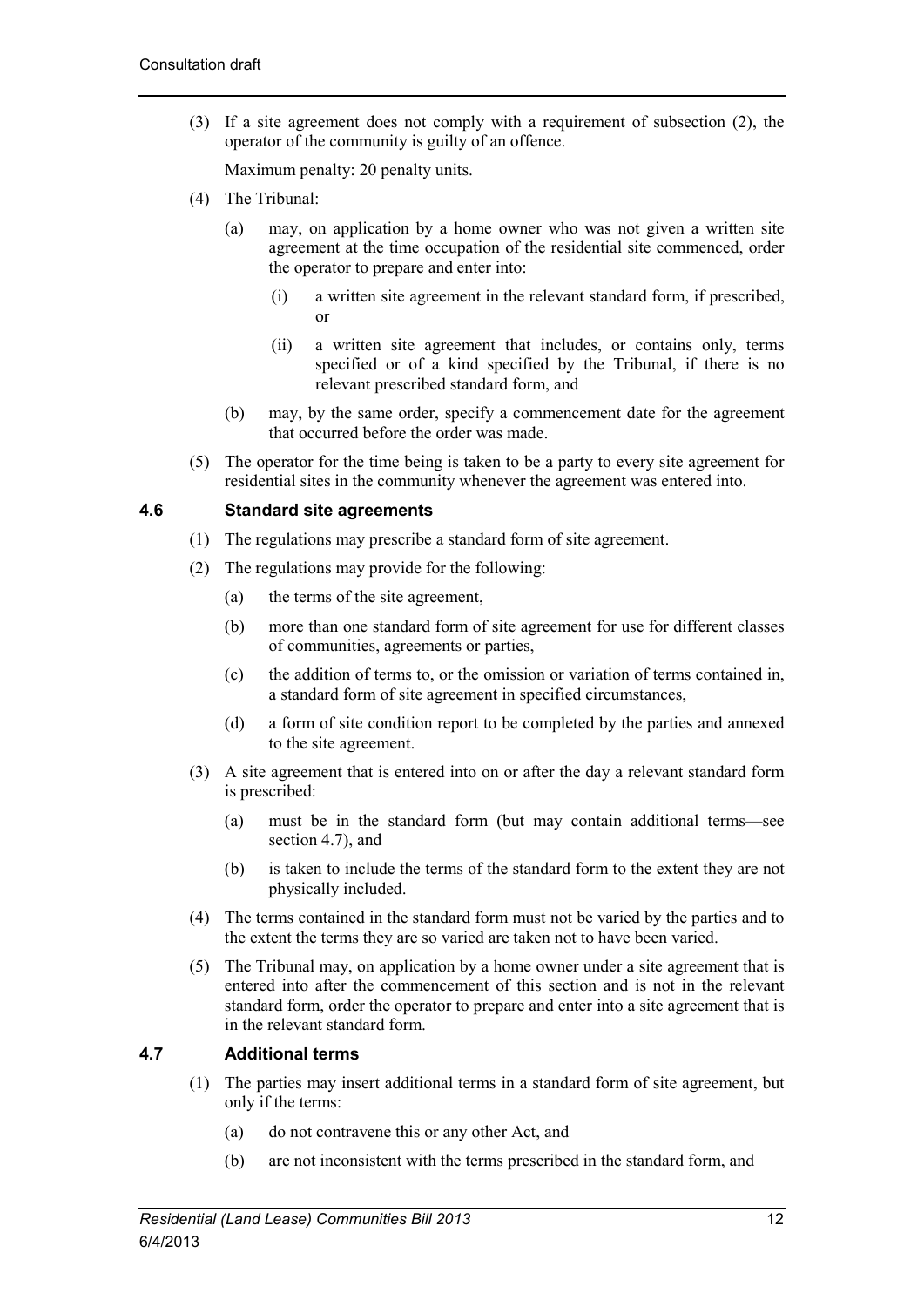- (c) are set out in a separate and clearly labelled part of the site agreement.
- (2) The Tribunal:
	- (a) may, on application by a home owner or operator of a community, make an order declaring an additional term is void, on being satisfied that the additional term contravenes subsection (1), and
	- (b) may, by the same order, prohibit either or both of the following:
		- (i) the current operator or any future operator of the community from using the same or a similar term in any future site agreement entered into in connection with the community while the community remains in the same ownership,
		- (ii) the current operator from using the same or a similar term in any future site agreement entered into in connection with any other community being operated by the operator.

# <span id="page-20-0"></span>**4.8 Prohibited terms of site agreements**

- (1) The regulations may prohibit a specified type of term in a site agreement.
- (2) The operator of a community must not include, or attempt to enforce, a term of a site agreement that is prohibited under subsection (1).

Maximum penalty: 100 penalty units.

- (3) A site agreement is void to the extent it contains a term that is prohibited under subsection  $(1)$ .
- (4) A home owner or operator of a community may apply to the Tribunal to consider whether part or all of a specified term of a site agreement is void under subsection  $(3)$ .
- (5) The Tribunal may, on application under subsection (4), make any of the following orders:
	- (a) an order declaring that a specified term of the site agreement is void,
	- (b) an order declaring that a specified term of the site agreement is not void,
	- (c) an order declaring that a specified term of the site agreement is void to a specified extent,
	- (d) an order varying a specified term of the site agreement,
	- (e) any ancillary order that the Tribunal, in the circumstances, thinks appropriate.

# <span id="page-20-1"></span>**4.9 No fees or charges payable before entry**

The operator of a community, or a person acting on the operator's behalf, must not request, demand or receive any fee or charge from a prospective home owner before entering into a site agreement with the prospective home owner.

Maximum penalty: 20 penalty units.

# <span id="page-20-2"></span>**4.10 Duration of site agreement**

- (1) A site agreement may (but need not) provide for its duration to be for a specified fixed period.
- (2) The parties to a site agreement that specifies a fixed period may (but need not) enter into a new site agreement for a new fixed period, regardless of the terms of the agreement.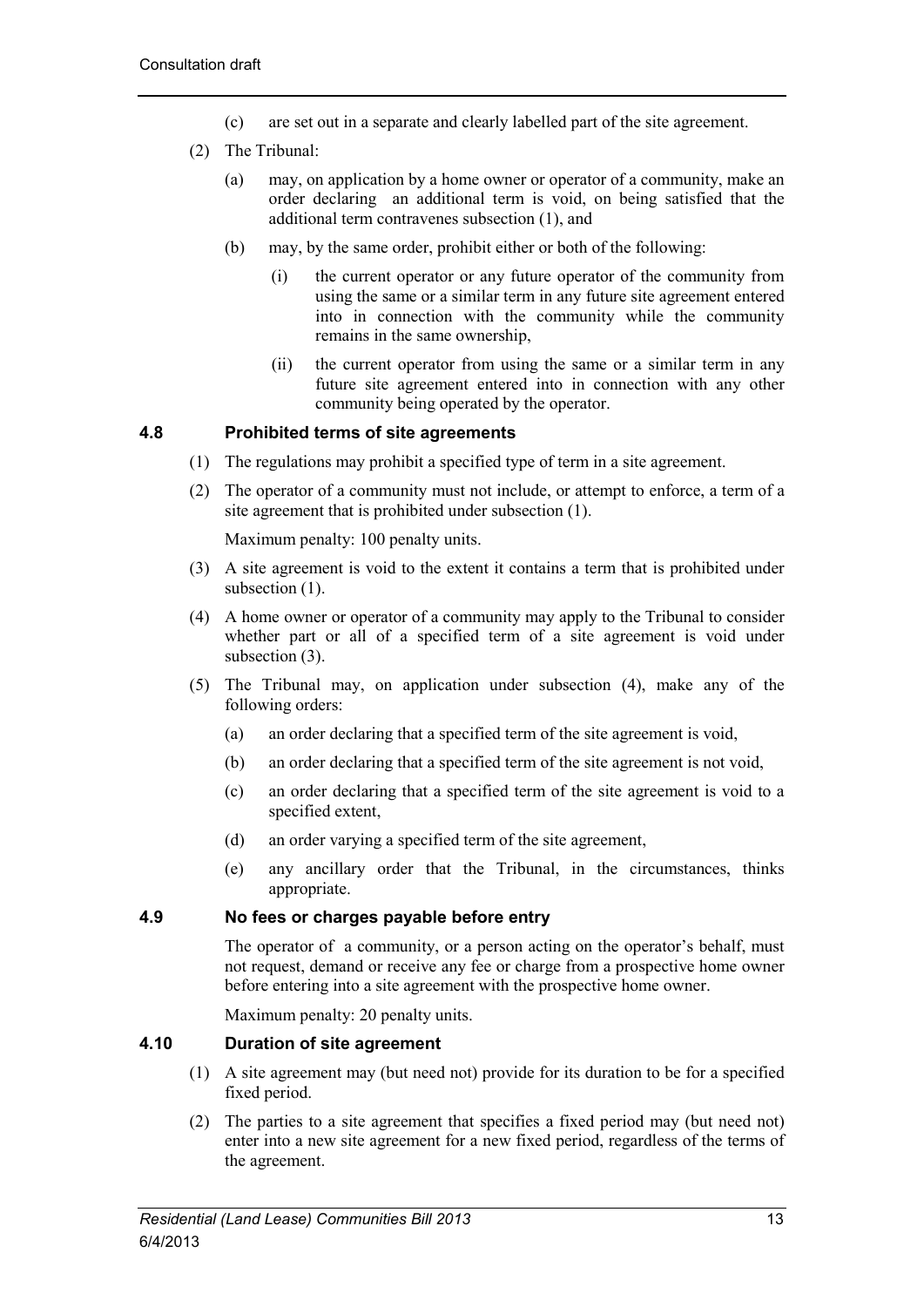- (3) However, if a site agreement entered into after the commencement of this section specifies a fixed period, the period must exceed 3 years.
- (4) A term of a site agreement entered into after the commencement of this section has no effect to the extent it specifies a period of 3 years or less. In that case, the agreement is unlimited as to its duration.
- (5) A home owner's right under a site agreement to occupy a residential site continues until the agreement is terminated in accordance with this Act, whether or not a fixed period (if any) has expired.

# <span id="page-21-0"></span>**4.11 Home owner to be given copy of site agreement**

The operator of a community must ensure that a home owner receives a copy of the site agreement (for the home owner to keep), when the home owner and the operator have both signed it.

Maximum penalty: 10 penalty units.

#### <span id="page-21-1"></span>**4.12 Certain unexecuted site agreements enforceable**

- (1) If a site agreement has been signed by a home owner and given to the operator of a community or a person on the operator's behalf and has not been signed by the operator:
	- (a) acceptance of site fees by or on behalf of the operator without reservation, or
	- (b) any act of part performance of the agreement by or on behalf of the operator,

gives to the document the same effect it would have if it had been signed by the operator on the first day in respect of which the site fee was accepted or on the day on which such an act was first performed.

- (2) This section applies despite section 54A of the *Conveyancing Act 1919*.
- (3) In this section:

*signed* includes executed by a corporation in any manner permitted by law.

# <span id="page-21-2"></span>**4.13 Non-compliance not to affect validity or enforceability**

A site agreement is not rendered void or unenforceable by non-compliance with a requirement of this Part, except to the extent specifically provided by a provision of this Part.

# <span id="page-21-3"></span>**Part 5 Rights and obligations**

# <span id="page-21-4"></span>**Division 1 Basic responsibilities**

# <span id="page-21-5"></span>**5.1 What this Division is about**

- (1) This Division states some of the basic responsibilities of home owners and operators of communities.
- (2) Other provisions of this Act deal with more specific rights and responsibilities.
- (3) This Division does not limit the rights and responsibilities of an operator or home owner under this Act.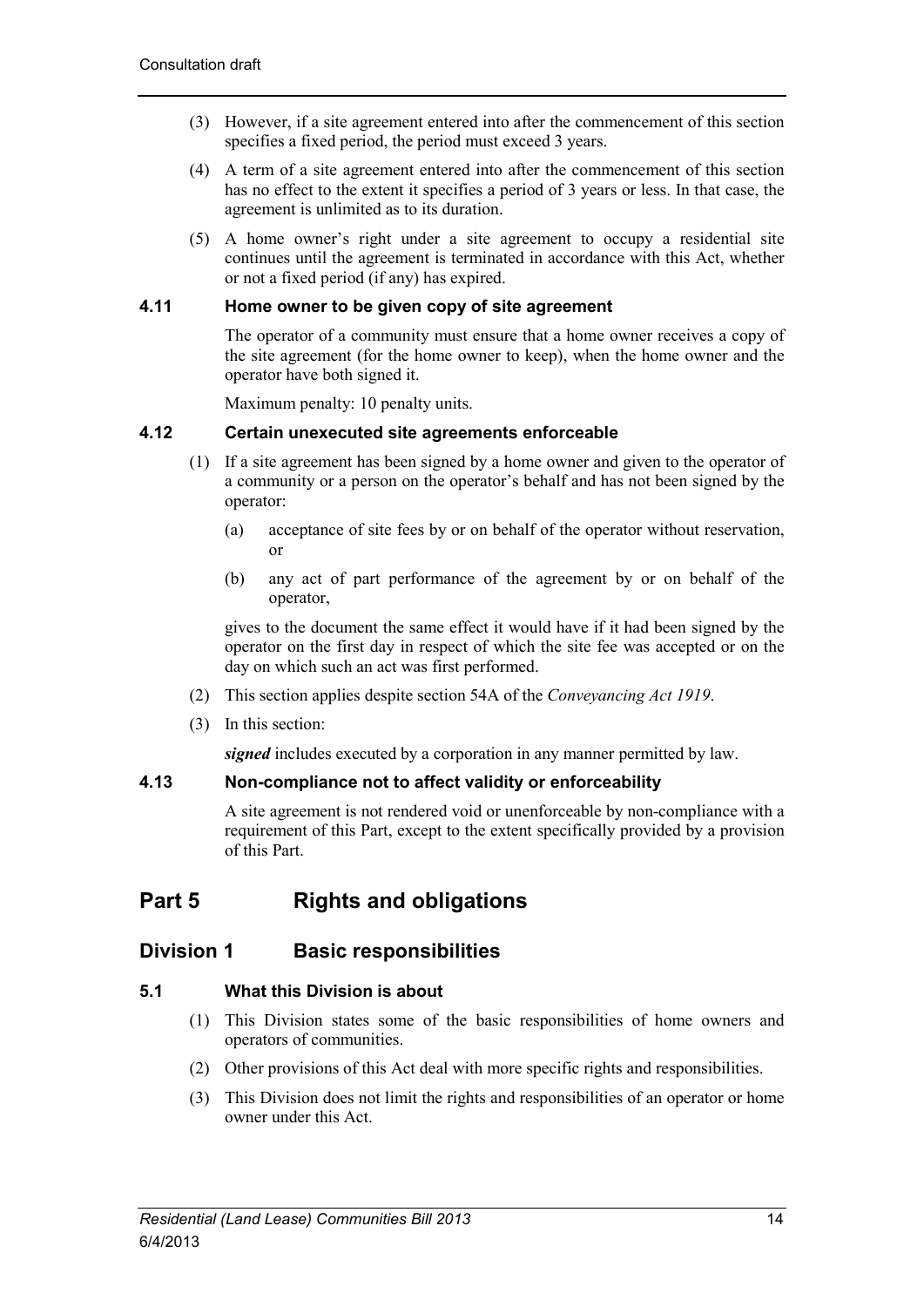# <span id="page-22-0"></span>**5.2 Home owner's responsibilities**

A home owner has the following responsibilities:

- (a) to use the residential site only as a place of residence except so far as the operator consents to its use for another or additional purpose,
- (b) to use the community's common areas only for a purpose associated with the home owner's use of the site,
- (c) not to use, or allow other occupants or guests to use, the site or the community's common areas for an illegal purpose,
- (d) not to interfere with, and to ensure as far as practicable other occupants or guests do not interfere with, the reasonable peace, comfort or privacy of the community's residents,
- (e) to pay the site fees and other charges payable by the home owner under the site agreement,
- (f) not to intentionally or recklessly damage or destroy, or allow other occupants or guests to intentionally or recklessly damage or destroy, the community's common areas,
- (g) to maintain (subject to fair wear and tear) the home located on the site in a reasonable state of cleanliness and repair, and fit to live in, and in particular to keep the site tidy and free of rubbish,
- (h) to notify the operator as soon as practicable of:
	- (i) any damage to the site, or
	- (ii) any damage to common areas caused or permitted by the home owner, other occupants or their guests,
- (i) to respect the rights of the operator, and agents and employees of the operator, to work in an environment free from harassment or intimidation,
- (j) not to act in a manner that adversely affects the occupational health and safety of persons working in the community,
- (k) to notify the operator before the site is to be left unoccupied for more than 30 days or, if the home owner is not able to give notice before leaving the site, as soon as is reasonably practicable after leaving it,
- (l) otherwise, to comply with the site agreement and the community rules.

#### <span id="page-22-1"></span>**5.3 Operator's responsibilities**

- (1) The operator of a community has the following responsibilities:
	- (a) to ensure that the community is reasonably safe and secure,
	- (b) to take reasonable steps to ensure the home owners:
		- (i) always have access to their residential sites, and
		- (ii) have reasonable access to the common areas,
	- (c) to maintain the common areas in a reasonable state of cleanliness and repair, and fit for use by the home owners,
	- (d) not to intentionally or recklessly damage or destroy any property of the home owners, other occupants or their guests,
	- (e) to ensure the times the operator or a representative of the operator is available to be contacted by the home owners are reasonable, having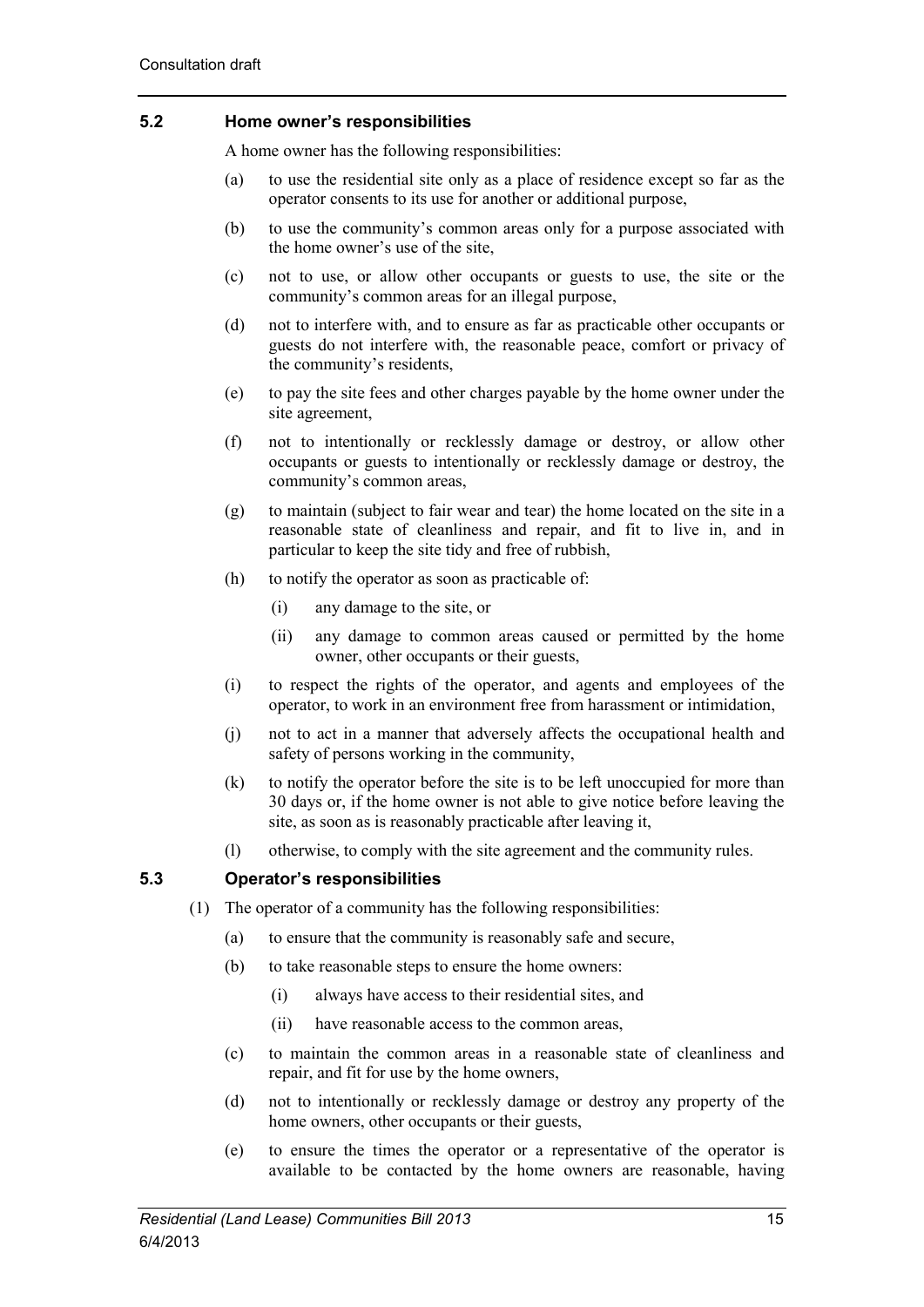regard to all the circumstances, including the utilities supplied by the operator to residential sites,

- (f) to the extent it is within the operator's control, to ensure the continuity of supply of utilities to residential sites occupied by home owners,
- (g) to take reasonable steps to keep the common areas free of noxious weeds and vermin,
- (h) to take reasonable steps to mitigate the impact of a bushfire or flood and ensure residents are aware of emergency evacuation procedures,
- (i) to pay all rates, taxes and other charges payable by the owner or operator of the community,
- (j) to comply with all statutory obligations relating to the community,
- (k) otherwise, to comply with the site agreements and the community rules.
- (2) With regard to the operator's obligation to maintain the common areas (see subsection  $(1)$  (c)):
	- (a) the necessary work must be carried out as soon as reasonably practicable and in a way that minimises disruption to residents, and
	- (b) the standard to which the work is to be carried out is to be determined having regard to the age and prospective life of the community and to the level of fees and charges payable by residents, and
	- (c) if there is a failure to carry out the work at all or to an appropriate standard, the Tribunal may, on application by a home owner, make any of the following orders in respect of the failure:
		- (i) an order requiring work of a specified kind to be carried out,
		- (ii) an order that the operator pay compensation to the home owner and any other home owners,
		- (iii) any ancillary order that the Tribunal, in the circumstances, thinks appropriate.

# <span id="page-23-0"></span>**5.4 Right to quiet enjoyment**

The operator of a community must not unreasonably restrict or interfere with a home owner's privacy, peace and quiet or proper use and enjoyment of the site and the common areas.

Maximum penalty: 10 penalty units.

# <span id="page-23-1"></span>**5.5 Access to residential site by operator**

- (1) The operator of a community or a person acting on the operator's behalf may, while a site agreement is in force, enter a residential site and any home located on it, in the following circumstances only:
	- (a) with the consent of the home owner, so long as the consent is given at the time of entry or no more than 14 days before entry,
	- (b) in an emergency, so long as entry is needed to avert danger to life or valuable property,
	- (c) in a case where electricity, water or gas is supplied to the home owner by the operator, to inspect and read any electricity, water or gas meter located on the residential site,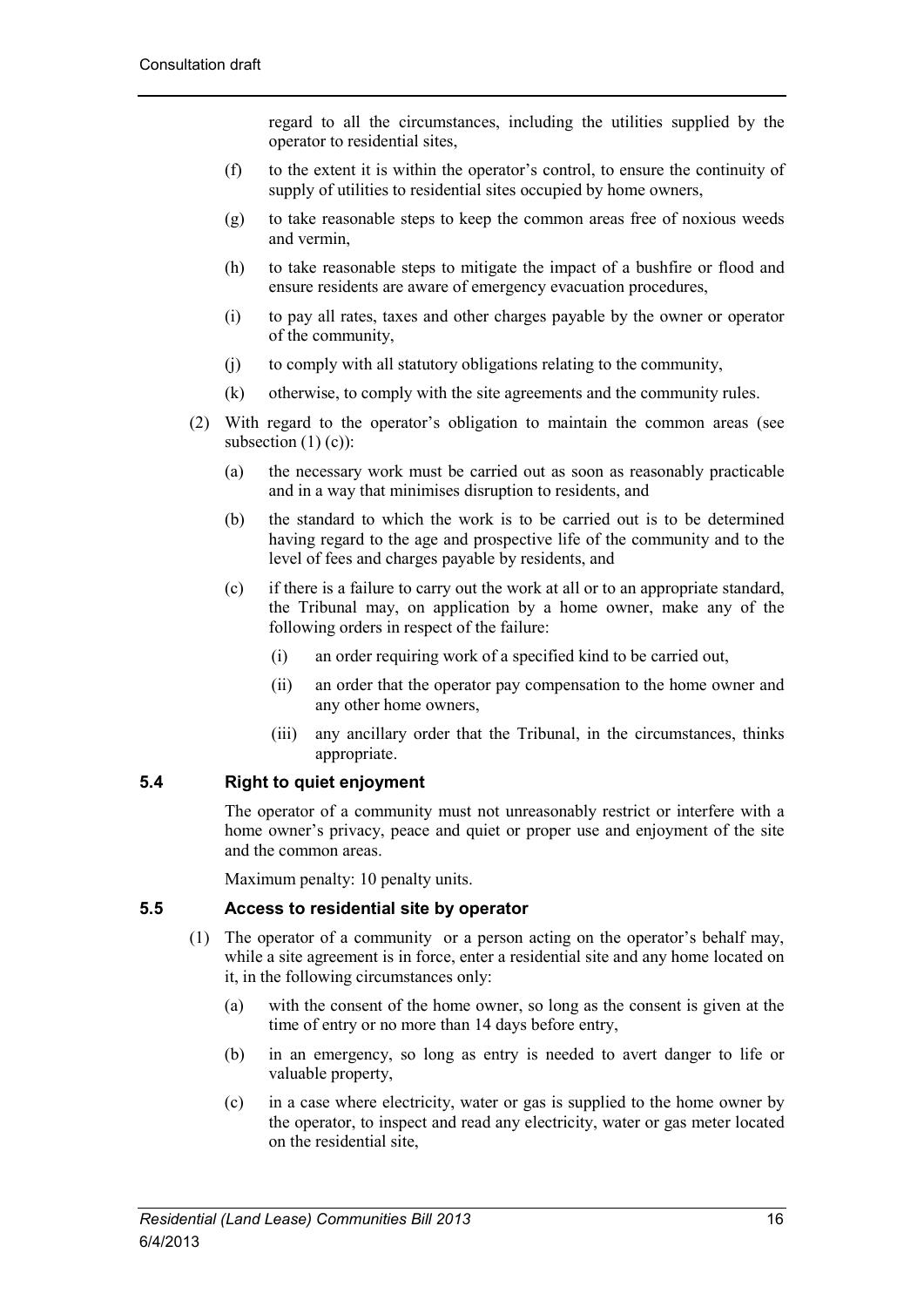- (d) to comply with an obligation under this Act or another Act, so long as (subject to the legislation concerned) at least 2 days' notice has been given to the home owner,
- (e) for the purpose of lawn or grounds maintenance, so long as entry is made at a reasonable time and on a reasonable number of occasions and the home owner agreed to such an arrangement when entering into the site agreement,
- (f) in accordance with an order of the Tribunal.
- (2) A person exercising a right of entry under subsection (1):
	- (a) must not act in an unreasonably intrusive manner on the residential site or home, and
	- (b) without limiting the effect of paragraph (a), must not, without the home owner's consent:
		- (i) enter a part of the site or home to which entry is not reasonably required for the purpose for which the right of entry is being exercised, or
		- (ii) remain on the site or home longer than is reasonably necessary for the purpose for which the right of entry is being exercised.
- (3) The Tribunal may, on application by the operator of a community, make an order authorising the operator or any other person to enter a residential site and home located on it.
- (4) The Tribunal may, on application by a home owner or the operator of a community, make an order settling any dispute involving entry to the residential site or home.
- (5) The operator or any other person referred to in this section must not, while the site agreement is in force, enter the residential site or the home located on it except as permitted by this section.

Maximum penalty: 10 penalty units.

#### <span id="page-24-0"></span>**5.6 Access to community by tradespersons and service providers**

(1) The operator of a community must take all reasonable steps to ensure that tradespersons and service providers have access to a home in the community to provide goods and services arranged by the home owner.

Maximum penalty: 20 penalty units.

- (2) The operator of a community must not:
	- (a) require a home owner to purchase, rent or lease goods or services from any particular person, or
	- (b) restrict the right of a home owner to purchase, rent or lease goods or services from a person of his or her choice.

Maximum penalty: 10 penalty units.

- (3) However, the operator may impose reasonable restrictions on the further entry of particular tradespersons and service providers to the community for a particular period (including, if appropriate, a prohibition on further entry), but only if they have:
	- (a) unduly disturbed the peace and quiet of the community, or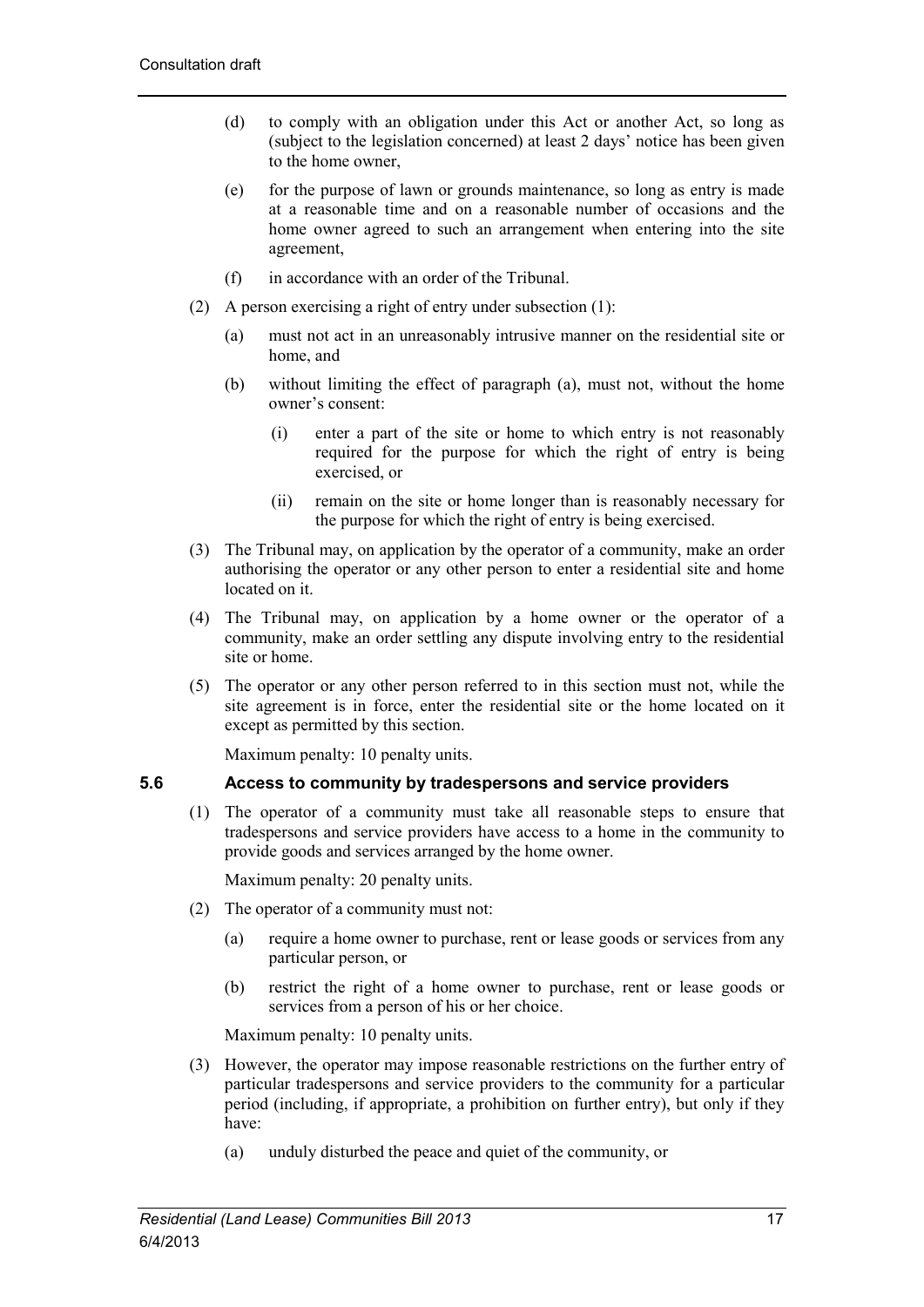- (b) violated any community rules for the community, concerning motor vehicle traffic, that are displayed in or outside the community.
- (4) The Tribunal may, on application by a home owner, make an order resolving a dispute concerning an operator's compliance with this section.

# <span id="page-25-0"></span>**5.7 Access to community by emergency and home care service vehicles**

- (1) The operator of a community must take all reasonable steps to ensure that:
	- (a) emergency and home care service personnel have unimpeded vehicular access to homes in the community at all times, and
	- (b) the home owners in the community, and all local emergency and home care service agencies, are consulted and kept informed as to any arrangements made to secure that access, and
	- (c) the roads and sites in the community are signposted, or a map placed at each entry to the community, in a way that provides adequate information for emergency and home care service personnel seeking to locate a home in the community.

Maximum penalty: 20 penalty units.

(2) The Tribunal may, on application by a home owner or a representative of an emergency or home care agency, make an order resolving a dispute concerning an operator's compliance with this section.

# <span id="page-25-1"></span>**5.8 Alterations and additions to, and replacement of, homes**

- (1) A home owner must not, except with the written consent of the operator of the community or unless the agreement otherwise provides:
	- (a) make any alteration to the exterior of the home (other than painting or minor repairs) or add a fixture to the site, or
	- (b) replace the home with another home.
- (2) The operator must not unreasonably withhold or refuse the consent.
- (3) The consent may be given with reasonable conditions.
- (4) The Tribunal may, on application by the home owner, order that any alteration, addition or replacement requiring consent can be carried out without consent if the Tribunal finds that the withholding or refusal of consent was unreasonable.
- (5) The Tribunal must not make an order under this section if the relevant alteration, addition or replacement is or would be designed, constructed or installed in breach of the *Local Government Act 1993*, the *Environmental Planning and Assessment Act 1979* or any approval, consent or certificate under either or both of those Acts.
- (6) A home located on a residential site is not, for any purpose, to be regarded as a fixture, regardless of the manner in which it is attached to the land. This subsection does not apply to a home that is owned by the owner of the community.
- (7) Without limiting subsection (6), a fixture added to a residential site by a home owner remains the property of the home owner and does not become part of the land, and the home owner may remove it at any time or sell it as part of the home.

# <span id="page-25-2"></span>**5.9 Dilapidation**

- (1) If the operator of a community reasonably believes that:
	- (a) the residential site or home located on it is significantly dilapidated, or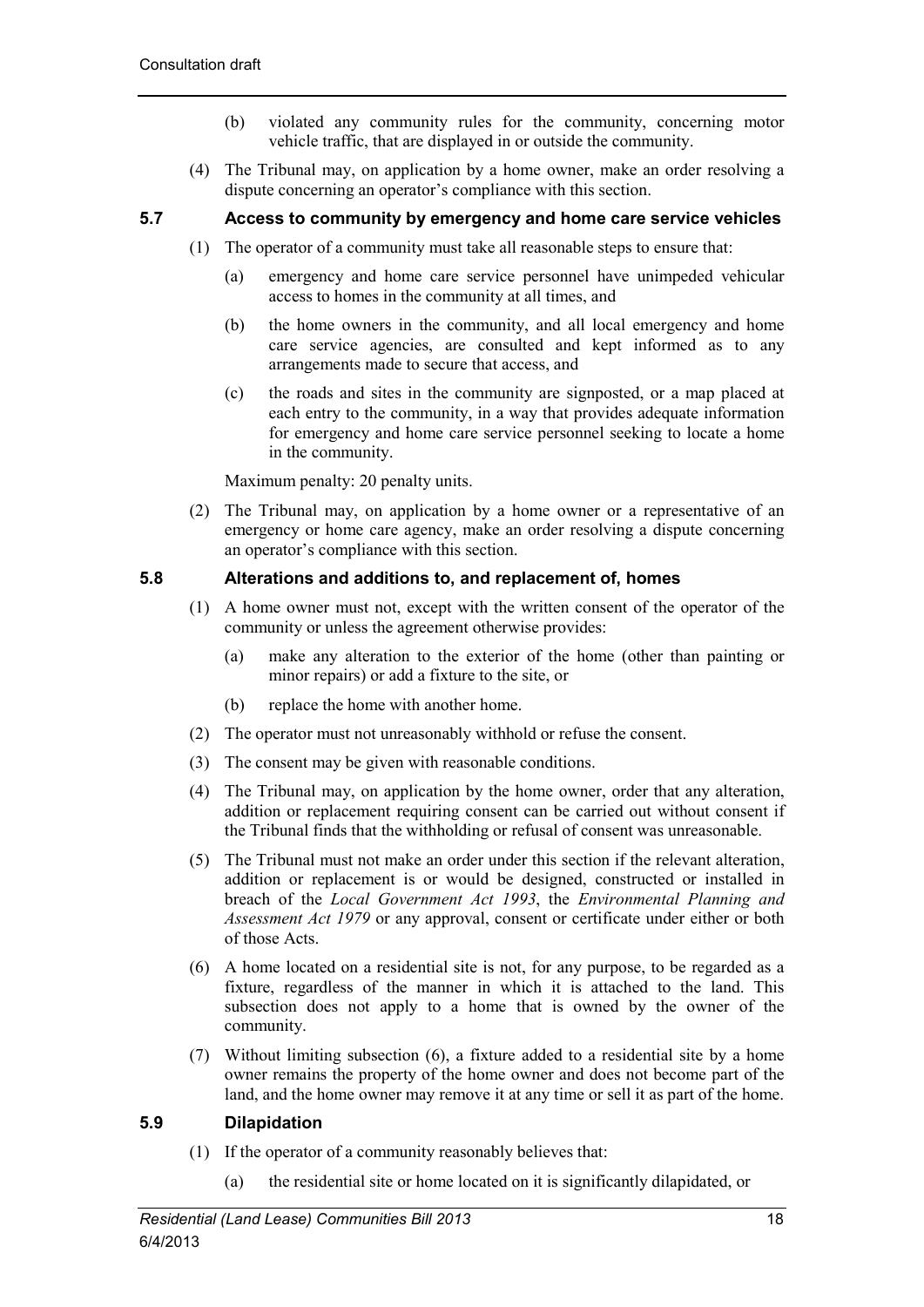(b) any external feature of the home has been altered or added to or any fixtures on the residential site have been altered or have been added to the site by the home owner in such a manner as to be likely to cause serious health or safety risks to other persons,

the operator may issue a written notice to the home owner requiring the home owner to carry out work within 60 days to rectify the defect concerned.

- (2) If the home owner fails to comply with the notice, the Tribunal may, on application by the operator, make:
	- (a) an order requiring the home owner to carry out the work within a specified period, and
	- (b) if the home owner does not comply with the order under paragraph (a)—an order authorising the operator to arrange for the work to be carried out, and to recover the reasonable costs from the home owner, as directed by the Tribunal.

# <span id="page-26-0"></span>**5.10 Additional occupants**

- (1) A home owner must not, except with the written consent of the operator of the community or unless the agreement otherwise provides, allow additional persons to occupy the residential site.
- (2) The operator must not unreasonably withhold or refuse the consent.
- (3) The consent may be given with reasonable conditions.
- (4) The Tribunal may, on application by the home owner, order that the home owner may allow other named persons to occupy the residential site without the consent if the Tribunal finds that the withholding or refusal of the consent was unreasonable.
- (5) However:
	- (a) a home owner's spouse or de facto partner, and
	- (b) any children under 18 years of age of the spouse or de facto partner,

who are not named or referred to in the site agreement have an automatic right of occupation of the residential site without the need for the operator's consent.

- (6) The Tribunal may, on application by the home owner or operator, make orders to settle a dispute arising under this section.
- (7) The operator may give the consent under this section, and the Tribunal may make an order under this section, despite any term of the site agreement that prohibits additional occupants or puts limits on the number of occupants.

# <span id="page-26-1"></span>**5.11 Sub-letting residential site or assignment of site agreement**

- (1) A home owner may, with the written consent of the operator of the community:
	- (a) enter into a tenancy agreement for, or otherwise sub-let, the residential site or the home located on it, or
	- (b) assign the site agreement if it is for a fixed term that has not expired.
- (2) A purported residential tenancy, sub-lease or assignment is void if it is in breach of subsection (1).
- (3) This section has effect despite the terms of the site agreement and does not prevent the home owner from selling the home on site or from having additional occupants as contemplated by section 5.10.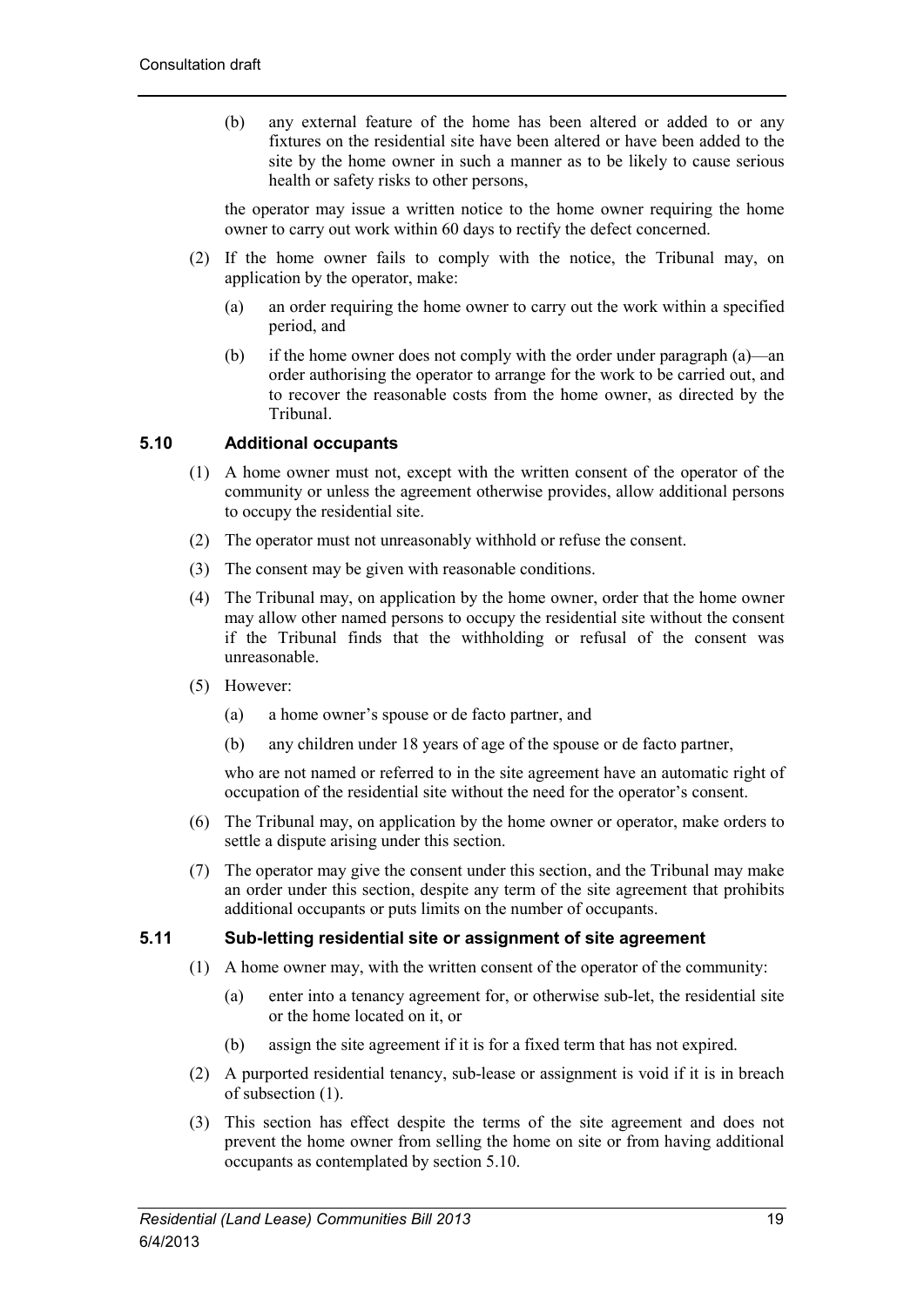# <span id="page-27-0"></span>**5.12 Right of home owner to appoint agent**

(1) A home owner may appoint a person as the home owner's agent for the purpose of receiving notices or other documents to be given to the home owner under a site agreement or under this Act.

**Note.** A home owner may wish to appoint an agent if the home owner (for example) cannot read or write English, is sick, or is going to be away from his or her home for some time.

- (2) An appointment of the operator of the community (or a close associate of the operator or a person nominated by the operator) as an agent under this section is of no effect.
- (3) An appointment under this section:
	- (a) may be made in a site agreement or at any time after the agreement commences, and
	- (b) may be revoked at any time by the home owner,

but any such appointment or revocation has no effect until it is notified in writing to the operator.

- (4) The operator must give to the agent appointed by a home owner, until such time as the appointment expires or is revoked, any notices or other documents that the operator is required to give to the home owner under a site agreement or this Act.
- (5) A notice or other document that is required by this section to be given to the agent appointed by the home owner and that is not so given is taken not to have been given to the home owner.

# <span id="page-27-1"></span>**5.13 Mail facilities**

- (1) The operator of a community must establish and maintain at the community reasonable, accessible mail facilities for the home owners.
- (2) The operator of a community must not access or interfere with individual mail facilities provided to a home owner in the community, except with the prior consent of the home owner.

Maximum penalty: 10 penalty units.

(3) The Tribunal may, on application by a home owner, make an order resolving a dispute concerning an operator's compliance with this section.

# <span id="page-27-2"></span>**5.14 Maintenance of trees**

(1) The operator of a community must ensure that trees in the community are maintained so as not to pose a danger to any person or property.

**Note.** Maintenance for this purpose includes (but is not limited to) trimming overhanging branches and removing tree roots causing damage to driveways, pipes and other property.

- (2) However, an operator is not required under this section to take any action that is prohibited by law.
- (3) The Tribunal may, on application by a home owner, make an order resolving a dispute concerning an operator's compliance with this section.

# <span id="page-27-3"></span>**5.15 Services, facilities and improvements**

(1) The operator of a community must maintain all services and facilities required by the development consent for the community to be available for the life of the community.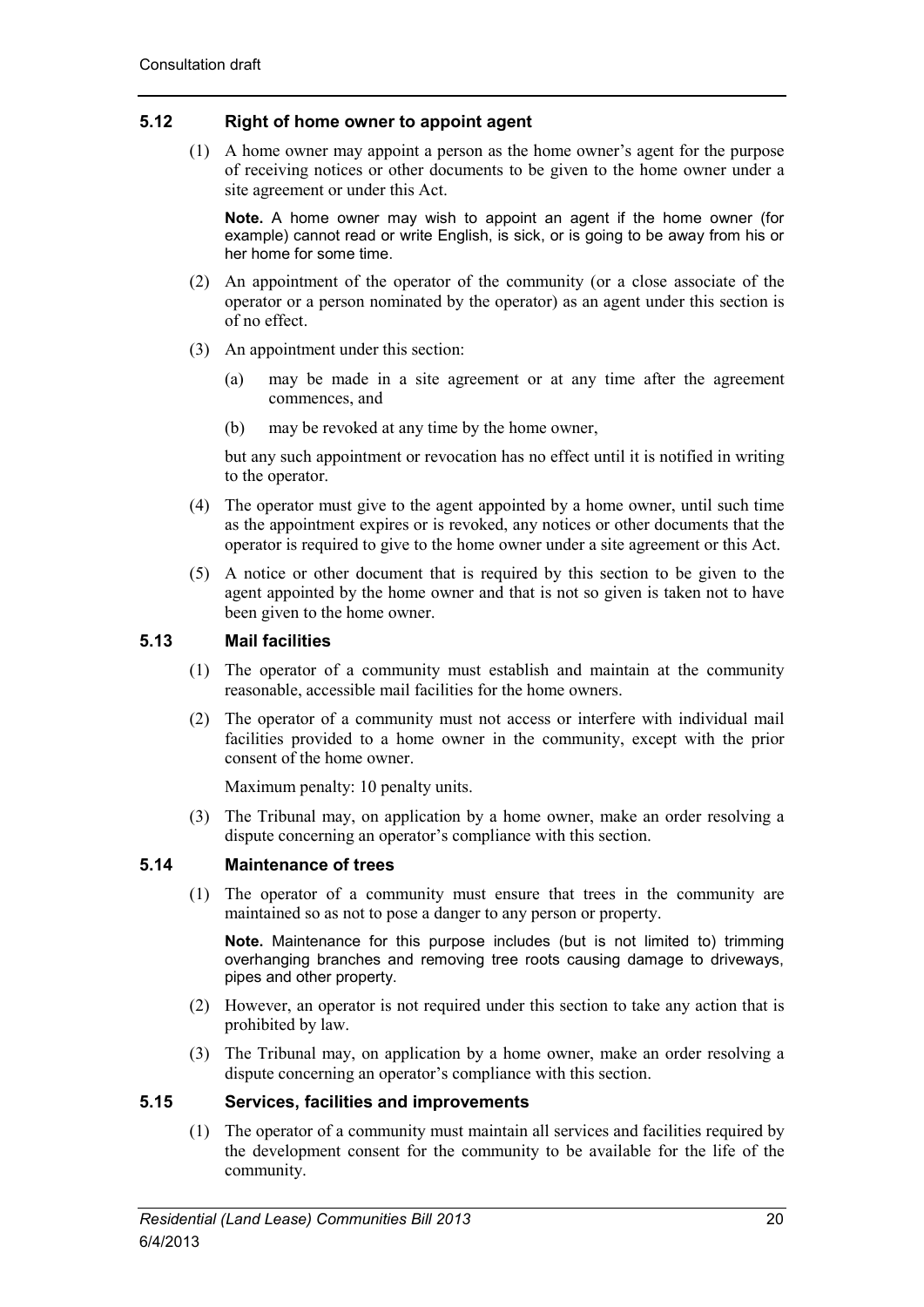- (2) Before:
	- (a) removing or substantially restricting a facility or service required by the development consent or otherwise available for a community, or
	- (b) providing a new service or facility for a community,

the operator must give at least 30 days notice to the residents committee (or if there is no residents committee, to all residents) of any proposal to do so.

- (3) The home owners in a community may, by a special resolution, both:
	- (a) request the operator to provide a specified new facility or service for the community or to make a specified improvement to the community, and
	- (b) agree to pay a special levy for the purpose calculated in accordance with the special resolution.
- (4) The special levy may be recovered as a debt owing to the operator from all home owners in the community in equal shares.
- (5) Once all payments have been received by the operator from the special resolution, the operator must, within a reasonable time, use the money for the purpose for which the special resolution was passed. Any unused amount must be refunded in equal shares.
- (6) The Tribunal may, on application by the operator or a home owner, make any of the following orders:
	- (a) an order that quashes the special resolution in whole or in part,
	- (b) an order that confirms the special resolution in whole or in part,
	- (c) any ancillary order that the Tribunal, in the circumstances, thinks appropriate.
- (7) The Tribunal is not to make an order quashing the special resolution, in whole or in part, unless satisfied that the operator or home owner has reasonable grounds to seek the order.
- (8) This section does not authorise an operator to take any action that is prohibited by law or that is inconsistent with a site agreement.
- (9) A special resolution has no effect unless reasonable notice of the proposal to make it is given to all the home owners and the resolution is passed by at least 75% of the home owners who participate in the vote.

# <span id="page-28-0"></span>**5.16 Change of operator**

- (1) If another person becomes the operator of a community, the benefits and obligations under existing site agreements pass from the old operator to the new operator.
- (2) The new operator must, within 14 days after becoming the operator, give all existing home owners in the community a notice stating the operator's name and business address.

Maximum penalty: 10 penalty units.

# <span id="page-28-1"></span>**5.17 Change of name or address of operator**

If the name or address of the operator of a community changes, the operator must, within 14 days after the change, give the existing home owners a notice stating the new name or address.

Maximum penalty: 10 penalty units.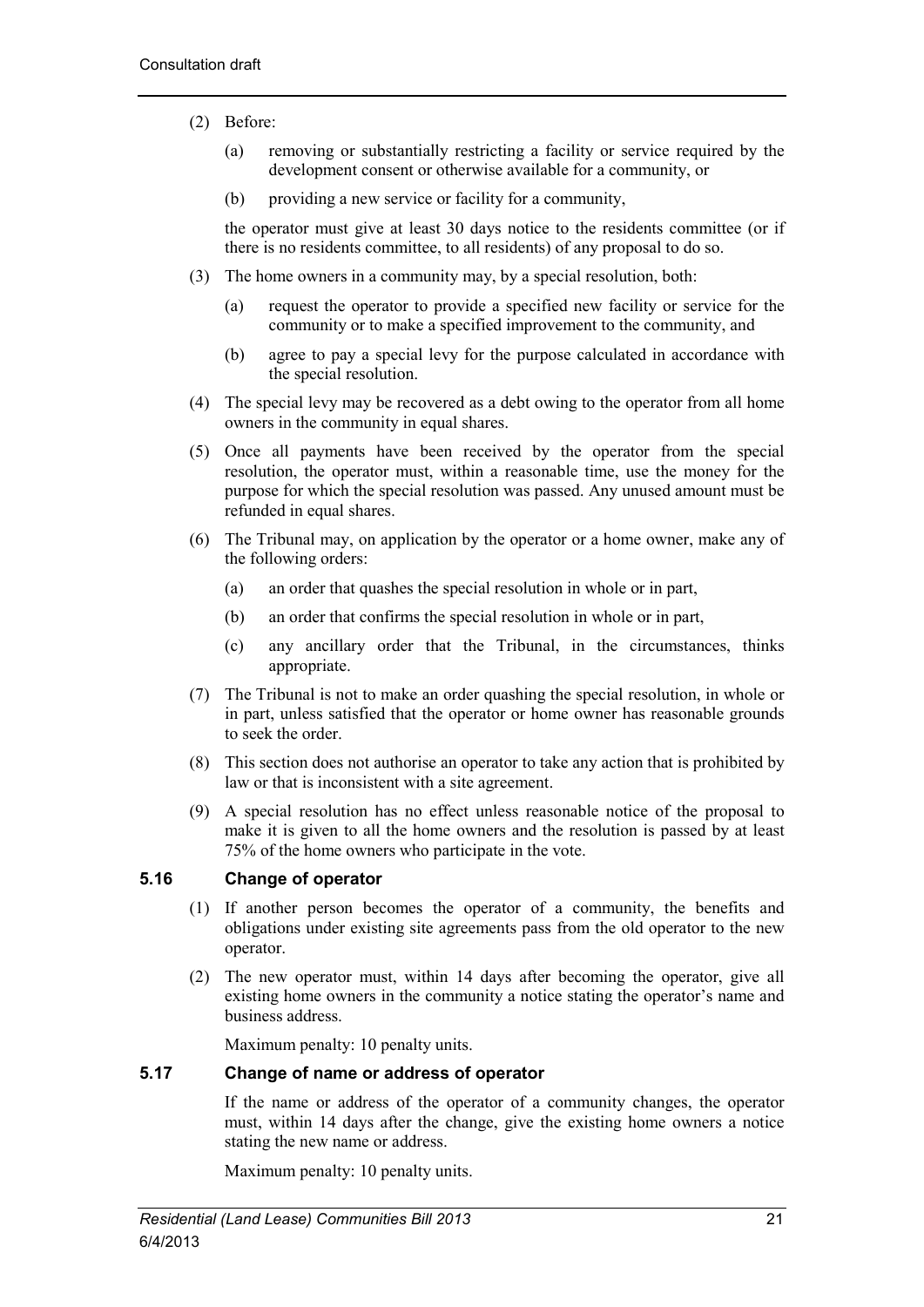# <span id="page-29-0"></span>**Division 2 Conduct and education of operators**

# <span id="page-29-1"></span>**5.18 Rules of conduct for operators**

- (1) The rules of conduct in Schedule 1 are to be observed by the operator of a community in the course of the carrying on of business or the exercise of functions as operator.
- (2) The operator of a community who, without reasonable excuse, contravenes a rule of conduct in Schedule 1 is guilty of an offence.

Maximum penalty:

- (a) in the case of a corporation—100 penalty units, and
- (b) in any other case—50 penalty units.

# <span id="page-29-2"></span>**5.19 Mandatory education briefing for new operators**

- (1) This section applies to a person who becomes the operator of a community after the commencement of this section.
- (2) Within 30 days after the operator's name is inserted in the Register:
	- (a) if the operator is an individual—the operator must undertake an education briefing approved by the Commissioner, or
	- (b) if the operator is not an individual—the operator must arrange for a nominated person involved in the day-to-day management of the community to undertake an education briefing approved by the Commissioner.
- (3) The operator must notify the Commissioner in writing within 7 days of the completion of the education briefing that it has been undertaken and completed.
- (4) The operator must not, in purported compliance with subsection (3), provide to the Commissioner any information that the operator knows is false or misleading in a material particular.
- (5) The regulations may specify circumstances when an operator is not required to undertake or arrange for the education briefing.

**Note.** The regulations could, for example, provide that an operator is not required to undertake the briefing when he or she was the operator of another community within a certain period.

(6) The education briefing may consist of one or more sessions, and may be conducted in any way the Commissioner thinks appropriate (for example, by a seminar or over the internet).

Maximum penalty: 50 penalty units.

# <span id="page-29-3"></span>**5.20 Retaliatory conduct by operators**

- (1) The operator of a community or a close associate of the operator must not engage in retaliatory conduct against a home owner in the community if the conduct reasonably appears to have taken place wholly or partly in consequence of:
	- (a) a complaint made by the home owner in good faith to the Commissioner or a government agency about the operator, or
	- (b) a complaint made by the home owner in good faith to the operator, or
	- (c) an application made by the home owner to the Tribunal or a court, or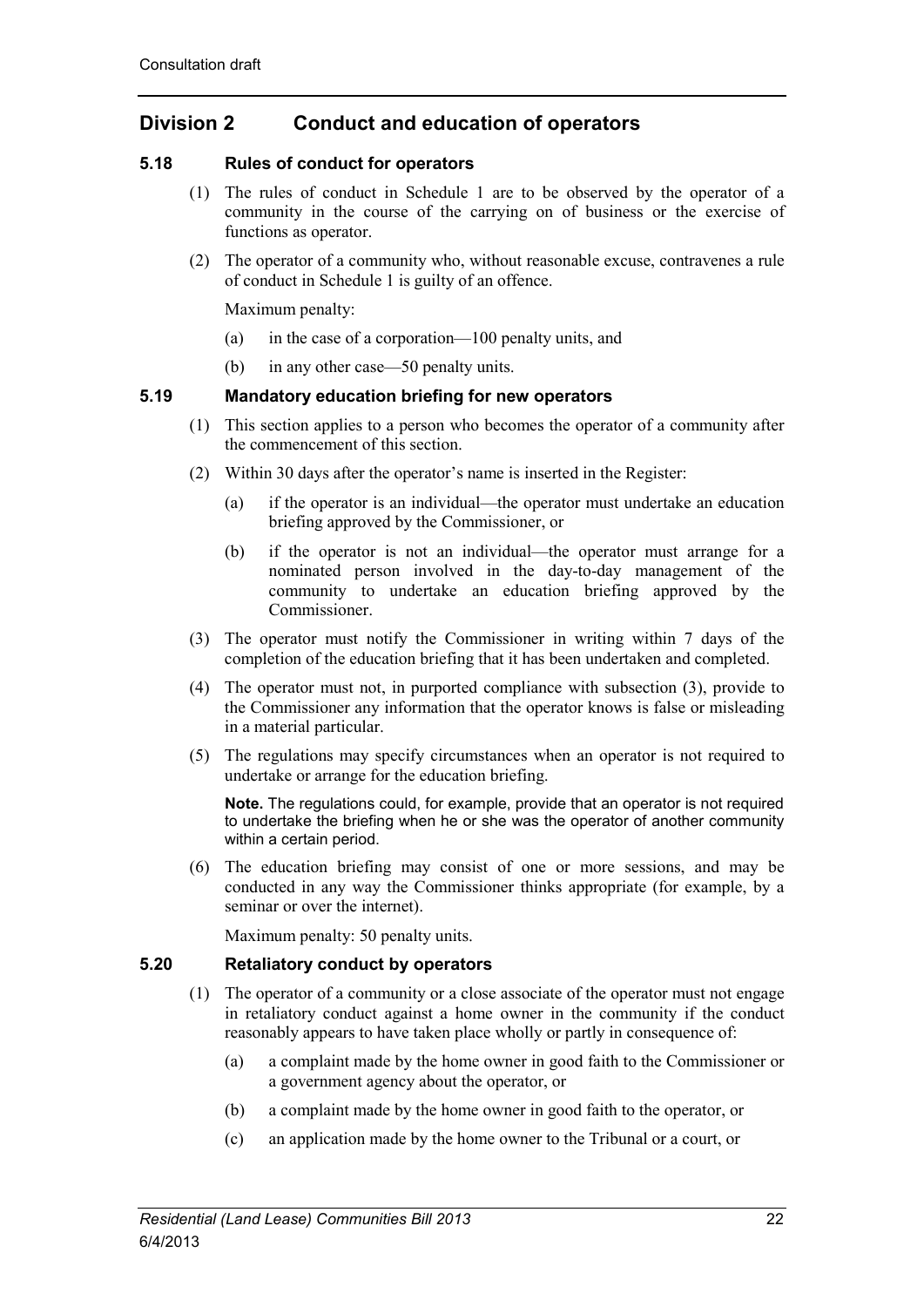- (d) any action by the home owner to promote the establishment of a residents committee for the community, or
- (e) any matter prescribed by the regulations.

Maximum penalty: 100 penalty units.

- (2) The Tribunal may, on application by a home owner, make an order resolving a dispute concerning an operator's compliance with this section.
- (3) In this section:

*retaliatory conduct* by an operator or a close associate of an operator against a home owner includes:

- (a) increasing the home owner's site fees (whether or not site fees for other home owners are increased), and
- (b) amending community rules in a way that is detrimental to the home owner (whether or not it is detrimental to other home owners), and
- (c) giving or threatening to give the home owner a termination notice, and
- (d) any action that is of a kind prescribed by the regulations.

# <span id="page-30-0"></span>**Part 6 Site fees**

# <span id="page-30-1"></span>**Division 1 Payment of site fees**

#### <span id="page-30-2"></span>**6.1 Site fees in advance**

(1) A person must not demand or require that a home owner or prospective home owner pay, as site fees in advance, more than 2 weeks' site fees.

Maximum penalty: 10 penalty units.

(2) A person must not demand or require the payment of any site fees (other than the first payment) under a site agreement for a period of occupation of a residential site to be made before the end of the previous period for which site fees have been paid.

Maximum penalty: 10 penalty units.

# <span id="page-30-3"></span>**6.2 Receipt for site fees**

- (1) If site fees are paid in person, any person who receives payment of the fees must, without delay, give the person making the payment a receipt for the payment.
- (2) If site fees are not paid in person, the operator of a community must, on receiving the fees and being asked for a receipt, prepare a receipt for the fees and provide it to the home owner.
- (3) A receipt for site fees is not a receipt for the purposes of this section unless it includes the following particulars:
	- (a) the name and address of the community, and the number or other identifying feature of the residential site,
	- (b) the name of the home owner,
	- (c) whether the home owner is in debit or credit as at the date of payment and by what amount,
	- (d) the period for which the fees are paid,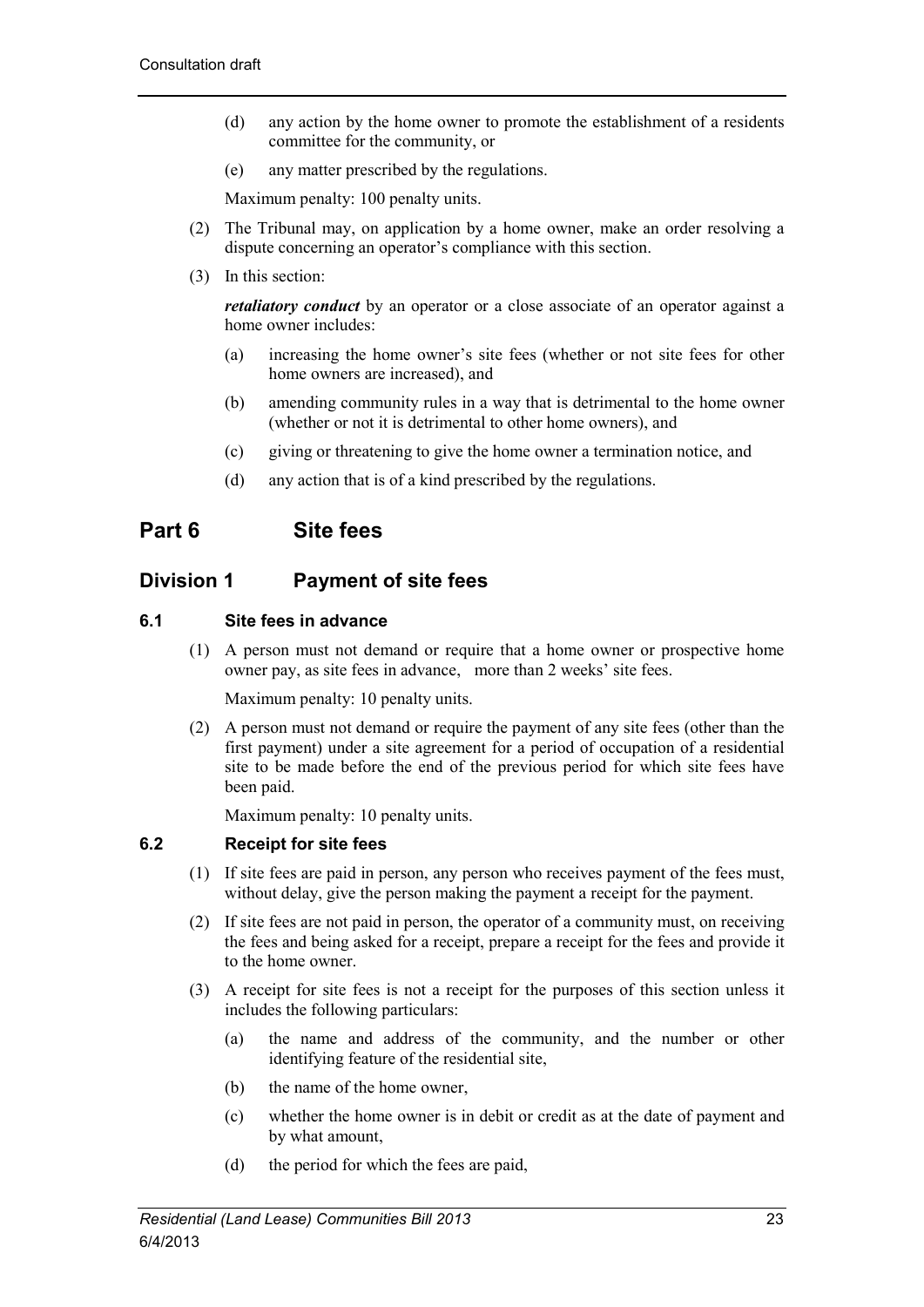- (e) the date on which the fees are received,
- (f) the amount of fees paid.

Maximum penalty: 10 penalty units.

# <span id="page-31-0"></span>**6.3 Records of site fees paid**

(1) The operator of a community must keep, or cause to be kept, a record showing site fees received under site agreements for the community.

Maximum penalty: 10 penalty units.

(2) A person must not knowingly make an entry that is false in a material particular in a record kept under this section.

Maximum penalty: 10 penalty units.

(3) Any record of site fees received required to be kept under this section may be kept in written or electronic form.

#### <span id="page-31-1"></span>**6.4 Penalty site fee terms**

A term of a site agreement is void to the extent that it provides that, if the home owner breaches the agreement or this or any other Act, the home owner is liable to pay:

- (a) all or any part of the site fees remaining payable under the agreement, or
- (b) increased site fees, or
- (c) any amount as a penalty, or
- (d) any amount as liquidated damages.

#### <span id="page-31-2"></span>**6.5 Premium site fee terms**

- (1) This section applies if a term of a site agreement provides that, if the home owner does not breach the agreement or this or any other Act:
	- (a) the site fees must or may be reduced, or
	- (b) the home owner must or may be granted or paid a rebate or refund of site fees or other benefit.
- (2) The term of the agreement is taken to have been varied from the commencement of the agreement or the commencement of the application of this section to the agreement (whichever is the later) so that the home owner is immediately entitled to the reduction, rebate, refund or other benefit.

#### <span id="page-31-3"></span>**6.6 Accrual and apportionment of site fees**

- (1) The site fees payable under a site agreement accrue from day to day.
- (2) If a site fee is paid in advance, and the site agreement ends before the end of the period for which fee has been paid, the operator must refund the appropriate proportion of the amount paid to the home owner or apply it towards other liabilities of the home owner to the operator.

#### <span id="page-31-4"></span>**6.7 How and where site fees to be paid**

A home owner under a site agreement must pay the site fees payable under the agreement in the manner and at the place:

- (a) specified in the site agreement, or
- (b) agreed in writing between the operator and the home owner.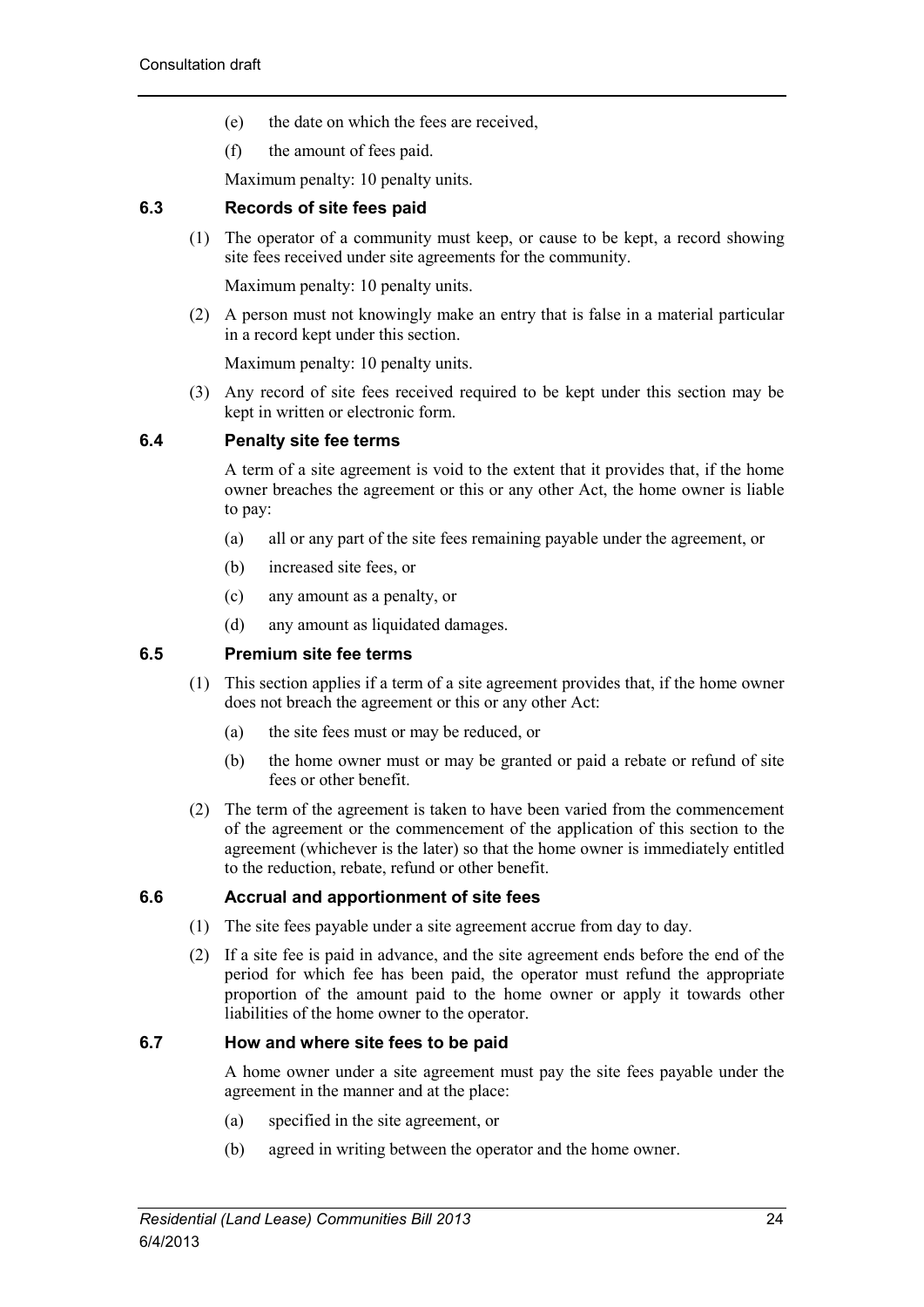# <span id="page-32-0"></span>**6.8 Site becoming uninhabitable**

If a residential site becomes wholly uninhabitable, otherwise than as a result of a breach of the site agreement, the site fees abate accordingly until the earlier of the following occurs:

- (a) the site becomes wholly habitable,
- (b) the site agreement is terminated under this Act.

# <span id="page-32-1"></span>**Division 2 Reduction of site fees**

# <span id="page-32-2"></span>**6.9 Reduction of site fees by agreement**

- (1) The site fees payable under a site agreement may be reduced:
	- (a) under a provision of the agreement, under which the site fees payable change automatically at specified intervals on a basis set out in the agreement, or
	- (b) by mutual agreement between the home owner and the operator.
- (2) Site fees may be reduced on a temporary basis so that, at the end of a specified period, the site fees revert to the level the fees would have been before the temporary reduction.
- (3) If the site fees are reduced by mutual agreement between the home owner and the operator, the terms of the site agreement are varied accordingly.

# <span id="page-32-3"></span>**6.10 Power of Tribunal to reduce site fees**

- (1) The Tribunal may, on application by the home owner under a site agreement, make an order that the site fees payable under the agreement be reduced by an amount the Tribunal considers appropriate if it is satisfied:
	- (a) the amenity or standard of the community's common areas has decreased substantially since the agreement was entered into, or
	- (b) a communal facility or service provided at the community when the agreement was entered into has been withdrawn or substantially reduced, or
	- (c) a communal facility or service as follows has not been provided at the community:
		- (i) a communal facility or service described in advertising, done by or for the operator, of which the home owner was aware before the site agreement was entered into,
		- (ii) a communal facility or service described in a document made available to the home owner by the operator before the site agreement was entered into.
- (2) The Tribunal may consider any of the following documents for the purposes of subsection (1):
	- (a) the site agreement,
	- (b) a document containing information about the community and provided to home owner by the operator,
	- (c) any relevant advertising made available to the home owner by the operator before the site agreement was entered into,
	- (d) any other document the Tribunal considers is relevant.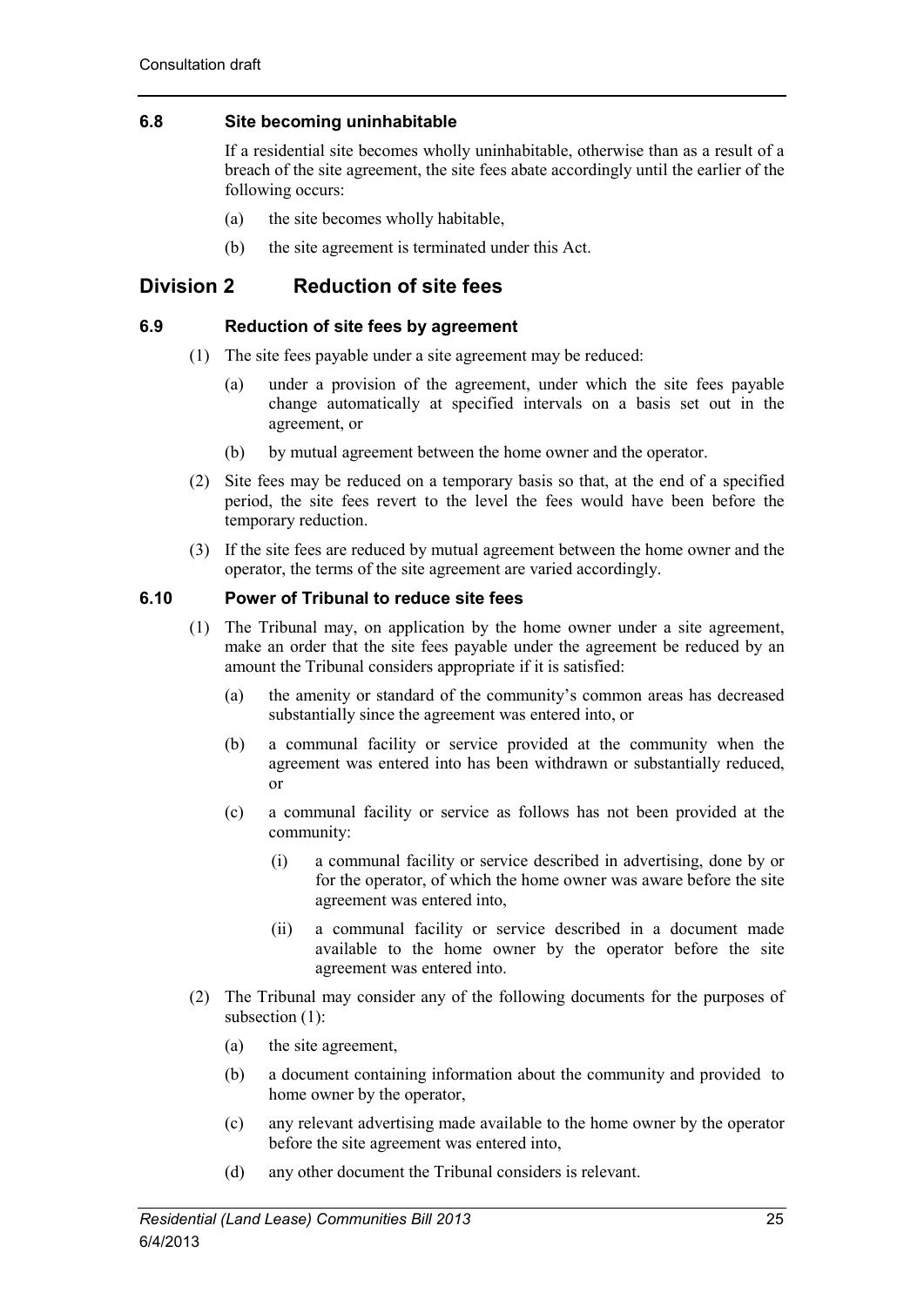# <span id="page-33-0"></span>**Division 3 Increase of site fees**

# <span id="page-33-1"></span>**6.11 How site fees may be increased**

- (1) Site fees payable under a site agreement can be increased only if the increase is made in accordance with this Division.
- (2) A site agreement may provide that site fees payable under it may be increased in accordance with either of the following procedures:
	- (a) the site fees may be increased at specified intervals (or on specified dates) by a fixed method, which may be either:
		- (i) by fixed amounts, or
		- (ii) by a fixed calculation (for example, in proportion to variations in the Consumer Price Index),
	- (b) the site fees may be increased by notice (otherwise than by a fixed method).

# <span id="page-33-2"></span>**6.12 Increase of site fees by fixed method**

- (1) This section applies to a site agreement that provides for the increase of the site fees by a fixed method.
- (2) A site agreement must not provide that the site fees may be increased by more than one fixed method. If more than one method is specified, the method that results in the lower or lowest increase of site fees is the applicable method.
- (3) The operator must not increase (or attempt to increase) the site fees that are to be increased according to a fixed method otherwise than in accordance with that method and this section.

Maximum penalty: 50 penalty units.

- (4) The operator must give at least 14 days' written notice to the home owner of any increase in site fees, even if the timing of the increase is specified in the site agreement.
- (5) The notice must:
	- (a) specify the amount of the increased site fees, and
	- (b) how the increased site fees have been calculated, and
	- (c) specify the day on and from which the increased site fees are payable, and
	- (d) include such other information as may be prescribed by the regulations, and
	- (e) be in the approved form (if any).
- (6) The home owner is not required to pay any increase in the site fees until notice of the increase is given as required by this section.
- (7) The terms of a site agreement fixing the method of future increases of site fees cannot be challenged under this Act, but:
	- (a) the terms of the agreement may be varied if the parties enter into a written agreement to do so, and
	- (b) this subsection does not affect any right that the home owner has, apart from this Act and the *Consumer, Trader and Tenancy Tribunal Act 2001,* to challenge any of the terms.

**Note.** A home owner may be able to take action over unfair contract terms under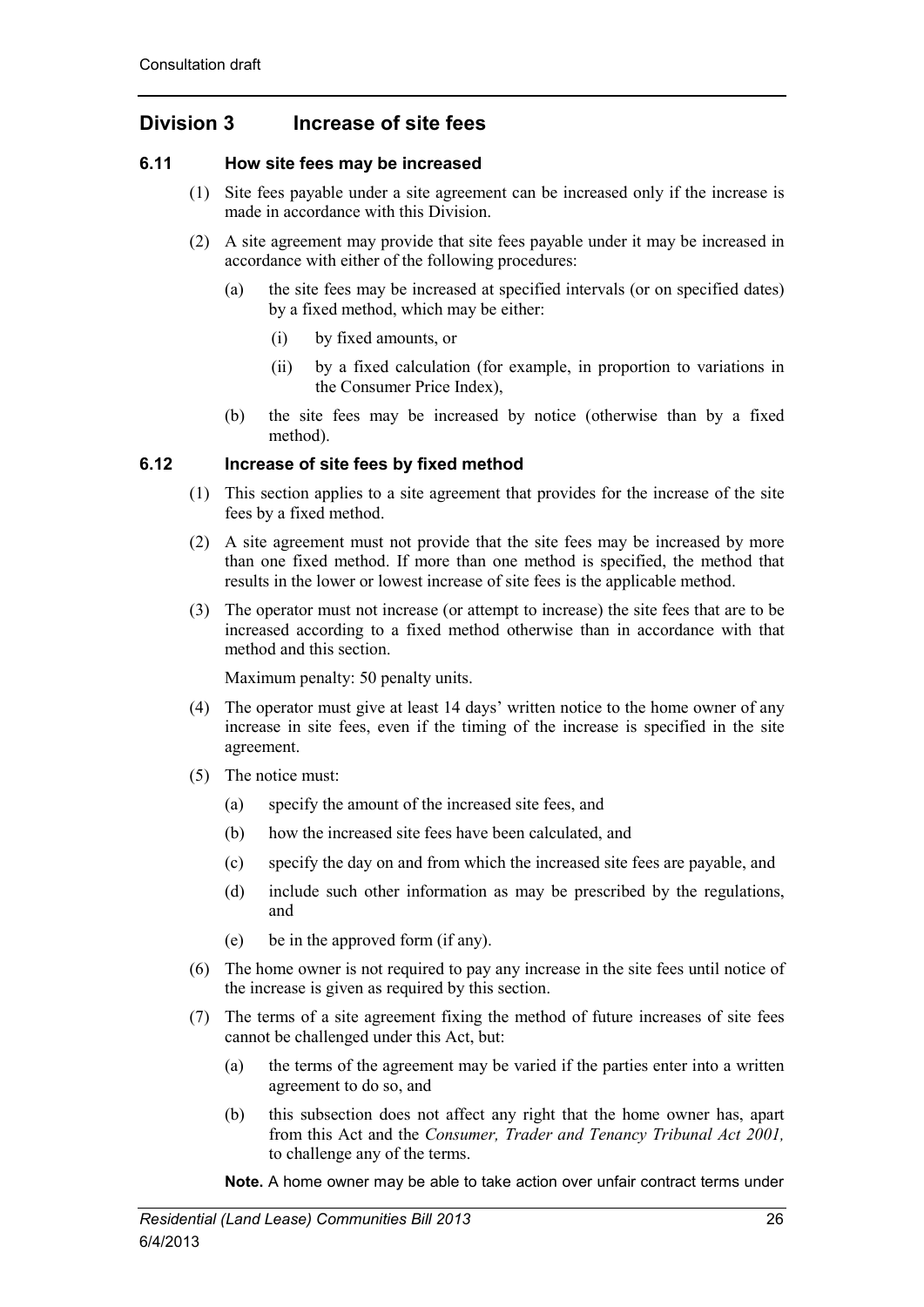the Australian Consumer Law.

- (8) A fixed method of increase may:
	- (a) be for a specified period or for the duration of occupancy of a residential site by a home owner, and
	- (b) have effect for longer than the term of a site agreement for a fixed term.

# <span id="page-34-0"></span>**6.13 Increase of site fees by notice**

- (1) This section applies to a site agreement that provides for the increase of the site fees by notice (otherwise than by a fixed method).
- (2) An increase in the site fees is not payable unless the fees are increased in accordance with this section.
- (3) The site fees must not be increased except by notice in writing given to all the home owners in the same community at the same time under site agreements to which this section applies.
- (4) The notice must:
	- (a) specify the amount of increased site fees, and
	- (b) specify the day (the *effective day*) on and from which the increased site fees are payable, and
	- (c) include a brief explanation for the increase, and
	- (d) include such other information as may be prescribed by the regulations, and
	- (e) be in the approved form (if any).
- (5) The day specified as the effective day must not be earlier than 60 days after the day on which the notice was given.
- (6) Site fees must not be increased more than once in any 12-month period under this section. This is calculated by reference to the day from which the increased site fees are payable.
- (7) Increases under this section in site fees payable by home owners in the same community under site agreements to which this section applies must take effect on the same day (and not on different days).
- (8) A notice under this section may be cancelled.
- (9) A later notice may provide for a lesser increase than that specified in an earlier notice under this section. A later notice has effect instead of the earlier notice and takes effect from the date on which the earlier notice was to take effect.
- (10) If the site fees payable under a site agreement are increased under this section, the terms of the agreement are varied accordingly.

# <span id="page-34-1"></span>**6.14 Refund of overpaid site fees if increase not compliant**

- (1) A home owner under a site agreement may apply to the Tribunal for an order directing the refund of overpaid site fees on the ground that the increase of site fees did not comply with a requirement of this Division.
- (2) The Tribunal may make any of the following orders:
	- (a) an order directing a refund to the home owner,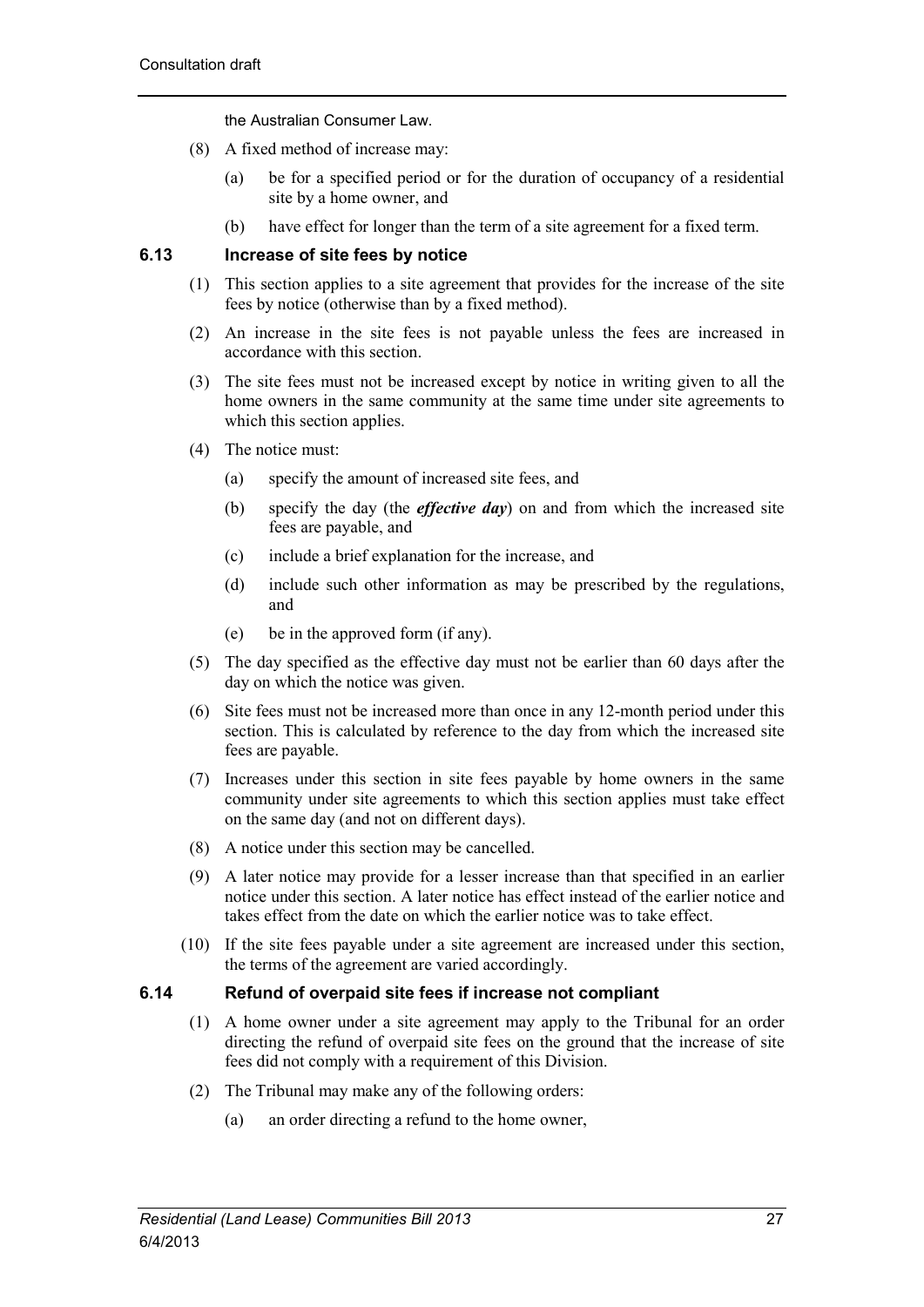- (b) an order directing a refund to any other home owner in the community who the Tribunal becomes aware also had a non-compliant increase of substantially the same kind,
- (c) any ancillary order that the Tribunal, in the circumstances, thinks appropriate.
- (3) An application under this section must be lodged no later than 12 months after notice of the increase was given to the home owner.

# <span id="page-35-0"></span>**Division 4 Compulsory mediation about increases of site fees by notice**

# <span id="page-35-1"></span>**6.15 Mediation**

- (1) This section applies only to increases of site fees by notice (otherwise than by a fixed method). However, this section does not apply to an increase of site fees objected to solely on the ground that the increase is excessive when compared with increases for similar sites in the community.
- (2) An objection to an increase of site fees on the ground that the increase is excessive may be made by lodging an application for mediation under Division 2 of Part 12 signed by at least 25% of the home owners who received the notice within the first 30 days of the notice period, and not otherwise.
- (3) Home owners may nominate a representative or representatives under section 12.3 for the purposes of the mediation of the increase objected to. However, the nomination must be done in accordance with the prescribed procedure if the regulations so provide.
- (4) The parties to the mediation must use their best endeavours to participate and finalise mediation before the effective day.
- (5) A home owner may opt out of the mediation, and agree to pay the increase, but only if the home owner follows the process set out in the regulations.
- (6) The regulations may make provision for or with respect to the mediation of increases objected to.

# <span id="page-35-2"></span>**Division 5 Applications to Tribunal about increases of site fees by notice**

# <span id="page-35-3"></span>**6.16 Application of this Division**

This Division applies only to increases of site fees by notice (otherwise than by a fixed method).

# <span id="page-35-4"></span>**6.17 Application following failed mediation**

- (1) An application to the Tribunal about an increase of site fees may be made only if a mediation attempt was unsuccessful.
- (2) The application may be made on behalf of all the affected home owners (other than those who opt out of the application) by one or more of them appointed as the representative or representatives by the participating home owners.
- (3) The application must be made before the effective day.
- (4) The application must be accompanied by a notice from the mediator stating mediation failed on the date specified by the mediator.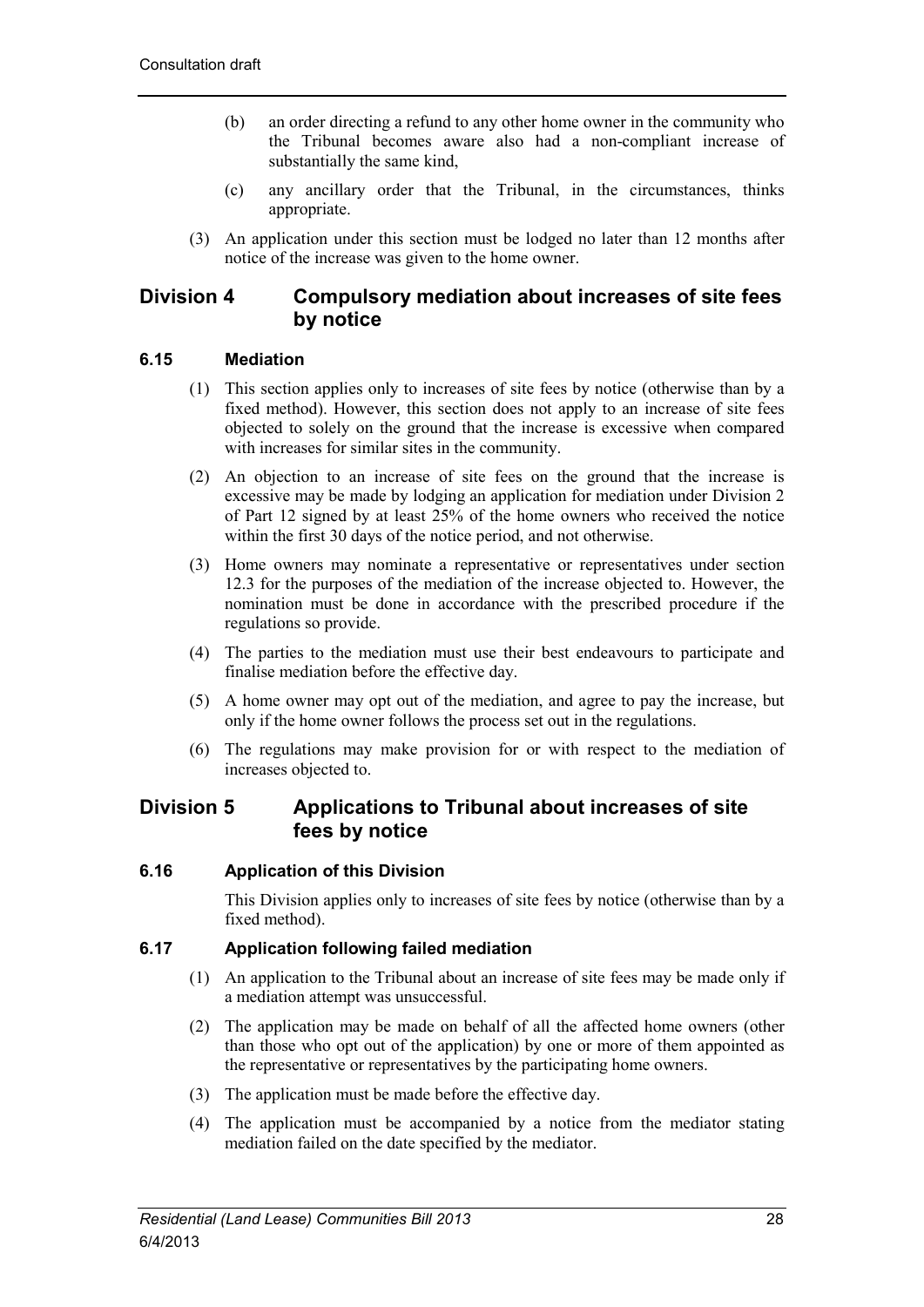# **6.18 Application based on comparable sites**

- (1) A home owner under a site agreement for a site in a community may apply to the Tribunal for an order declaring that an increase of site fees is substantially excessive on the ground that the increase is excessive when compared with increases for similar sites in the community.
- (2) The application must be made within 30 days after the notice of the increase was given to the home owner.
- (3) This section does not prevent the home owner from also making or being a party to an application that can be made following failed mediation about an increase of site fees.

**Note**. Section 6.15 (which relates to compulsory mediation) does not apply to an increase of site fees objected to solely on the ground that the increase is excessive when compared with increases for similar sites in the community.

# **6.19 Interim orders suspending increases in site fees**

On application for an order under this Division, the Tribunal may, if it is of the opinion that the circumstances so require, suspend payment of the whole or part of an increase of site fees until the Tribunal finally determines the application.

#### **6.20 Orders as to excessive increases in site fees**

- (1) On application for an order under this Division, the Tribunal may make any of the following orders:
	- (a) an order declaring that an increase of site fees is excessive,
	- (b) an order reducing the amount of the increase by a specified amount,
	- (c) an order setting aside the increase,
	- (d) order that the site fees must not exceed a specified amount or specified amounts, either:
		- (i) from a specified day, not being earlier than the day from which the increased site fees were payable, or
		- (ii) during a specified period,
	- (e) an order confirming the increase on the conditions (if any) the Tribunal considers appropriate,
	- (f) any ancillary order that the Tribunal, in the circumstances, thinks appropriate.
- (2) The Tribunal may make orders applying to individual participating home owners, groups of participating home owners or all participating home owners.
- (3) An order applies to all affected home owners in the community (other than those who opt out), unless the Tribunal is satisfied there is a strong reason for making separate orders for different home owners or groups of home owners.
- (4) The Tribunal cannot make an order that would result in an increase lower than that needed to cover any actual or projected increase (established to the satisfaction of the Tribunal) in the outgoings and operating expenses for the community since the previous increase (if any) in site fees for the community.

## **6.21 Matters to be considered about excessive increases**

The Tribunal may have regard to the following factors when deciding whether to make an order under this Division:

(a) the frequency and amount of past increases in site fees for the community,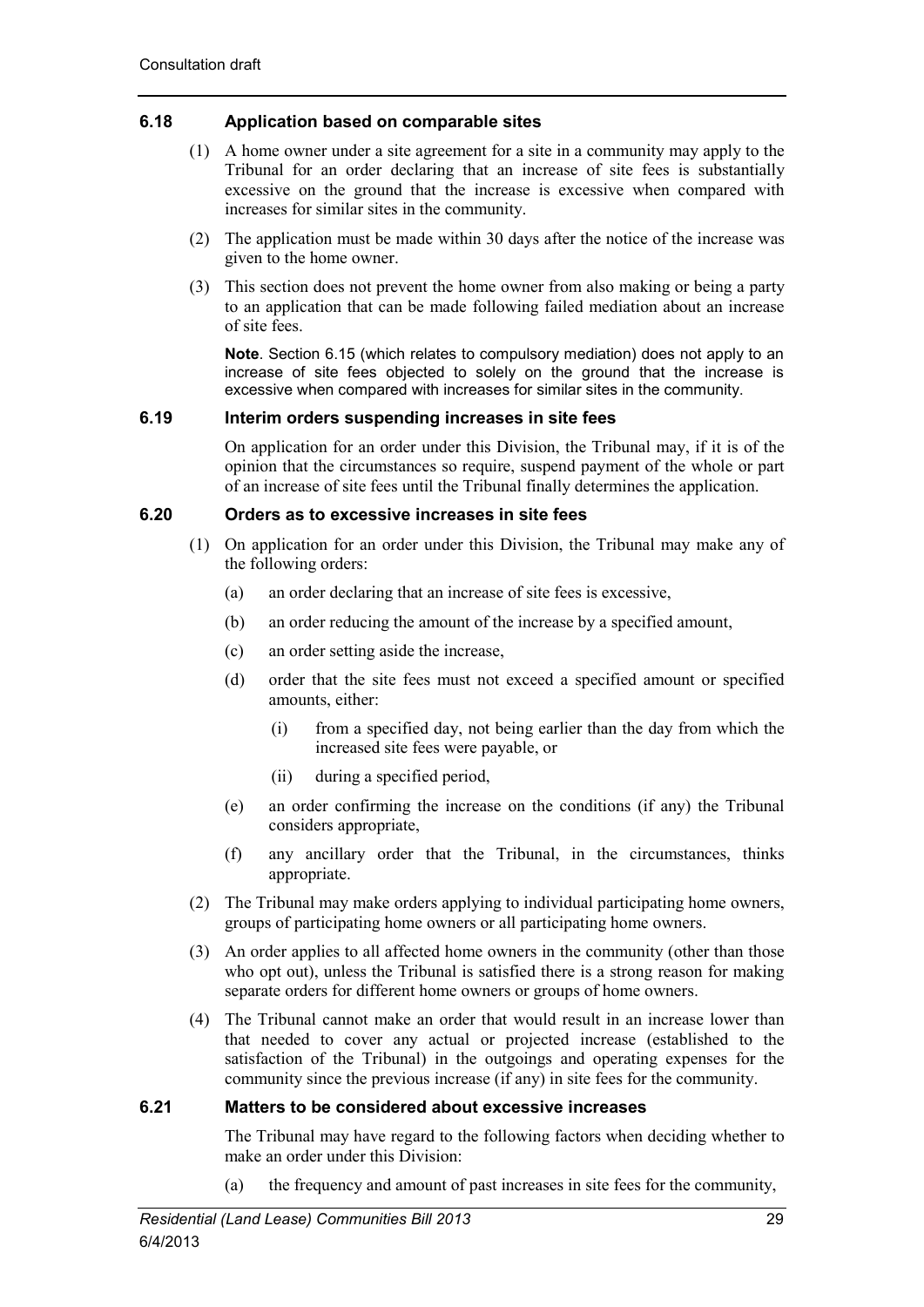- (b) any actual or projected increase in the outgoings and operating expenses for the community as provided by the operator since the previous increase (if any) in site fees for the community,
- (c) any repairs or improvements to the community:
	- (i) carried out since the previous increase (if any), or
	- (ii) planned by the operator for the period covered by the increase being reviewed,
- (d) the general condition of the community including its common amenities,
- (e) the range and average level of site fees within the community,
- (f) the value of the community, as determined by the Valuer-General,
- (g) whether the increase is fair and equitable in all the circumstances of the case,
- (h) any other matters prescribed by the regulations,
- (i) any other relevant matters.

# **Part 7 Utility and other charges**

# **7.1 Nature of utility charges**

- (1) A utility charge refers to usage charges and service availability charges where applicable.
- (2) The regulations may provide that a service availability charge for electricity payable by home owners to the operator of a community is to be discounted in accordance with the regulations where less than 60 amps are being supplied (as ascertained under the regulations).

## **7.2 Limit on amounts payable by home owner**

- (1) The only fees and charges that may be required or received by the operator of a community from a home owner are as follows:
	- (a) site fees, including site fees payable in advance as permitted under section 6.1,
	- (b) the cost of registering or recording the agreement under the *Real Property Act 1900*, if any fixed term period exceeds 3 years,
	- (c) security deposits or charges payable in advance for the supply of any gas, electricity or telephone service by the operator, not exceeding the amount that could have been charged if the service was supplied directly to the home owner by the relevant authority,
	- (d) a refundable deposit for a key or any other opening device to access the community, not exceeding \$25 or another amount prescribed by the regulations,
	- (e) other fees, charges and deposits required or permitted by this Act or the regulations.
- (2) The regulations may require or permit payment of fees, charges and deposits that are specified or of a kind specified by the regulations, and in particular may (but need not) provide that they are not payable by a home owner unless required by the site agreement to be paid by the home owner.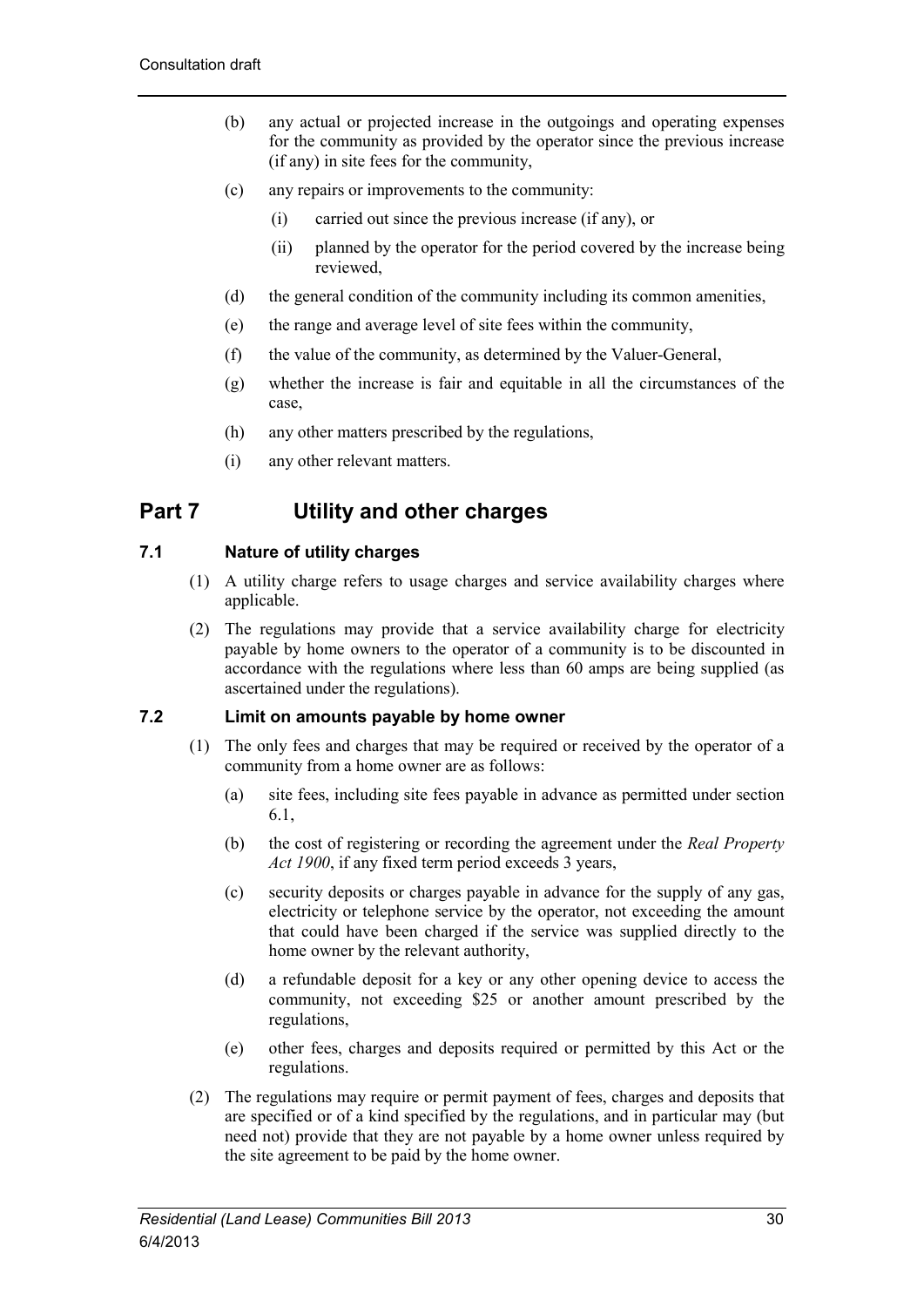# **7.3 Utility charges payable to operator by home owner**

- (1) This section applies if, under a site agreement, the home owner is required to pay charges to the operator for the use by the home owner of a utility at the site.
- (2) The home owner cannot be required to pay for the use unless the use is separately measured or metered.
- (3) The operator must not charge the home owner an amount for the use of a utility that is more than the amount charged by the relevant supply authority for the quantity of the service supplied to, or used at, the site.

Maximum penalty: 20 penalty units.

(4) The regulations may provide for a maximum charge and create an offence for an operator to request or receive more than the maximum charge (if any).

## **7.4 Owner or operator to pay for certain matters**

The owner or operator of a community must pay all rates, taxes or utility charges payable in connection with the community (including the residential sites) other than those payable by a home owner.

# **7.5 Unpaid utility charges**

- (1) If a home owner is required to pay a utility charge to the operator of a community under this Part, the operator may charge a fee for late payment or a dishonoured payment, limited to (or proportionate to) the amount of the fee payable by the operator for late payment.
- (2) The operator may apply to the Tribunal for an order requiring the home owner to pay any unpaid fee to the operator within a specified period.
- (3) The Tribunal may, on application under this section, make:
	- (a) an order requiring the home owner to pay the unpaid fee (or a specified part of it) within a specified period, and
	- (b) any ancillary order that the Tribunal, in the circumstances, thinks appropriate.
- (4) The Tribunal is to determine the application without conducting a hearing unless it is satisfied that the interests of justice require that a hearing be held in the presence of the parties.

## **7.6 Site fees cannot be used to pay utility charges**

Any amount paid by a home owner by way of site fees is to be applied to site fees in arrears or site fees in advance and not to any other outstanding fees or charges payable by the home owner.

# **7.7 Separate measurement or metering of supply of utility**

- (1) This section applies if:
	- (a) the use by the home owner under a site agreement of a utility at the site is not separately measured or metered, and
	- (b) the operator wishes to separately measure or meter the use of the utility at the site.
- (2) The operator of a community must pay the cost of installing a measuring device or meter to measure the use of the utility at the site.

Maximum penalty: 100 penalty units.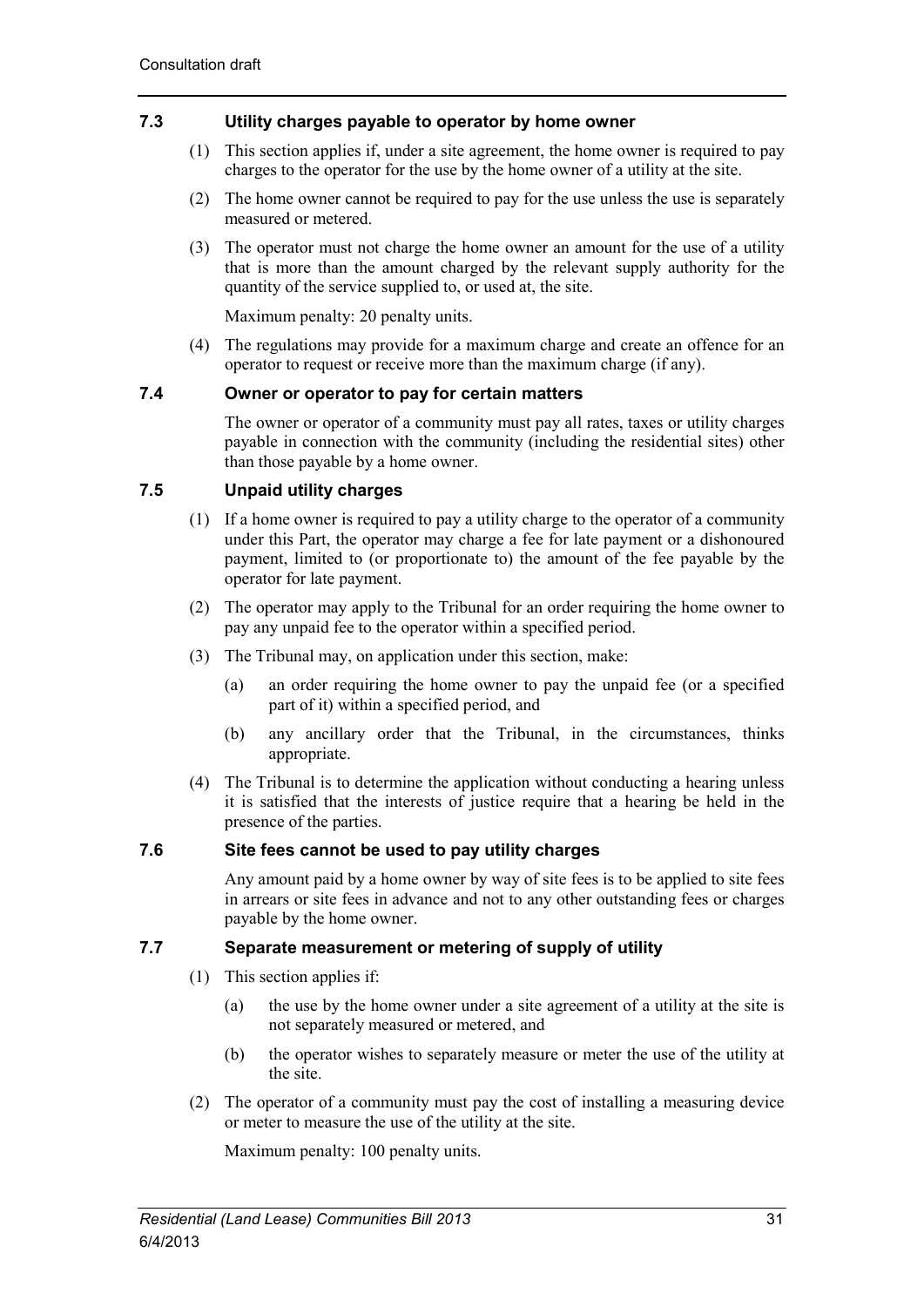# **7.8 Utility cost in site fees**

- (1) This section applies if:
	- (a) the use by the home owner under a site agreement of a utility at the residential site is not separately measured or metered, and
	- (b) either of the following events (a *change event*) happens:
		- (i) the home owner's use of the utility becomes separately measured or metered and the cost of the use becomes payable by the home owner,
		- (ii) the utility stops being available for use by the home owner for any reason other than the default or neglect of the home owner.
- (2) The operator of the community must, within 14 days after the change event happens, give the home owner a notice (a *utility cost notice*) stating the following:
	- (a) the utility cost factored into the site fees payable under the agreement and how the utility cost has been worked out,
	- (b) the date the change event happened,
	- (c) the site fees payable from that date,
	- (d) if the home owner disputes the utility cost, the home owner may, within 28 days of receiving the notice, apply to the Tribunal for an order.
- (3) The Tribunal may, on application by the home owner within 28 days of receiving the utility cost notice, make any order the Tribunal considers appropriate in the circumstances.
- (4) The site fees payable from the day the change event happens (the *change event day*) are the site fees payable immediately before the change event day, reduced by the utility cost stated in the utility cost notice.
- (5) The operator must, within 14 days after the home owner received the utility cost notice, refund to the home owner any overpayment of site fees, relating to the utility cost, from the change event day.

Maximum penalty: 10 penalty units.

# **7.9 Tribunal review of utility cost and reduction in site fees**

- (1) This section applies if:
	- (a) the operator under a site agreement contravenes section 7.8 (2), or
	- (b) the home owner under a site agreement who receives a utility cost notice under section 7.8 (2) disputes the utility cost stated in the notice.
- (2) The home owner under the site agreement mentioned in subsection (1) (a) may apply to the Tribunal for an order under subsection (4).
- (3) The home owner mentioned in subsection (1) (b) may apply to the Tribunal, within 28 days after receiving the notice, for an order under subsection (4).
- (4) On application by the home owner, the Tribunal may make any of the following orders:
	- (a) an order reducing the site rent payable under the agreement, from the change event day, by the amount the Tribunal considers appropriate,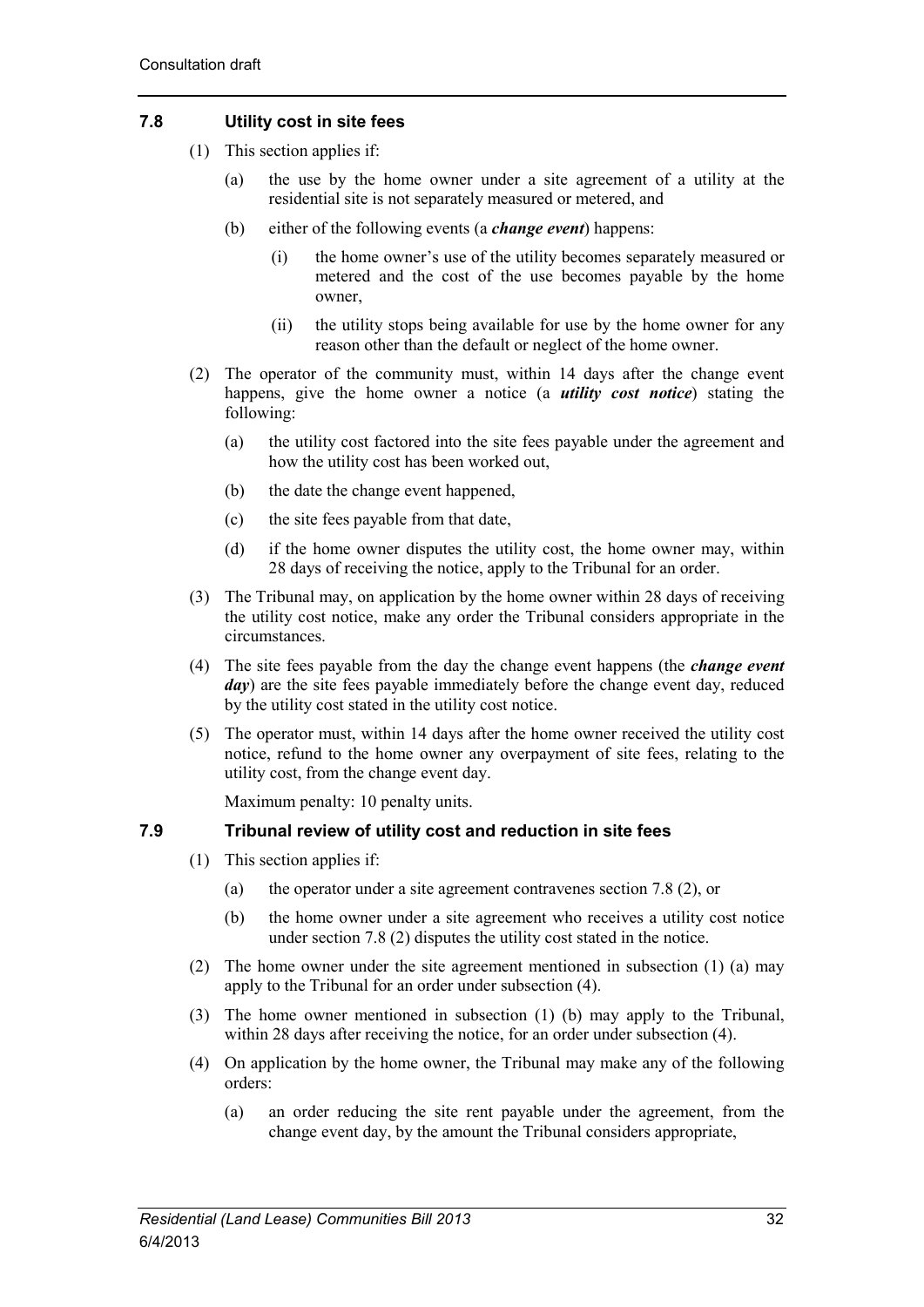(b) another order the Tribunal considers appropriate.

**Note.** An example of an order under subsection (4) (b) is an order that the operator refund to the home owner any overpaid site fees from the change event day.

- (5) In making an order under subsection (4), the Tribunal may have regard to the following:
	- (a) relevant available information about the costs of supplying utilities in the local government area in which the community is situated;
	- (b) any terms of the agreement about utility costs,
	- (c) the number of persons occupying the home located on the residential site,
	- (d) anything else the Tribunal considers relevant.

## **7.10 Access to information about utility charges**

The operator of a community must provide a home owner with reasonable access to bills or other documents in relation to utility charges payable by the home owner to the operator.

Maximum penalty: 10 penalty units.

# **7.11 Receipt for utility charges**

- (1) If utility charges are payable by a home owner to the operator of a community and the charges are paid in person, any person who receives payment of the charges must, without delay, give the person making the payment a receipt for the payment.
- (2) If the utility charges are not paid in person, the operator must, on receiving the charges and being asked for a receipt, prepare a receipt for the charges and provide it to the home owner.
- (3) A receipt for the utility charges is not a receipt for the purposes of this section unless it includes the following particulars:
	- (a) the name and address of the community, and the number or other identifying feature of the residential site,
	- (b) the name of the home owner,
	- (c) whether the home owner is in debit or credit as at the date of payment and by what amount,
	- (d) the period for which the charges are paid,
	- (e) the date on which the charges are received,
	- (f) the amount of charges paid.

Maximum penalty: 10 penalty units.

## **7.12 Recovery of amounts paid under a mistake of law or fact**

- (1) A home owner is entitled to recover an amount paid under this Part to the operator under a mistake of law or fact.
- (2) A home owner may recover an amount mistakenly paid to the operator of a community under this Part by deducting it from site fees payable by the home owner under the site agreement.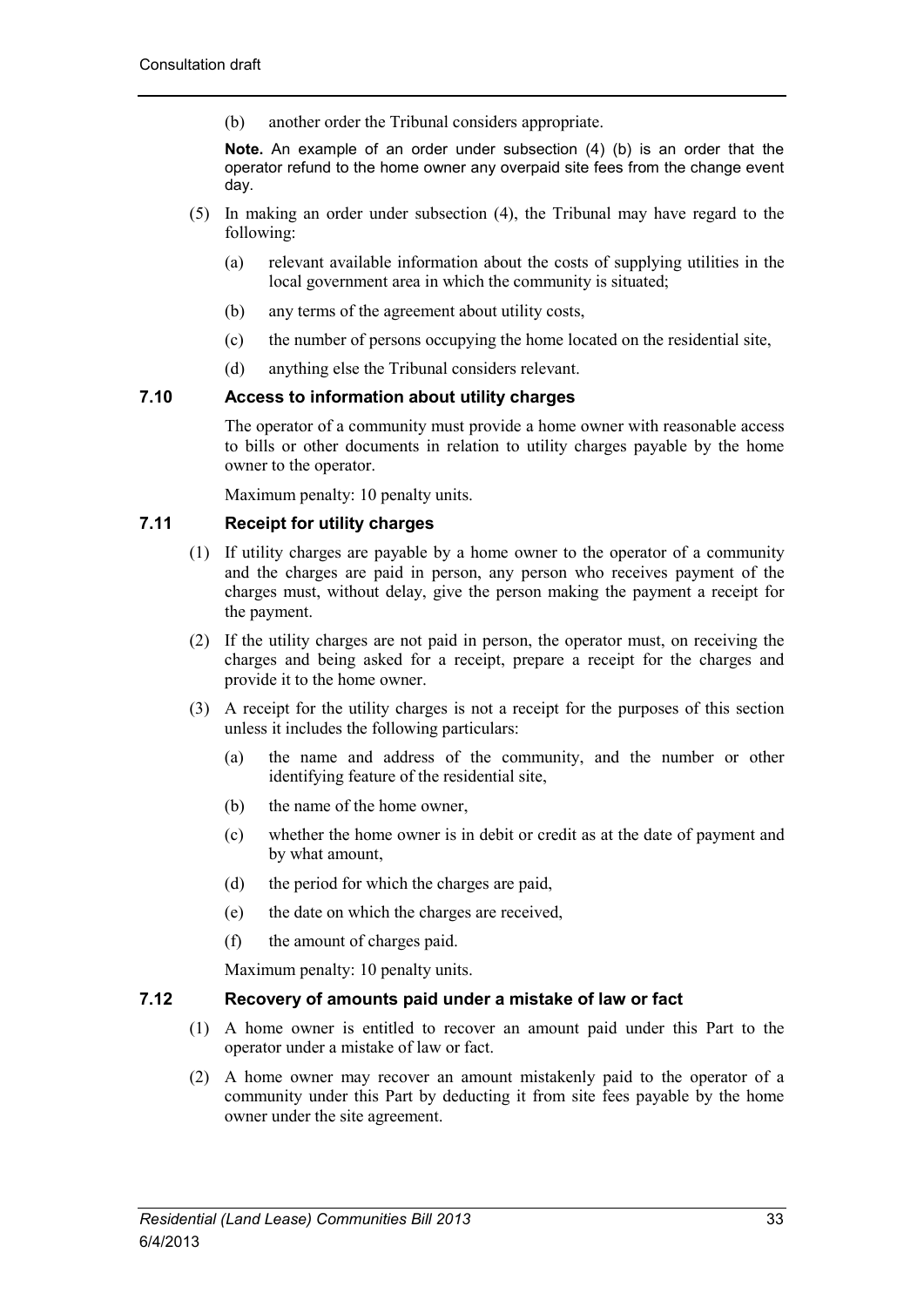# **Part 8 Community rules**

# **8.1 Subject-matter of community rules**

- (1) Written rules relating to the use, enjoyment, control and management of a community may be made in accordance with this Part.
- (2) The community rules must be fair and reasonable and must be clearly expressed.
- (3) There is a rebuttable presumption that a community rule is not fair and reasonable if it does not apply uniformly to residents of a similar class in the community.
- (4) A community rule cannot invalidate anything that has already occurred.
- (5) A community rule that prohibits a pet does not apply to a pet that is living with a resident in the community when the rule is made and that continues to live there after the rule is made.
- (6) A term of a site agreement or tenancy agreement has no effect to the extent the term would:
	- (a) make all or any part of the community rules part of the agreement, or
	- (b) be substantially the same (or to the same effect) as a provision of a community rule or any part of a community rule.
- (7) A term of a site agreement or tenancy agreement prevails over a provision of the community rules to the extent of any inconsistency. This applies whether the provision of the community rules came into effect before, on or after the date of the agreement.

## **8.2 Community rules to be consistent with other laws**

A community rule is of no effect to the extent that it is inconsistent with this Act or any other Act or law.

## **8.3 Model community rules**

The Commissioner may publish model community rules that may be adopted for a community.

## **8.4 How community rules are made**

- (1) The operator of a community may make written community rules for the community if, at the time the rules are made, the community has no residents. This also applies to the proposed operator of a proposed community.
- (2) If a community has residents but no community rules, community rules may be made for the community in the same way as community rules may be amended under section 8.5.

## **8.5 Amendment of community rules**

- (1) The operator of a community may make written amendments to the community rules.
- (2) An amendment does not have effect unless:
	- (a) each resident has been given written notice of the amendment, and
	- (b) if the community has a residents committee, the operator has advised and consulted with the committee about the amendment and has done so before giving notice to residents under paragraph (a).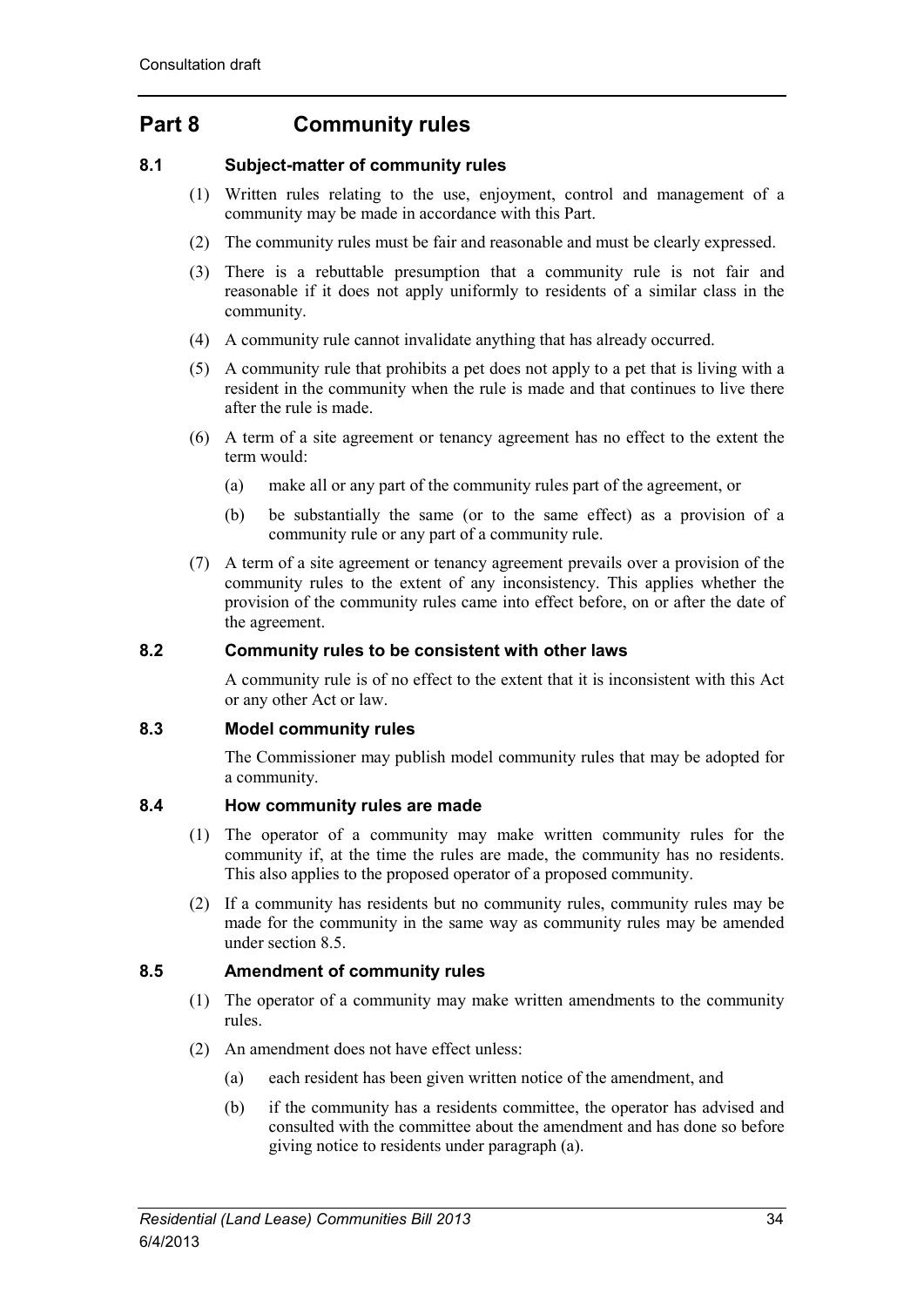- (3) Notice must be given at least 30 days before the day on which the amendment is to have effect.
- (4) On the day that an amendment to the community rules takes effect, the community rules are amended in accordance with the amendment.

**Note.** See also section 8.9, which enables the Tribunal to stay the time when an amendment to the community rules takes effect.

- (5) For the purposes of this section, an amendment of community rules includes:
	- (a) a variation or deletion of a rule, and
	- (b) the addition of a new rule, and
	- (c) the replacement of a rule with a new rule, including the replacement of all the rules with a new set of rules.

# **8.6 Prohibited community rules**

- (1) The regulations may prohibit a specified type of community rule.
- (2) Without limiting subsection (1), a community rule is of a prohibited type if it requires or has the effect of requiring a home owner to replace or remove an older home, or to make upgrades or improvements to a home, for any reason that is not related to health or safety.
- (3) The operator of a community must not make or attempt to enforce a type of community rule that is prohibited by this section.

Maximum penalty: 100 penalty units.

(4) A community rule of a type that is prohibited by this section is of no effect.

# **8.7 Compliance with community rules**

- (1) The residents, owner and operator of a community must comply with the community rules.
- (2) Each resident must use his or her best endeavours to ensure compliance with the community rules by:
	- (a) any occupants living with the resident, and
	- (b) any other persons who are in the community at the resident's invitation.
- (3) The operator must use his or her best endeavours to ensure compliance with the community rules by:
	- (a) all residents and occupants, and
	- (b) any employees of the operator, and
	- (c) any other persons who are in the community at the operator's invitation.

#### **8.8 Enforcement of community rules**

- (1) The operator of a community must ensure that the community rules are enforced and interpreted consistently and fairly.
- (2) The operator of a community may give a notice to a resident to remedy a breach of a community rule within a specified period of at least 30 days. The notice is to be in writing and to be in the approved form (if any).
- (3) If it appears to the operator that the breach has not been remedied within the 30 day period, the operator may, within a further period of 30 days, apply to the Tribunal for orders under this section.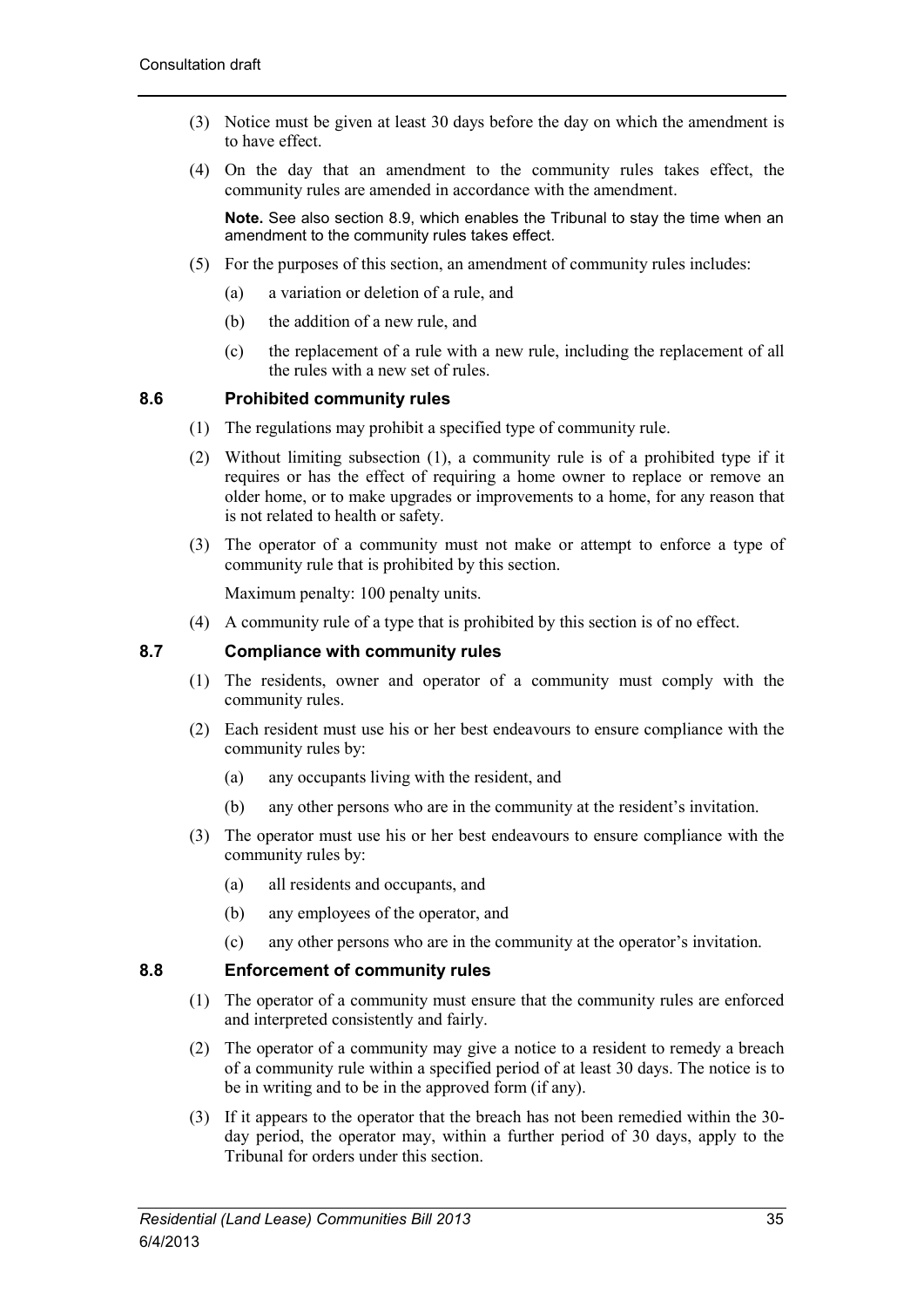- (4) The Tribunal may, on application under this section and if it considers the breach is in the circumstances sufficient to justify its doing so, make any one or more of the following orders:
	- (a) an order requiring compliance with the rule within a specified period,
	- (b) an order making it a term of a site agreement that the home owner's right to sell a home located on the residential site is suspended, until the breach is remedied,
	- (c) an order terminating the resident's site agreement or tenancy agreement,
	- (d) any ancillary order that the Tribunal, in the circumstances, thinks appropriate.
- (5) In considering the circumstances of the case, the Tribunal may consider (but is not limited to considering) the following:
	- (a) the nature of the breach,
	- (b) any previous breaches of the community rules by the resident,
	- (c) any steps taken by the resident to remedy the breach,
	- (d) any steps taken by the operator about the breach,
	- (e) the previous history of the operator or resident so far as it is relevant,
	- (f) whether the community rule is being enforced and interpreted consistently and fairly.
- (6) The Tribunal may refuse to make an order if it is satisfied that the breach has been remedied.

#### **8.9 Applications to Tribunal about community rules**

- (1) A resident or operator of a community may apply to the Tribunal if there is a dispute about whether:
	- (a) a community rule complies with this Part, or
	- (b) the procedure for making a community rule has been correctly followed.
- (2) The Tribunal may, on application under this section, make one or more of the following orders:
	- (a) an order amending or setting aside the community rule,
	- (b) an order modifying the operation of the community rule in its application to some of the persons to or in respect of whom the rule applies,
	- (c) an order upholding the community rule,
	- (d) any ancillary order that the Tribunal, in the circumstances, thinks appropriate.
- (3) The Tribunal may make an order staying the time when a community rule takes effect pending its decision whether to make an order under subsection (2).
- (4) In this section:

#### *community rule* includes:

- (a) a proposed community rule, and
- (b) an amendment or proposed amendment of a community rule (see section 8.5).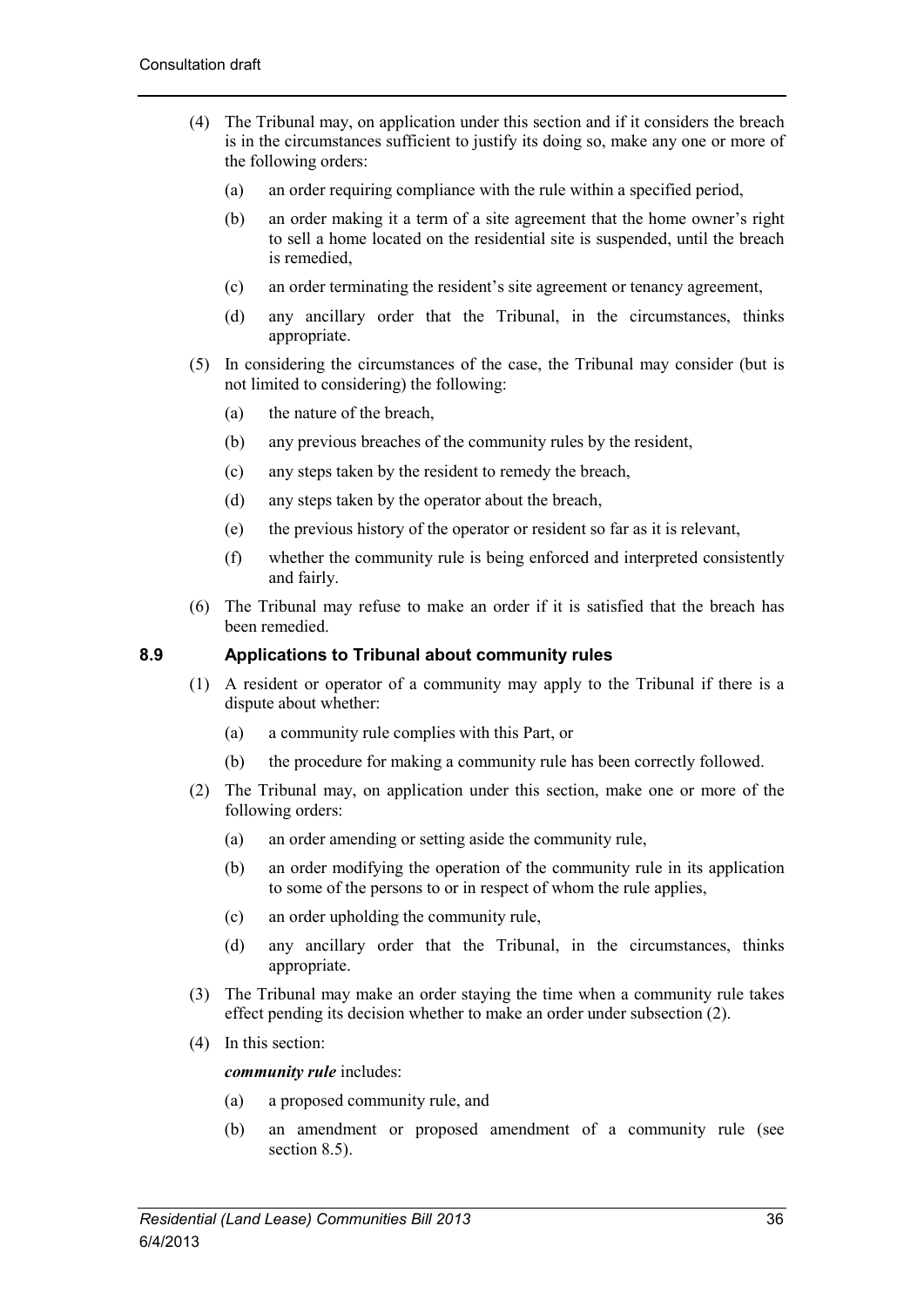# **Part 9 Residents committees**

# **9.1 Establishment of residents committee**

- (1) A majority of residents of a community may by resolution establish a residents committee.
- (2) The resolution is to be carried at a meeting to which all residents of the community have been invited. The meeting is referred to as the *establishment meeting*.

**Note.** See section 9.3 for the election of the members of the residential committee at the establishment meeting.

- (3) The operator of a community must not:
	- (a) discourage or prevent the establishment or continued existence of a residents committee, or
	- (b) require a residents committee to be incorporated or to take out any form of insurance.

Maximum penalty: 20 penalty units.

## **9.2 Functions of residents committee**

- (1) The functions of a residents committee for a community are:
	- (a) to represent the interests of the residents, and to consult with residents or the operator or both, in connection with:
		- (i) the day-to-day running of the community, and
		- (ii) any complaint or proposal about the operation of the community raised by a resident, and
	- (b) to call meetings of all the residents of the community for the purpose of considering and voting on any matter relating to the community.
- (2) The operator of a community must not obstruct the residents committee in the exercise of its functions or prevent it from using community facilities that are generally available to residents.
- (3) The operator of a community must, as soon as practicable after being requested to do so by the residents committee, give the committee a list of the names of all current residents of the community, their site numbers and their postal addresses (if different from their site numbers).

Maximum penalty: 20 penalty units.

## **9.3 Membership of residents committee**

- (1) The members of a residents committee for a community are to be elected from time to time by residents of the community.
- (2) The members are elected by resolution of a majority of residents at the establishment meeting, and thereafter at meetings:
	- (a) to which all residents have been invited, and
	- (b) convened by the residents committee (or by residents from at least 5 residential sites in the community, if there are no members for the time being or the members are unwilling or unable to act).
- (3) The residents committee can consist only of residents of the community who are at least 18 years old.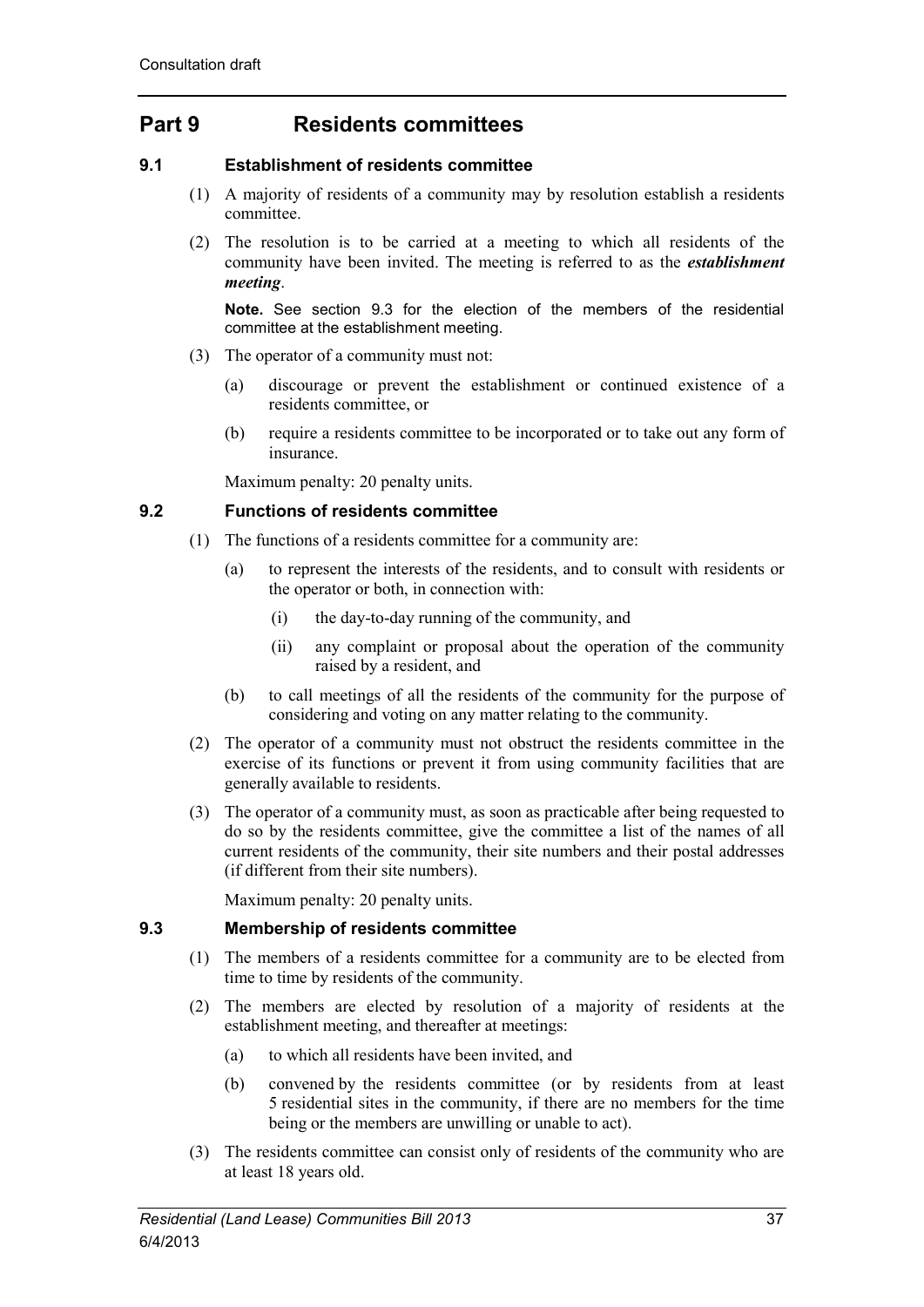- (4) A member holds office for a term of not more than 1 year, but may be re-elected.
- (5) The number of members to hold office is to be the number agreed at the establishment meeting or by resolution of a majority of residents from time to time at later meetings.
- (6) If the number of eligible persons currently nominated for election does not exceed the number of vacancies, the chairperson for the meeting is to declare the nominated persons duly elected, and they are members without the need for taking votes or other action.

## **9.4 Office holders of residents committee**

- (1) A residents committee may elect a chairperson or secretary, or both, from among its members.
- (2) An office holder:
	- (a) holds office until his or her current term as a member of the committee ends, but may be re-elected, and
	- (b) may be removed from office, at any time, by resolution of the committee.
- (3) Removal from office under this section does not of itself affect the former office holder's membership of the committee.

## **9.5 Procedure of residents committee**

- (1) A residents committee may:
	- (a) determine its own procedures, and
	- (b) form subcommittees and determine each subcommittee's procedures.
- (2) A residents committee may adopt and vary a constitution by resolution of the committee.
- (3) The Commissioner may publish a model constitution that may be adopted by a residents committee.

#### **9.6 No more than one residents committee for a community**

- (1) There can be no more than one residents committee for a community at any time.
- (2) If more than one body or committee (regardless of its name) purports to be the residents committee for a particular community, the operator or a resident may apply to the Tribunal for (and the Tribunal may make) an order determining which body or committee (if any) is the residents committee for the community.
- (3) Nothing in this Part prevents the residents of a community from establishing other committees for other purposes (for example, a social club).
- (4) Nothing in this Part prevents the residents committee and the operator from establishing and maintaining a consultative joint committee. However, a joint committee continues to exist only while there is a residents committee.

## **9.7 Residents' rights to membership of organisations**

- (1) A resident of a community has a right to be a member of:
	- (a) the residents committee, or
	- (b) an external residential communities organisation if the resident is eligible to be a member of the organisation.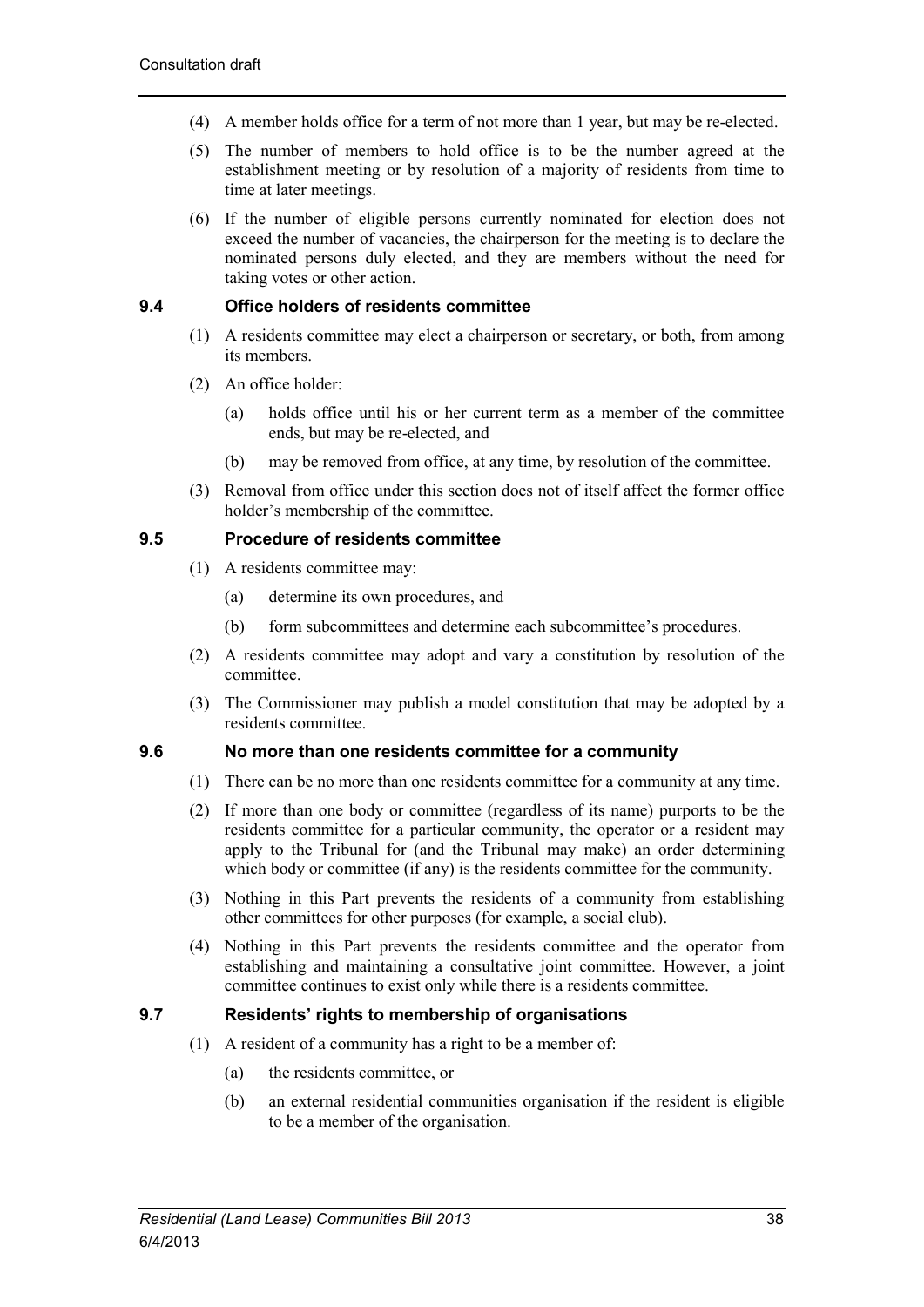- (2) A representative of an external communities organisation has a right of reasonable access to a community to consult with residents of the community who are members of the organisation.
- (3) A person must not unreasonably interfere with a person's rights under this section.

Maximum penalty: 20 penalty units.

(4) In this section:

*external communities organisation* means an organisation that represents the interests of residents of communities generally or of 2 or more communities within a particular locality.

# **9.8 Relationship of operator with residents committee**

- (1) None of the following people can be members of a residents committee even if he or she is a resident:
	- (a) the operator of the community,
	- (b) a close associate of the operator.
- (2) The operator of a community or close associate of the operator may, if invited by the residents committee, attend and speak at:
	- (a) a meeting of the committee or of a subcommittee, or
	- (b) a meeting of residents convened by the committee.

# **Part 10 Sale of homes**

# **Division 1 Introduction**

## **10.1 Application of this Part**

(1) This Part applies to a home owned by a home owner or former home owner that is located on a residential site in a community. Accordingly, references in this Part to a home owner extend to include former home owners.

**Note.** The definition of *home owner* in section 1.4 provides that the term includes an executor, administrator or beneficiary of the estate of a deceased home owner.

(2) Nothing in this Part applies to the sale of a home that is not located in a community.

# **Division 2 Rights and obligations regarding sale of homes**

# **10.2 Right to sell home on site**

- (1) A home owner is entitled to sell the home while the home is located on the residential site.
- (2) The home owner is required to have given the operator of the community a notice of intention to offer the home for sale before offering it for sale.
- (3) A notice is taken to have lapsed:
	- (a) if the home owner notifies the operator that the home owner no longer intends to offer the home for sale, or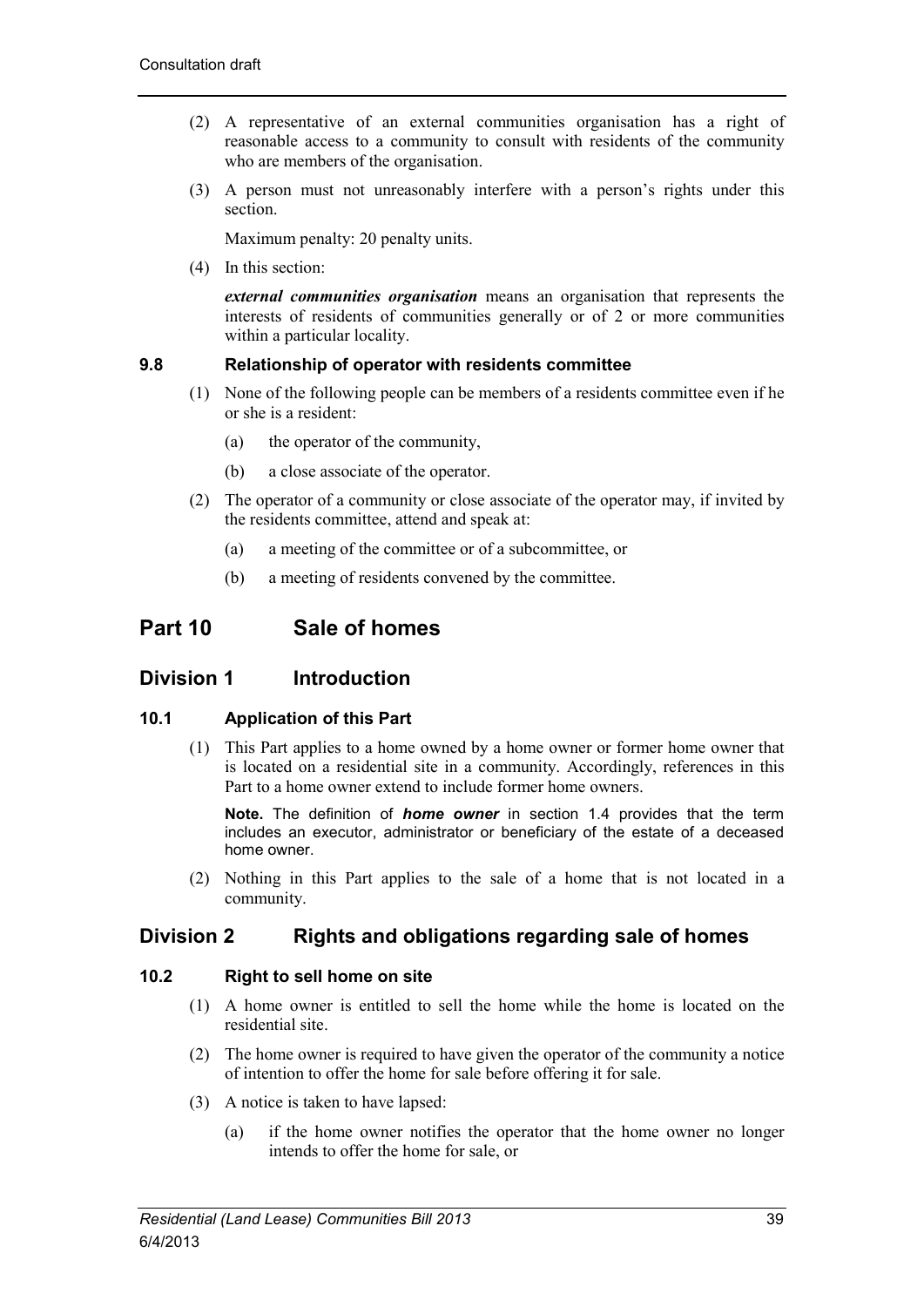- (b) if 3 months have passed since the notice was given and:
	- (i) the home is not being advertised for sale, or
	- (ii) there is no selling agent for the sale of the home.

## **10.3 "For sale" signage**

- (1) A home owner is entitled to display a "for sale" sign in or on the home, but this is subject to the home owner first informing the operator of the community of the intention to offer the home for sale.
- (2) A home owner is not entitled to display a "for sale" sign anywhere else in the community or on adjoining land without the consent of the operator.

#### **10.4 Interference with right to sell home**

- (1) The operator of a community must not cause or permit any interference with, or any attempt to interfere with:
	- (a) a home owner's right to sell a home, or
	- (b) a home owner's right to display a "for sale" sign in or on a home.

Maximum penalty: 100 penalty units.

- (2) Without limiting subsection (1):
	- (a) interference with a home owner's right includes hindering the exercise of the right, and
	- (b) interference with a home owner's right to sell a home includes unreasonably restricting prospective purchasers from inspecting the home or any common area.
- (3) An operator does not interfere with the right to sell the home if the operator declines to enter into a site agreement with a prospective purchaser and does so on reasonable grounds.

#### **10.5 Condition of home for sale**

- (1) This section applies if:
	- (a) the operator of a community:
		- (i) is notified by a home owner of an intention to sell the home on site, or to offer it for sale on site within 6 months, or
		- (ii) otherwise becomes aware of that intention, and
	- (b) the operator reasonably believes that:
		- (i) the home is significantly dilapidated, or
		- (ii) any external feature of the home has been altered or added to or any fixtures on the residential site have been altered or have been added to the site by the home owner in such a manner as to be likely to cause serious health or safety risks to other persons.
- (2) The Tribunal may, on application by the operator, make any of the following orders:
	- (a) an order requiring specified work to be carried out on the home or fixtures by the home owner before completion of the sale,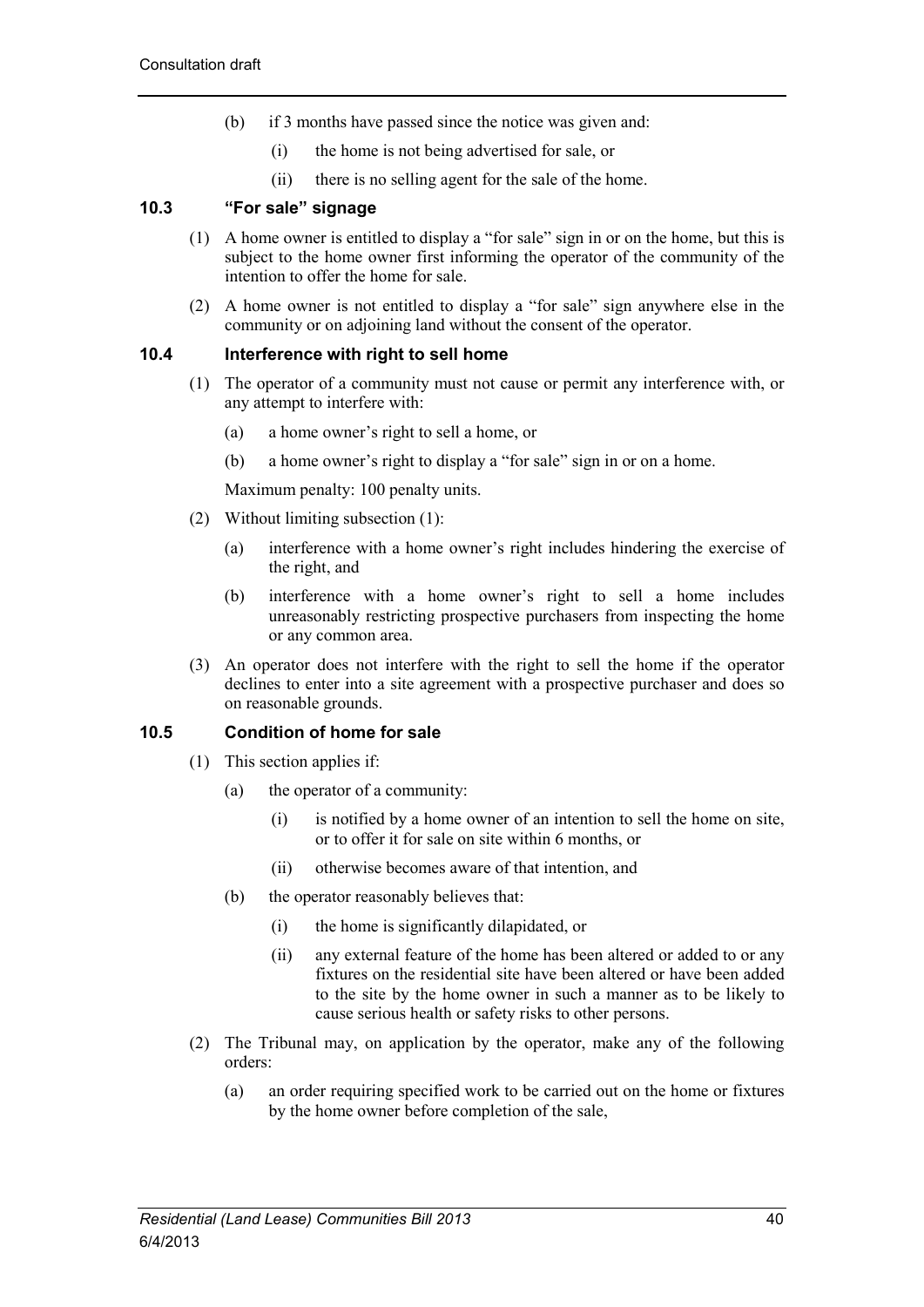- (b) an order allowing the operator to insert additional terms in the site agreement to be entered into by the purchaser requiring specified work to be carried out on the home or fixtures by the purchaser after completion of the sale,
- (c) any ancillary order that the Tribunal, in the circumstances, thinks appropriate.
- (3) During the currency of a notice given to an operator of a home owner's intention to sell the home, the operator cannot commence or pursue action with the home owner or prospective purchaser relating to any other fault or defect with the home or site not covered by subsection (1) (b).

## **10.6 Referral of prospective purchaser to operator**

(1) A home owner must ensure that a genuine prospective purchaser of the home is advised to contact the operator of the community about the proposed sale before a contract for the sale of the home is entered into, unless the home owner is aware that contact has already been made.

**Note.** This section helps the operator to comply with the disclosure obligations under Part 4.

- (2) A contract of sale or site agreement is not invalidated by a partial or complete failure of:
	- (a) the home owner to comply with subsection (1), or
	- (b) the prospective home owner to contact the operator as contemplated by that subsection or to continue in contact, or
	- (c) the operator to respond to contact from a prospective purchaser as contemplated by that subsection.

## **10.7 Obligation of operator to enter new site agreement**

(1) This section applies if a purchaser or prospective purchaser under a contract for the sale of the home (the *sale contract*) requests the operator of the community to enter into a new site agreement (the *new site agreement*) for the residential site with the purchaser or prospective purchaser.

**Note.** This section is not relevant if the purchaser or prospective purchaser intends to remove the home from the community.

- (2) The operator must enter into the new site agreement within a period of 14 days (or another agreed period) after the request was made, unless:
	- (a) the operator declines to enter into the agreement and does so on reasonable grounds (including, for example, the ground that it appears reasonably unlikely that the sale contract will be entered into), or
	- (b) without limiting paragraph (a), the operator and the purchaser or prospective purchaser do not agree on the terms of the proposed agreement and those terms are consistent with or contemplated by this Part.
- (3) If the sale contract is entered into before the new site agreement is entered into:
	- (a) the contract may include a term to the effect that the contract is subject to the new site agreement being entered into within a period of 14 days (or another agreed period) after the contract is entered into, and
	- (b) the contract is unenforceable if it includes that term and the new site agreement is not entered into within that period.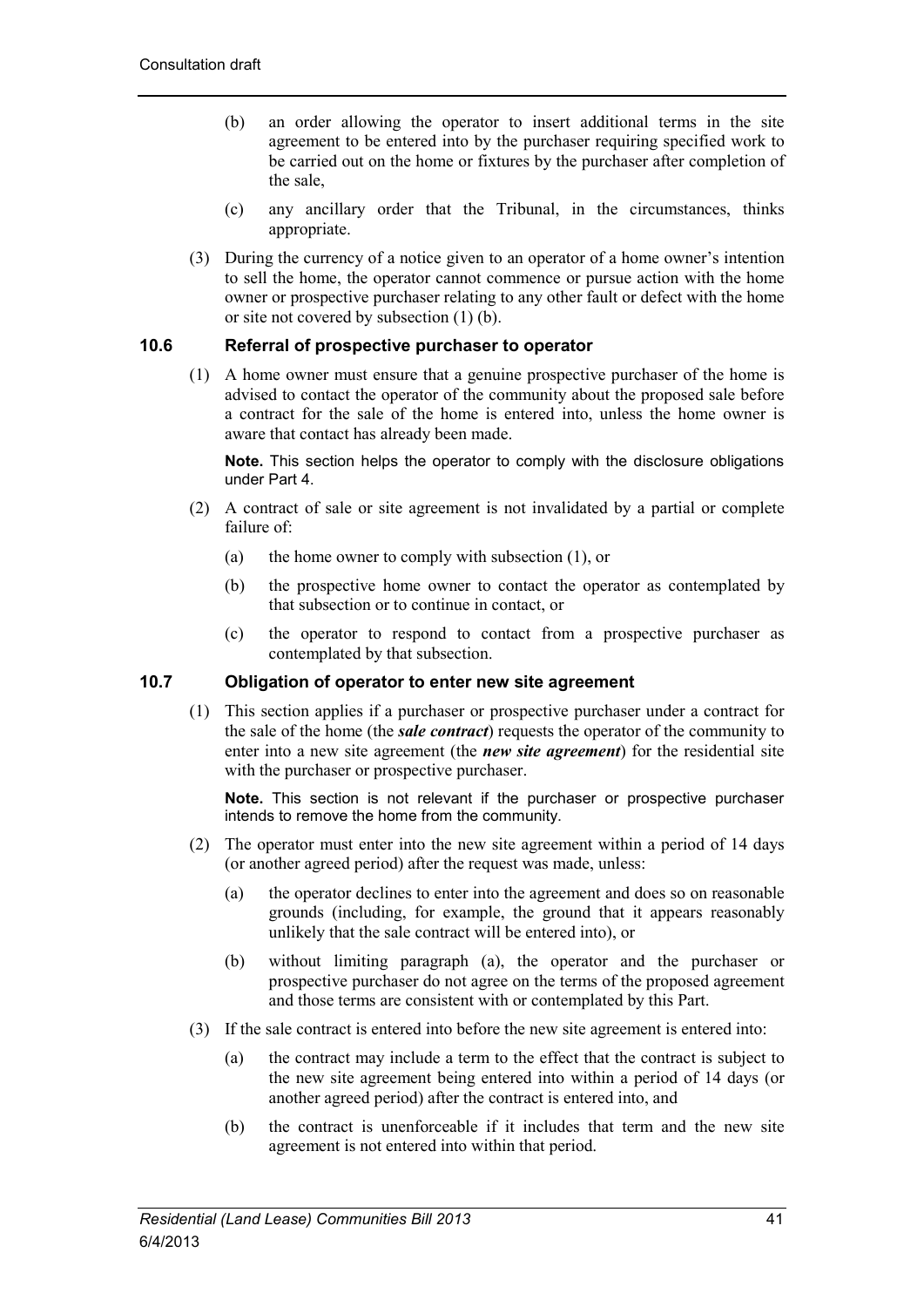- (4) If the new site agreement is entered into before the sale contract is entered into:
	- (a) the agreement may include a term to the effect that the agreement is subject to the sale contract being entered into within a period of 14 days (or another agreed period) after the agreement is entered into, and
	- (b) the agreement is unenforceable if it includes that term and the sale contract is not entered into within that period.
- (5) The site fee under the new site agreement must be no higher than the lower of the following:
	- (a) the site fees currently payable by the home owner who is selling the home, or
	- (b) the site fees currently payable for residential sites of a similar size and location within the community.

# **10.8 Payment of part of sale price to operator**

- (1) A site agreement entered into after the commencement of this section may provide that, on the sale of a home on the residential site, the home owner will pay to the operator of the community either (but not both):
	- (a) a specified share (but not more than 50 per cent) of the capital gain in respect of the home, or
	- (b) a specified on-site premium (but not more than 10 per cent) of the total sale price of the home as determined in the agreement.
- (2) If the operator is the selling agent, the operator may deduct any amount payable under this section from the proceeds of the sale that are held by the operator.
- (3) If the operator is not the selling agent, the former home owner must pay any amount owing to the operator under this section within 14 days of the sale being finalised.
- (4) The Tribunal may, on application by the operator, make an order requiring the former home owner to pay any amount owing to the operator under this section together with interest determined by the Tribunal.
- (5) No amount is payable under this section if the home is sold to be removed from the residential site or is purchased by the operator or a close associate of the operator.
- (6) In this section:

*capital gain* means any increase between the amount that the home owner paid for the home and the amount that the purchaser paid for the home. Site fees and any fees or charges payable under the site agreement are not to be included in the calculation of the capital gain.

# **Division 3 Selling agents**

## **10.9 Appointing a selling agent**

- (1) A home owner may appoint the operator of the community or another person as a selling agent to sell, or to negotiate the sale of, the home.
- (2) An operator cannot require a home owner:
	- (a) to appoint the operator or any other person as selling agent, or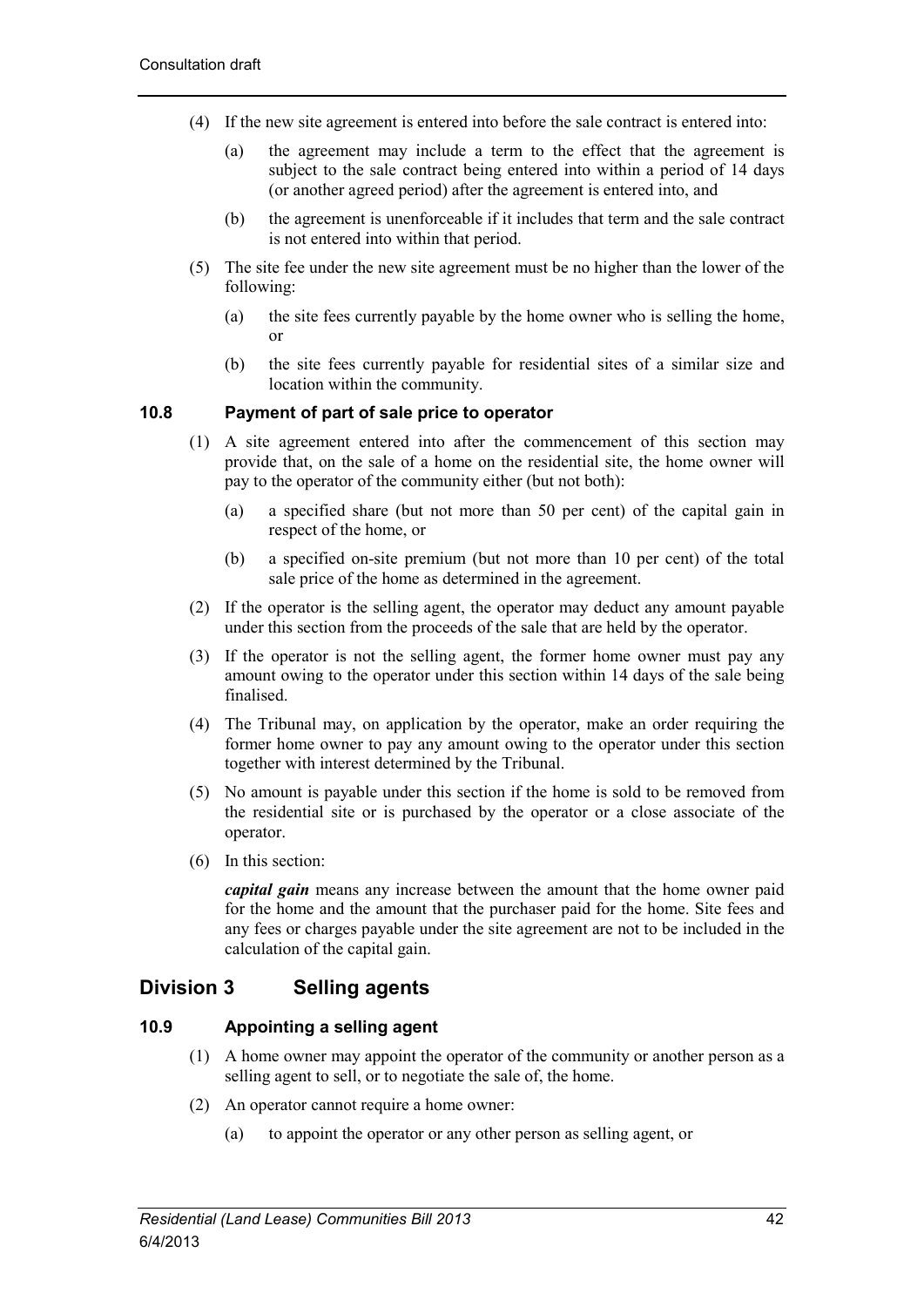(b) to use the services of the operator or any other person,

in connection with the sale or negotiation of the sale of the home, either under the terms of the site agreement or otherwise. Such a requirement is unenforceable.

(3) If the home owner decides to appoint a person other than the operator as selling agent, the operator must not unreasonably hinder the agent's access to the community.

Maximum penalty: 50 penalty units.

- (4) When the operator acts as a selling agent, the operator is not required to hold:
	- (a) a licence as agent under the *Property, Stock and Business Agents Act 2002*, or
	- (b) a dealer's licence under the *Motor Dealers Act 1974*.

# **10.10 Selling agency agreement**

- (1) Neither a sale commission nor incidental expenses are payable in connection with the sale of a home, unless:
	- (a) there is a written selling agency agreement between the home owner and the selling agent entered before the sale, and
	- (b) if a sale commission is to be payable—the agreement:
		- (i) provides for the payment of the commission, and
		- (ii) specifies the amount of the sale commission or the method of its calculation, and
		- (iii) sets out the services the agent will perform in return for payment of the sale commission, and
	- (c) if incidental expenses are to be payable—the agreement:
		- (i) provides for the payment of the expenses, and
		- (ii) sets out the nature of the services for which the expenses will be payable, and
	- (d) an invoice or statement of claim is provided to the home owner, setting out amounts claimed and details of the services performed.
- (2) The selling agent must not charge a home owner a sale commission that is more than the amount (if any) prescribed by the regulations.

Maximum penalty: 100 penalty units.

- (3) No sale commission is payable if:
	- (a) the home is not sold, or
	- (b) the home is sold but the services provided by the selling agent are not the effective cause of the sale, or
	- (c) the home is sold but the purchaser is the operator or a close associate of the operator.
- (4) In this section:

*incidental expenses* means reasonable expenses that are incurred by the selling agent in connection with the sale or negotiation of the sale of the home and paid or payable to another person who provides an advertising or other service, and includes anything of a kind prescribed by the regulations for the purposes of this definition.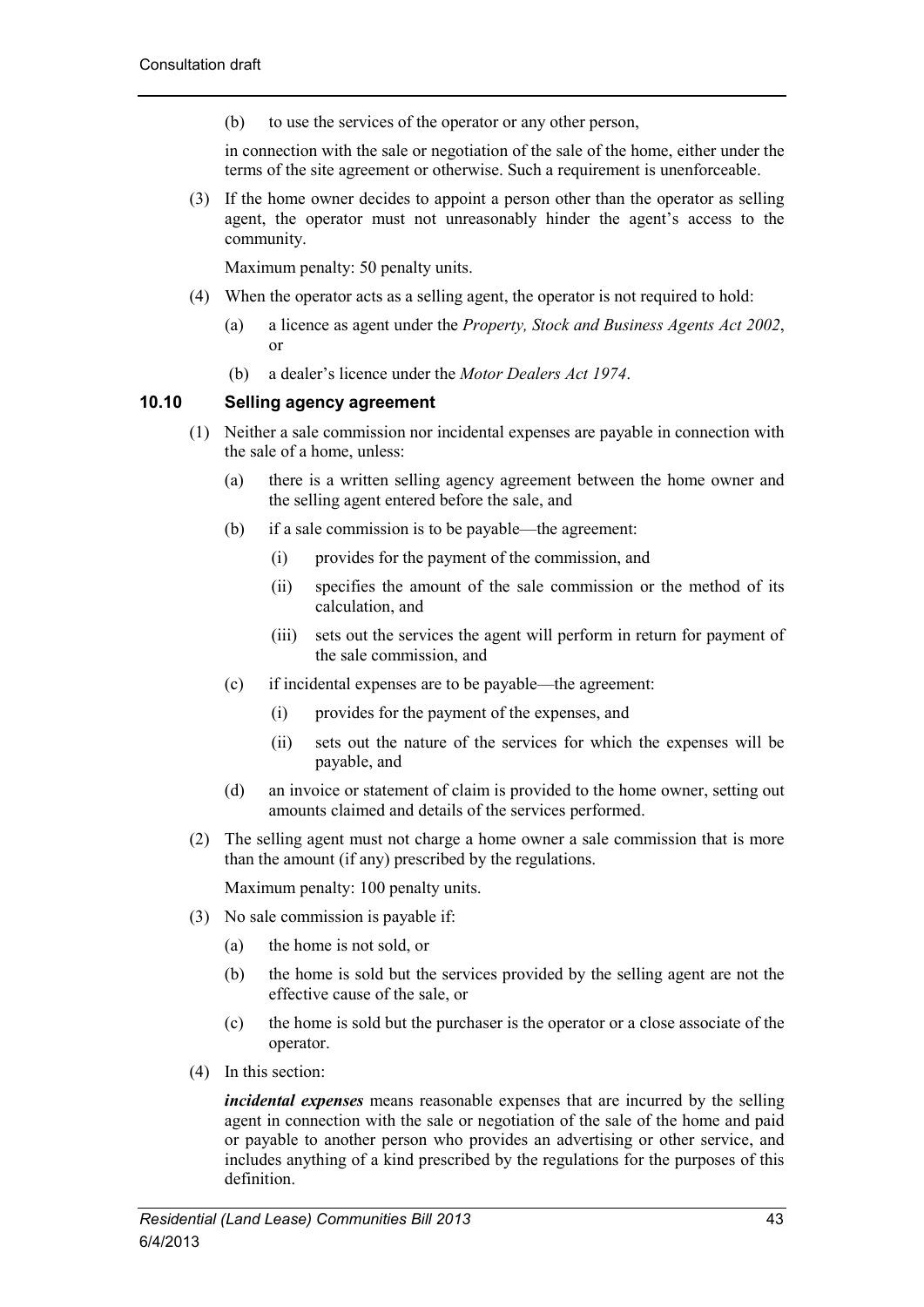*sale commission* means a commission, fee or other amount (other than incidental expenses) for the sale or negotiation of the sale of a home.

# **10.11 Operator to hold money in trust**

When the operator of a community receives any money under a selling agency agreement (except sale commission payable to the operator under the agreement), the operator holds the money in trust and must:

- (a) deposit the money in a separate ADI account opened in the name of the operator and the home owner and entitled "sale trust account", and
- (b) when the sale is completed, pay the proceeds at the direction of the home owner, after deducting:
	- (i) any amounts owing to the operator by way of expenses or commission under the selling agency agreement, and
	- (ii) any other fees and charges owing to the operator under the site agreement.

**Note.** The *Interpretation Act 1987*, section 21, defines an ADI as an authorised deposit-taking institution within the meaning of the *Banking Act 1959* of the Commonwealth.

# **Division 4 Disputes**

# **10.12 Disputes relating to sale**

- (1) A home owner, operator or selling agent may apply to the Tribunal for the resolution of any dispute concerning the sale of the home, the terms of the proposed site agreement or the proposed site fees, in particular:
	- (a) any dispute about compliance with a provision of this Part, and
	- (b) any dispute about whether a sale commission, incidental expense or other fee or charge is payable to the operator or agent in relation to the sale of the home, and
	- (c) any dispute about the amount of a sale commission, incidental expense or other fee or charge payable or paid to the operator or agent in relation to the sale of the home, and
	- (d) any dispute about interference by the operator or another person with the sale of the home, and
	- (e) any dispute about the reasonableness of a decision by the operator not to enter into a site agreement with a purchaser or prospective purchaser.
- (2) The Tribunal may make the following orders:
	- (a) an order that the home owner pay a sale commission, incidental expense or other fee or charge of a specified amount to the operator or selling agent,
	- (b) an order that the operator or selling agent refund any sale commission, incidental expense or other fee or charge paid by the home owner to the operator or agent (or any part of such a commission, expense, fee or charge),
	- (c) an order preventing interference with the sale of the home,
	- (d) an order requiring the operator to take all necessary steps to facilitate the sale of the home to a specified prospective purchaser,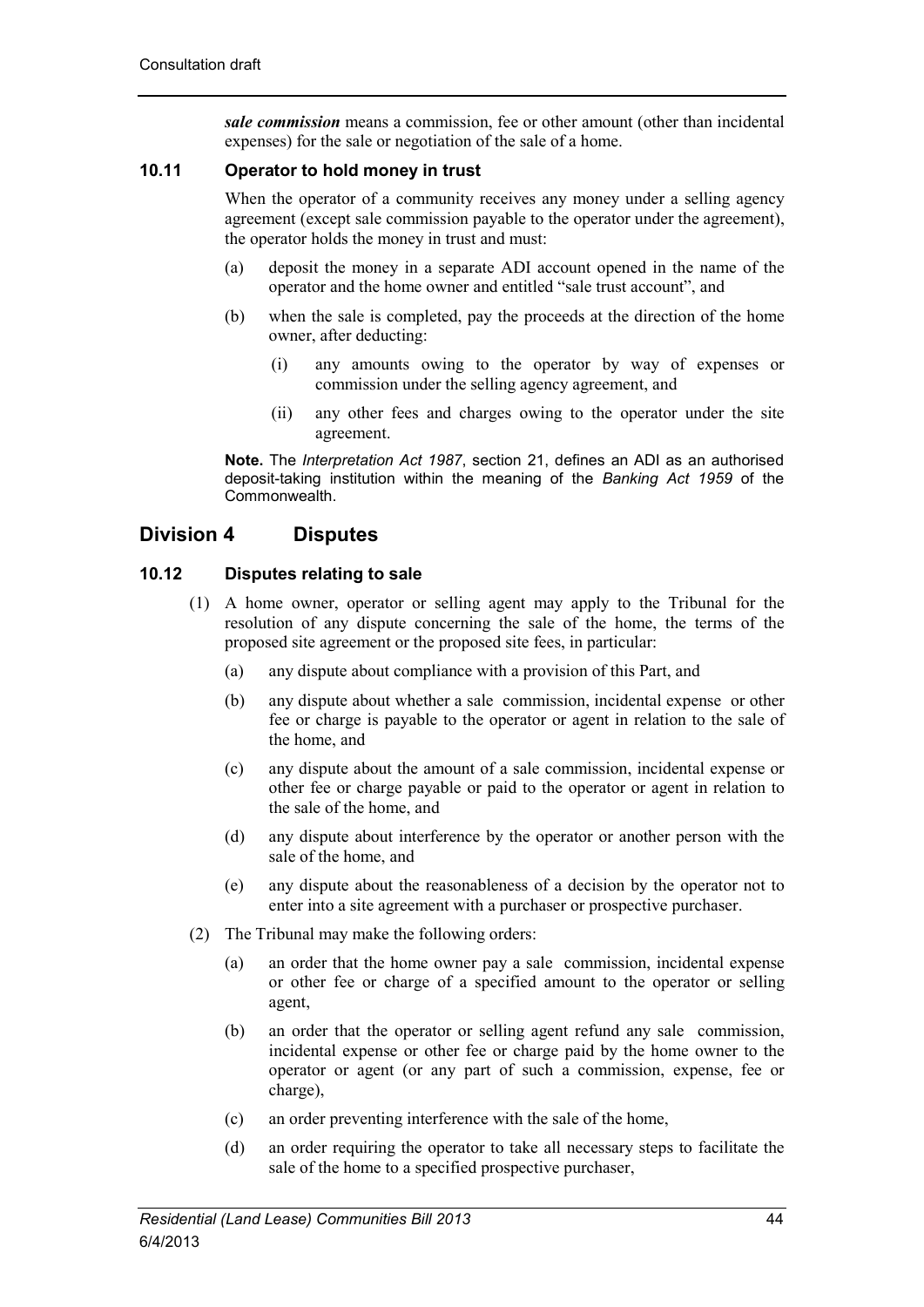- (e) an order that the operator pay compensation where:
	- (i) there is or has been interference by the operator with the sale, whether by action or inaction, or
	- (ii) the operator refuses to enter into a new site agreement without reasonable grounds,
- (f) any ancillary order that the Tribunal, in the circumstances, thinks appropriate.
- (3) Without limiting its powers, the Tribunal may dismiss an application by the home owner to the extent the Tribunal is satisfied that the grounds on which the operator declined to enter into a site agreement with a prospective purchaser were reasonable.

# **Part 11 Termination of site agreements**

# **Division 1 Termination generally**

# **11.1 Termination of site agreements**

A site agreement terminates only in one or more of the following circumstances:

- (a) if either party gives the other party a termination notice and the home owner delivers up vacant possession of the residential site after the notice is given,
- (b) if the Tribunal makes a termination order for the agreement and the home owner delivers up vacant possession of the residential site or a warrant for possession is enforced,
- (c) if the home owner delivers up vacant possession of the residential site with the prior consent of the operator, whether or not the consent is later withdrawn,
- (d) if the home owner agrees to relocation to a different residential site and a new site agreement is entered into under section 11.19,
- (e) if the Tribunal makes an order declaring that the home owner abandoned the residential site,
- (f) if the sale of the home to the operator or another person is completed.

## **11.2 Termination notices**

- (1) A party to a site agreement may give the other party a termination notice for the termination of the agreement.
- (2) A termination notice must be in the approved form, be signed by the party giving the notice or the party's agent, and set out the following matters:
	- (a) the residential site concerned,
	- (b) the day on which vacant possession of the site is to be given,
	- (c) the ground for the notice (if any).
- (3) A termination notice that does not comply with this section is of no effect.

## **11.3 Withdrawal of termination notices**

The party who gives a termination notice may, at any time, revoke the notice with the consent of the other party.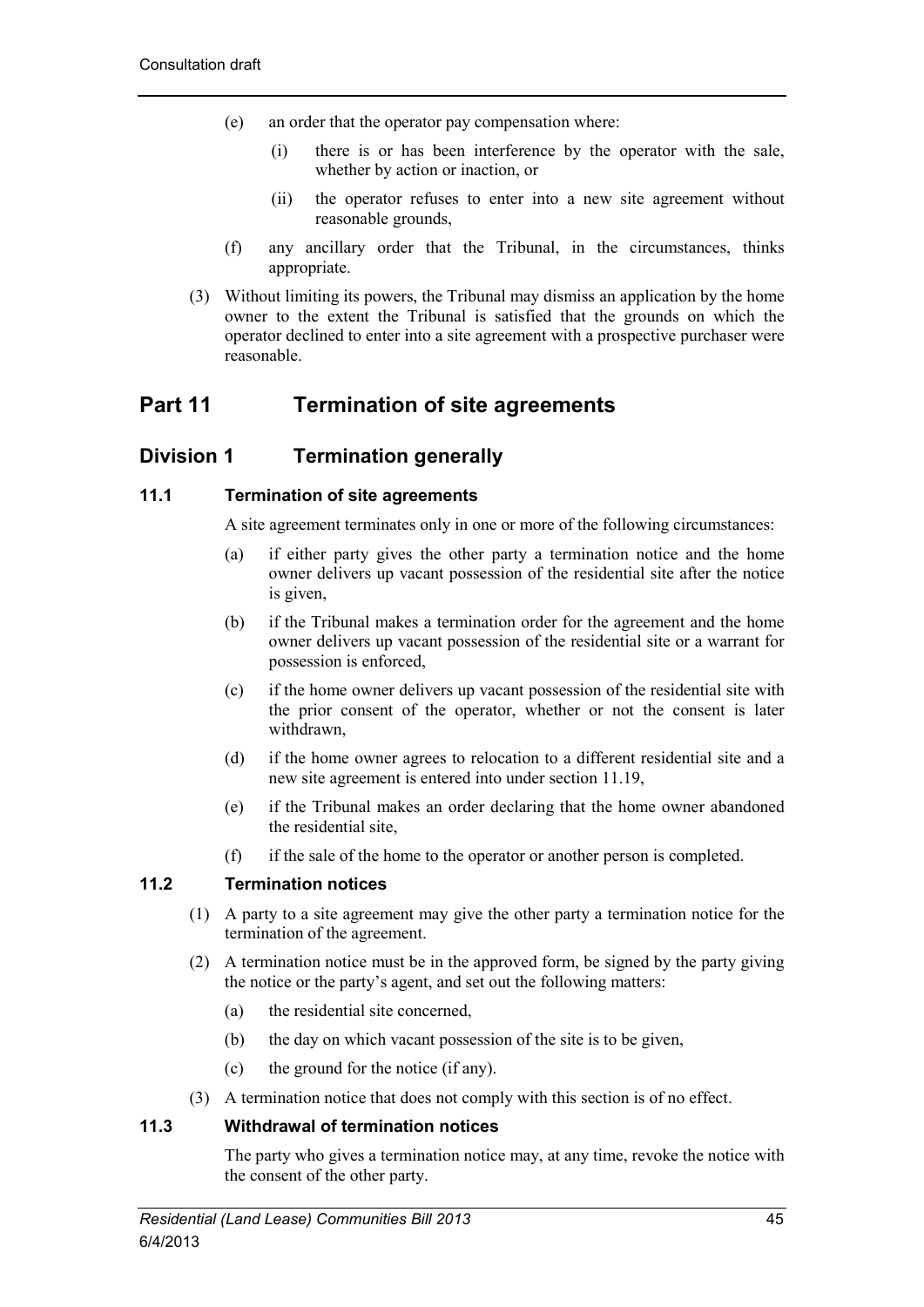# **11.4 Defects in termination notices**

The Tribunal may make a termination order for a site agreement even though there is a defect in the notice or the manner of service of the notice if:

- (a) it thinks it appropriate to do so in the circumstances of the case, and
- (b) it is satisfied that the person to whom the notice was given has not suffered any disadvantage because of the defect in the notice or service or that any disadvantage has been overcome by the order and any associated order.

# **11.5 Disputes about termination notices**

The Tribunal may, on application by a party to a site agreement, make any of the following orders:

- (a) an order resolving a dispute about a termination notice,
- (b) an order declaring that a termination notice was or was not given in accordance with this Part,
- (c) any ancillary order that the Tribunal, in the circumstances, thinks appropriate.

# **Division 2 Initiating termination**

# **11.6 Termination notice given by operator for breach of agreement**

- (1) The operator of a community may give a termination notice on the ground that the home owner has breached the site agreement.
- (2) The termination notice must specify a date for vacating the residential site that is not earlier than 90 days after the day on which the notice is given.
- (3) The termination notice may specify a date for vacating the residential site that is before the end of the fixed term of the site agreement if it is a fixed term agreement.
- (4) For the purposes of this section, the home owner is not in breach of the site agreement for non-payment of a site fee unless the fee has remained unpaid for at least 30 days.
- (5) The Tribunal may make a termination order if it is satisfied that:
	- (a) a termination notice was given under this section and the home owner has not vacated the residential site as required by the notice, and
	- (b) the home owner has breached the site agreement, and
	- (c) the breach is, in the circumstances of the case, sufficient to justify termination of the agreement.
- (6) In considering the circumstances of the case, the Tribunal may consider (but is not limited to considering) the following:
	- (a) the nature of the breach,
	- (b) any previous breaches,
	- (c) any steps taken by the home owner to remedy the breach,
	- (d) any steps taken by the operator of the community about the breach,
	- (e) the previous history of the home owner's occupation of the residential site.
- (7) The Tribunal may refuse to make the termination order if it is satisfied that the home owner has remedied the breach.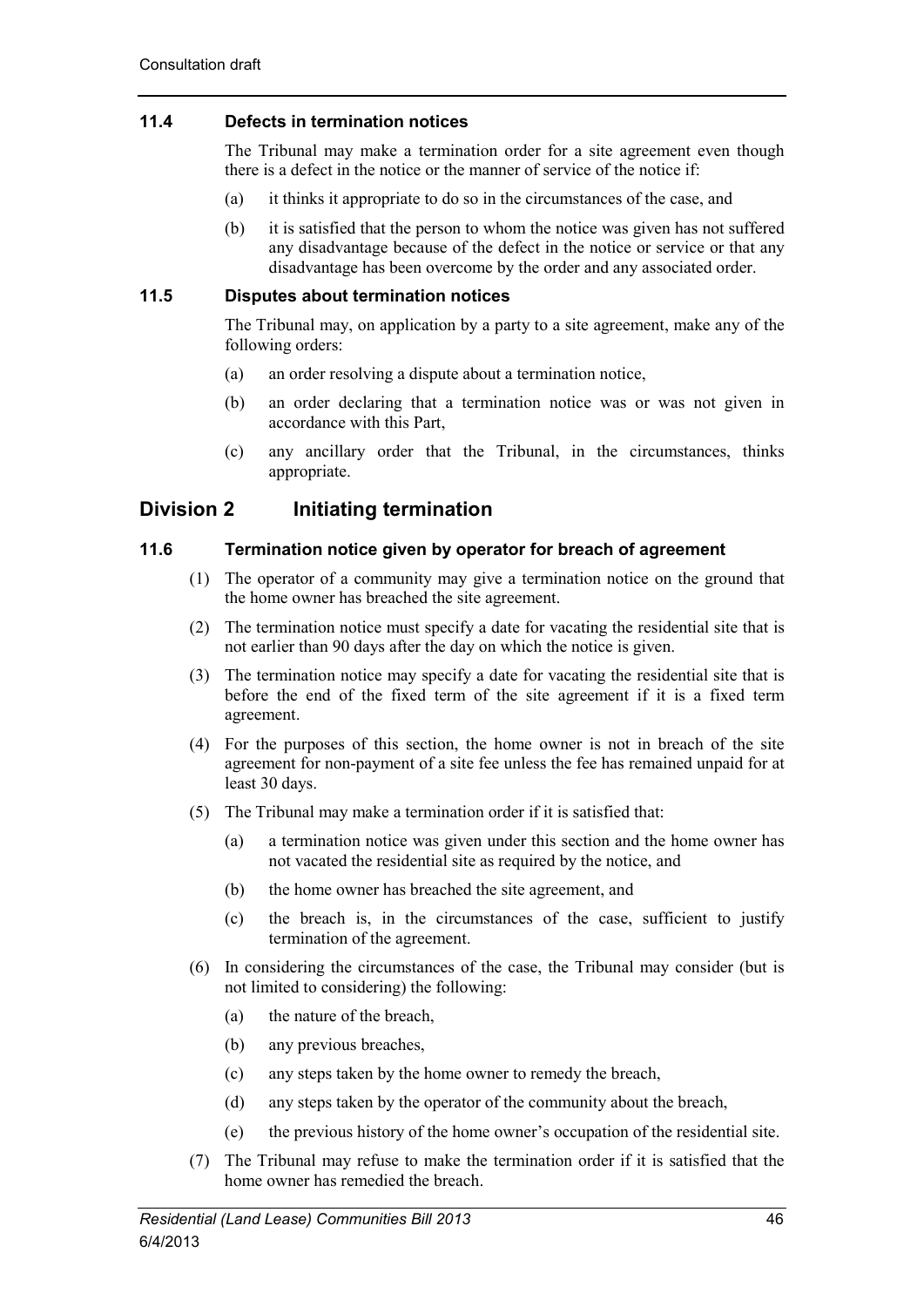# **11.7 Termination notice by operator for repairs and upgrading**

- (1) The operator of a community may give a termination notice on the ground that the operator requires vacant possession of the residential site in order to comply with an obligation imposed by or under an Act to carry out works (including works in the nature of repairs or upgrading) within the residential site or the community.
- (2) The termination notice must be accompanied by a copy of any order or notice imposing the obligation.
- (3) The termination notice must not specify a date for vacating the residential site earlier than 90 days after the day on which the notice is given.
- (4) The Tribunal may, on application by the home owner, make an order settling any dispute as to whether vacant possession is necessary in order to comply with the obligation.
- (5) The termination notice is of no effect if the notice does not comply with this section or if the Tribunal determines that vacant possession is not necessary in order to comply with the obligation.

#### **11.8 Termination notice by operator for closure or change of use**

- (1) The operator of a community may give a home owner on a residential site a termination notice on the ground that:
	- (a) the operator has entered into a contract for the sale of the community (or a part of it on which the site is located) and is required under the contract to give vacant possession of the site, or
	- (b) the community (or a part of it on which the site is located) is to be closed, or
	- (c) the residential site is to be used for a different purpose.
- (2) A termination notice may not be given on the ground of a change of use that requires development consent under the *Environmental Planning and Assessment Act 1979* unless development consent for the proposed use has been obtained under that Act.
- (3) The operator must give at least 7 days' notice to the Commissioner before giving a termination notice on a ground referred to in subsection (1) (a) or (b).

Maximum penalty: 50 penalty units.

**Note.** Giving this notice may assist with providing an assistance protocol for closure of a community.

- (4) A failure to comply with subsection (3) does not invalidate a termination notice.
- (5) The termination notice must not specify a date for vacating the residential site earlier than:
	- (a) 12 months after the day on which the notice is given, or
	- (b) in the case of an agreement for a fixed term, the day following the date on which the fixed term ends,

whichever is the later.

(6) The home owner may, within 60 days after receiving a notice specifying a date for vacating the residential site, apply to the Tribunal for an order postponing the date.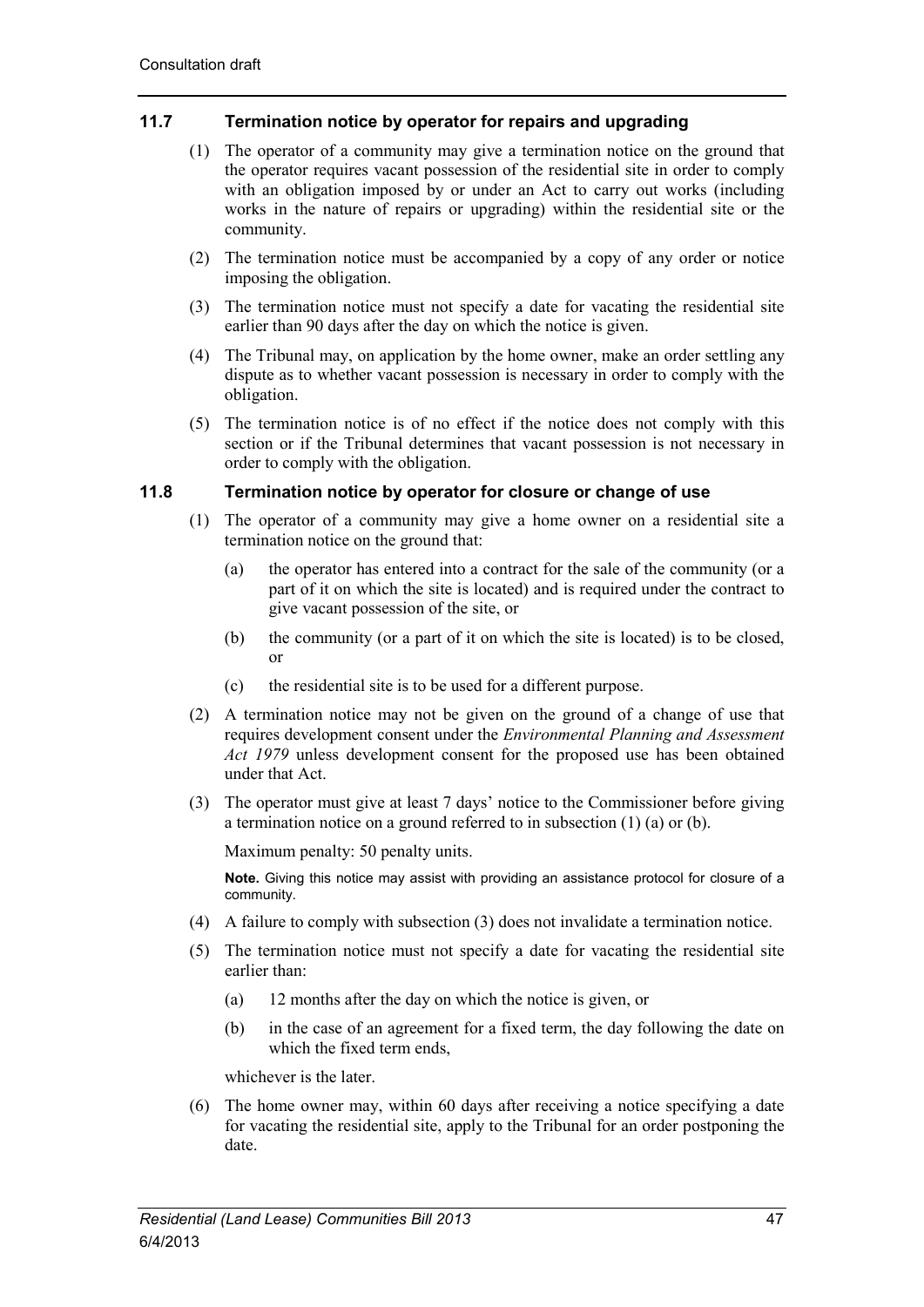- (7) Unless the home owner advises the operator in writing that the operator's assistance under this subsection is not required, the operator is, after giving the termination notice, required to use best endeavours to obtain (or make available) for the home owner alternative accommodation:
	- (a) that is of approximately the same standard as, and requires no greater financial outlay on the part of the home owner than, the home owner's current residential site, and
	- (b) that is acceptable to the home owner or reasonably ought to be acceptable to the home owner.
- (8) Without otherwise limiting the Tribunal's powers to make a termination order in connection with the termination notice, the Tribunal is required to take into account the endeavours used by the operator to obtain (or make available) alternative accommodation for the home owner.

# **11.9 Termination notice by operator for compulsory acquisition**

- (1) The operator of a community may give a termination notice on the ground that the residential site is appropriated or acquired by any authority by compulsory process.
- (2) The termination notice must not specify a date for vacating the residential site earlier than 90 days after the day on which the notice is given.
- (3) The home owner whose site agreement is terminated under this section is entitled to be paid compensation in accordance with Division 6 but only if:
	- (a) the agreement is terminated on the ground that the residential site is not lawfully useable for the purposes of a residential site, and
	- (b) unknown to the home owner, the residential site was not lawfully useable for the purposes of a residential site when the agreement was entered into.

# **11.10 Termination notice by operator for lack of authority for use of site**

- (1) The operator of a community may give a termination notice on the ground that the residential site is not lawfully useable for the purposes of a residential site.
- (2) The termination notice must not specify a date for vacating the residential site earlier than 90 days after the day on which the notice is given.
- (3) The home owner whose site agreement is terminated under this section is entitled to be paid compensation in accordance with Division 6 but only if:
	- (a) the agreement is terminated on the ground that the residential site is not lawfully useable for the purposes of a residential site, and
	- (b) unknown to the home owner, the residential site was not lawfully useable for the purposes of a residential site when the agreement was entered into.

## **11.11 Termination notice by operator for non-use of site**

- (1) The operator of a community may give a termination notice on the ground that the home owner's residential site has not been used for the past 6 years as:
	- (a) the home owner's place of residence, or
	- (b) another person's place of residence (but with the prior consent of the operator).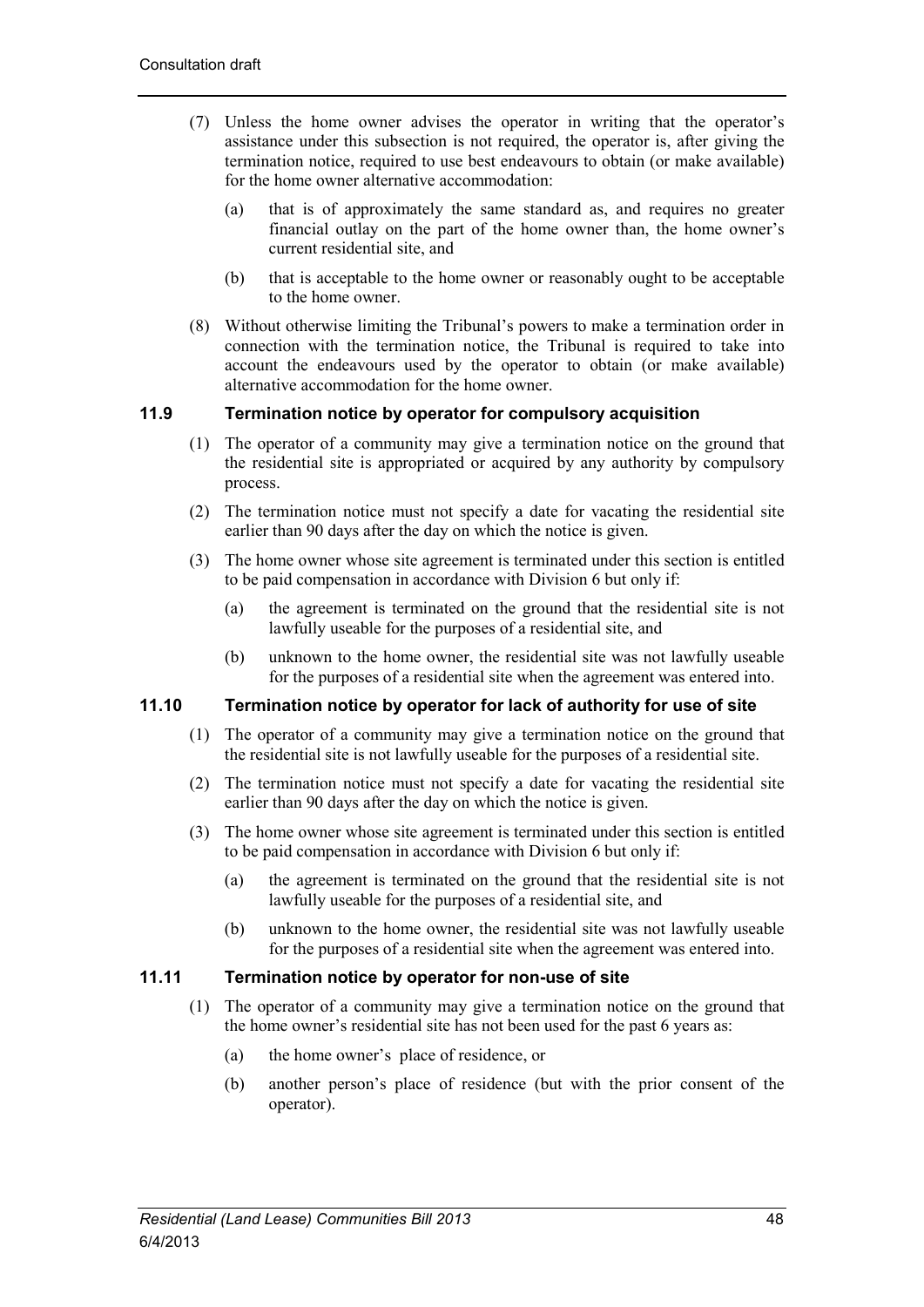(2) The termination notice must specify a termination date that is not earlier than 180 days after the day on which the notice is given.

# **11.12 Application by operator for termination for serious misconduct**

- (1) The operator of a community may apply to the Tribunal for a termination order on the ground of serious misconduct, without the need for a termination notice to be given.
- (2) The Tribunal may make the termination order (under Division 3) if it is satisfied that a home owner (or any person who is occupying or jointly occupying the residential site) has intentionally or recklessly caused or permitted:
	- (a) serious damage to any property in the community or on any neighbouring property, or
	- (b) injury to:
		- (i) the operator (or the operator's agent, an employee or contractor of the operator or the operator's agent) occurring in the community or on any neighbouring property, or
		- (ii) an occupier or person occurring in the community or on any neighbouring property, or
	- (c) the site is being or has been used for any purpose that is illegal at common law or under an Act, or
	- (d) the operator (or the operator's agent or an employee or contractor of the operator or operator's agent) to be seriously or persistently threatened or abused.
- (3) The termination order may take effect before or after the end of the fixed term if the site agreement is for a fixed term.
- (4) In this section:

*neighbouring property* means property outside the community but in the general locality of the community.

# **11.13 Termination notice by home owner**

- (1) The home owner under a site agreement may give a termination notice without having to specify a ground for termination.
- (2) The notice must specify the day, not later than 30 days after the notice is given, the agreement is terminated.
- (3) The home owner must give the operator vacant possession of the site on or before the stated day.
- (4) This section applies during the currency of a site agreement whether or not the agreement is for a fixed term.

# **Division 3 Termination orders and possession orders**

# **11.14 Termination orders**

- (1) The Tribunal may, on application by the operator of a community, make a termination order in accordance with this Division.
- (2) A termination order may be made either:
	- (a) if vacant possession of a residential site is not given by the specified date as required by a termination notice, or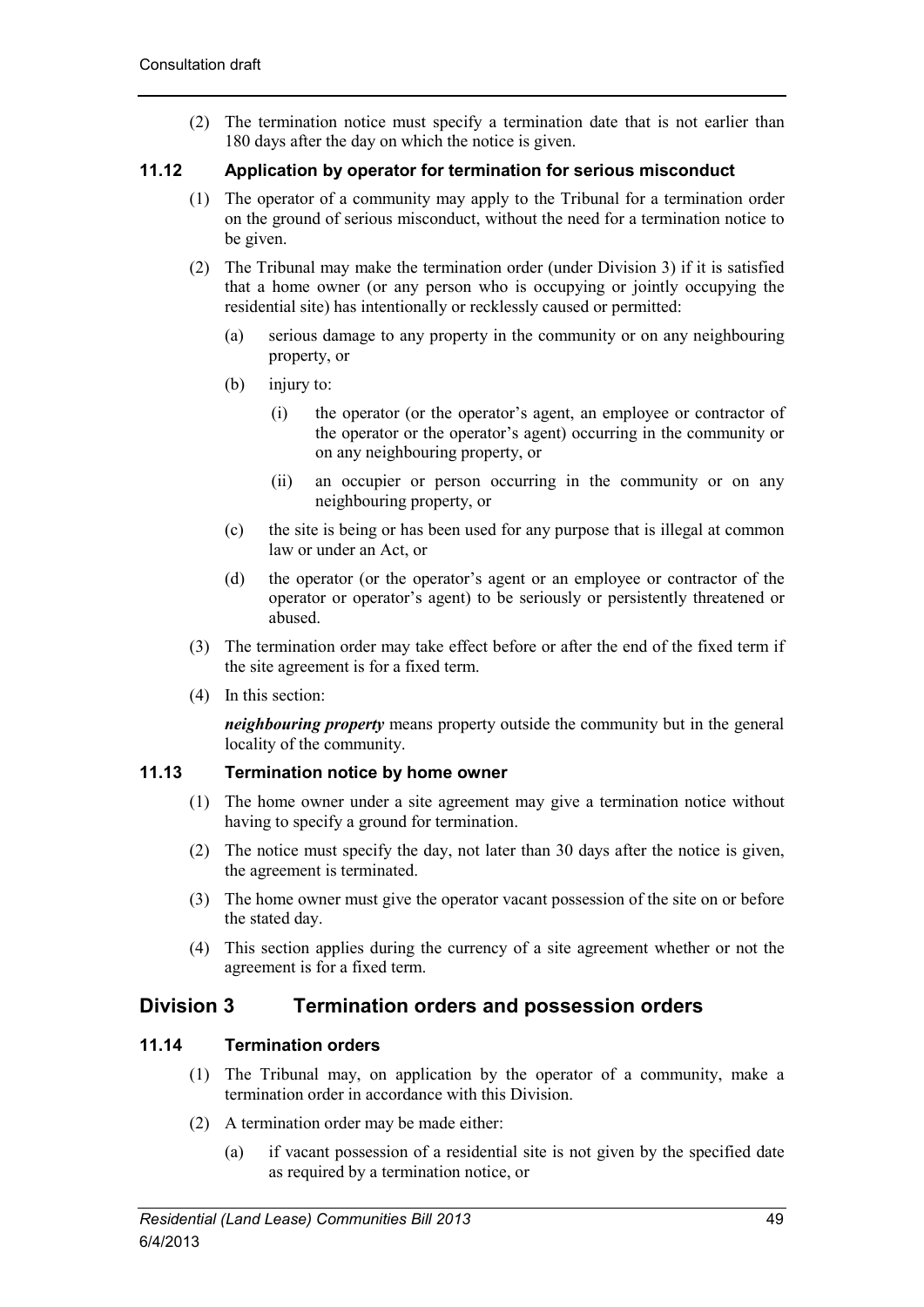(b) if an application for the order can be made under this Part without the need for a termination notice.

# **11.15 Possession orders**

- (1) If the Tribunal makes a termination order, it must also make an order for possession of the residential site (a *possession order*) specifying the day on which the possession order takes or took effect.
- (2) The Tribunal may suspend the operation of a possession order if it is satisfied that it is desirable to do so, having regard to the relative hardship likely to be caused to the operator and home owner by the suspension.

# **11.16 Prohibition on certain recovery proceedings in courts**

The owner or operator of a community must not commence proceedings against a home owner in the Supreme Court, the District Court or the Local Court to obtain recovery of possession of a residential site subject to a site agreement.

# **11.17 Recovery of possession of site prohibited except by order**

- (1) A person must not enter a residential site or a home on a residential site, for the purposes of taking possession of the site or home before or after the end of a site agreement unless:
	- (a) the person is acting in accordance with a warrant arising out of a possession order of the Tribunal or a writ or warrant arising out of a judgment or order of a court, or
	- (b) the home owner has given vacant possession of the site, or
	- (c) the Tribunal has made an order declaring that the home owner has abandoned the residential site.

Maximum penalty: 200 penalty units.

**Note.** Under Division 7 an operator may apply to the Tribunal for an order declaring that a home owner has abandoned a residential site.

- (2) A court that finds an offence under this section proven may, in addition to any other penalty it may impose, order that compensation be paid to the home owner by the person who committed the offence or on whose behalf the offence was committed.
- (3) This section applies to a person who enters a residential site or a home on a residential site, on his or her own behalf or on behalf of another person.

## **11.18 Enforcement of possession orders**

- (1) The Registrar of the Tribunal may, on the application of an operator in whose favour a possession order was made, issue a warrant for possession of the residential site concerned if the Registrar is satisfied that the order or a condition of suspension of the order has not been complied with.
- (2) An application for a warrant for possession may be made immediately, if the possession order so provides, or not more than 30 days after the date by which vacant possession was required or within such further period as the Tribunal may permit.
- (3) Without limiting subsection (2), the Tribunal may permit an application to be made within a further period if the delay in making the application is attributable to genuine attempts by the applicant to arrange for breaches of the site agreement or this Act to be remedied so as to enable the continued occupation of the residential site under the site agreement.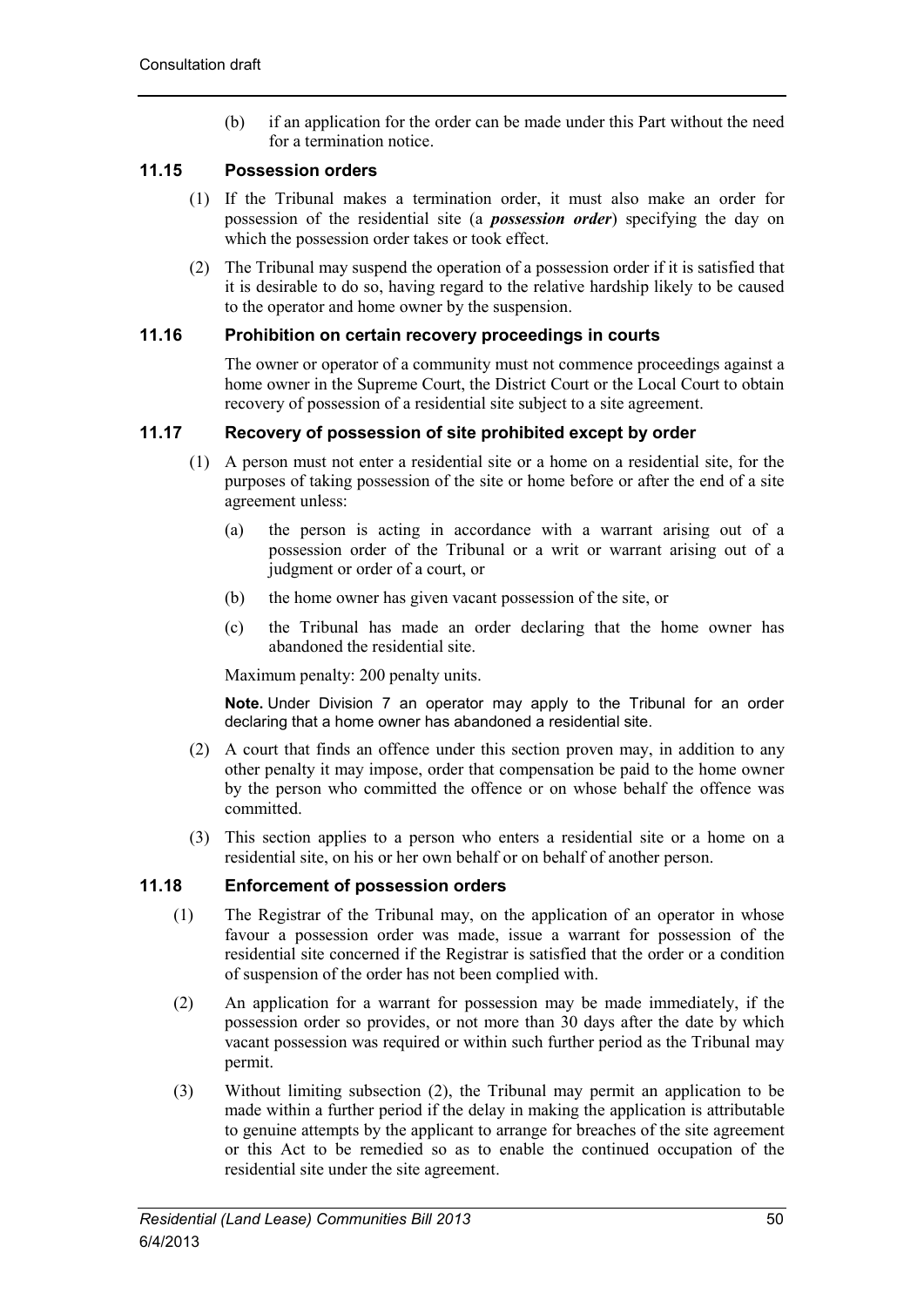(4) A warrant for possession is to be in the approved form and must authorise a sheriff's officer to enter a specified residential site, or a home or any part of a home on a residential site, and to give possession of the site to the person specified in the warrant.

**Note.** See section 7A of the *Sheriff Act 2005* for provisions relating to the enforcement of warrants.

# **Division 4 Termination and relocation**

### **11.19 Relocation of home owner by agreement**

- (1) The operator and a home owner under a site agreement may agree to the relocation of the home owner to a different residential site, whether within the same community or within another community with the same operator.
- (2) All reasonable costs of relocating the home owner under the agreement are payable by the party initiating the proposal to relocate, unless the parties otherwise agree.
- (3) A person must not coerce or attempt to coerce a home owner into:
	- (a) relocating to a different residential site, or
	- (b) agreeing to relocate to a different residential site.

Maximum penalty: 100 penalty units.

(4) If the home owner agrees to the relocation, a new site agreement is to be entered into, with the same or substantially the terms and conditions as the previous site agreement and the previous site agreement is terminated. The site fees payable under the new site agreement may be reduced, but may not be increased, by reason of the relocation.

# **11.20 Relocation of home owner by operator's request**

- (1) As an alternative to issuing a termination notice, the operator under a site agreement may, by notice in writing, request the home owner to relocate to a different residential site on a specified date, whether within the same community or within another community within a reasonable distance and with the same operator.
- (2) The specified date must be not earlier than 90 days after the notice is given.
- (3) If the home owner agrees to the relocation, all reasonable costs of relocating the home owner under this section are payable by the operator, unless the parties otherwise agree.
- (4) If the home owner agrees to the relocation, a new site agreement is to be entered into, with the same or substantially the same terms and conditions as the previous site agreement and the previous site agreement is terminated. The site fees payable under the new site agreement may be reduced, but may not be increased, by reason of the relocation.
- (5) If the home owner advises the operator that the home owner does not agree to the relocation or the notice expires (whichever first occurs), the operator may elect to issue a termination notice.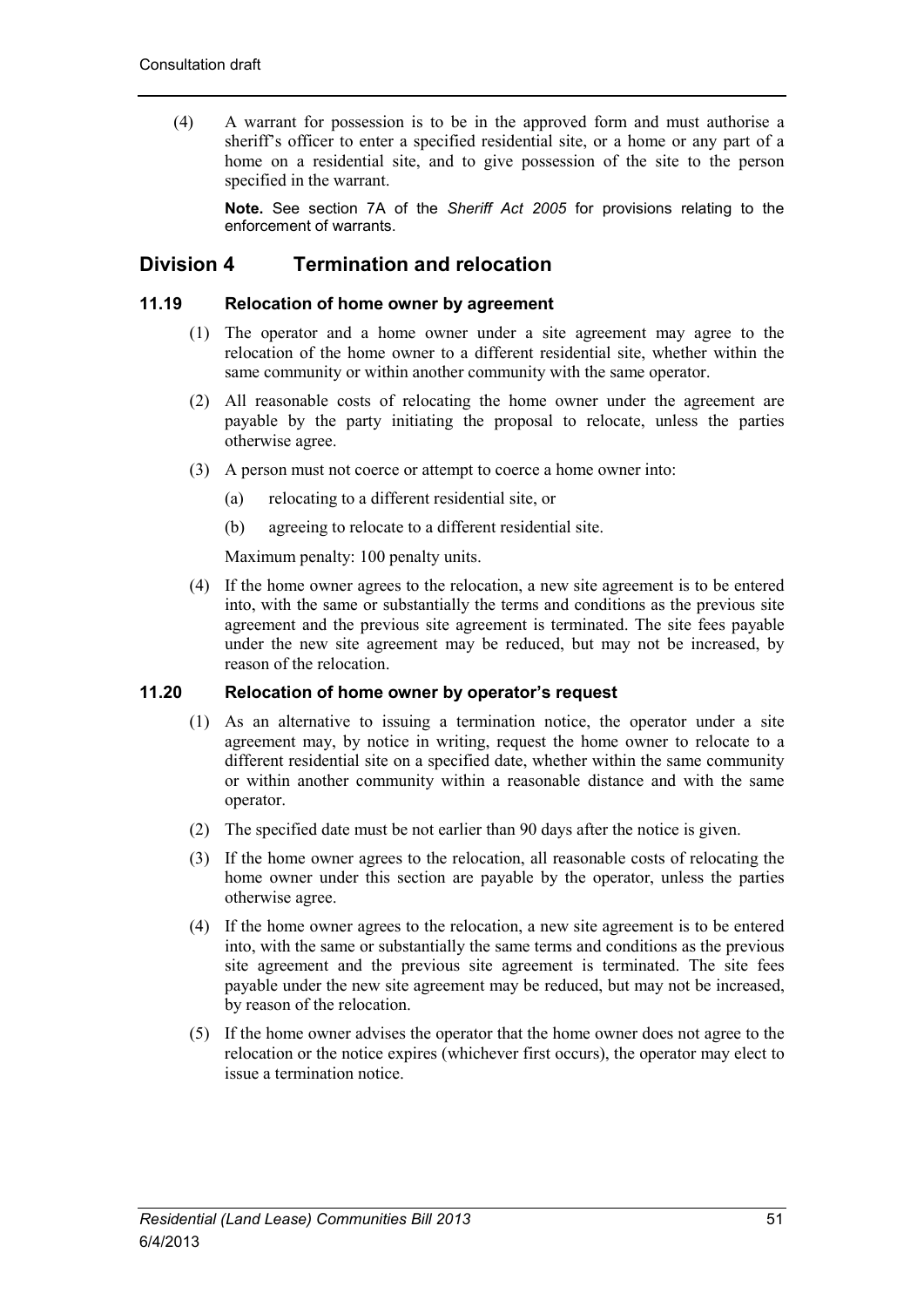# **Division 5 Purchase of home by owner or operator of community**

# **11.21 Offer to buy home**

Nothing in this Part prevents the owner or operator of a community from offering to buy a home in the community and the home owner agreeing to sell the home to the owner or operator of the community for an agreed price.

# **11.22 Tribunal may value homes to facilitate sale**

- (1) The purpose of this section is to enable the Tribunal to assist an owner or operator of a community and a home owner to come to an agreement as to the value of the home owner's home where there is a proposed sale of the home from the home owner to the owner or operator of the community.
- (2) The Tribunal may, on application by the owner or operator of the community or the home owner (or both), make an order determining the value of the home. For that purpose, the Tribunal may obtain a valuation of the home, or seek advice as to the valuation of the home, from one or more registered valuers.
- (3) Any costs payable to a registered valuer are payable in such proportions as are agreed between the parties or (failing agreement) as ordered by the Tribunal.
- (4) The Tribunal's determination of the value of the home is advisory only, and does not bind the owner or operator of the community or the home owner or affect any agreement between them for the sale of the home (unless the agreement provides otherwise).
- (5) In this section:

*registered valuer* has the same meaning as it has in the *Valuers Act 2003*.

# **Division 6 Compensation for termination**

# **11.23 Application of this Division**

This Division applies where a termination notice has been given to a home owner on:

- (a) the ground that the operator requires vacant possession of the residential site in order to comply with an obligation imposed by or under an Act to carry out works (see section 11.7), or
- (b) the ground that the community (or part of it) is to be sold or closed or that the residential site is to be used for a different purpose (see section 11.8), or
- (c) the ground that the residential site is to be appropriated or acquired by any authority by compulsory process (see section 11.9).

# **11.24 Compensation for relocation**

(1) This section applies in circumstances where, after and in consequence of receiving a termination notice given by an operator (the *first operator*), a home owner decides to relocate to another community and the other community is operated by a different operator.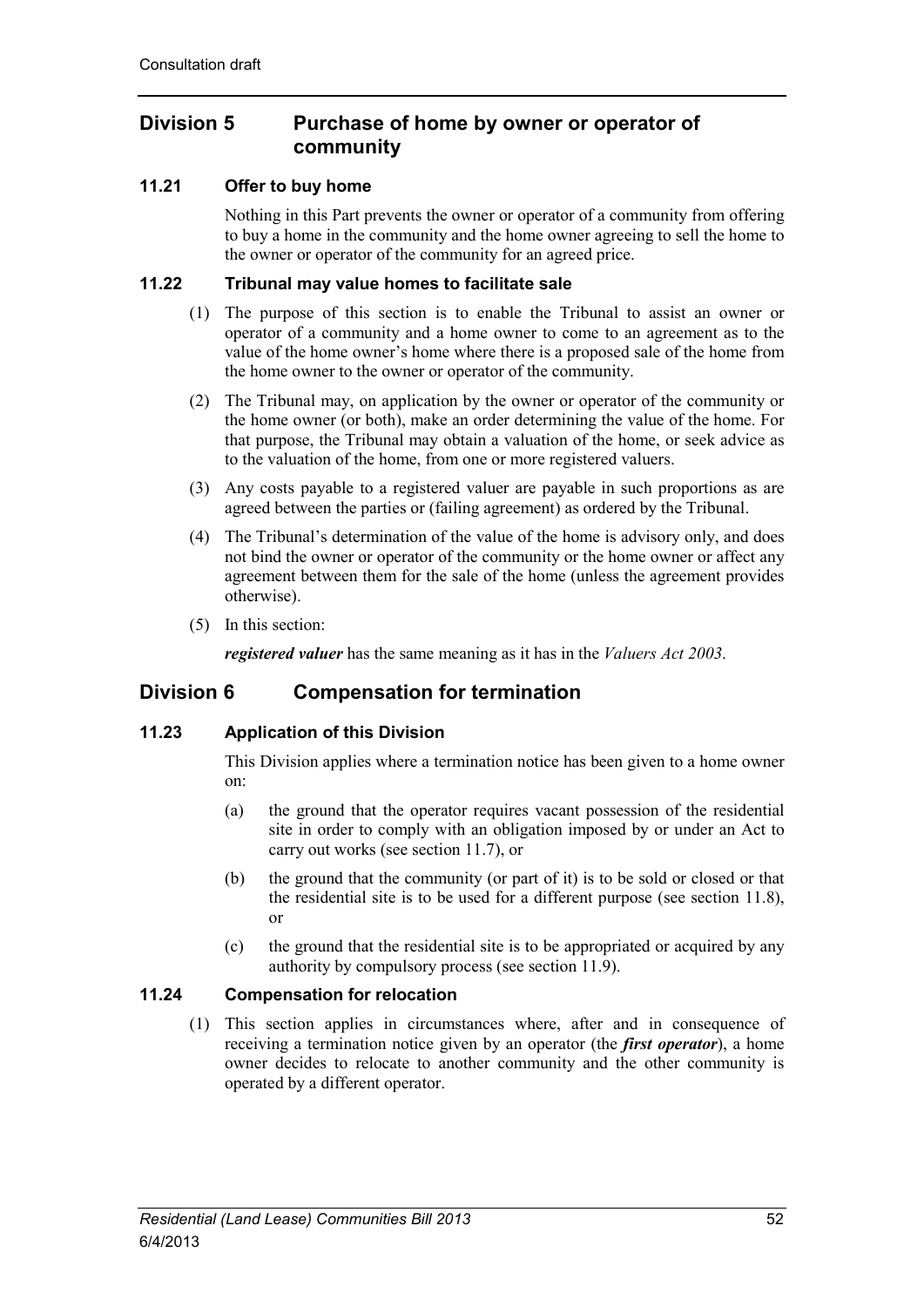- (2) The first operator is liable:
	- (a) to pay in advance the likely reasonable costs of:
		- (i) removing the home from the old residential site (including the costs of disconnecting any services),
		- (ii) transporting the home, and the possessions of its occupants, to the new residential site,
		- (iii) installing the home at the new residential site (including the costs of connecting to the available services),
		- (iv) repairing any damage to the home arising from its relocation,
		- (v) landscaping the new residential site so as to bring it up to the condition of the old residential site, and
	- (b) to pay any additional reasonable costs incurred for those purposes after the relocation is complete.
- (3) The costs are payable to or at the direction of the person who was the home owner who received the termination notice.
- (4) The Tribunal may, on application by a home owner or operator, make an order resolving a dispute concerning the operation of this section in the circumstances of a particular case.

## **11.25 Compensation in other circumstances**

- (1) This section applies in circumstances where a site agreement is terminated by the grant of a termination order, but does not apply:
	- (a) in circumstances in which section 11.24 applies, or
	- (b) to arrangements made for the purposes of the sale of a home to the owner or operator of the community.
- (2) The Tribunal may, when it decides to grant the termination order, make any of the following orders:
	- (a) an order for the payment of a fixed amount of compensation to be payable to the home owner in the manner and time determined by the Tribunal,
	- (b) any ancillary order that the Tribunal, in the circumstances, thinks appropriate.
- (3) In fixing the amount of compensation, the Tribunal must have regard to the following factors:
	- (a) the depreciated cost of the home,
	- (b) the age and state of the home,
	- (c) the length of time the home owner has lived on the residential site,
	- (d) the length of time remaining for the duration (if any) of the site agreement,
	- (e) the original purchase price paid by the home owner for the home and (if the home was purchased from the owner or operator of the community) any arrangements that were entered into in connection with the purchase,
	- (f) the current on-site market value of the home,
	- (g) site fees payable for the residential site,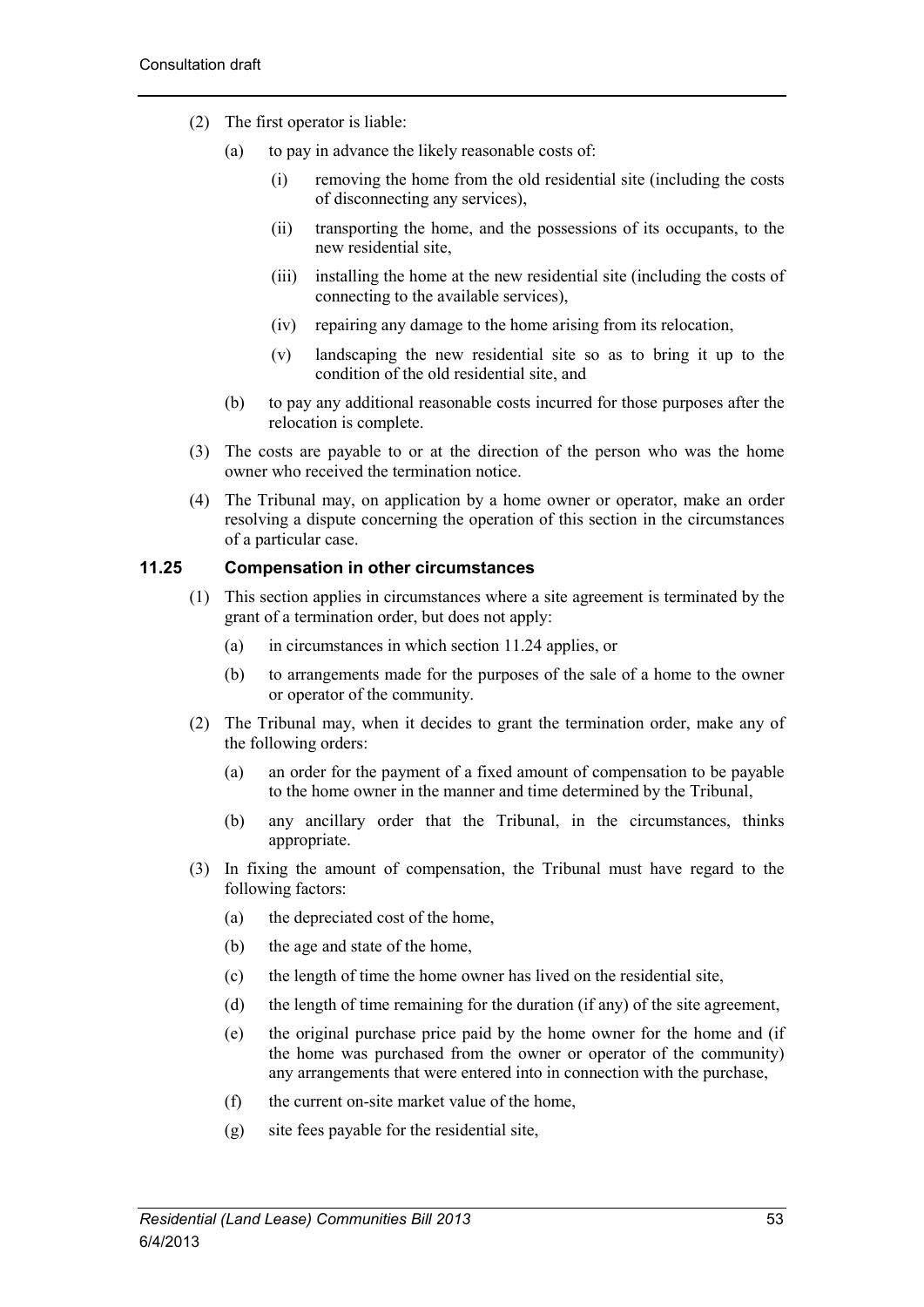- (h) any compensation amount or formula specified in the site agreement and relevant to the circumstances or any compensation amount recently offered by the operator,
- (i) any amount the home owner is able to recoup by selling the home off-site if the home owner were to keep the home,
- (j) any other relevant factor raised by the parties or prescribed by the regulations.

# **Division 7 Abandoned residential site and goods**

# **11.26 Abandonment of residential site**

- (1) The Tribunal may, on application by an operator, make any of the following orders:
	- (a) an order declaring that a home owner abandoned a residential site on a day stated in the declaration,
	- (b) an order for immediate possession of the site,
	- (c) any ancillary order that the Tribunal, in the circumstances, thinks appropriate.
- (2) In deciding whether a home owner has abandoned a residential site, the following matters may be considered:
	- (a) whether site fees payable under the site agreement are unpaid,
	- (b) whether the site is unoccupied and neglected,
	- (c) whether the home owner's mail is being collected,
	- (d) reports from neighbours, or other persons, about the absence or whereabouts of the home owner,
	- (e) whether electricity or other services to the site have been disconnected or terminated,
	- (f) whether the home owner's goods or personal effects have been removed from the site,
	- (g) any other matters the Tribunal considers relevant.
- (3) A home owner is taken to have abandoned the residential site on the day stated in a declaration under this section.

## **11.27 Home or goods abandoned after site agreement is terminated**

- (1) This section applies if a site agreement for a residential site is terminated.
- (2) If the operator reasonably believes a home on the residential site is abandoned, the operator must apply to the Tribunal for, and the Tribunal may make, an order giving directions as to how the home is to be dealt with.
- (3) If the operator reasonably believes any goods left behind on the residential site or common areas are abandoned and are rubbish or perishable items, the goods may be disposed of by the operator immediately in any way the operator thinks fit.
- (4) If the operator reasonably believes other goods left behind on the residential site or common areas are abandoned, then (subject to any order of the Tribunal under subsection (5)):
	- (a) the operator must make a reasonable attempt to contact the former home owner to make arrangements for the collection of those goods or their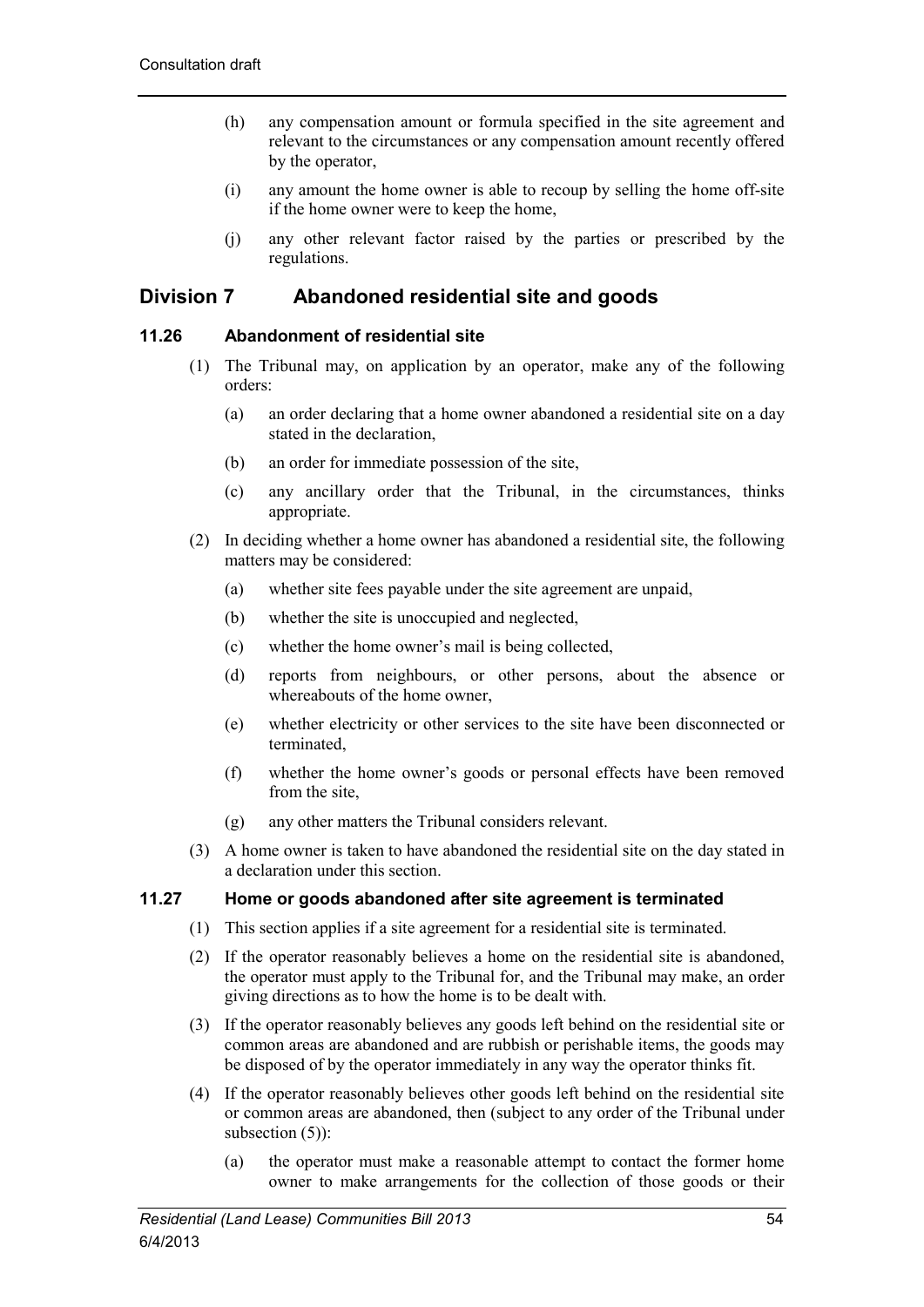disposal, and

- (b) the goods may be dealt with or disposed of by the operator in any way the operator thinks fit if:
	- (i) the former home owner cannot be contacted after a reasonable attempt, or
	- (ii) the former home owner is contacted but does not respond to the operator in a meaningful way, or
	- (iii) the former home owner indicates to the operator that the former home owner does not wish to collect the goods or make other arrangements for their disposal, or
	- (iv) the former home owner indicates to the operator that the former home owner wishes to collect the goods or arrange for their disposal but the goods are not removed from the community within a reasonable period.
- (5) If the operator decides to make an application for directions, the Tribunal may make an order giving directions as to the way in which the goods are to be dealt with or disposed of by the operator in the circumstances referred to in subsection  $(4)$ .
- (6) A purchaser of a home or goods sold in accordance with this section acquires good title to the home or goods, despite any prior interest of the former home owner or any other person.
- (7) The operator has no liability in respect of a home or goods dealt with or disposed of under this section if the operator complies with this section or any order of the Tribunal under this section.
- (8) This section does not apply to anything sold under a contract for sale.
- (9) In this section:

*goods* does not include a home on a residential site.

# **Part 12 Disputes**

# **Division 1 Resolving disputes by internal arrangements**

## **12.1 Internal arrangements for voluntary dispute resolution**

- (1) The operator of a community may establish and from time to time vary arrangements for resolving disputes arising in connection with the community, whether the disputes arise between one or more home owners and the operator or between home owners or otherwise.
- (2) Attendance at, and participation in, dispute resolution sessions under the arrangements is voluntary. Any party to a dispute may withdraw from the resolution process at any time.
- (3) If there is a residents committee, action to establish or vary the arrangements can only be made in consultation with the committee.
- (4) The community rules may (but need not) provide the mechanism for voluntary dispute resolution.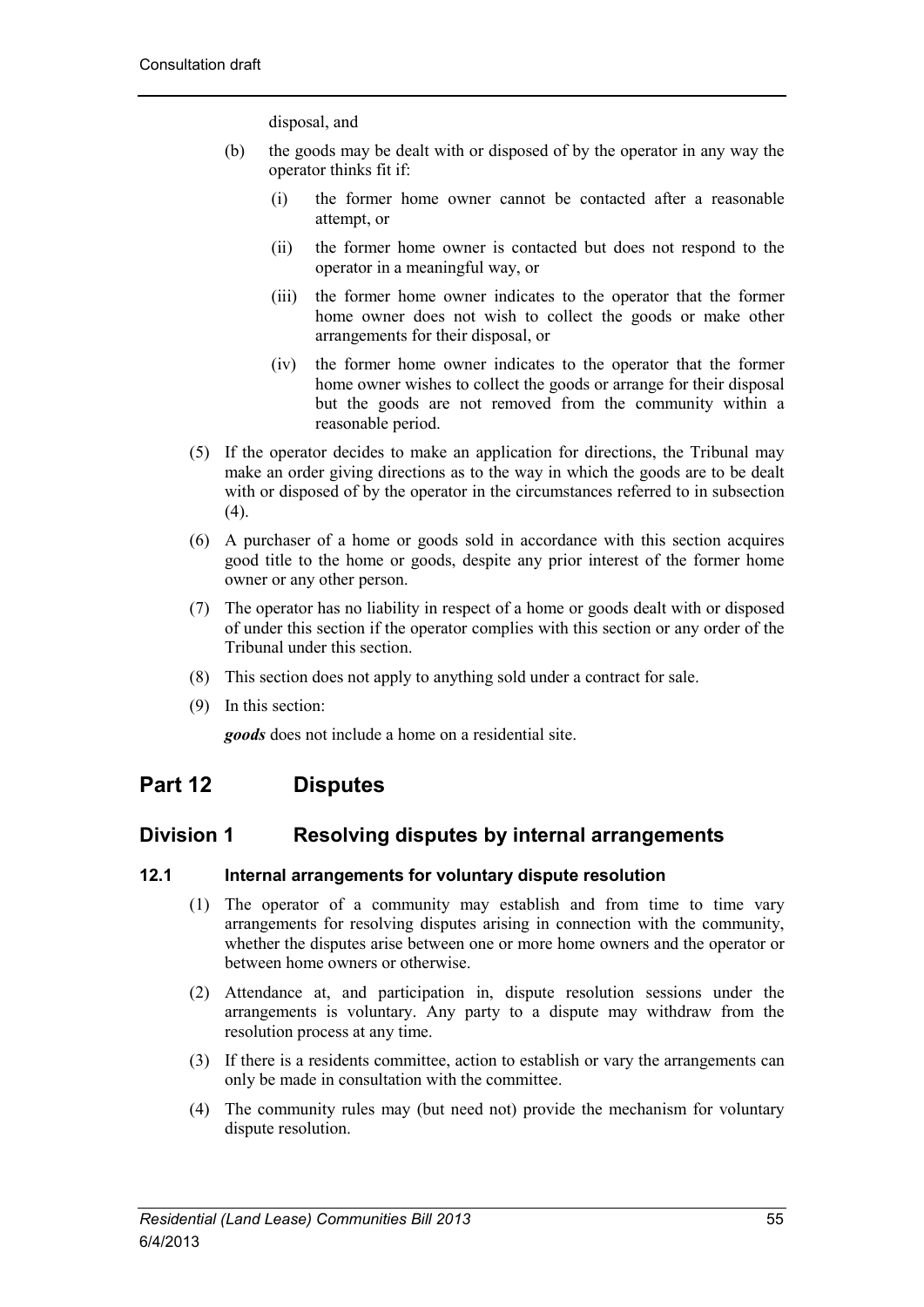# **Division 2 Mediation**

# **12.2 Operation of this Division**

- (1) Mediation may be arranged under this Division about disputes and other matters connected with a community. A matter may be referred for mediation on application by a home owner or operator or may be referred by the Tribunal.
- (2) This Division does not prevent any other form of dispute resolution being conducted apart from this Division, but this Division applies only to mediation under this Division.

**Note.** Part 6 contains provisions about mediation under this Division about proposed increases of site fees by notice.

# **12.3 Home owner or operator may apply for mediation**

- (1) A home owner, former home owner or operator may apply to the Commissioner for mediation of a matter.
- (2) The matter must be one for which orders can be sought from the Tribunal but which is not currently the subject of proceedings before the Tribunal.
- (3) The application must be:
	- (a) made in the approved form, and
	- (b) accompanied by the prescribed fee (if any), and
	- (c) made within the period (if any) prescribed by the regulations.
- (4) The matter is referred for mediation when the application is made, unless and until the Commissioner rejects the application under subsection (5).
- (5) The Commissioner may reject the application if:
	- (a) the application or the matter is vexatious, misconceived, frivolous or lacking in substance,
	- (b) the applicant has not responded, or has responded inadequately, to a request by the Commissioner for further information,
	- (c) the matter has been or is currently the subject of mediation or proceedings before the Tribunal and the Commissioner is of the opinion that further action is not warranted.
- (6) An application for mediation may be made under this Division by:
	- (a) one or more individual home owners in a particular community, or
	- (b) one or more nominated representatives of a group of home owners in a particular community, in respect of a matter arising out of the same or similar facts or circumstances.

## **12.4 Tribunal may refer matters for mediation**

- (1) The Tribunal may, with the consent of the parties, refer a matter arising in proceedings before it relating to a community to the Commissioner for mediation.
- (2) Any party to the proceedings may, at any time, withdraw from mediation and request that the matter be remitted to the Tribunal.
- (3) This section does not prevent the parties to proceedings from agreeing to and arranging for mediation of any matter otherwise than under this Division.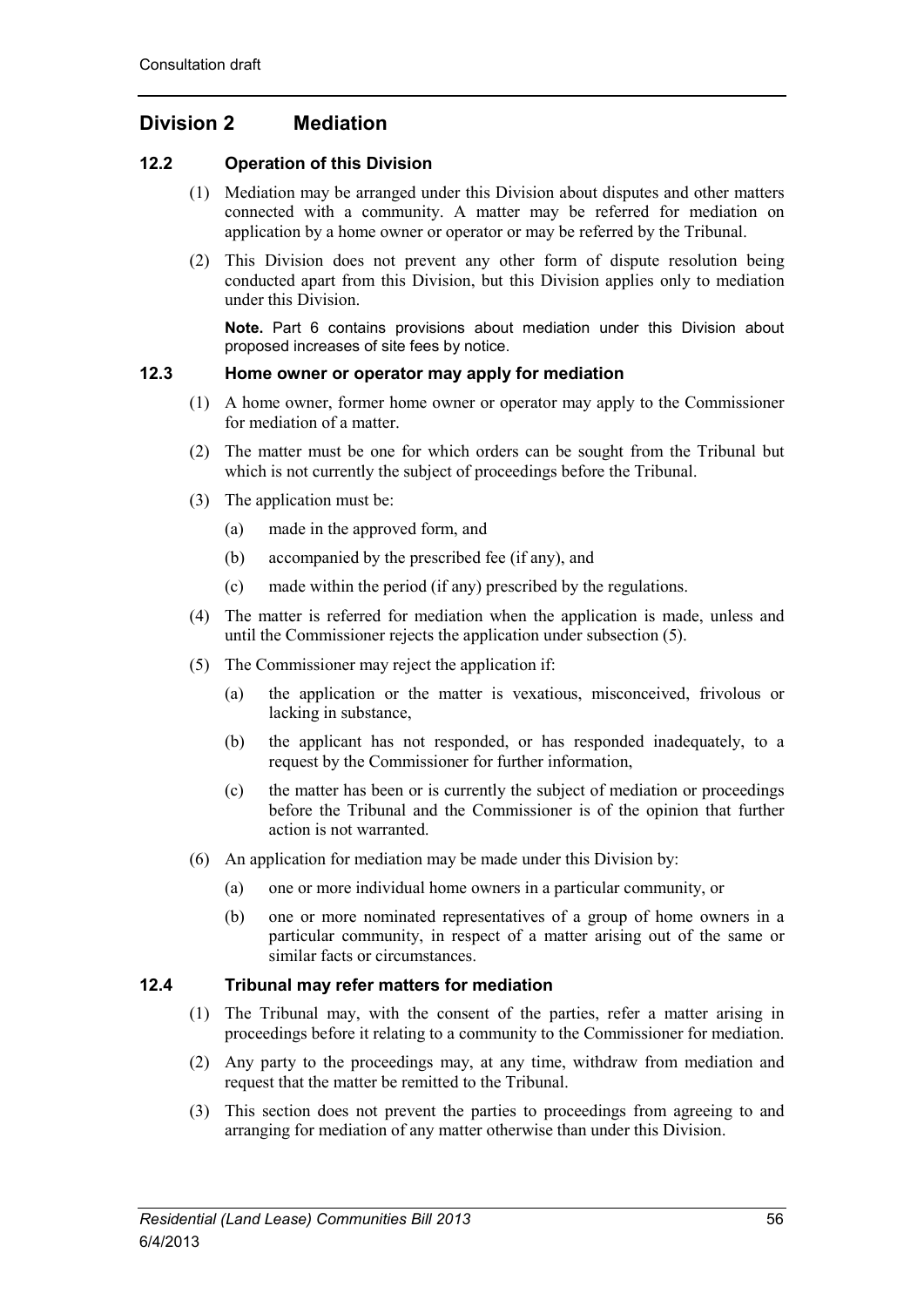# **12.5 Appointment of mediators**

- (1) The Commissioner may appoint mediators for the purposes of this Division. A mediator may be a public servant or another person, but the Commissioner must be satisfied the appointees have the appropriate expertise or experience.
- (2) The Commissioner may assign one of the appointees to be the mediator for a particular mediation.

# **12.6 Mediation is voluntary**

- (1) Attendance at, and participation in, mediation sessions is voluntary. Any party to such proceedings may, at any time, withdraw from mediation.
- (2) This section does not apply to mediation relating to increases of site fees by notice (otherwise than by a fixed method).

# **12.7 Duties of mediators**

- (1) A mediator has the following functions in a mediation:
	- (a) to encourage the settlement of the dispute or other matter by facilitating, and helping to conduct, negotiations between the parties,
	- (b) to promote the open exchange of information relevant to the dispute or other matter by the parties,
	- (c) to provide to the parties information about the operation of this Act relevant to a settlement of the dispute or other matter,
	- (d) to help in the settlement of the dispute or other matter in any other appropriate way.
- (2) A mediator does not have the power to determine any matter in dispute, whether or not the parties request or consent to such action.

# **12.8 Mediation procedure**

- (1) Unless the mediator decides otherwise, the mediation is to be held in private and the mediator may exclude from the mediation any person apart from the parties and their representatives.
- (2) A party must, if required by the mediator, disclose to the other party details of the party's case and of the evidence available to the party in support of that case.
- (3) Mediation may, at the discretion of the mediator, be adjourned from time to time.
- (4) The mediator or a party may terminate a mediation at any time.
- (5) A settlement to which a party agrees at a mediation is binding on the party provided that it is not inconsistent with this Act.
- (6) The settlement must be put into writing and signed by or for the parties.

**Note.** Section 12.15 provides that the Tribunal can make orders to give effect to any agreement or arrangement arising out of mediation.

## **12.9 Representation of parties in mediation**

A party to a mediation may be represented by a person who is not an Australian legal practitioner in a mediation if:

- (a) the party is a corporation and the representative is an officer or employee of the corporation, or
- (b) all parties to the proceedings agree to the representation and the mediator is satisfied that it will not unfairly disadvantage an unrepresented party, or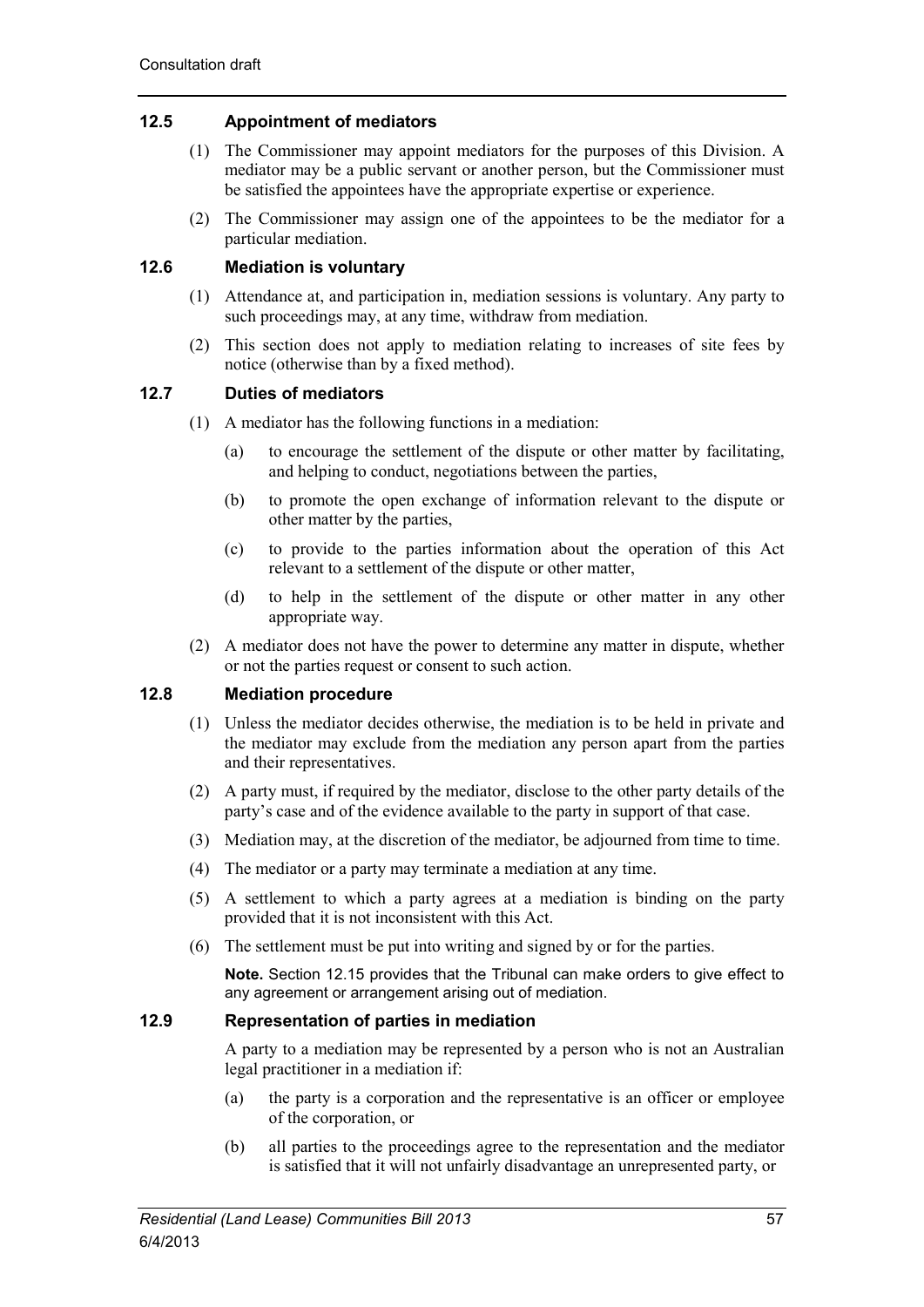(c) the mediator is satisfied that the party is unable to present the party's case properly without assistance.

### **12.10 Restriction on evidence of things said or done during mediation**

Evidence of anything said or done in the course of mediation is inadmissible in proceedings before any court or body (including the Tribunal) except by consent of all parties to the proceedings.

# **12.11 Confidentiality of mediation**

The Commissioner, a mediator or any other person, may disclose information obtained during or in connection with mediation in any one or more of the following circumstances only:

- (a) with the consent of the person to whom the information relates,
- (b) in connection with the mediation,
- (c) if there are reasonable grounds to believe that the disclosure is necessary to prevent or minimise the danger of injury to any person or damage to any property,
- (d) if the Commissioner or the mediator refers a party to another person or body for advice or assistance and the disclosure is reasonably required for the purpose and is made with the consent of the parties,
- (e) in accordance with a requirement imposed by or under a law of the State or the Commonwealth.

# **12.12 Exoneration from liability for mediators**

No matter or thing done or omitted to be done by a mediator subjects the mediator to any action, liability, claim or demand if the matter or thing was done in good faith.

# **Division 3 Powers of Tribunal**

## **12.13 Applications to Tribunal relating to disputes**

- (1) A home owner, former home owner or operator may apply to the Tribunal for determination of any of the following:
	- (a) a dispute relating to a right or obligation under this Act,
	- (b) a dispute arising from, or relating to, a site agreement or collateral agreement,
	- (c) any other matter that may be determined by the Tribunal under this Act.
- (2) An application to the Tribunal must be made within the period (if any) prescribed by the regulations.

## **12.14 Orders that may be made by Tribunal**

- (1) The Tribunal may, on application by a party to a dispute or other matter before the Tribunal, or in any proceedings under this Act, make one or more of the following orders:
	- (a) an order that restrains an action in breach of this Act or a site agreement or collateral agreement,
	- (b) an order that requires a person to comply with an obligation under this Act or a site agreement or collateral agreement,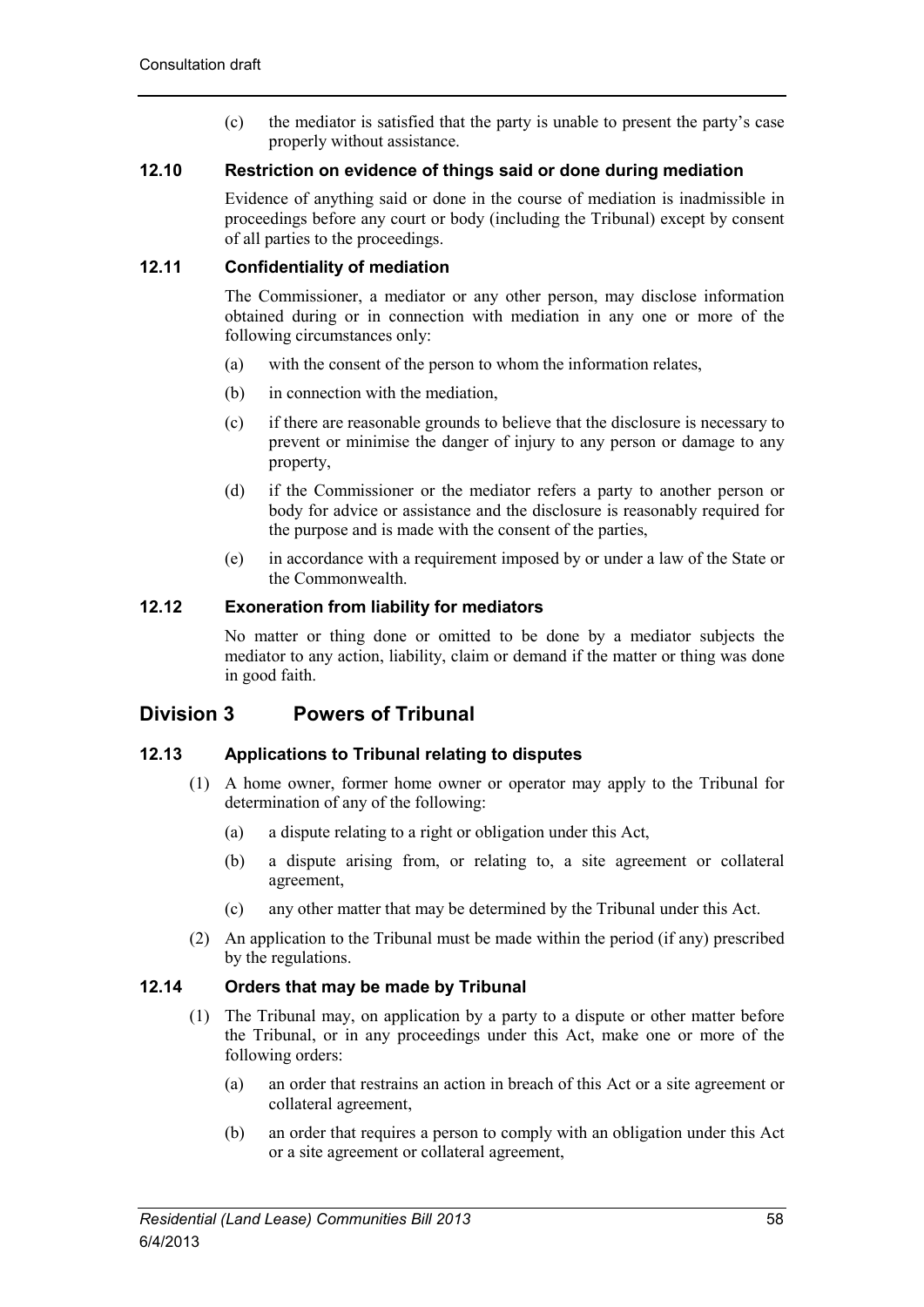- (c) an order that relieves a party to a site agreement or collateral agreement from the obligation to comply with a provision of the agreement,
- (d) an order for the payment of an amount of money,
- (e) an order for the payment of compensation,
- (f) an order that a party to a site agreement perform such work or take such other steps as the order specifies to remedy a breach of the agreement,
- (g) an order that requires payment of part or all of the site fees payable under a site agreement to the Tribunal until the whole or part of the agreement has been performed or any application for compensation has been determined,
- (h) an order that requires site fees paid to the Tribunal to be paid towards the cost of remedying a breach of the site agreement or towards the amount of any compensation,
- (i) an order directing an operator to give a former home owner or person authorised by a former home owner access to a residential site or home on the site for the purpose of recovering goods of the former home owner,
- (j) an order for anything else necessary or desirable to resolve a dispute.
- (2) An order under subsection (1) (a) or (b) may be made even though it provides a remedy in the nature of an injunction or order for specific performance in circumstances in which such a remedy would not otherwise be available.
- (3) The Tribunal must not make an order for:
	- (a) the payment of an amount that exceeds the amount (if any) prescribed by the regulations for the purposes of this section, or
	- (b) the performance of work or the taking of steps the cost of which is likely to or will exceed the amount (if any) prescribed by the regulations for the purposes of this section.
- (4) An order for the payment of compensation to a party is not to be made for loss or damage to the extent the loss or damage could have been avoided or limited by taking reasonable steps to mitigate the loss or damage.
- (5) A provision of this Act that enables a resident to apply for a determination by the Tribunal and the Tribunal to determine a matter or make an order also applies, where appropriate, to a former resident.
- (6) The Tribunal does not have jurisdiction to award compensation for damages arising from personal injury, but otherwise nothing in this section limits the orders that the Tribunal may make under this Act.

**Note.** This Act also confers other order-making powers on the Tribunal, including other specific powers to make termination orders and to declare that a residential site has been abandoned.

## **12.15 Tribunal may make orders following mediation**

The Tribunal may, on application by a party to mediation, make orders that it is empowered to make under this Act or any other Act to give effect to any agreement or arrangement arising out of mediation under Division 2.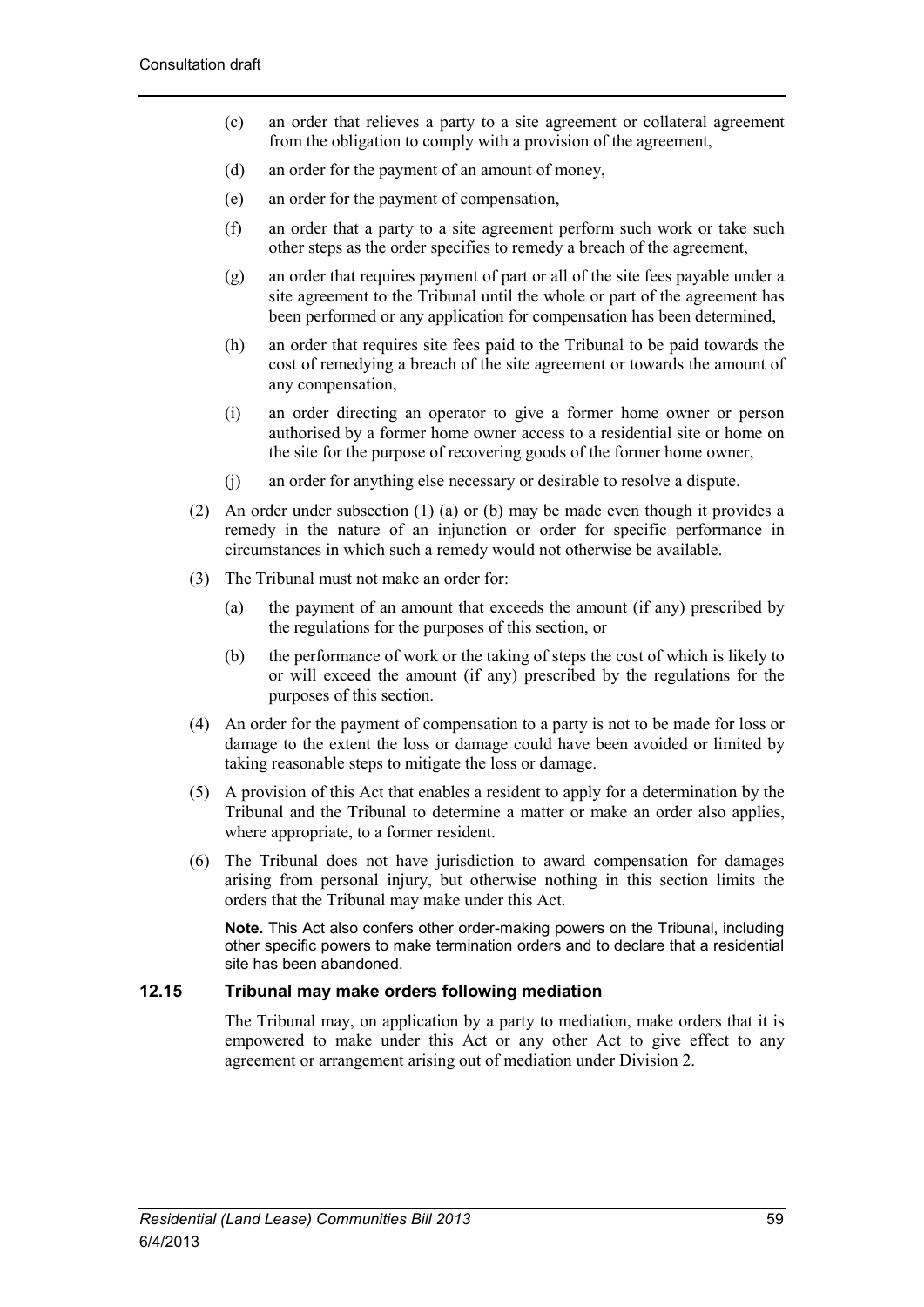# **Division 4 Powers of Commissioner in proceedings**

# **12.16 Commissioner may represent persons**

In any proceedings before the Tribunal under this Act, a person may, despite any other law, be represented by the Commissioner or by an Australian legal practitioner or agent for the Commissioner.

# **12.17 Commissioner may take or defend proceedings**

- (1) If a person, not being a corporation, has made a complaint to the Commissioner and the Commissioner:
	- (a) after investigating the complaint, is satisfied that the person may have a right to take or defend proceedings before the Tribunal, and
	- (b) is of the opinion that it is in the public interest that the Commissioner should take or defend those proceedings on behalf of the person,

the Commissioner may, with the consent of the person, take or defend those proceedings on behalf of and in the name of the person.

(2) If the Minister so directs and the person consents, the Commissioner must take or defend proceedings before the Tribunal on behalf of a person.

# **12.18 Conduct of proceedings by Commissioner**

If the Commissioner takes or defends proceedings before the Tribunal on behalf of a person:

- (a) the Commissioner is to have the conduct of those proceedings on behalf of the person, may appear personally or by an Australian legal practitioner or agent and may do all things that are necessary or expedient to give effect to an order or a decision of the Tribunal, and
- (b) the Commissioner is liable to pay the costs (if any) of the person, and
- (c) the person is liable to pay any other amount that the Tribunal orders the person to pay.

# **12.19 Intervention by Commissioner**

- (1) Without limiting any other provision of this Division, the Commissioner may, if of the opinion that it would be in the public interest to do so, or, at the direction of the Minister must, intervene, and has a right to be heard personally or by an Australian legal practitioner or agent, in any proceedings arising under this Act or the regulations before the Tribunal.
- (2) The Commissioner, on intervening in any proceedings, becomes a party to the proceedings and has all the rights of such a party.

# **Part 13 Administration and enforcement**

# **Division 1 Commissioner**

# **13.1 Functions of Commissioner**

- (1) The Commissioner has the following functions:
	- (a) to investigate and carry out research into matters relating to or affecting communities,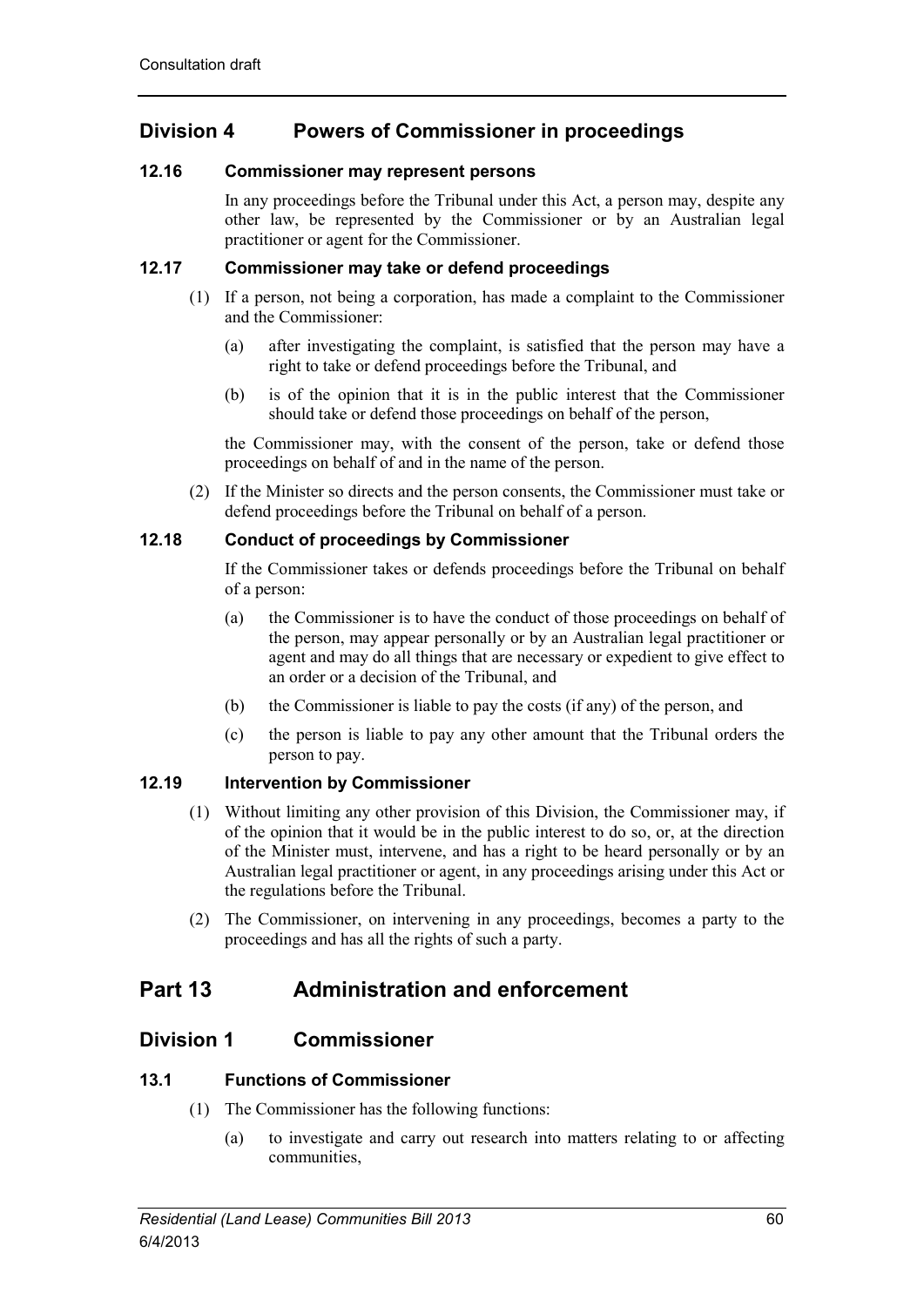- (b) to investigate suspected contraventions of this Act or the regulations and to take appropriate action to enforce this Act or the regulations,
- (c) to investigate and report on any matters, or make inquiries into any matters, referred to the Commissioner by the Minister in connection with this Act or the regulations,
- (d) to provide information to the public about this Act and services provided under this Act by NSW Fair Trading, the Tribunal and other persons and the mediation services provided under this Act for the mediation of disputes,
- (e) any other function conferred or imposed by or under this Act on the Commissioner.
- (2) The Commissioner may delegate to a person any of the Commissioner's functions under this Act, other than this power of delegation.

# **Division 2 Administrators, receivers and managers**

# **13.2 Application for order appointing administrator**

- (1) The Supreme Court may, on application by the Commissioner in accordance with the rules of the Court, make an order appointing a specified person as an administrator of a community:
	- (a) to exercise all the functions of the operator of the community, or
	- (b) to exercise specified functions of the operator, or
	- (c) to exercise all the functions other than specified functions of the operator.
- (2) The Commissioner may apply for an order under this section only if the Commissioner is of the opinion that:
	- (a) the well-being or financial security of the residents of the community has been, or is likely to be, seriously affected by the continued operation of the community by the operator, or
	- (b) the operator of the community is wilfully and repeatedly acting in contravention of an order made by the Tribunal or a court in relation to the community.
- (3) For the purpose of determining whether an application for an order under this section should be made, the Commissioner may appoint a person to inquire into, and report to the Commissioner on, the well-being and financial security of the residents of a community.
- (4) The Commissioner is not to apply for an order appointing a person as an administrator under this Division unless the person has consented in writing to the appointment.
- (5) More than one order may be made under this Division in respect of the same community.

## **13.3 Terms and conditions of appointment**

Without limiting the terms and conditions of the order of appointment of an administrator under this Division, the terms and conditions may exempt the administrator from the requirement to comply with such obligations of the owner or operator of the community as are specified or described in the order.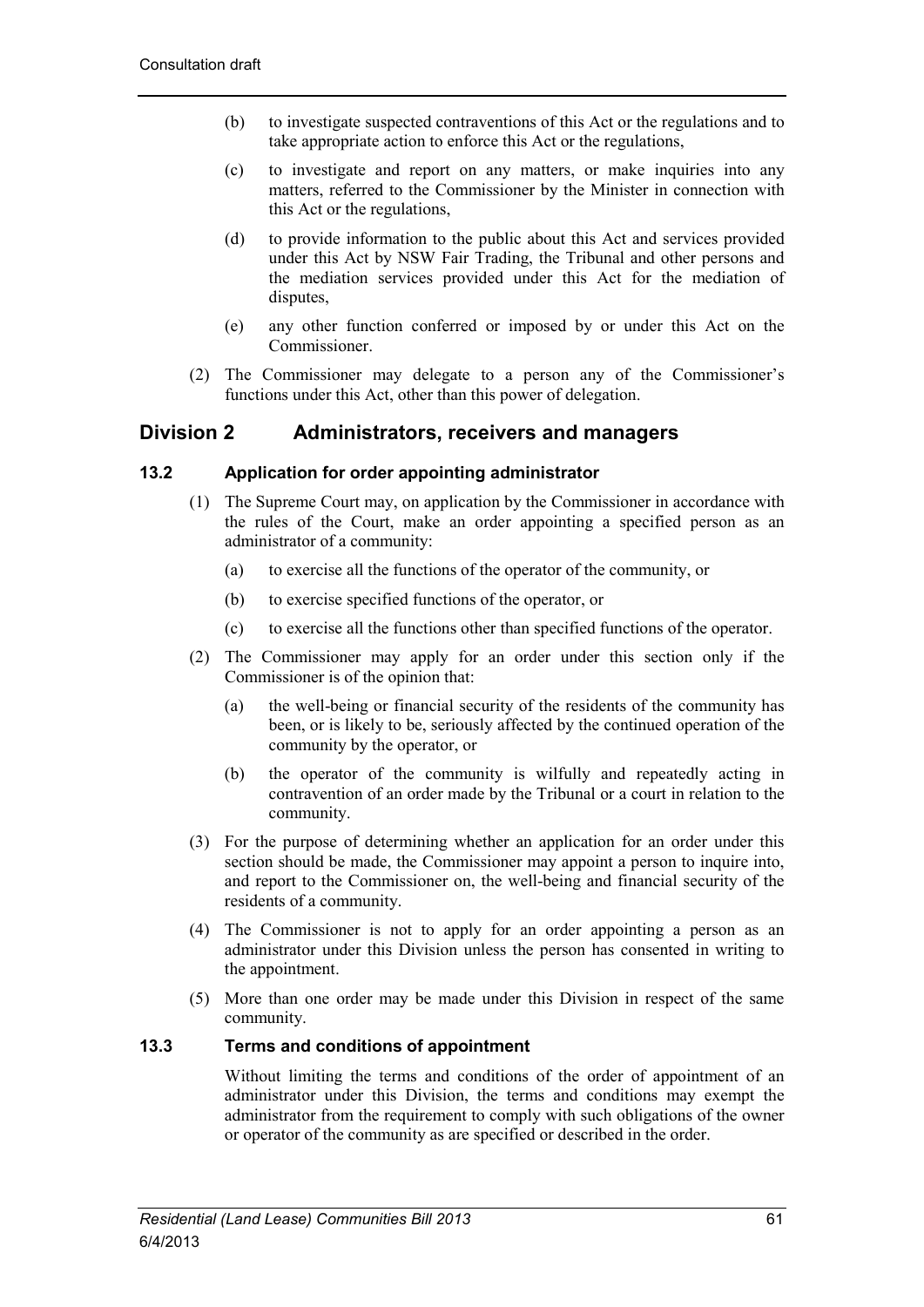# **13.4 Effect of appointment**

- (1) The owner or operator of a community must not, while an order under this Division is in force in respect of the community, exercise any of the functions of the owner or operator that the administrator is authorised to exercise.
- (2) Subject to the terms of the appointment, a person appointed as an administrator of a community must comply with all the obligations of the operator in relation to the functions that the person is authorised to exercise and is, in the exercise of those functions, taken to be the operator.

# **13.5 Expenses of administration**

- (1) The expenses incurred by an administrator appointed under this Division in exercising the functions of the operator of a community are payable from site fees and other money that would be available to the operator for such expenses if the administrator had not been appointed.
- (2) Neither the Crown, the Minister nor the Commissioner is liable for:
	- (a) any expenses incurred by an administrator appointed under this Division to exercise the functions of the operator of a community, or
	- (b) any liability of an operator of a community in respect of which an administrator is appointed.

## **13.6 Revocation of appointment**

An order made under this Division may be revoked or varied by the Supreme Court (whether or not on the application of the Commissioner) and, unless sooner revoked, ceases to have effect at the end of the period specified in the order.

# **13.7 Receivers and managers**

- (1) If a receiver, or a receiver and manager, is appointed in respect of a community, the person so appointed must (subject to the terms of the appointment) comply with the operator's obligations under this Act as if the person were the operator.
- (2) This section does not apply to the extent that it is inconsistent with the *Corporations Act 2001* of the Commonwealth.

# **13.8 No personal liability of administrators, receivers or managers**

A matter or thing done or omitted to be done:

- (a) by an administrator, a receiver or a receiver and manager, or
- (b) by any person acting under the direction of the administrator, receiver or receiver and manager,

does not, if the matter or thing was done or omitted in good faith for the purpose of executing this or any other Act, subject the administrator, receiver, receiver and manager or person so acting personally to any action, liability, claim or demand.

# **Division 3 Complaints and disciplinary action**

## **13.9 Complaints and action under this Division**

- (1) Any person may make a complaint to the Commissioner setting out matters that are alleged to constitute grounds for taking disciplinary action against a person under this Division.
- (2) Action can be taken under this Division whether or not a complaint has been made.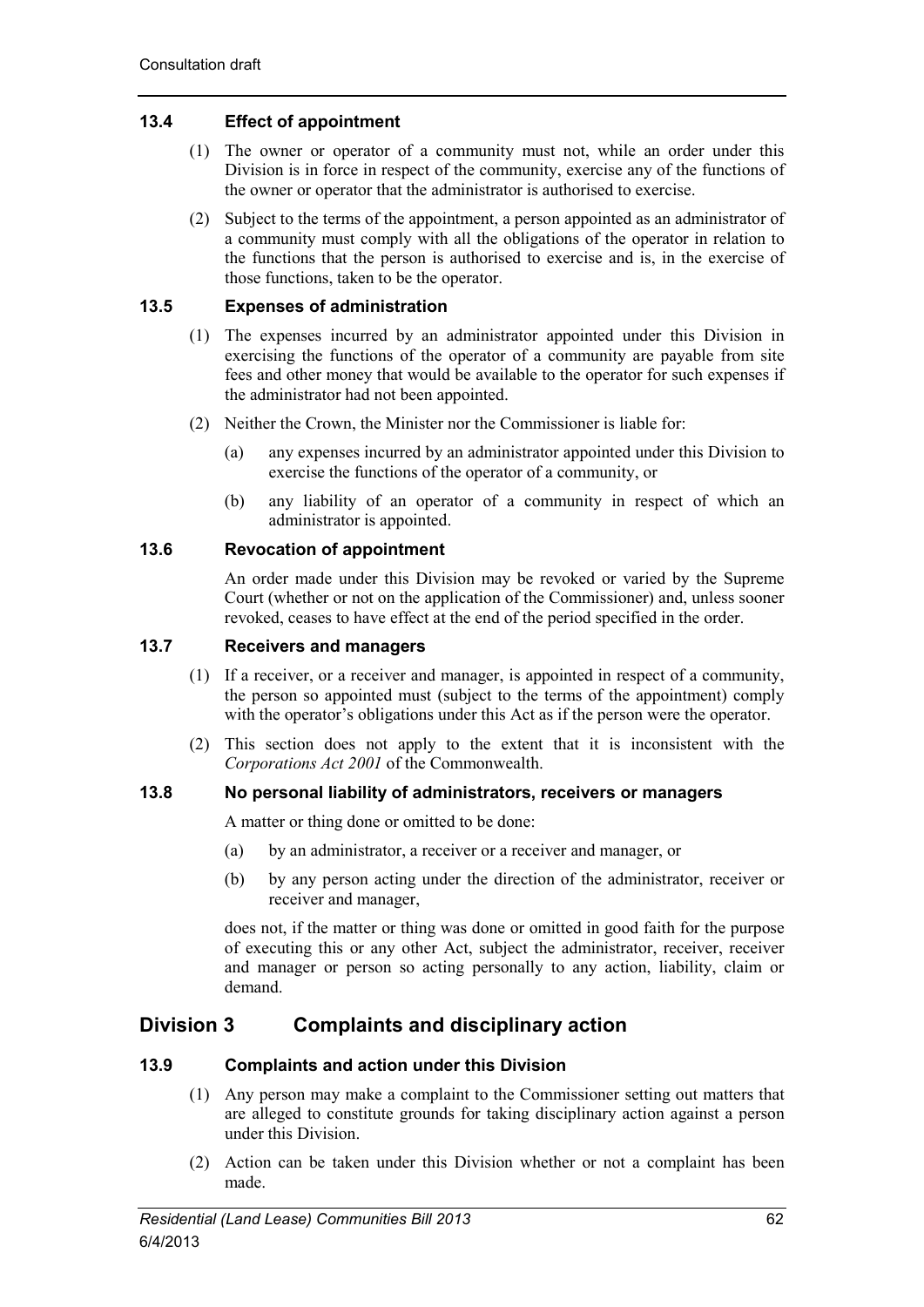- (3) The Commissioner may conduct inquiries and make investigations in relation to either or both of the following:
	- (a) the subject matter of a complaint, or
	- (b) the submissions (if any) made by or on behalf of the person to whom a show cause notice under this Division relates.
- (4) The Commissioner may decide to take no further action in relation to the subject matter of a complaint at any stage.

## **13.10 Grounds for disciplinary action**

Disciplinary action under this Division can be taken against a person who is or was an operator of a community on any one or more of the following grounds:

- (a) the person has contravened a provision of this Act or the regulations, whether or not the person has been prosecuted or convicted of an offence in respect of the contravention,
- (b) the person has breached any of the rules of conduct in Schedule 1,
- (c) the person has breached an undertaking given by the person to the Commissioner under this Division,
- (d) the person has failed to comply with a direction given to the person by the Commissioner under this Division within the period specified in the direction,
- (e) the person has failed to pay a monetary penalty payable under a penalty notice under Division 4 within the required period,
- (f) any other grounds specified in the regulations as grounds for the taking of disciplinary action against a person under this Division.

## **13.11 Show cause notice**

- (1) The Commissioner may serve a show cause notice on a person if the Commissioner is of the opinion that there is reasonable cause to believe that there are grounds for taking disciplinary action against the person.
- (2) A show cause notice is a notice requiring a person to show cause why disciplinary action should not be taken against the person under this Division on the grounds specified in the notice.
- (3) A show cause notice is to be in writing and is to specify a period of not less than 14 days after service of the notice as the period that the person to whom the notice is directed has to show cause as required by the notice.
- (4) The person on whom a show cause notice is served may within the period allowed by the notice make oral or written submissions to the Commissioner in respect of the matters to which the notice relates. In the case of a corporation, submissions may be made by a director or officer of the corporation.

## **13.12 Disciplinary action**

- (1) If the Commissioner is satisfied that there are grounds for taking disciplinary action under this Division, the Commissioner may, by order in writing served on the person, take such disciplinary action against the person as the Commissioner thinks is warranted.
- (2) Each of the following actions is disciplinary action that the Commissioner can take against a person:
	- (a) caution or reprimand the person,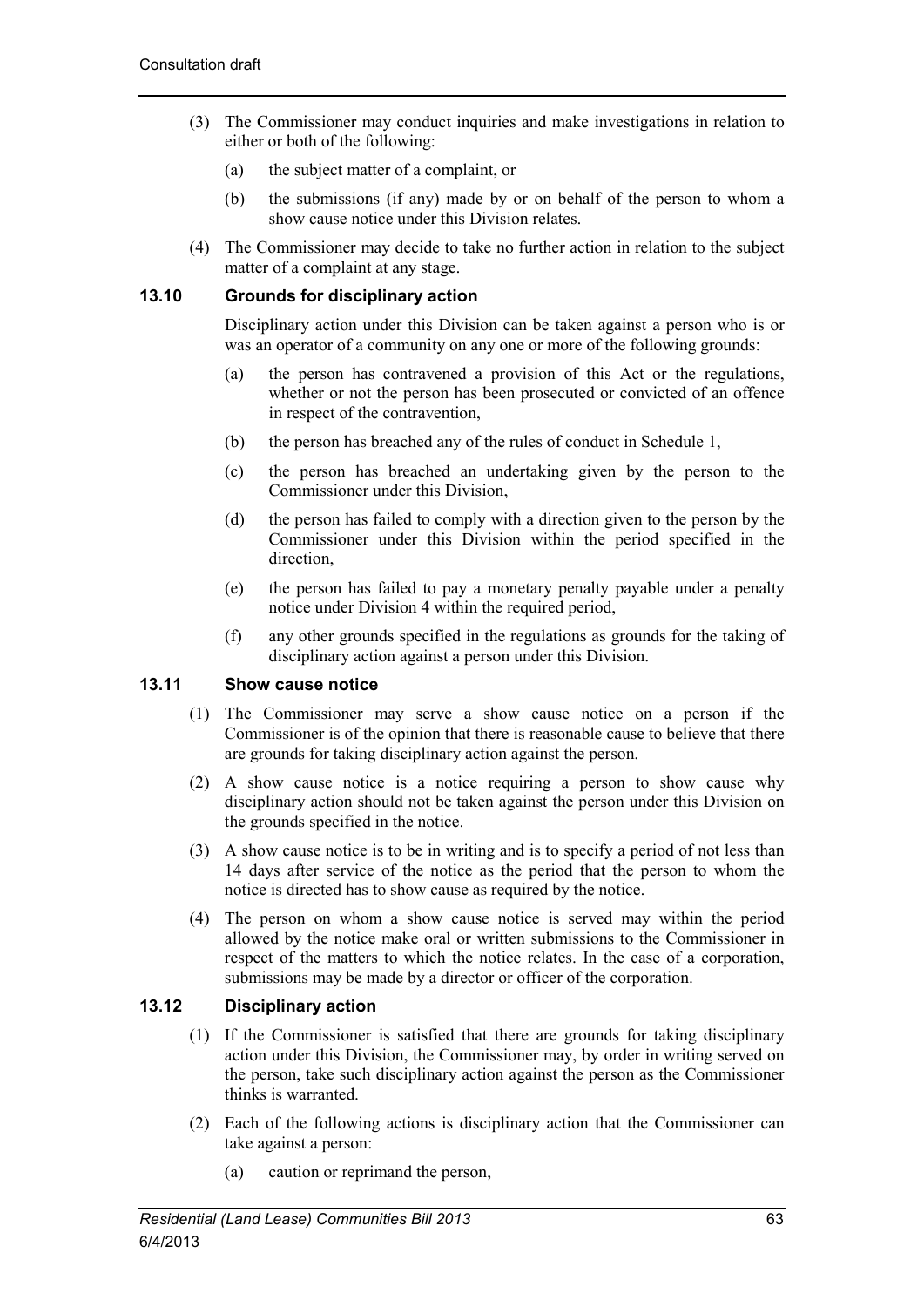- (b) give a direction to the person for one or more of the following:
	- (i) requiring the person:
		- (A) to undertake specified training within the period specified in the direction, or
		- (B) to arrange for another person engaged in the day-to-day management of a particular community to undertake specified training of that kind,
	- (ii) requiring the person to give a written explanation, correction or apology to one or more other persons,
	- (iii) requiring the person to vary a notice or document in a specified way,
	- (iv) requiring the person to give a specified undertaking to the Commissioner:
		- (A) as to the manner in which the person carries on activities as an operator of a particular community during a specified period (including, for example, that the community rules must not be varied in a particular way or at all), or
		- (B) to make arrangements as to the manner in which another person engaged in the day-to-day management of a particular community carries on activities in that management,
	- (v) prohibiting the person from carrying on all or specified activities in the management of a particular community during a specified period and requiring the appointment of another person as operator during that period,
	- (vi) prohibiting the person from carrying on all or specified activities in the management of all or particular communities during a specified period.
- (3) The order must include a statement of the reasons for the Commissioner's decision on the matter.

## **13.13 Review of disciplinary action by ADT**

A person against whom disciplinary action is taken by the Commissioner may apply to the Administrative Decisions Tribunal under the *Administrative Decisions Tribunal Act 1997* for a review of the Commissioner's decision on the disciplinary action or on a review of the disciplinary action.

# **Division 4 Offences and associated matters**

# **13.14 Proceedings for offences**

- (1) Proceedings for an offence against this Act or the regulations are to be dealt with summarily by the Local Court.
- (2) Proceedings for an offence against this Act or the regulations may be brought within the period of 3 years that next succeeds the commission of the offence or, only with the consent of the Attorney General, at any time.
- (3) A contravention of a provision of this Act or the regulations for the breach of which a penalty is not specified does not give rise to an offence.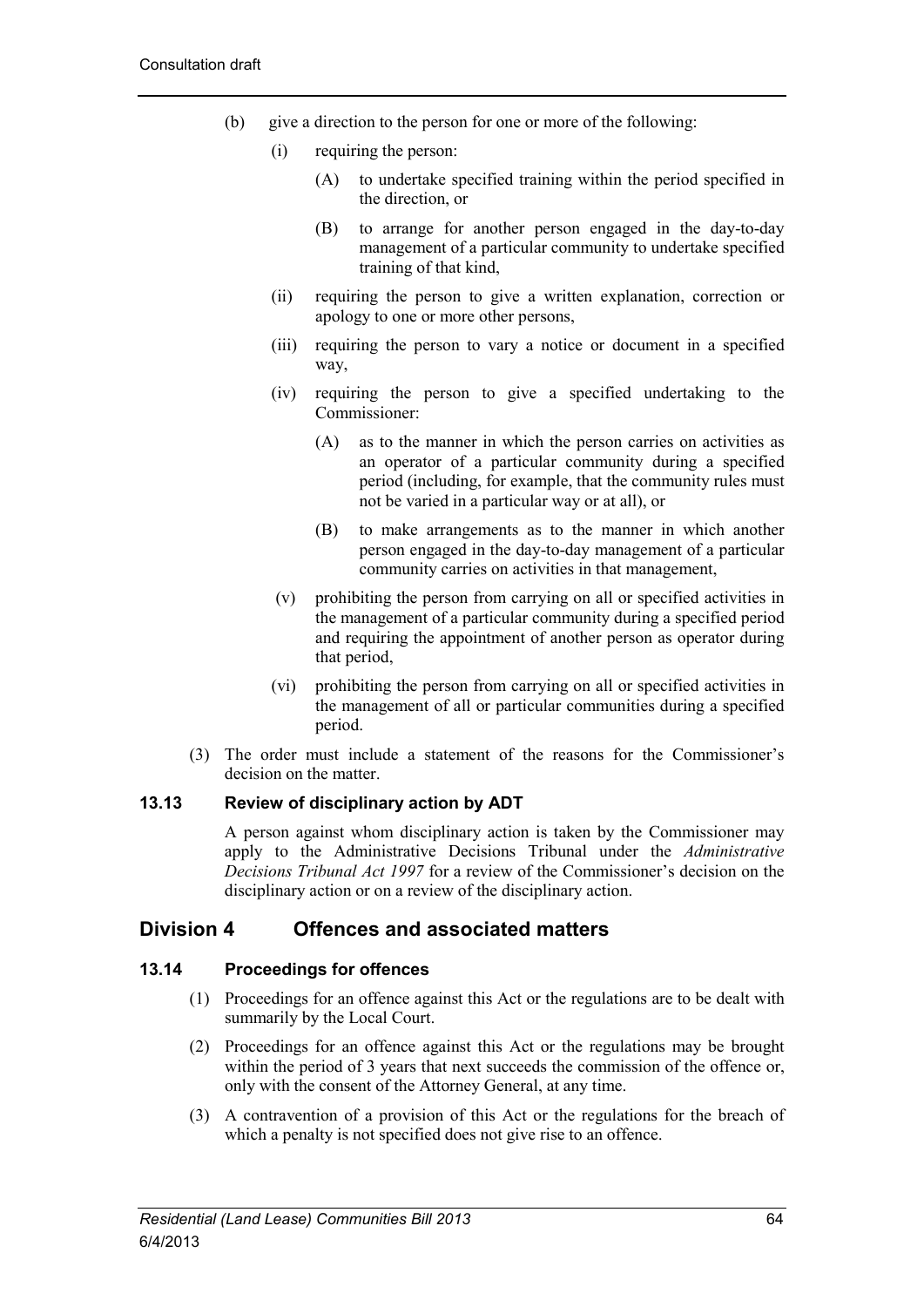# **13.15 Penalty notices**

- (1) An investigator may serve a penalty notice on a person if:
	- (a) it appears to the investigator that the person has committed an offence against this Act or the regulations, and
	- (b) the regulations prescribe the offence as being one for which a penalty notice may be issued.
- (2) A penalty notice is a notice to the effect that, if the person served does not wish to have the matter determined by a court, the person may pay, within the time and to the person specified in the notice, the penalty prescribed by the regulations for the offence if dealt with under this section.
- (3) A penalty notice under this section is declared to be a penalty notice for the purposes of the *Fines Act 1996*.
- (4) A penalty notice may be served personally or by post.
- (5) If the amount of the penalty prescribed for an alleged offence is paid under this section, no person is liable to any further proceedings for the alleged offence.
- (6) Payment under this section is not an admission of liability for the purposes of, and does not affect or prejudice, any civil claim, action or proceeding arising out of the same occurrence.
- (7) The regulations may:
	- (a) prescribe an offence for the purposes of this section by specifying the offence or by referring to the provision creating the offence, and
	- (b) prescribe the amount of penalty for an offence if dealt with under this section, and
	- (c) prescribe different amounts of penalty for different offences or classes of offences.
- (8) The amount of penalty prescribed under this section for an offence is not to exceed the maximum amount of penalty that could be imposed for the offence by a court.
- (9) This section does not limit the operation of any other provision of, or made under, this or any other Act relating to proceedings that may be taken in respect of offences.

## **13.16 Accessories to the commission of offences**

- (1) For the purposes of this section, a *principal offence* is an offence against this Act or the regulations that is capable of being committed by an individual or corporation.
- (2) An individual commits an offence against this section if:
	- (a) another person (the *principal offender*) commits a principal offence, and
	- (b) the individual:
		- (i) aids, abets, counsels or procures the commission of the principal offence, or
		- (ii) induces, whether by threats or promises or otherwise, the commission of the principal offence, or
		- (iii) conspires with others to effect the commission of the principal offence, or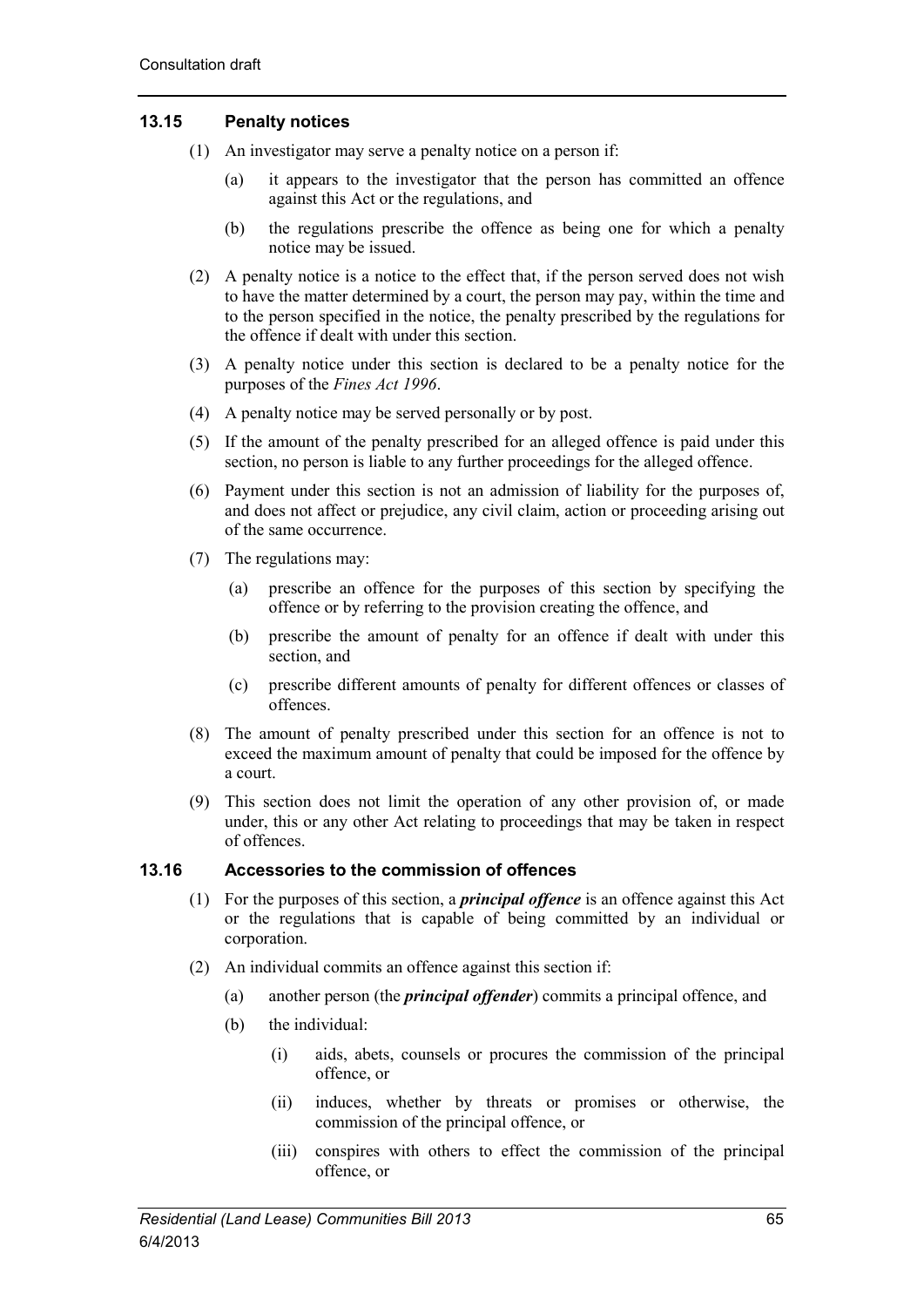- (iv) is in any other way, whether by act or omission, knowingly concerned in, or party to, the commission of the principal offence, and
- (c) if the principal offender is a corporation—the individual is:
	- (i) a director of the corporation, or
	- (ii) involved in the management of the corporation and is in a position to influence the conduct of the corporation in relation to the commission of the principal offence.

Maximum penalty: The maximum penalty for the principal offence if committed by an individual.

- (3) The prosecution bears the legal burden of proving the elements of the offence against this section.
- (4) The offence against this section can only be prosecuted by a person who can bring a prosecution for the principal offence.
- (5) This section does not affect the liability of the principal offender for the principal offence, and applies whether or not the principal offender is prosecuted for, or convicted of, the principal offence.
- (6) This section does not affect the application of any other law relating to the criminal liability of any persons (whether or not directors or other managers of a corporation) who are concerned in, or party to, the commission of the principal offence.

# **Division 5 Powers of investigators**

## **13.17 Powers of entry and other powers**

- (1) An investigator may exercise the powers conferred by this section for the purposes of:
	- (a) investigating whether the provisions of this Act or the regulations are being complied with, or
	- (b) obtaining evidence, documents or information in relation to a matter that constitutes or may constitute a contravention of this Act or the regulations.
- (2) An investigator may enter any premises (including an office or other place for administering or managing a community) at any reasonable time and may inspect and do any one or more of the following:
	- (a) require any person on those premises to produce any documents in the possession or under the control of the person in written form and inspect those documents,
	- (b) take copies of or extracts from, or make notes from, any such documents and, for that purpose, take temporary possession of any such documents,
	- (c) take such photographs, films and audio, video and other recordings as the investigator considers necessary,
	- (d) require any person on those premises to answer questions or otherwise furnish information in relation to a contravention of this Act or the regulations,
	- (e) require the owner or occupier of those premises to provide the investigator with such assistance and facilities as are reasonably necessary to enable the investigator to exercise the functions of an investigator under this Division.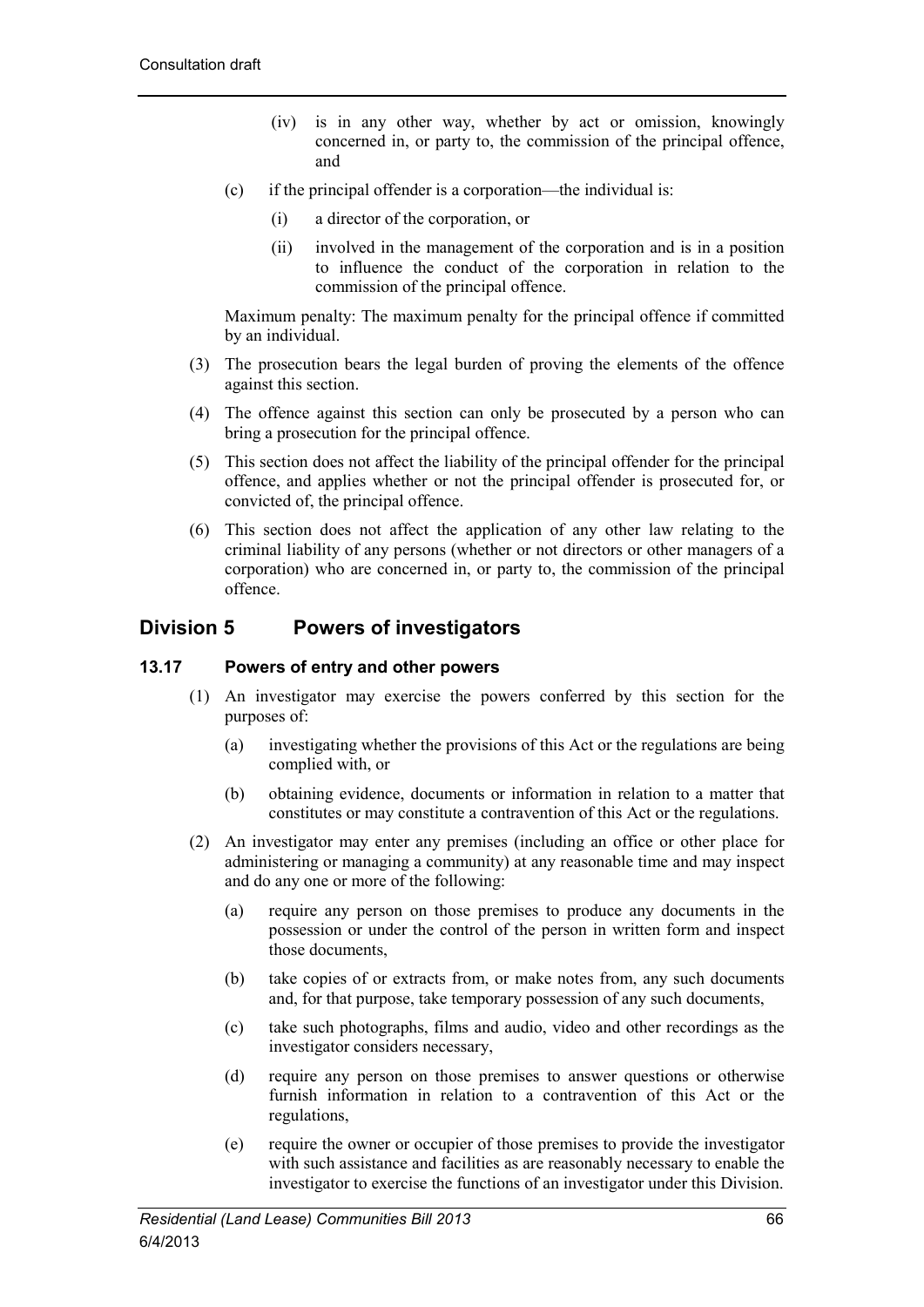- (3) An investigator is not entitled to enter a part of premises used for residential purposes except:
	- (a) with the consent of the occupier, or
	- (b) under the authority of a search warrant.
- (4) An investigator may not exercise a function under this Division unless the investigator produces identification, in the approved form, to the person apparently in charge of those premises or apparently in charge of any work being performed on those premises.

# **13.18 Power to obtain information and other matters**

If an investigator believes on reasonable grounds that a person is capable of giving information, producing documents, or giving evidence in relation to a matter that constitutes, or may constitute, an offence under this Act or the regulations, the investigator may, by written notice given to the person, require the person:

- (a) to provide an investigator, by writing signed by the person (or, in the case of a corporation, by a competent officer of the corporation) and given to the investigator within the time and in the manner specified in the notice, with any such information, or
- (b) to produce to an investigator, in accordance with the notice, any such documents, or
- (c) to appear before an investigator at a time and place specified in the notice and give any such evidence, either orally or in writing, and produce any such documents.

# **13.19 Obstruction of investigator**

- (1) A person must not:
	- (a) without reasonable excuse, refuse or fail to comply with any notice given or requirement made, or to answer any question asked, by an investigator under this Division, or
	- (b) provide information or give evidence in purported compliance with a requirement made or question asked by an investigator under this Division knowing the information or evidence to be false or misleading in a material particular, or
	- (c) wilfully delay, hinder or obstruct an investigator in the exercise of the investigator's functions under this Division.

Maximum penalty: 20 penalty units.

(2) Despite any other provision of this Division, an individual is excused from answering any question, providing any information, giving evidence or producing or permitting the inspection of a document in accordance with this Division on the ground that the answer, information, evidence or document may tend to incriminate the individual.

## **13.20 Taking possession of documents to be used as evidence**

(1) If an investigator takes possession of any documents under this Division for the purpose of obtaining evidence or protecting evidence from destruction, they may be retained by the investigator until the completion of proceedings (including proceedings on appeal) in which they may be evidence.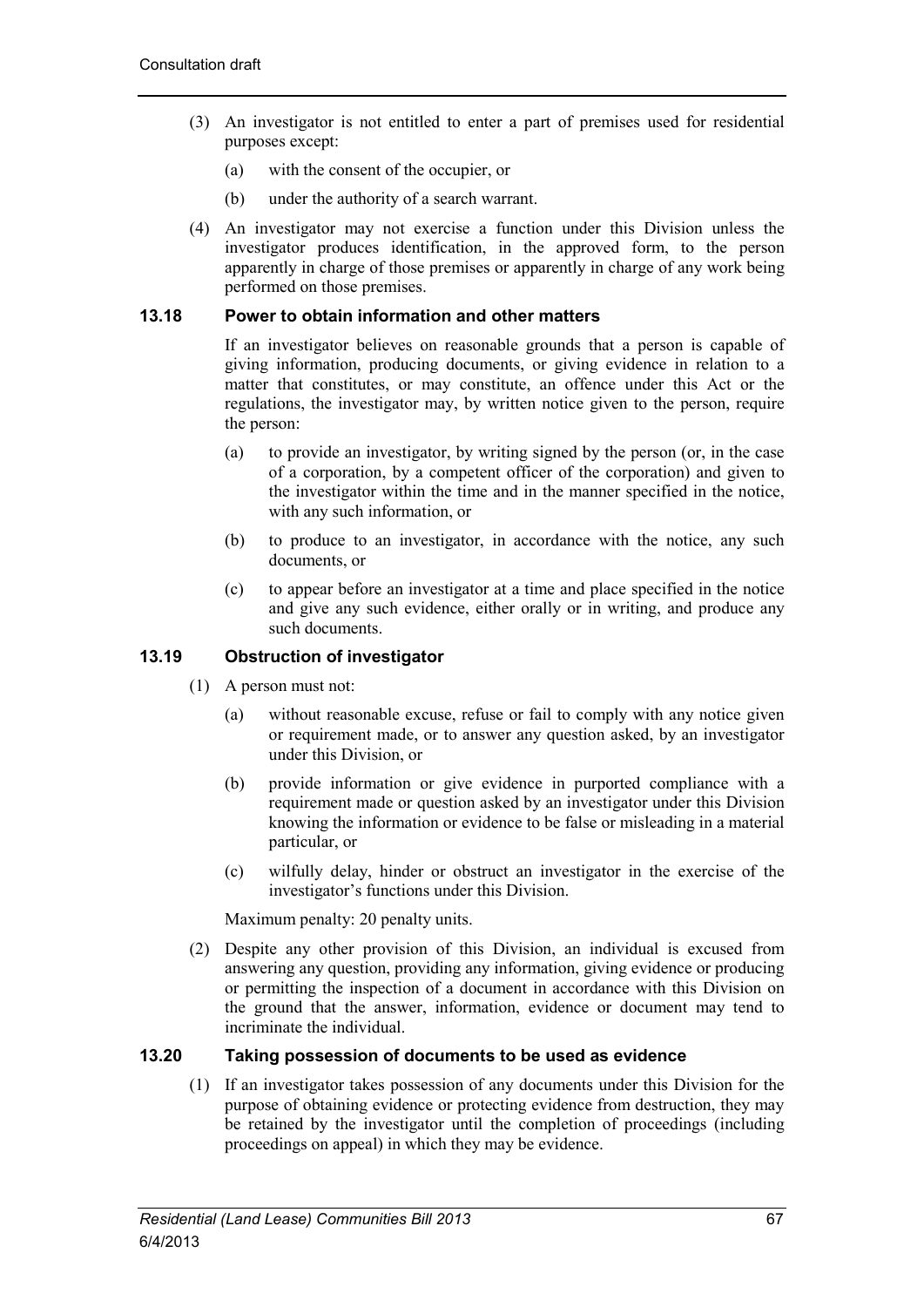(2) The person from whom the documents are taken must be provided, within a reasonable time after the documents are taken, with a copy of the documents certified by an investigator as a true copy.

# **13.21 Search warrants**

- (1) An investigator may apply to an issuing officer for the issue of a search warrant for premises if the investigator believes on reasonable grounds:
	- (a) that a provision of this Act or the regulations is being or has been contravened on the premises or in the community to which the premises are related, or
	- (b) that there is on the premises evidence of a contravention of this Act or the regulations.
- (2) An issuing officer to whom an application for a search warrant is made under this section may, if satisfied that there are reasonable grounds for doing so, issue a search warrant authorising an investigator named in the warrant, when accompanied by a police officer, and any other person named in the warrant:
	- (a) to enter the premises concerned, and
	- (b) to search the premises for evidence of a contravention of this Act or the regulations.
- (3) Division 4 of Part 5 of the *Law Enforcement (Powers and Responsibilities) Act 2002* applies to a search warrant issued under this section.
- (4) In this section:

*issuing officer* means an authorised officer within the meaning of the *Law Enforcement (Powers and Responsibilities) Act 2002*.

# **Part 14 Miscellaneous**

## **14.1 Service of notices and documents**

- (1) A notice or document required or authorised to be given to a person under this Act may be:
	- (a) sent by post addressed to the person, or an agent of the person, at the last known address of the person or agent, or
	- (b) given personally:
		- (i) to the person, or
		- (ii) to an agent of the person, or
	- (c) if the person is a resident—given by delivering it to the site and leaving it there with a person apparently of or above the age of 16 years for the resident, or
	- (d) if the person is an operator—given personally to an employee of the person, or
	- (e) left in a mailbox at the last known address of the person, or
	- (f) given in such other manner as may be prescribed by the regulations for the purposes of this section or approved by the Tribunal.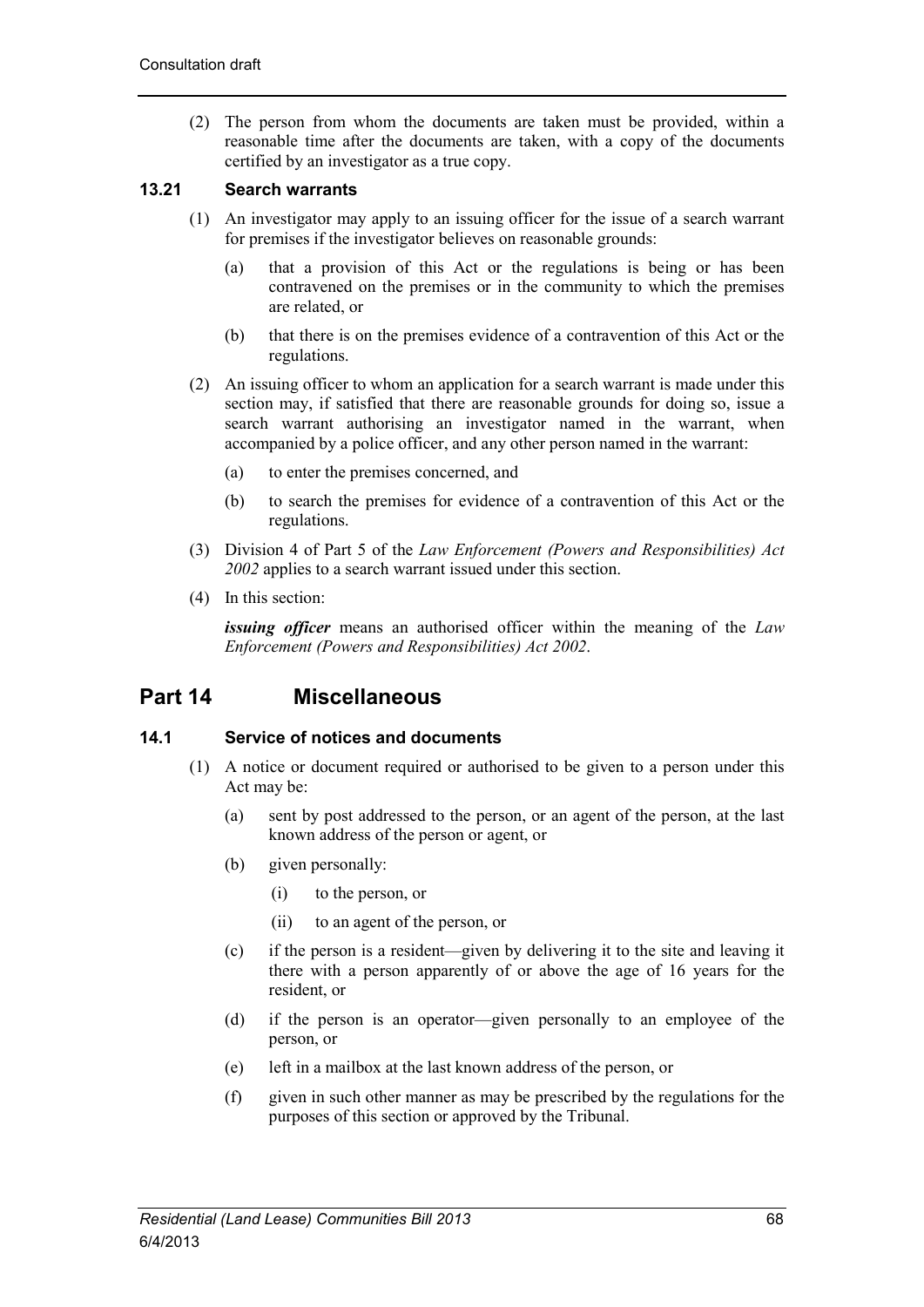- (2) Service under:
	- (a) subsection (1) (b), (c) or (d) is taken to be effected on the day the notice or document is given, and
	- (b) subsection (1) (e) is taken to be effected on the day the notice or document is left in the mailbox, and
	- (c) subsection (1) (f) is taken to be effected on the day provided for by the regulations or the Tribunal.
- (3) However, a notice or document is not validly given to a person unless it is sent by post addressed to the person at a particular address if:
	- (a) the person is a resident, and
	- (b) the notice or document is to be given by an operator, and
	- (c) the person has requested an operator to send notices or documents to the person by post to that address and cancellation of the request has not been communicated in writing to the operator.
- (4) If 2 or more persons are the operators of the same community or are home owners of the same residential site, a notice or other document is duly given if given to any one of them.

# **14.2 Regulations**

- (1) The Governor may make regulations, not inconsistent with this Act, for or with respect to any matter that by this Act is required or permitted to be prescribed or that is necessary or convenient to be prescribed for carrying out or giving effect to this Act.
- (2) A regulation may create an offence punishable by a penalty not exceeding 10 penalty units.

# **14.3 Repeals**

Each of the following is repealed:

- (a) the *Residential Parks Act 1998* (1998 No 142),
- (b) the *Residential Parks Regulation 2006*.

## **14.4 Review of Act**

- (1) The Minister is to review this Act to determine whether the policy objectives of the Act remain valid and whether the terms of the Act remain appropriate for securing those objectives.
- (2) The review is to be undertaken as soon as possible after the period of 5 years from the commencement of this Act.
- (3) A report on the outcome of the review is to be tabled in each House of Parliament within 12 months after the end of the period of 5 years.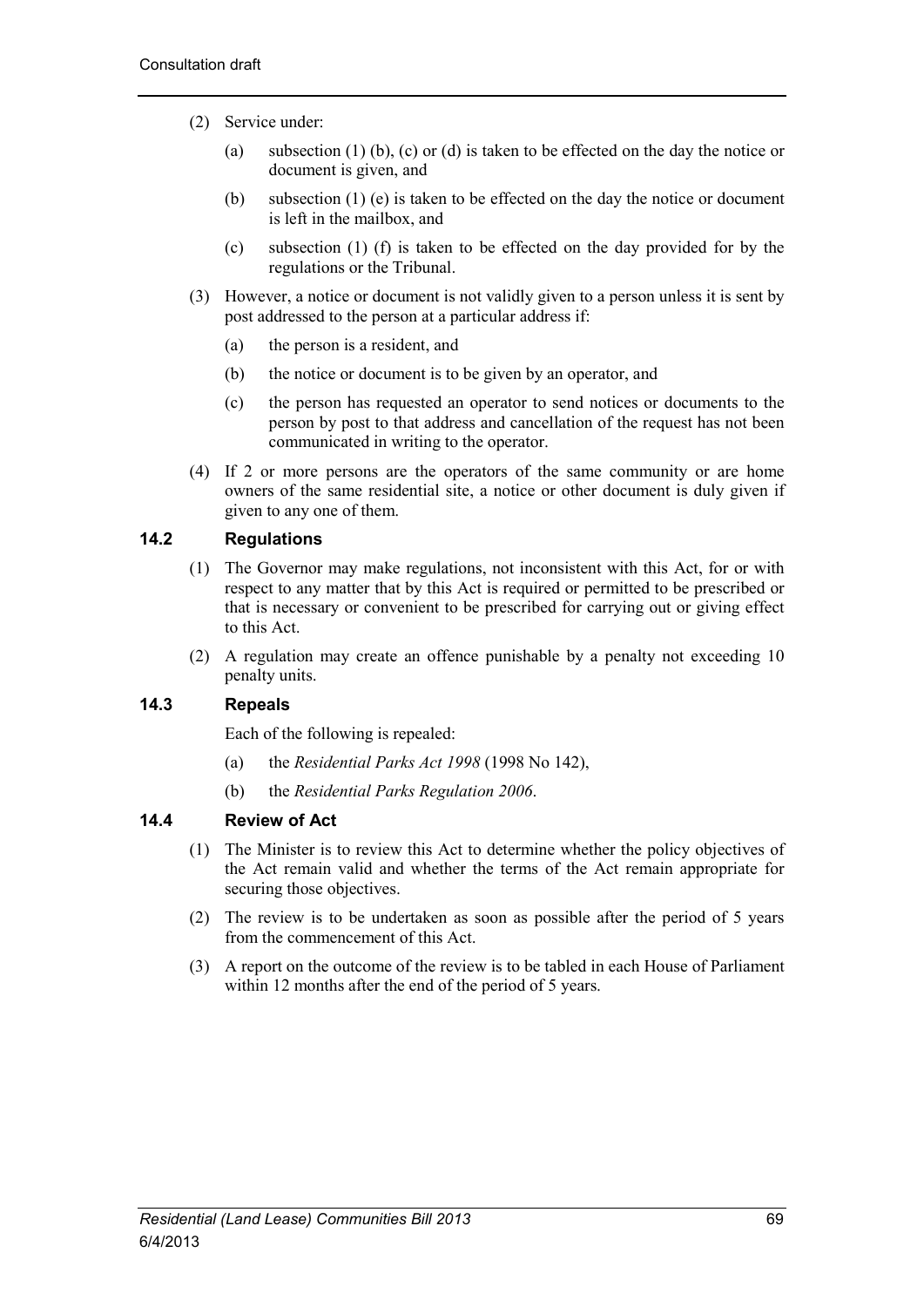# **Schedule 1 Rules of conduct for operators**

(Section 5.18)

# **1 Knowledge of Acts and regulations**

An operator must have a knowledge and understanding of:

- (a) the legislation, which in these rules refers to:
	- (i) the *Residential (Land Lease) Communities Act 2013* and regulations under the Act, each as in force from time to time, and
	- (ii) the *Local Government (Manufactured Home Estates, Caravan Parks, Camping Grounds and Moveable Dwellings) Regulation 2005* (or its replacement), as in force from time to time, and
- (b) such other laws relevant to the management of a community (including, laws relating to residential tenancy, fair trading, trade practices, antidiscrimination and privacy) as may be necessary to enable the operator to exercise his or her functions as operator lawfully.

## **2 Honesty, fairness and professionalism**

- (1) An operator must act honestly, fairly and professionally with all parties in a negotiation or transaction.
- (2) An operator must not mislead or deceive any parties in negotiations or a transaction carried out as operator.

## **3 Skill, care and diligence**

An operator must exercise reasonable skill, care and diligence.

## **4 High pressure tactics, harassment or unconscionable conduct**

An operator must not engage in high pressure tactics, harassment or harsh or unconscionable conduct.

## **5 Confidentiality**

An operator must not, at any time, use or disclose any confidential information obtained while acting on behalf of a resident (which in this rule includes a prospective resident or former resident) or dealing with a resident, unless:

- (a) the resident authorises disclosure, or
- (b) the operator is permitted or compelled by law to disclose.

## **6 Ensuring employees comply with the legislation**

An operator of a community must take reasonable steps to ensure persons employed in the business conducted at a place of business of the community comply with the legislation.

# **7 Conflicts of interest**

An operator must not accept an appointment to act, or continue to act, as a selling agent for a home owner if doing so would place the operator's interests in conflict with the interests of the home owner.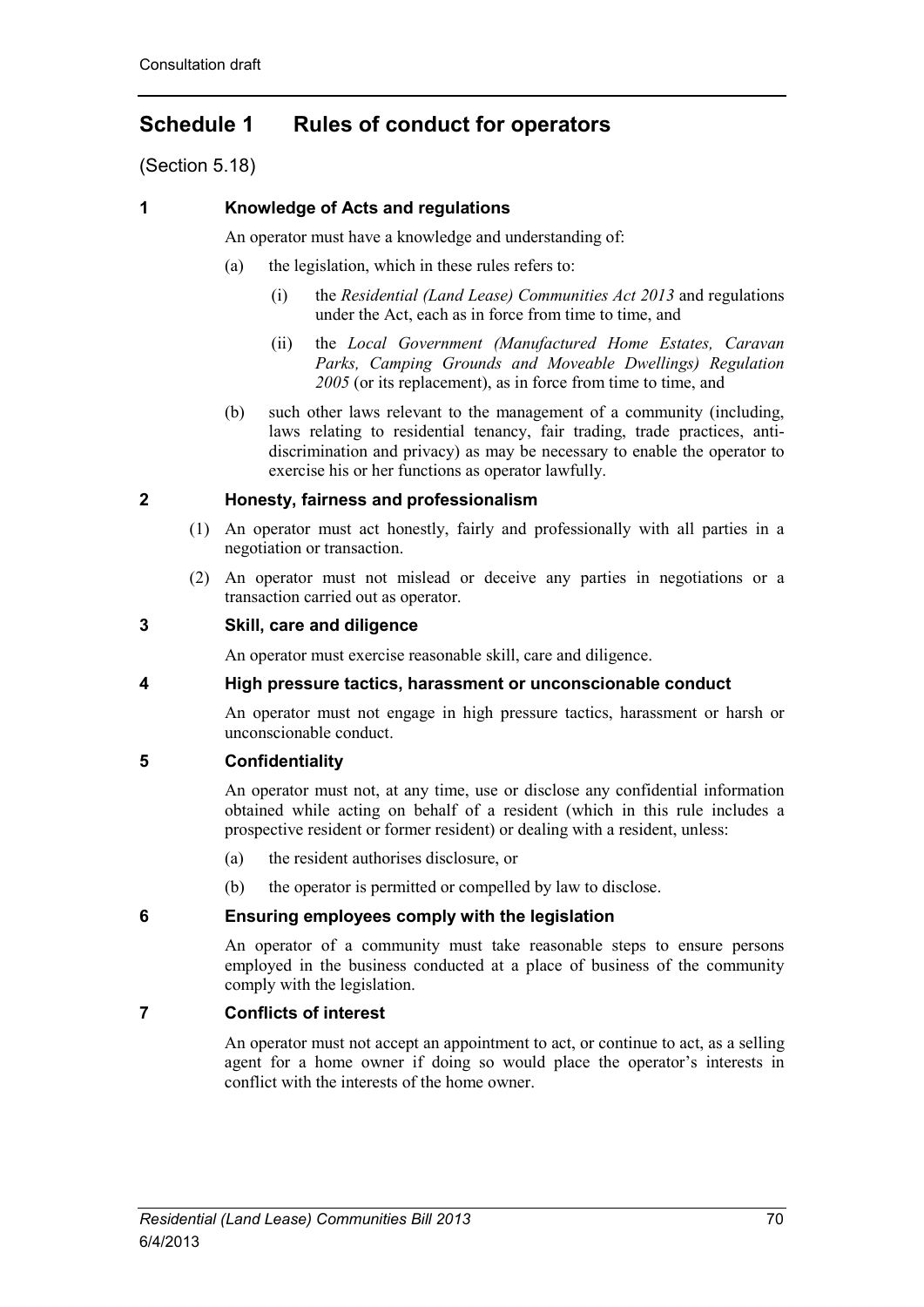## **8 Soliciting through false or misleading advertisements or communications**

An operator must not solicit prospective residents through advertisements or other communications that the operator knows or should know are false or misleading.

# **9 Insertion of material particulars in documents**

An operator must not submit or tender to any person for signature a document, or cause or permit any document to be submitted or tendered to any person for signature, unless at the time of submission or tendering of the document all material particulars have been inserted in the document.

# **10 Representations about the Act or regulations**

- (1) An operator must not falsely represent to a person the nature or effect of a provision of the legislation.
- (2) An operator must not, either expressly or impliedly, falsely represent, whether in writing or otherwise, to a person that a particular form of agreement or any term of such an agreement is required by the legislation.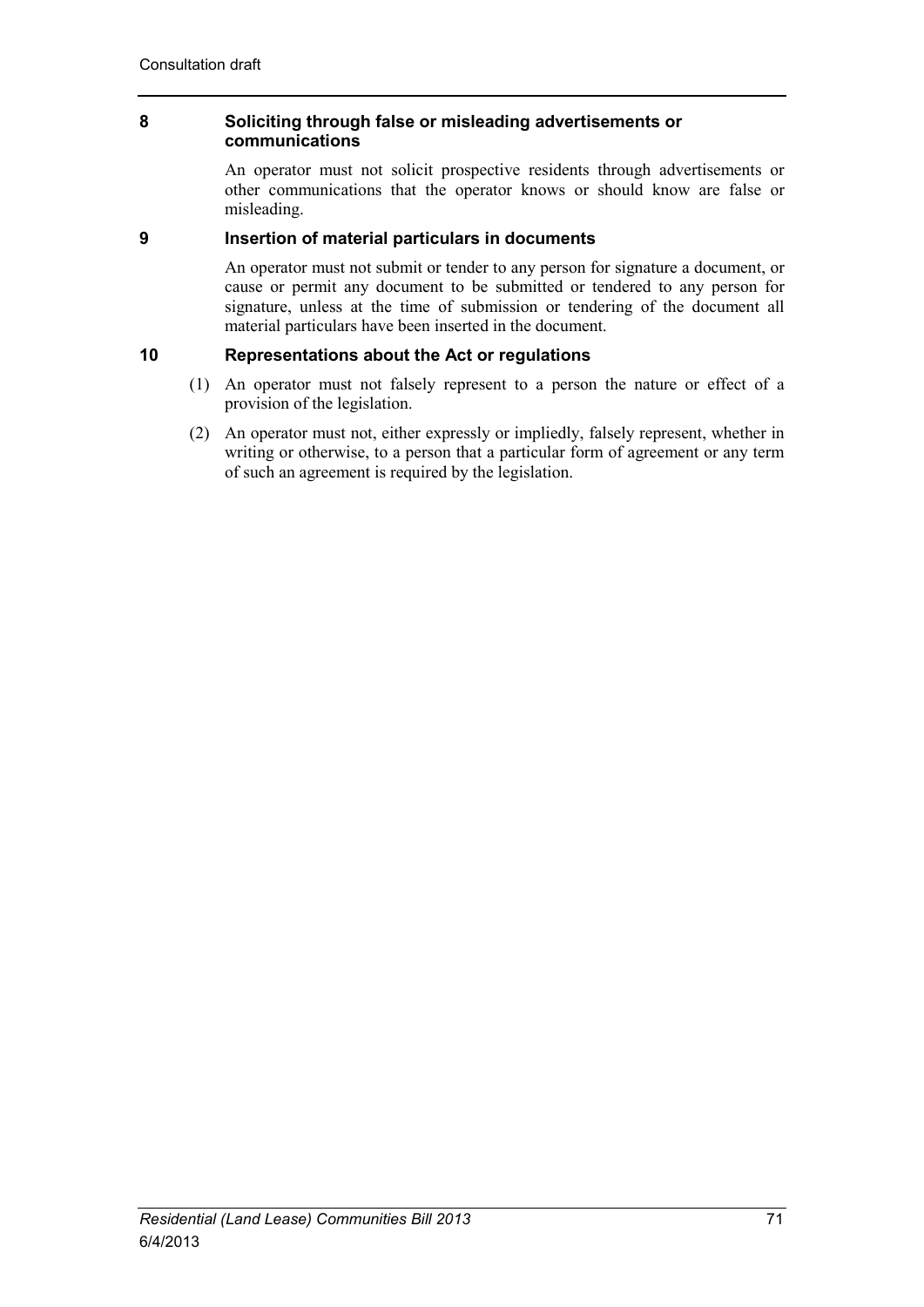# **Schedule 2 Savings and transitional provisions**

# **Part 1 General**

# **1 Regulations**

- (1) The regulations may contain provisions of a savings or transitional nature consequent on the enactment of this Act or any Act amending this Act.
- (2) Any such provision may, if the regulations so provide, take effect from the date of assent to the Act concerned or a later date.
- (3) To the extent to which any such provision takes effect from a date that is earlier than the date of its publication on the NSW legislation website, the provision does not operate so as:
	- (a) to affect, in a manner prejudicial to any person (other than the State or an authority of the State), the rights of that person existing before the date of its publication, or
	- (b) to impose liabilities on any person (other than the State or an authority of the State) in respect of anything done or omitted to be done before the date of its publication.

# **Part 2 Provisions consequent on enactment of this Act**

# **2 Definition**

In this Part:

*repealed Act* means the *Residential Parks Act 1998.*

# **3 General savings**

Subject to this Act, each person, thing and circumstance appointed or created under the repealed Act or existing or continuing under that Act immediately before the commencement of relevant provisions of that Act continues to have the same status, operation and effect as it would have had if this Act had not been enacted.

## **4 Existing registrations**

- (1) If current registrable information about a residential park was included in the register of residential parks under the repealed Act and operative immediately before the commencement of the relevant provisions of that Act, the park is taken to be registered as a community under this Act.
- (2) However, the Commissioner may require appropriate persons to provide particulars for inclusion in the Register of Communities under this Act.

## **5 Existing agreements**

Agreements entered into under the repealed Act that have not been terminated remain valid after the commencement of the relevant provisions of this Act, but this Act applies to any such agreement (unless otherwise stated in this Act) despite the terms of the agreement.

**Note.** Accordingly, the existing agreement continues without the need to sign a new agreement once this Act commences.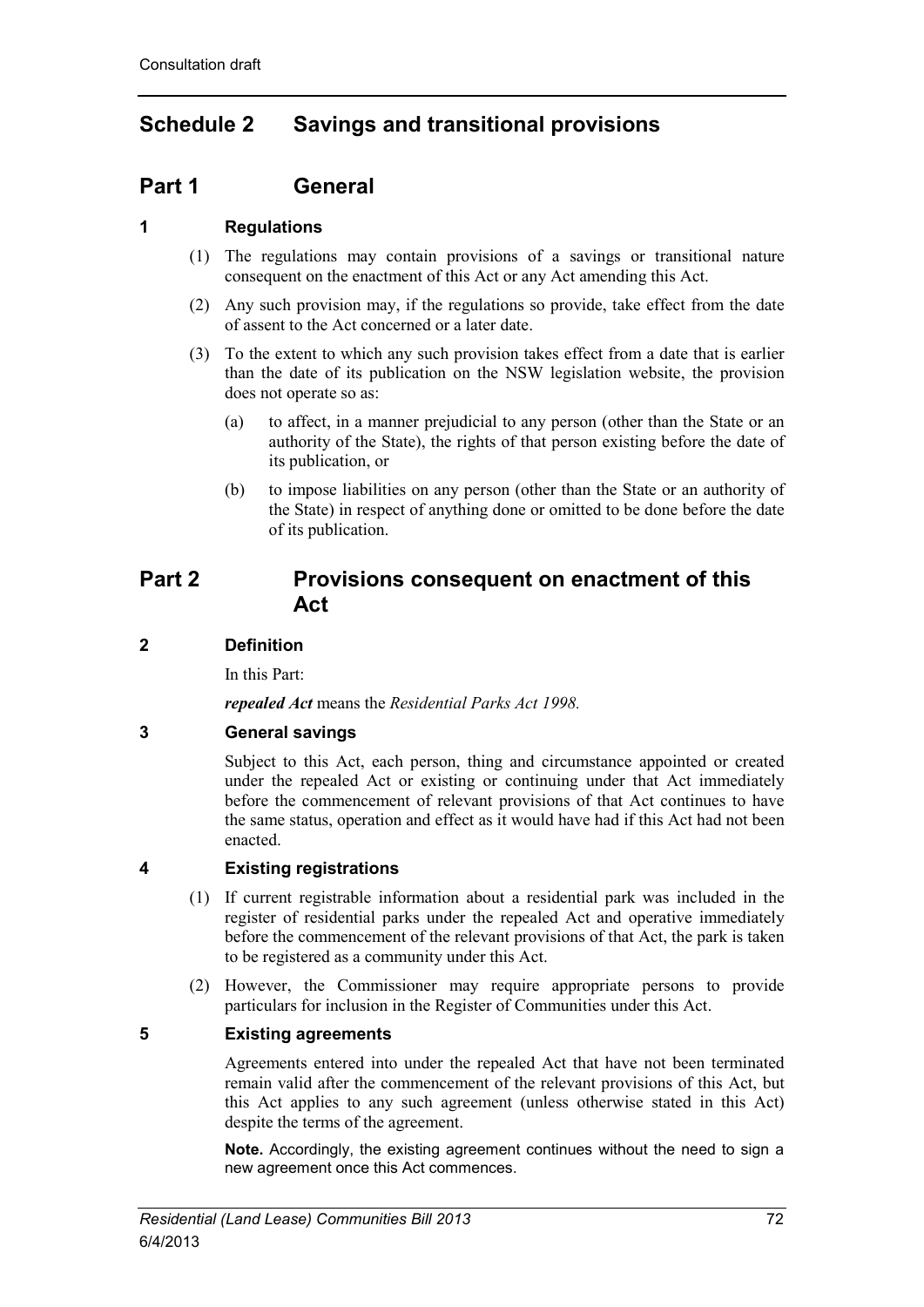# **6 Pending Tribunal or court proceedings**

Any proceedings before the Tribunal or a court that were commenced before the commencement of the relevant provisions of this Act but have not been determined before that commencement are to be determined in accordance with the repealed Act.

# **7 Existing Tribunal or court orders**

Any order of a Tribunal or court made under or for the purposes of the repealed Act and operative immediately before the repeal of the relevant provisions of that Act continues in force despite that repeal.

# **8 Termination notices**

Any termination notice issued under the repealed Act and operative immediately before the repeal of the relevant provisions of that Act is taken to have been issued under this Act, unless proceedings referred to in clause 6 arising from the issue of the notice are to be determined in accordance with the repealed Act as provided in that clause.

## **9 Proposed rent increases**

- (1) A valid notice issued under the repealed Act in relation to a rent increase operates in the same way as a corresponding notice issued for the same purpose under this Act, even if the increase had not taken effect at the commencement of the relevant provisions of this Act.
- (2) Any dispute about an increase to which such a notice was issued and for which an application was not pending at that commencement is to be dealt with in accordance with this Act.
- (3) The provisions of Part 6 of this Act that provide that site fees must not be increased more than once in any 12-month period apply in relation to site agreements operative at that commencement.

# **10 Compensation for closure**

If notice for closure or change of use under the repealed Act has been given and compensation to any residents affected has not yet been paid at the commencement of the relevant provisions of this Act, this Act applies in relation to the compensation.

## **11 Goods left behind**

Any goods left behind by a former resident under the repealed Act that have not already been sold or otherwise dealt with at the commencement of the relevant provisions of this Act are to be dealt with in accordance with this Act.

## **12 Administrators**

Any administrators appointed under the repealed Act are taken to be administrators under this Act.

## **13 Enforcement action**

Any enforcement action for offences under the repealed Act, including penalty notices issued, is not affected by the repeal of that Act.

## **14 Delegations**

Any delegations made by the Director-General of the Department of Finance and Services under the repealed Act and in force immediately before the commencement of the relevant provisions of this Act are taken to be delegations made by the Commissioner under this Act.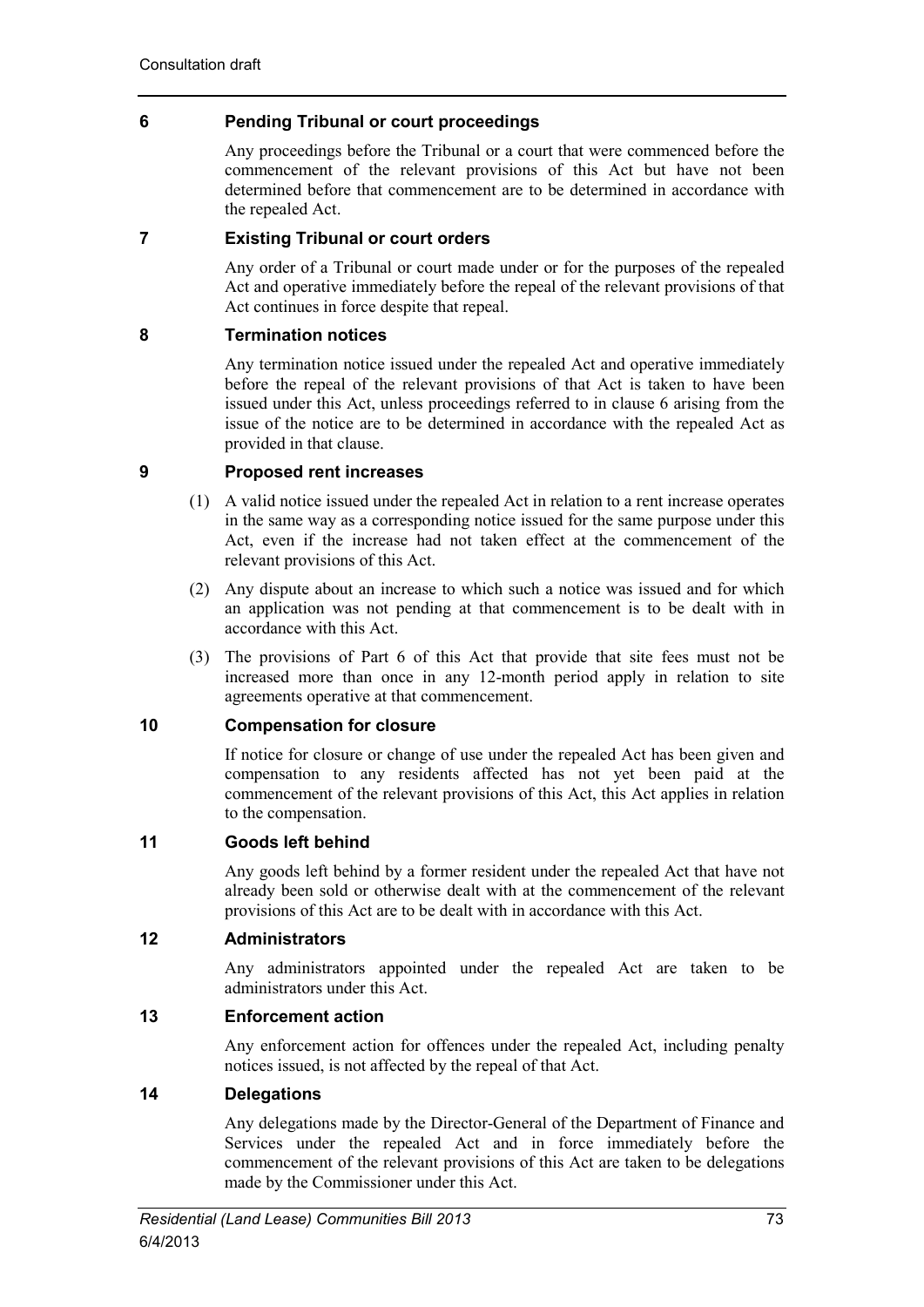# **15 Fees and charges**

- (1) Any fees and charges which were validly paid or received under the repealed Act are not affected by this Act.
- (2) Any new fee or charge permitted by this Act does not apply to any agreement entered into before the commencement of the relevant provisions of this Act.
- (3) Fees for late payment of utility charges are not payable for utilities unpaid at the commencement of the relevant provisions of this Act.

### **16 Sale of homes**

- (1) This Act does not affect any contract for the sale of a home that was entered into before the commencement of the relevant provisions of this Act.
- (2) This Act does not affect the appointment of a person made before the commencement of the relevant provisions of this Act for the sale of a home.
- (3) This Act does not require a home owner to inform the operator of the community of the intention to sell the home if the home is being advertised for sale at the commencement of the relevant provisions of this Act.

### **17 Disclosure to prospective residents**

The disclosure statement and approved information referred to in Part 4 of this Act is required to be given to a person who is a prospective home owner at the commencement of the relevant provisions of this Act, even if the person had received information under the repealed Act.

## **18 Existing committees**

- (1) Any residents committee established under the repealed Act and in existence at the commencement of the relevant provisions of this Act is taken to be a residents committee under this Act.
- (2) Any park liaison committee established under the repealed Act and in existence at the commencement of the relevant provisions of this Act is taken to be a residents committee under this Act, excluding any management representatives, unless the park already has a residents committee. Otherwise, it is dissolved.

# **19 Community rules**

- (1) Park rules made under the repealed Act and operative at the commencement of the relevant provisions of this Act are taken to be community rules under this Act.
- (2) Any notice given under the repealed Act and operative at the commencement of the relevant provisions of this Act to amend park rules is taken to have been given under this Act.
- (3) Park rules that formed part of agreements under the repealed Act are, after the commencement of the relevant provisions of this Act, taken to no longer be terms of those agreements.

## **20 Notices**

Notices validly served under the repealed Act before the commencement of the relevant provisions of this Act are taken to have been validly served under this Act.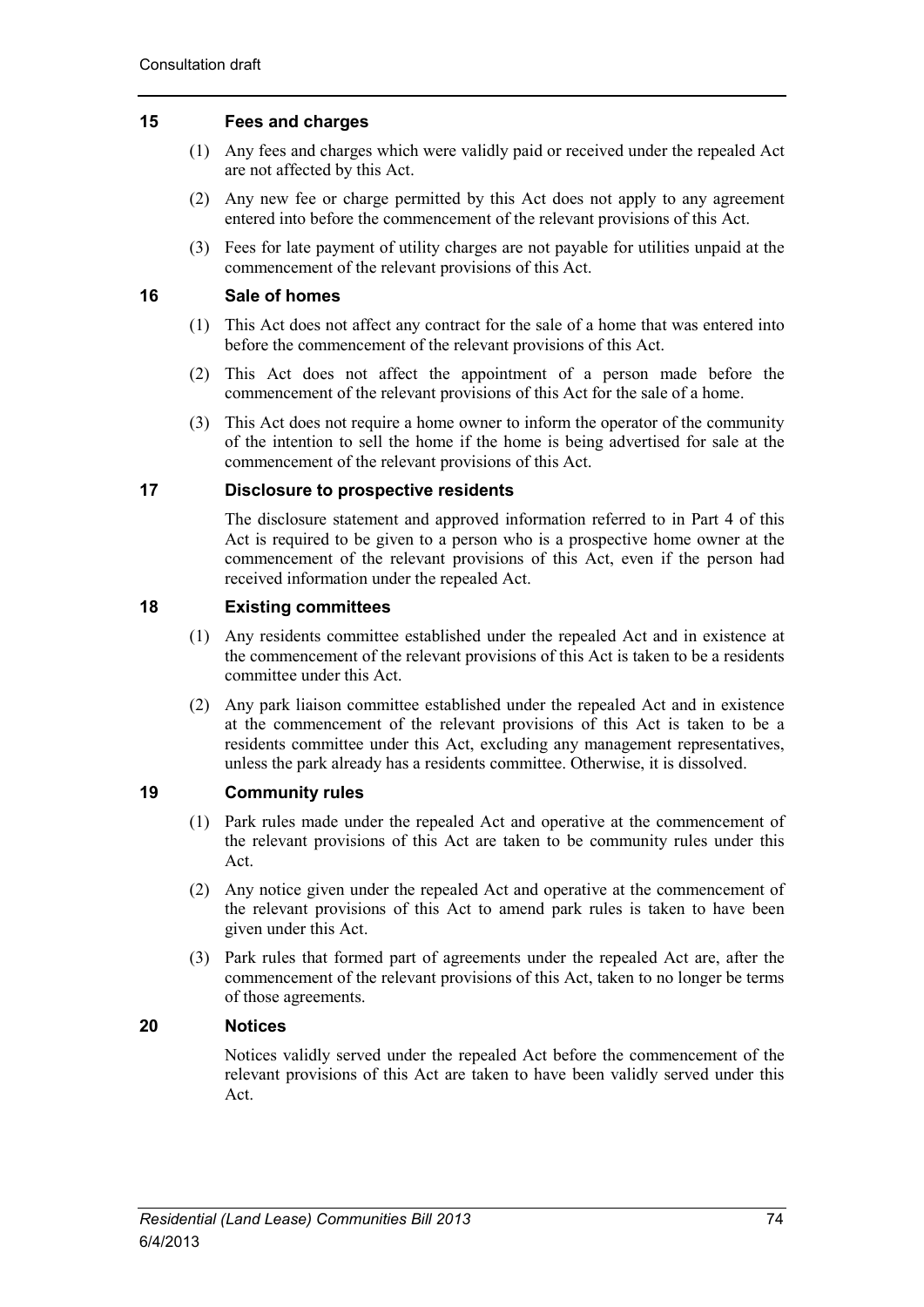# **Schedule 3 Amendment of legislation**

# **3.1 Boarding Houses Act 2012 No 74**

## **Section 5 Meaning of "registrable boarding house"**

Omit section 5 (3) (m). Insert instead:

(m) premises that are the subject of a site agreement to which the *Residential (Land Lease) Communities Act 2013* applies,

# **3.2 Consumer, Trader and Tenancy Tribunal Act 2001 No 82**

## **[1] Section 5 Establishment of Consumer, Trader and Tenancy Tribunal**

Omit "*Residential Parks Act 1998*" from the note.

Insert instead "*Residential (Land Lease) Communities Act 2013*".

# **[2] Schedule 1 Divisions of the Tribunal**

Omit clause 1 (e). Insert instead:

(e) the *Residential Communities Division*, in which the Tribunal's jurisdiction is to be exercised in respect of any matter arising under the *Residential (Land Lease) Communities Act 2013*,

# **3.3 Consumer, Trader and Tenancy Tribunal Regulation 2009**

## **[1] Clause 12 Persons authorised to sign applications**

Omit clause 12 (4) and (5). Insert instead:

- (4) An application made under the *Residential (Land Lease) Communities Act 2013* by a resident may be completed, signed, dated and lodged by:
	- (a) the resident's agent appointed under section 5.12 of that Act, or
	- (b) a person authorised in writing by the resident to do so.
- (5) An application made under the *Residential (Land Lease) Communities Act 2013* by the operator of a residential community may be completed, signed, dated and lodged by a person authorised in writing by the operator to do so.

# **[2] Clause 14 Circumstances in which application may be made**

Omit clause 14 (l). Insert instead:

- (l) if the party is the operator of a residential community and is to be represented by:
	- (i) an employee or agent (other than an Australian legal practitioner) of the operator, or
	- (ii) a representative (other than an Australian legal practitioner) of an industry association relevant for owners and operators of residential communities,
- (li) if the party is a resident, all residents or a group of residents in a residential community and who is to be represented by a representative (other than an Australian legal practitioner) of:
	- (i) a resident association for residents in residential communities, or
	- (ii) a resident of the community nominated by the party, or
	- (iii) the residents committee of the community,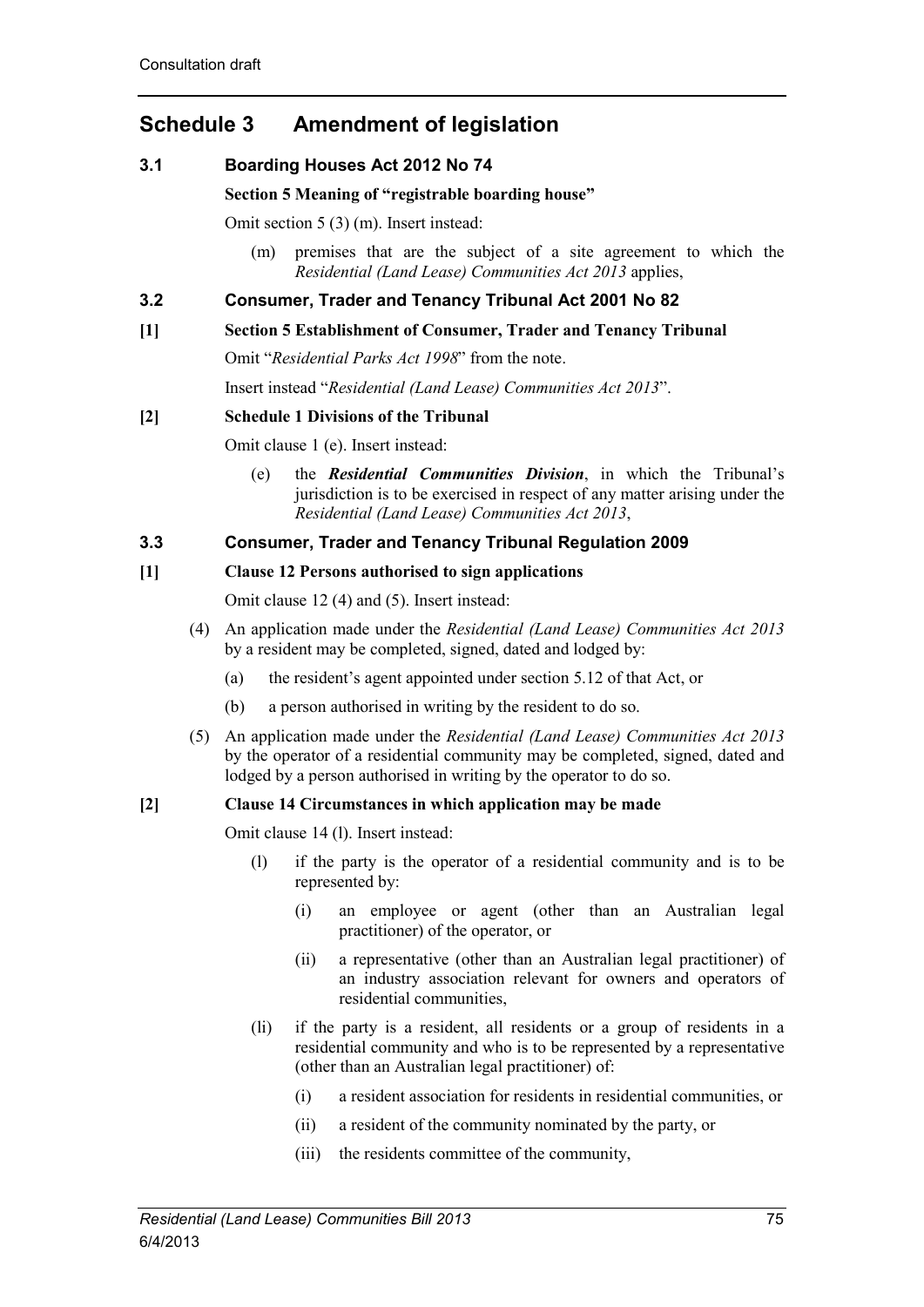# **3.4 Crown Lands Act 1989 No 6**

**Section 102A Minister's consent not required for certain leases, licences or easements**

Omit "*Residential Parks Act 1998*" from section 102A (11).

Insert instead "*Residential (Land Lease) Communities Act 2013*".

# **3.5 Fair Trading Act 1987 No 68**

# **Section 4 Definitions**

Omit paragraph (e) of the definition of *services* in section 4 (1).

Insert instead:

(e) a site agreement (within the meaning of the *Residential (Land Lease) Communities Act 2013*), or

# **3.6 Fines Act 1996 No 99**

#### **Schedule 1 Statutory provisions under which penalty notices issued**

Omit "*Residential Parks Act 1998*, section 149".

Insert instead "*Residential (Land Lease) Communities Act 2013*, section 13.15".

# **3.7 Holiday Parks (Long-term Casual Occupation) Act 2002 No 88**

## **[1] Section 3 Definitions**

Omit the definition of *park rules for casual occupants* from section 3 (1).

## **[2] Section 7**

Omit section 7. Insert instead:

#### **7 Certain other Acts have no or limited application**

- (1) Neither the *Residential Tenancies Act 2010* nor the *Residential (Land Lease) Communities Act 2013* applies to an agreement to which this Act applies.
- (2) However, Part 8 of the *Residential (Land Lease) Communities Act 2013*  applies to sites occupied under occupation agreements to which this Act applies and the occupants of those site.
- **[3] Section 45 Park owner may employ or appoint park manager**

Omit section 45 (5).

## **3.8 Landlord and Tenant Act 1899 No 18**

Omit section 1B. Insert instead:

## **1B Exclusion of certain agreements and land from operation of Act**

This Act does not apply to:

- (a) a residential tenancy agreement, or land that is subject to a residential tenancy agreement, to which the *Residential Tenancies Act 2010* applies, or
- (b) a site agreement, or a residential site, to which the *Residential (Land Lease) Communities Act 2013* applies.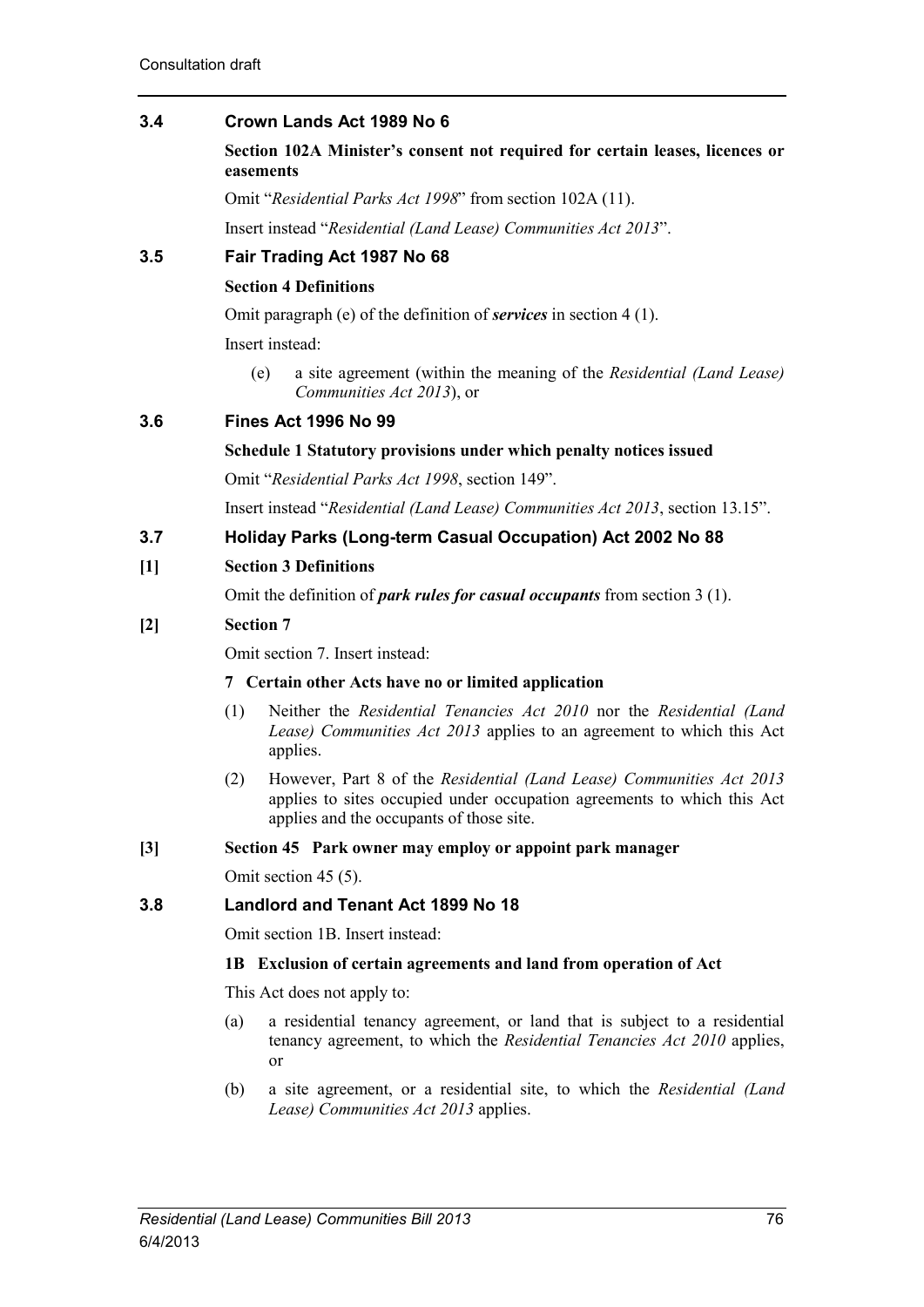# **3.9 Personal Property Securities (Commonwealth Powers) Act 2009 No 35**

**Schedule 1 Savings, transitional and other provisions consequent on enactment of Personal Property Securities Act 2009 of the Commonwealth**

Omit clause 23A (2) (i). Insert instead:

(i) Division 7 of Part 11 of the *Residential (Land Lease) Communities Act 2013*,

# **3.10 Property Stock and Business Agents Act 2002 No 66**

**Section 190 Application of money for purposes of certain Acts**

Omit "*Residential Parks Act 1998*" from section 190 (1) (a).

Insert instead "*Residential (Land Lease) Communities Act 2013*".

# **3.11 Residential Tenancies Act 2010 No 42**

## **[1] Section 3 Definitions**

Insert in alphabetical order in section 3 (1):

*premises* includes a moveable dwelling within the meaning of the *Local Government Act 1993*.

#### **[2] Section 8 Agreements to which Act does not apply**

Insert after section 8 (1) (b):

(b1) site agreements within the meaning of the *Residential (Land Lease) Communities Act 2013*,

# **[3] Section 8 (2)**

Omit the subsection.

## **[4] Section 8A**

Insert after section 8:

## **8A Application of Act to premises**

This Act applies to any agreement to rent premises anywhere, including in a caravan park within the meaning of the *Local Government Act 1993* or a community within the meaning of the *Residential (Land Lease) Communities Act 2013*.

## **[5] Section 9 Employee and caretaker arrangements**

Insert after section 9 (2):

(3) However, this section does not apply to a person employed as a manager or another full time employee in a community within the meaning of the *Residential (Land Lease) Communities Act 2013.*

## **[6] Section 157 Definitions**

Omit the definitions of *landlord* and *tenant*. Insert instead:

*landlord* includes a former landlord.

*tenant* includes a former tenant.

## **[7] Section 157**

Omit the definitions of *residential premises* and *residential tenancy agreement*.